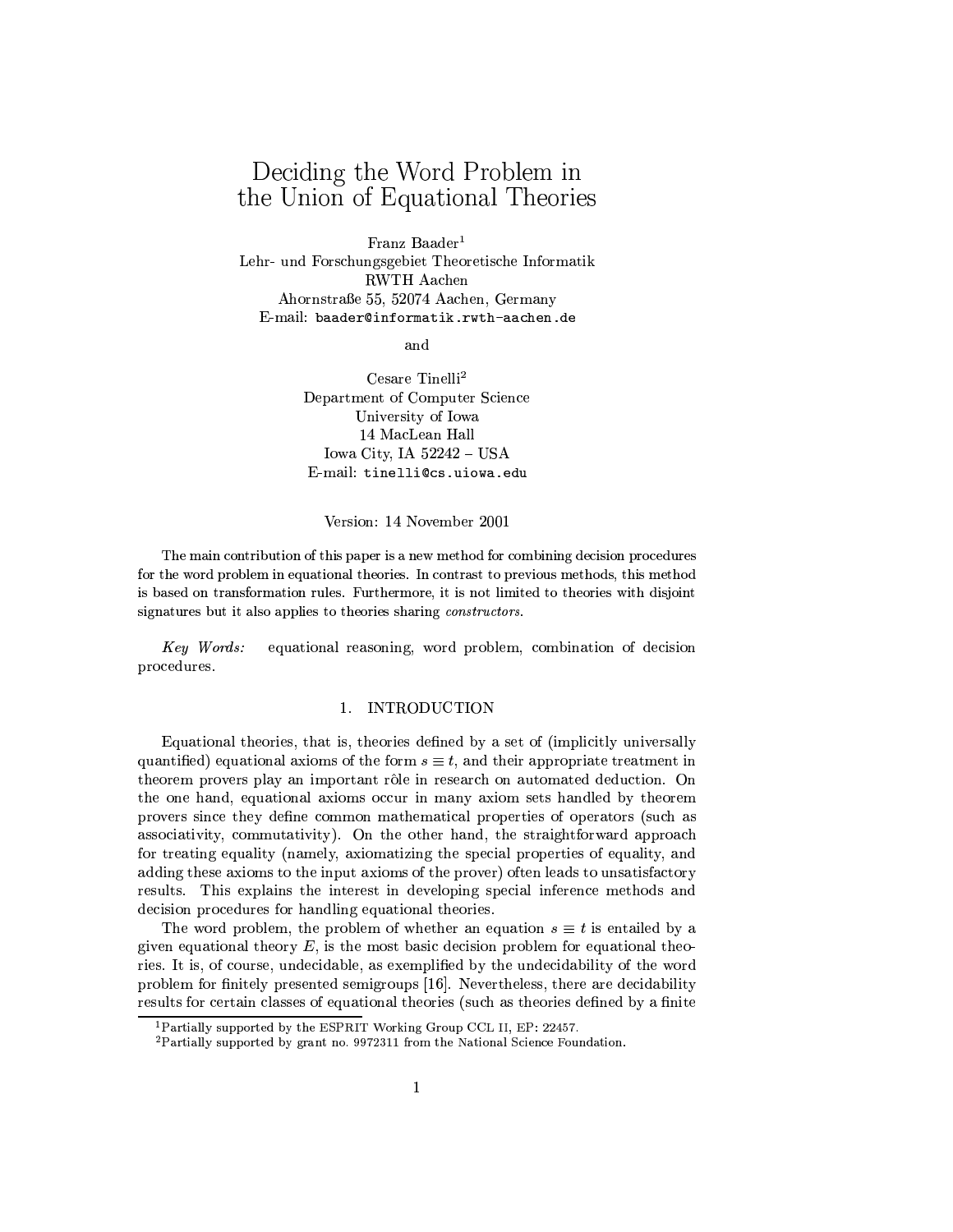set of ground equations [18], and there are general approaches for tackling the word problem (such as Knuth-Bendix completion [14], which tries to generate a confluent and terminating term rewriting system for the theory).

The present paper is concerned with the question of whether the decidability of the word problem is a modular property of equational theories: given two equational theories  $E_1$  and  $E_2$  with decidable word problems, is the word problem for  $E_1 \cup E_2$ also decidable? In this general formulation, the answer is obviously no, with the word problem for semigroups again providing a counterexample. In fact, consider a finitely presented semigroup with undecidable word problem. The set of equational axioms corresponding to the semigroup's presentation can be seen as the union of a set A axiomatizing the associativity of the semigroup operation, and a set  $G$  of ground equations corresponding to the defining relations of the presentation. The word problem for  $G$  is decidable, since  $G$  is a finite set of ground equations, and it is quite obvious that the word problem for  $A$  is decidable as well. But the word problem for  $A \cup G$  is just the word problem for the presented semigroup, which is undecidable by assumption.

The theories A and G of this example share a function symbol—the binary semigroup operation. What happens if we assume that there are no shared symbols, that is, the theories to be combined are built over disjoint signatures? In this case, decision procedures for the word problem can be combined (independently of where these decision procedures come from); that is, if  $E_1$  and  $E_2$  are equational theories over disjoint signatures, and both have a decidable word problem, then  $E_1 \cup E_2$  has a decidable word problem as well. This combination result was first proved in [21] using results from universal algebra. It was more recently rediscovered in the term rewriting and automated deduction community [24, 23, 19, 13]. Surprisingly, even these more recent presentations do not appear to be widely known in the computer science community, possibly because the result was obtained and presented as a side result of the research on combining matching and unification algorithms. As a matter of fact, although the result in principle follows from a technical lemma in  $[24]$ , it is not explicitly stated there; in  $[23, 13]$  it is stated as a corollary, but not mentioned in the abstract or the introduction; only [19] explicitly refers to the result in the abstract. The combination methods used in all these papers are essentially identical, the main differences lying in their proofs of correctness. They all directly transform the terms for which the word problem is to be decided, by applying collapse equations<sup>3</sup> and abstracting alien subterms. This transformation process must be carried on with a rather strict strategy (in principle, going from the leaves of the terms to their roots) and it is not easy to describe and comprehend.

In this paper, which combines the results first reported in  $[3]$ ,  $[6]$  and  $[7]$ , we present a method for combining decision procedures for the word problem that works on a set of equations rather than terms. It is based on transformation rules, which can be applied in arbitrary order, that is, no strategy is needed. Thus, the difference between this new approach and the old ones is similar to the difference between Martelli and Montanari's transformation-based unification algorithm [15] and Robinson's original one [22]. We claim that, as in the unification case, this difference makes the method more flexible, easier to describe and comprehend, and thus also easier to generalize. This claim is supported by the fact that the approach is not restricted to the disjoint signature case: the theories to be combined are allowed to *share function symbols* that are "constructors" in a sense to be made

<sup>&</sup>lt;sup>3</sup>i.e., equations of the form  $x \equiv t$ , where x is a variable occurring in the non-variable term t.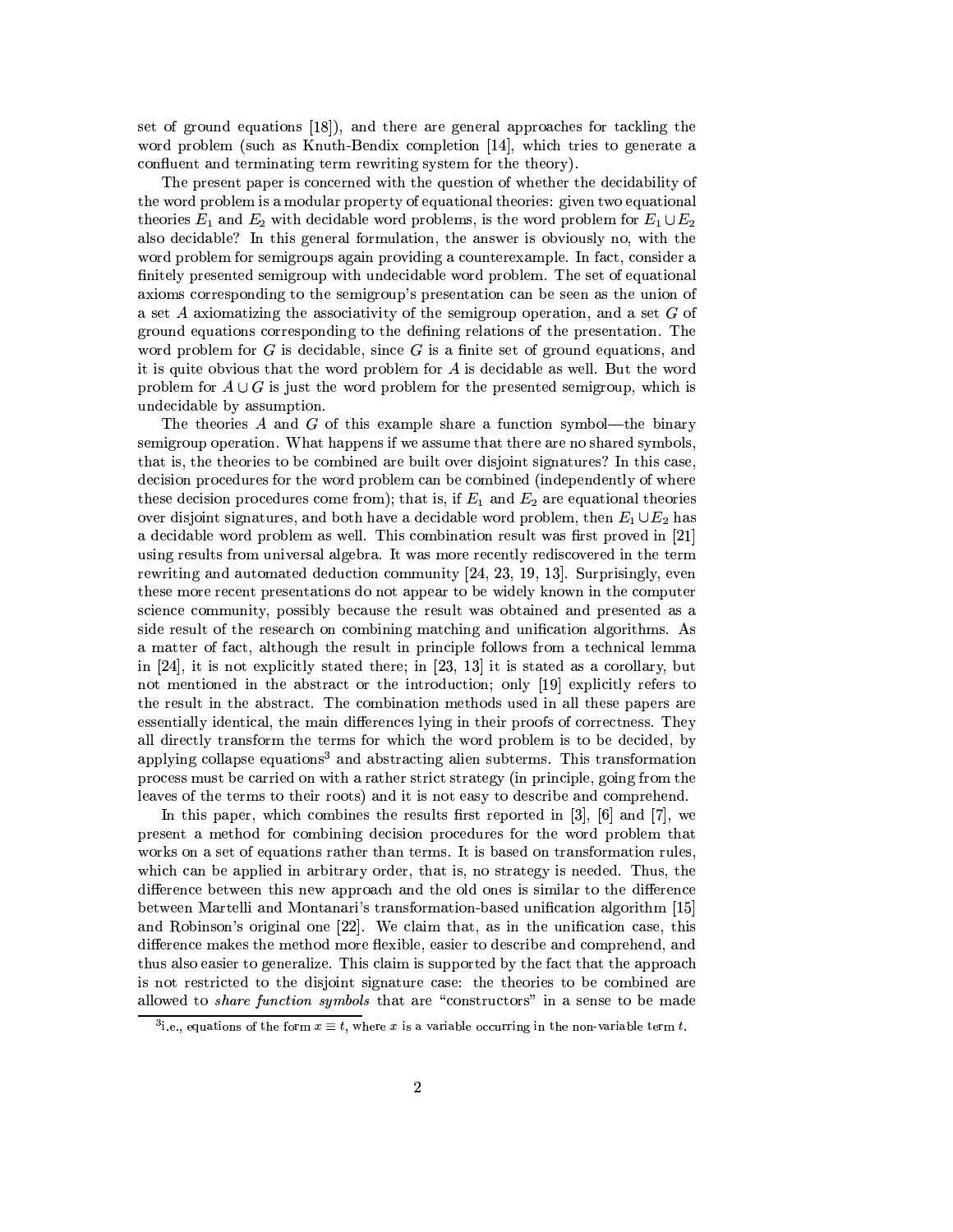more precise later.

The only previous work that presents a combination method for the word problem in the union of non-disjoint theories is  $[9]$ , where the problem of combining algorithms for the unification, matching, and word problem is investigated for theories sharing so-called "constructors." The combination method for the word problem described in  $[9]$  is not rule-based since it is an extension of the algorithms for the disjoint case, as described in  $[21, 23, 19, 13]$ . We will show that the notion of a constructor introduced in [9] is a strict subcase of our notion, and that the combination result for the word problem presented in [9] can also be obtained with our rule-based approach.

A recent work [10], inspired by our results in [6], presents an alternative combination approach for the word problem in the non-disjoint case. The combination method in [10] is based on rewriting techniques and is shown correct by means of category theoretic arguments. As we briefly discuss in Subsection 7.3, although the results in [10] generalize those presented in  $[6]$ , they are equivalent to our own more general results, first introduced in [7] and now presented here in detail.

It is a common misconception that combining decision procedures for the word problem in the disjoint signature case is a special case of Nelson and Oppen's combination method [17]. At first sight, the idea is persuasive: the Nelson-Oppen method combines decision procedures for the validity of quantifier-free formulae in first-order theories, and the word problem is concerned with the validity of quantifier-free formulae of the form  $s \equiv t$  in equational theories. Considered more closely, this idea is incorrect and for two reasons. First, Nelson and Oppen require the single theories to be stably infinite, and equational theories need not satisfy this property.<sup>4</sup> Second, although we are only interested in the word problem for the combined theory, the Nelson-Oppen method generates validity problems in the single theories that are strictly more general than the word problem. Thus, just knowing that the word problem in each of the single theories is decidable is not sufficient. Nevertheless, our method for combining decision procedures for the word problem follows a similar approach to Nelson and Oppen's. Like them, we use a restricted form of constraint propagation between the decision procedures for the single theories to solve the validity problem in question in the combined theory. More details on the similarity between the two methods can be found in [3].

*Outline of the paper.* We start in the next section by introducing some necessary notation. In Section 3, we present a first version of our combination procedure for the word problem, which works for equational theories over disjoint signatures. Before we can extend this procedure to the non-disjoint combination of equational theories, we must establish (in Section 4) some general model-theoretic results for combined equational theories (Subsection 4.1) and introduce our notion of a constructor (Subsection 4.2) together with some properties enjoyed by unions of theories that share constructors (Subsection 4.3). In Section 5, we describe the extended combination procedure for theories sharing constructors, and prove its correctness. In Section 6, we show that our notion of constructors is modular in the sense that the union of two equational theories sharing a certain set  $\Sigma$  of constructors again has  $\Sigma$  as a set of constructors. This property is important since it entails that the application of our combination results can be iterated. We start

<sup>&</sup>lt;sup>4</sup>It turns out, however, that they satisfy a somewhat weaker property, which in principle suffices to apply their method- see [3] for details.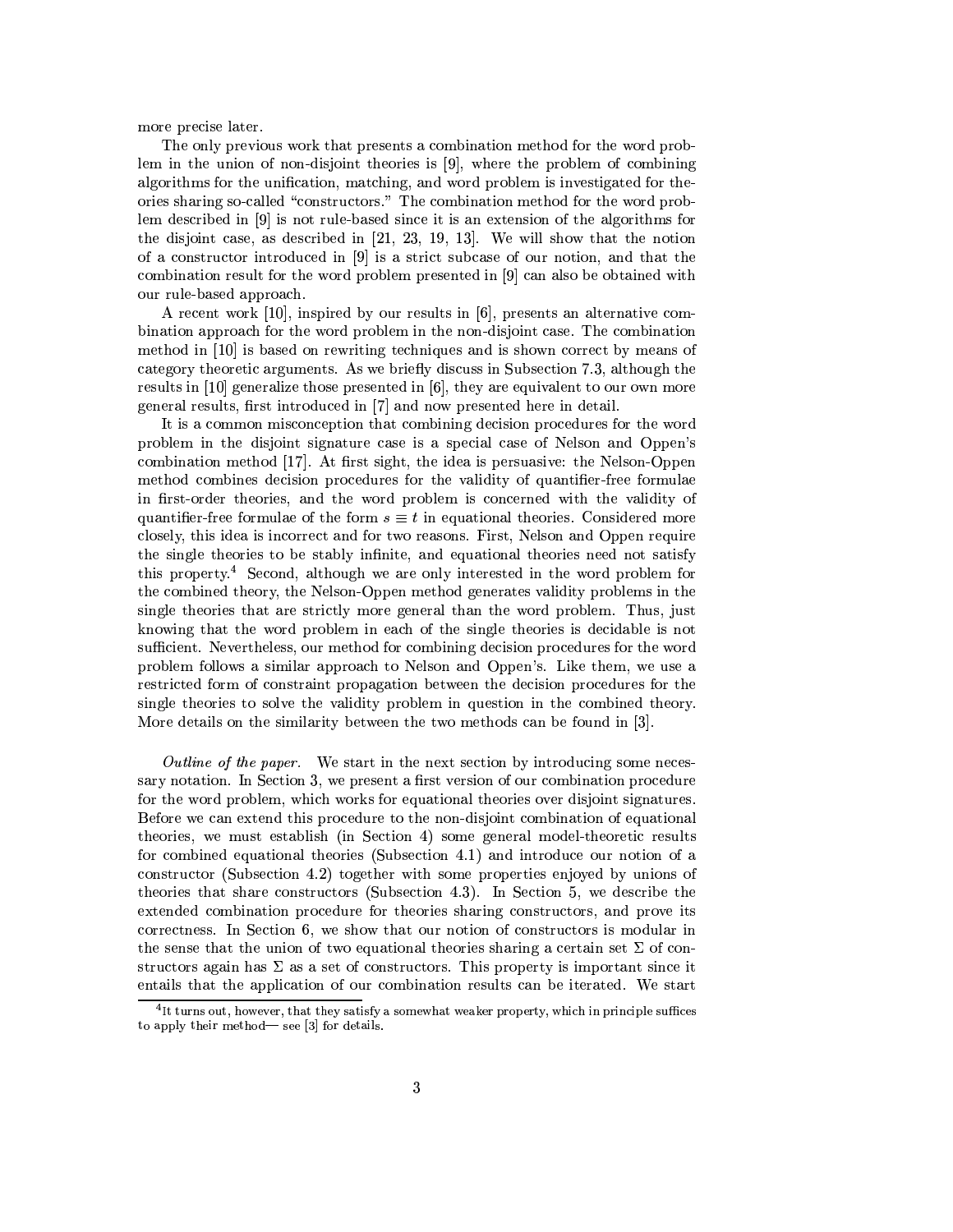Section 7 by relating this work to our previous work on the same topic. Next, we briefly compare our modularity results for the decidebility of the word problem with some related modularity results from term rewriting. Then we illustrate in detail the connection between our notion of constructors and the one introduced in [9]. Finally, we compare our results with those presented in [10].

### 2. FORMAL PRELIMINARIES

Throughout the paper, we will consider only functional signatures, that is, signatures containing only function symbols—with constants being functions symbols of zero arity. Thus, the only predicate symbol available is the equality symbol, which we will denote by  $\equiv$ . All the signatures will be countable and will be usually denoted by the symbols  $\Sigma$  and  $\Omega$ , possibly with subscripts.

We will denote by V a fixed countably infinite set of variables and by  $T(\Sigma, V)$ the set of  $\Sigma$ -terms over V. We will use the symbols  $q, r, s, t$  to denote terms, and the symbols  $x, y, u, v, w, z$  to denote variables. With a common abuse of notation we will also use  $x, y, u, v, w, z$  as the actual variables in our examples. If t is a term, we will denote by  $t(\epsilon)$  the top symbol of t and by  $Var(t)$  the set of all variables occurring in t. Similarly, if  $\varphi$  is a formula,  $Var(\varphi)$  will denote the set of free variables of  $\varphi$ .

Where  $\bar{v}$  is a tuple of variables without repetition, we will write  $t(\bar{v})$  to say that  $\bar{v}$  lists all the variables of t. Also, if  $\bar{r}$  is a tuple of terms with the same length as  $\bar{v}$ , we will denote by  $t(\bar{r})$  the term obtained from  $t(\bar{v})$  by replacing each variable of  $\bar{v}$  with the corresponding element of  $\bar{r}$ . When convenient, we will treat a tuple  $\bar{r}$  of terms as the set of its elements.

As usual, for all functional signatures  $\Sigma$ , we say that a  $\Sigma$ -formula  $\varphi$  is valid in a  $\Sigma$ -theory  $\Gamma$  and write  $\Gamma \models \varphi$  iff it holds in all models of  $\Gamma$ , i.e., iff for all  $\Sigma$ -algebras A that satisfy  $\Gamma$  and all valuations  $\alpha$  of the free variables of  $\varphi$  by elements of A we have  $A, \alpha \models \varphi$ . Since a formula is valid in  $\Gamma$  iff its negation is unsatisfiable in  $\Gamma$ , we can turn the validity problem for  $\Gamma$  into an equivalent *satisfiability problem:* we know that a formula  $\varphi$  is not valid in  $\Gamma$  iff there exist a  $\Sigma$ -model A of  $\Gamma$  and a valuation  $\alpha$  such that  $\mathcal{A}, \alpha \models \neg \varphi$ .

Given a function symbol  $f \in \Sigma$  and a  $\Sigma$ -algebra A, we denote by  $f^{\mathcal{A}}$  the interpretation of f in  $A$ . This notation can be extended to terms in the obvious way: if s is a  $\Sigma$ -term containing n distinct variables, we denote by  $s^A$  the n-ary term function induced by the term s in A. Given a  $\Sigma$ -term s, a  $\Sigma$ -structure A, and a valuation  $\alpha$  (of the variables in s by elements of A), we denote by  $\llbracket s \rrbracket_{\alpha}^{\mathcal{A}}$  the interpretation of the term s in A under the valuation  $\alpha$ . Using the term function induced by s, the interpretation  $[\![s]\!]_{\alpha}^{\mathcal{A}}$  may also be written as  $s^{\mathcal{A}}(\bar{a})$ , where  $\bar{a}$  is the tuple of values that  $\alpha$  assigns to the variables in s.

An equational theory E over the signature  $\Sigma$  is a set of universally quantified equations between  $\Sigma$ -terms. As usual, we will omit the universal quantifiers; for example, we will denote the equational theory  $C$  axiomatizing the commutativity of the binary function symbol f by  $C := \{f(x,y) \equiv f(y,x)\}\$ instead of  $C := \{ \forall x, y. f(x, y) \equiv f(y, x) \}.$  For an equational theory E, the word problem is concerned with the validity in E of quantifier-free formulae of the form  $s \equiv t$ . Equivalently, the word problem asks for the (un)satisfiability of the *disequation*  $s \neq t$  in E—where  $s \neq t$  is an abbreviation for the formula  $\neg (s \equiv t)$ . As customary, we write  $s =_E t$  to express that the formula  $s \equiv t$  is valid in E. We say that a term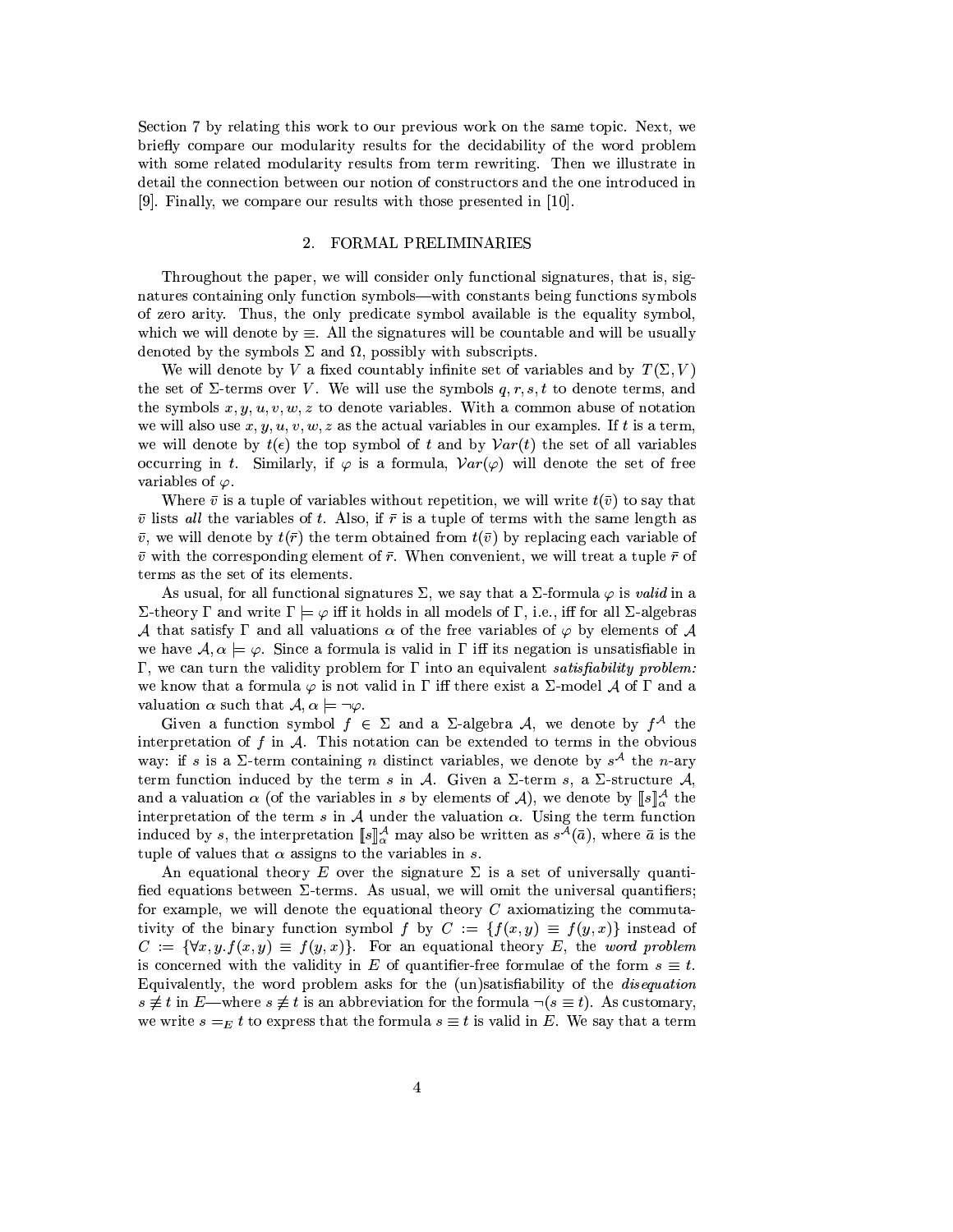t is collapsing in E iff  $v =_E t$  for some variable v. We say that E is collapse-free iff no non-variable term is collapsing in  $E$ .

An equational theory E over the signature  $\Sigma$  defines a  $\Sigma$ -variety, the class of all models of E. When E is non-trivial i.e., has models of cardinality greater 1, this variety contains free algebras for any set of generators. We will call these algebras E-free algebras. More precisely, if A is a free algebra in E's  $\Sigma$ -variety with a set X of free generators we will say that A is free in E over X, or also, that A is a free model of E over X. Given a set of generators (or variables)  $X$ , the E-free algebra with generators X can be obtained as the quotient term algebra  $\mathcal{T}(\Sigma, X)/=_E$ . The following is a well-known characterization of free algebras (see, e.g.,  $[11]$ ):

PROPOSITION 2.1. Let E be an equational theory over  $\Sigma$  and A a  $\Sigma$ -algebra. Then,  $A$  is free in  $E$  over some set  $X$  iff the following holds:

- 1. A is a model of  $E$ ;
- 2.  $X$  generates  $A$ ;
- 3. for all  $s, t \in T(\Sigma, V)$ , if  $\mathcal{A}, \alpha \models s \equiv t$  for some injection  $\alpha$  of  $Var(s \equiv t)$  into X, then  $s =_E t$ .

In this paper, we are interested in *combined* equational theories, that is, equational theories E of the form  $E := E_1 \cup E_2$ , where  $E_1$  and  $E_2$  are equational theories over two (not necessarily disjoint) functional signatures  $\Sigma_1$  and  $\Sigma_2$ . The elements of  $\Sigma := \Sigma_1 \cap \Sigma_2$  are called *shared* symbols.

We call (strict) 1-symbols the elements of  $\Sigma_1$  ( $\Sigma_1$ ) and (strict) 2-symbols the elements of  $\Sigma_2$  ( $\Sigma_2$ ). Note that shared symbols are both 1- and 2-symbols, and that they are strict for neither signature

A term  $t \in T(\Sigma_1 \cup \Sigma_2, V)$  is an *i*-term iff  $t(\epsilon) \in V \cup \Sigma_i$ , i.e., if it is a variable or has the form  $t = f(t_1, ..., t_n)$  for some *i*-symbol  $f(i = 1, 2)$ . Notice that variables and terms t with  $t(\epsilon) \in \Sigma_1 \cap \Sigma_2$  are both 1- and 2-terms. For  $i = 1, 2$ , an i-term s is pure iff it contains only i-symbols and variables. Notice that every  $\Sigma_i$ -term is a pure *i*-term and vice versa. An equation  $s \equiv t$  is pure iff there is an *i* such that both  $s$  and  $t$  are pure *i*-terms.

Most combination procedures produce pure terms and equations by abstracting "alien" subterms (i.e., replacing them by new variables and adding appropriate new equations). Intuitively, an alien subterm of an *i*-term  $t$  is a maximal subterm of t such that its top symbol does not belong to  $\Sigma_i$ . For the case of *disjoint signatures*, this intuition can be straightforwardly transformed into the following formal definition: a subterm s of an *i*-term t is an *alien subterm* of t iff it is not an *i*-term and every proper superterm of s in t is an *i*-term.

If the signatures  $\Sigma_1$  and  $\Sigma_2$  are not disjoint, however, this definition is ambiguous since a term t starting with a shared symbol is both a 1- and a 2-term. Then, what counts as an alien subterm of t depends on whether t is considered to be a 1-term or a 2-term. For example, assume that f is a strict 1-symbol, q a strict 2-symbol, and h a shared one. If  $t := h(f(x), g(x))$  is considered to be a 1-term, then  $g(x)$ is its (only) alien subterm; if t is considered to be a 2-term, then  $f(x)$  is its (only) alien subterm. One might think that, to avoid such non-determinism, one could just fix (arbitrarily) that terms starting with a shared symbol are considered to be 1-terms in the definition of alien subterms. However, this would lead to unnecessary abstractions, as exemplified by the term  $h(g(x), g(x))$ , which would then have the subterms  $g(x)$  as alien subterms although it is a pure term. Also, in the (non-pure)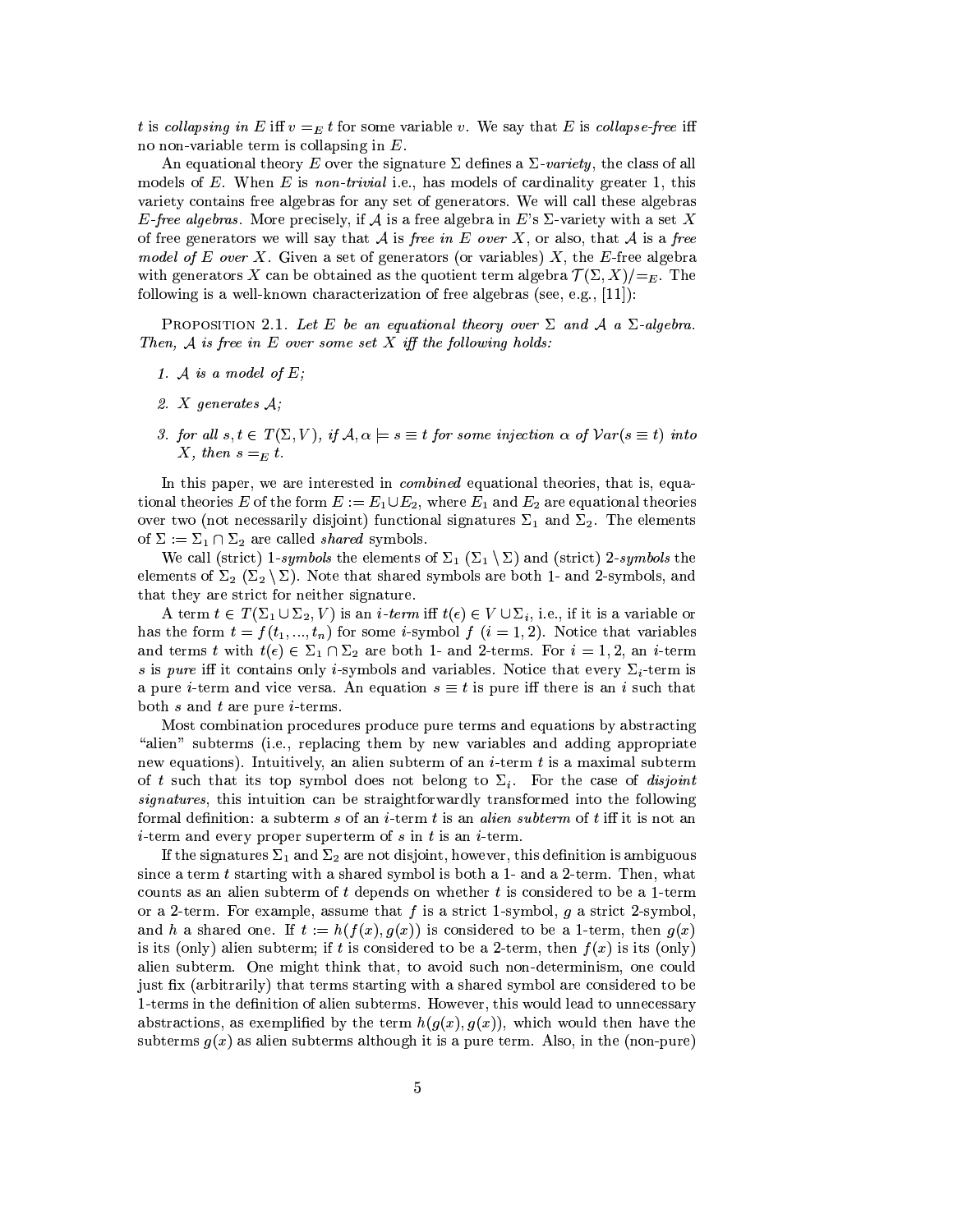term  $h(g(f(x)), g(x))$ , we would like to have  $f(x)$  as alien subterm rather than the two terms  $g(f(x))$  and  $g(x)$ .

The definition of alien subterms given below takes care of all the problems mentioned above.

DEFINITION 2.2 (Alien subterms). Let  $t \in T(\Sigma_1 \cup \Sigma_2, V)$ . If the top symbol of t is a strict *i*-symbol, then a subterm s of t is an *alien subterm* of t iff it is not an *i*-term and it is maximal with this property, i.e., every proper superterm of s in t is an  $i$ -term.

If the top symbol of  $t$  is a shared symbol, then we consider the set  $S$  of all proper maximal subterms of t starting with a non-shared symbol. Let  $S = S_1 \cup S_2$ be the partition of S into the terms starting with a strict 1-symbol  $(S_1)$  and the terms starting with a strict 2-symbol  $(S_2)$ .

- If  $S_1 \neq \emptyset$ , then t is considered to be a 1-term, i.e., a subterm s of t is an alien subterm of  $t$  iff it is not a 1-term and it is maximal with this property.
- If  $S_1 = \emptyset$  and  $S_2 \neq \emptyset$ , then t is considered to be a 2-term, i.e., a subterm s of  $t$  is an *alien subterm* of  $t$  iff it is not a 2-term and it is maximal with this property
- If  $S_1 \cup S_2 = \emptyset$ , then t is pure and so it has no aliens subterms.

# 3. A COMBINATION PROCEDURE FOR THE WORD PROBLEM: THE DISJOINT CASE

In the following, we will present a decision procedure for the word problem in an equational theory of the form  $E_1 \cup E_2$  where each  $E_i$  is a non-trivial equational theory of signature  $\Sigma_i$  with decidable word problem. To simplify the exposition, we will start by first considering in this section the case in which the signatures of  $E_1$  and  $E_2$  are disjoint. Here our results coincide with the known ones in [21, 24, 23, 19, 13. What is new is that our combination procedure is based on a number of transformation rules. We will be able to extend the procedure to the non-disjoint signatures case in Section 5 by simply introducing additional rules. As a consequence, almost all the proofs we give in this section will carry over unchanged to Section 5. There, we will only need to take care of changes introduced by the new rules. Of course, to allow non-disjoint signatures will require some additional constraints on the theories to be combined. These constraints will be introduced in Section 4.

To decide the word problem for  $E := E_1 \cup E_2$ , we consider the satisfiability problem for quantifier-free formulae of the form  $s_0 \neq t_0$ , where  $s_0$  and  $t_0$  are terms in the signature of E,  $\Sigma_1 \cup \Sigma_2$ . As in the Nelson-Oppen procedure [17], the first step of our procedure transforms a formula of this form into a conjunction of pure formulae by means of variable abstraction. To define in more detail the purification process and the result it produces, we need to introduce a little more notation and some new concepts. Since the same notation and concepts will also be employed in the case of non-disjoint signatures, the following subsection does not assume  $\Sigma_1$ and  $\Sigma_2$  to be disjoint.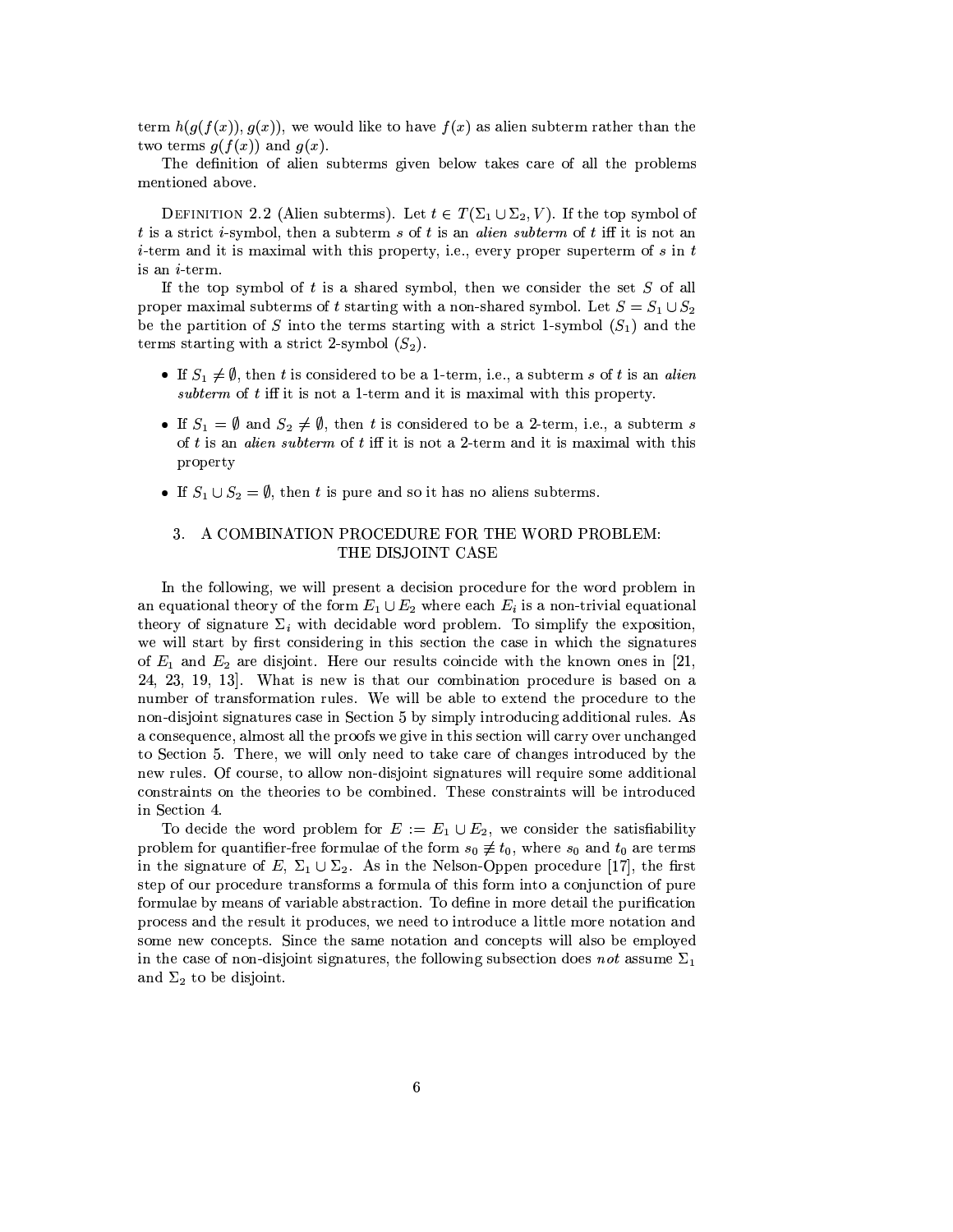#### $3.1.$ **Abstraction Systems**

We will often use finite sets of formulae in place of conjunctions of such formulae, that is, we will treat a finite set S of formulae as the formula  $\bigwedge_{\varphi \in S} \varphi$ . We will then say that S is satisfiable in a theory iff the conjunction of its elements is satisfiable in that theory.

We can define a procedure which, given a disequation  $s_0 \neq t_0$  with  $s_0, t_0 \in$  $T(\Sigma_1 \cup \Sigma_2, V)$ , produces a set  $AS(s_0 \neq t_0)$  consisting of pure equations and disequations such that  $s_0 \neq t_0$  and  $AS(s_0 \neq t_0)$  are "equivalent" in a sense to be made more precise below.

The purification procedure starts with the set  $S_0 := \{x \neq y, x \equiv s_0, y \equiv t_0\},\$ where x, y are distinct variables not occurring in  $s_0$ ,  $t_0$ , if  $s_0$  and  $t_0$  are not variables. If  $s_0$  ( $t_0$ ) is a variable, the procedure uses  $s_0$  in place of x ( $t_0$  in place of y), and omits the corresponding (trivial) equation. Assume that a finite set  $S_i$  consisting of  $x \neq y$  and equations of the form  $u \equiv s$ , where  $u \in V$  and  $s \in T(\Sigma_1 \cup \Sigma_2, V) \setminus V$ , has already been constructed. If  $S_i$  contains an equation  $u \equiv s$  such that s has an alien subterm t at position p, then  $S_{i+1}$  is obtained from  $S_i$  by replacing  $u \equiv s$ by the equations  $u \equiv s'$  and  $v \equiv t$ , where v is a variable not occurring in  $S_i$ , and  $s'$  is obtained from s by replacing t at position p by v. Otherwise, if none of the equations in  $S_i$  contains an alien subterm, all terms occurring in  $S_i$  are pure, and the procedure stops and returns  $S_i$ .

It is easy to see that this process terminates and yields a set  $AS(s_0 \neq t_0)$  which is satisfiable in E iff  $s_0 \neq t_0$  is satisfiable in E. The set  $AS(s_0 \neq t_0)$  satisfies additional properties (see Proposition 3.3 below), whose importance will become clear later on.

DEFINITION 3.1. Let T be a set of equations of the form  $v \equiv t$  where  $v \in V$ and  $t \in T(\Sigma_1 \cup \Sigma_2, V) \setminus V$ . The relation  $\prec$  on T is defined as follows for all  $u \equiv s, v \equiv t \in T$ :

$$
(u \equiv s) \prec (v \equiv t) \quad \text{iff} \quad v \in \mathcal{V}ar(s).
$$

By  $\prec^+$  we denote the *transitive* and by  $\prec^*$  the *reflexive-transitive closure* of  $\prec$ . The relation  $\prec$  is *acyclic* if there is no equation  $v \equiv t$  in T such that  $(v \equiv t) \prec^+$  $(v \equiv t).$ 

Notice that, when  $\prec$  is acyclic,  $\prec^*$  is a partial order, and  $\prec^+$  is the corresponding strict partial order.

DEFINITION 3.2 (Abstraction System). The set  $\{x \neq y\} \cup T$  is an *abstraction* system with disequation  $x \neq y$  iff  $x, y \in V$  and the following holds:

- 1. T is a finite set of equations of the form  $v \equiv t$  where  $v \in V$  and  $t \in (T(\Sigma_1, V) \cup$  $T(\Sigma_2, V) \setminus V;$
- 2. the relation  $\prec$  on T is acyclic;
- 3. for all  $(u \equiv s), (v \equiv t) \in T$ ,
	- (a) if  $u = v$  then  $s = t$ ;
	- (b) if  $(u \equiv s) \prec (v \equiv t)$  and  $s \in T(\Sigma_i, V)$  with  $i \in \{1,2\}$  then  $t \notin T(\Sigma_i, V)$ .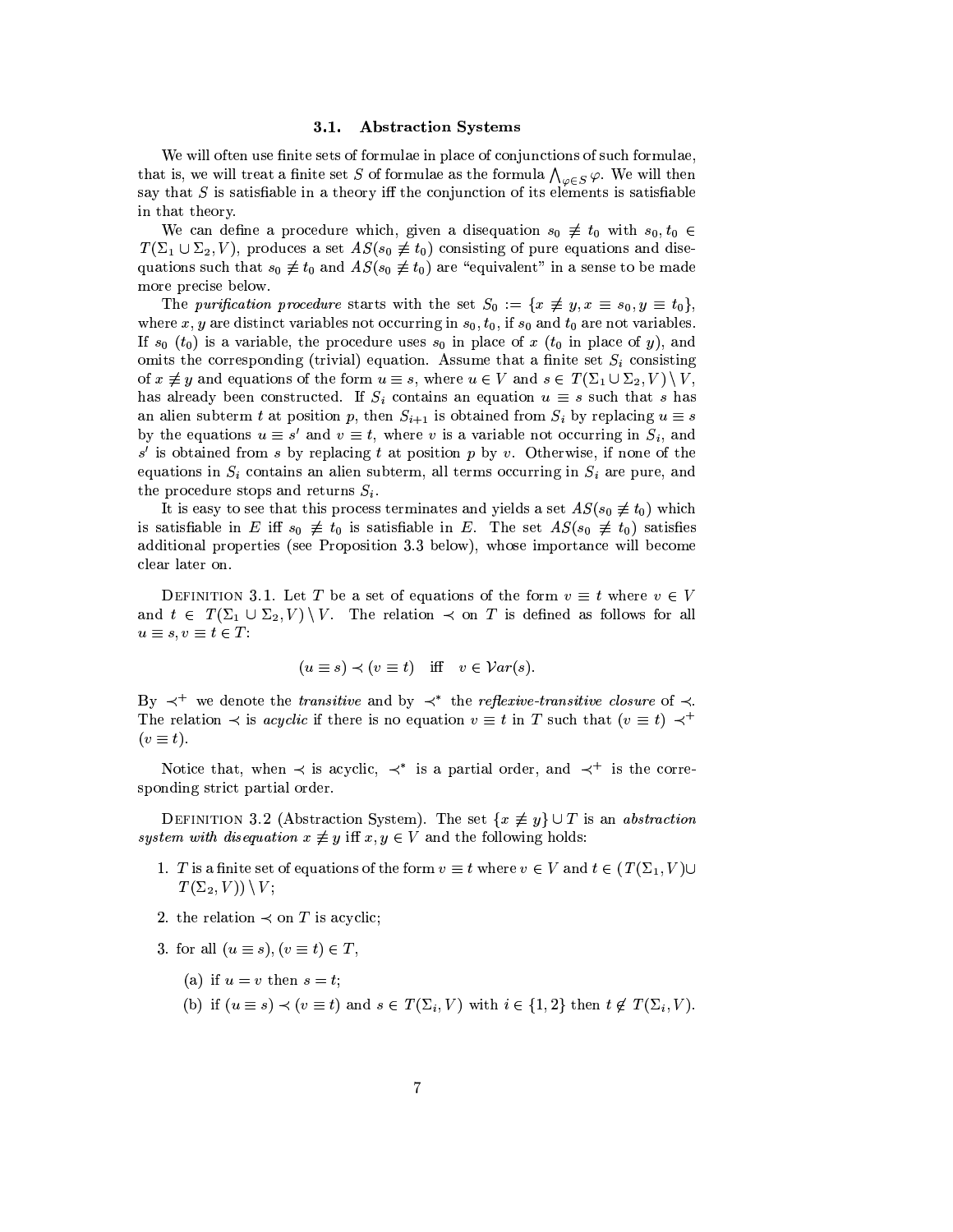Condition 1 above states that T consists of equations between variables and pure non-variable terms; Condition 2 implies that for all  $(u \equiv s), (v \equiv t) \in T$ , if  $(u \equiv s) \prec^* (v \equiv t)$  then  $u \notin Var(t)$ ; Condition 3a implies that a variable cannot occur as the left-hand side of more than one equation of  $T$ ; Condition 3b implies, together with Condition 1, that the elements of every  $\prec$ -chain of T have *strictly* alternating signatures  $(\ldots, \Sigma_1, \Sigma_2, \Sigma_1, \Sigma_2, \ldots)$ . In particular, when  $\Sigma_1$  and  $\Sigma_2$  have a non-empty intersection  $\Sigma$ , Condition 3b entails that if  $(u \equiv s) \prec (v \equiv t)$  neither s nor t can be a  $\Sigma$ -term: one of the two must contain symbols from  $\Sigma_1 \setminus \Sigma$  and the other must contain symbols from  $\Sigma_2 \setminus \Sigma$ .

We will call the variables occurring in an abstraction system  $S$  as the left-hand side of an equation the *left-hand side variables* of S. Similarly, we will call the terms occurring in an abstraction system  $S$  as the right-hand side of an equation the right-hand side terms of  $S$ .

The following proposition is an easy consequence of the definition of the purification procedure and the definition of alien subterms.

**PROPOSITION** 3.3. The set  $S := AS(s_0 \neq t_0)$  obtained by applying the purification procedure to the disequation  $s_0 \neq t_0$  is an abstraction system. Furthermore,  $\exists \overline{v}. S \leftrightarrow (s_0 \not\equiv t_0)$  is logically valid, where  $\overline{v}$  are all the left-hand side variables of S.

In particular, the second part of the proposition implies that a disequation  $s_0 \neq t_0$  is satisfiable in E iff  $AS(s_0 \neq t_0)$  is satisfiable in E. However, the statement in the proposition is considerably stronger: if A is a  $(\Sigma_1 \cup \Sigma_2)$ -algebra and  $\alpha$  a valuation that satisfies  $s_0 \neq t_0$  in A, then there exists a valuation  $\alpha'$  that coincides with  $\alpha$  on  $Var(s_0 \neq t_0)$  and satisfies  $AS(s_0 \neq t_0)$ , and vice versa. In fact, the left-hand side variables in  $AS(s_0 \neq t_0)$  are fresh variables that do not occur in  $s_0 \neq t_0$ , and all the newly introduced variables are left-hand side variables. Thus, the variables in  $Var(s_0 \neq t_0)$  are the free variables of both  $s_0 \neq t_0$  and  $\exists \overline{v}.S$ , which means that they are (implicitly) universally quantified on the outside in the equivalence  $\exists \bar{v}. S \leftrightarrow (s_0 \neq t_0)$ . We will appeal to this stronger statement in Section 6.

### Abstraction Systems as Directed Acyclic Graphs

Every abstraction system  $\{x \neq y\} \cup T$  induces a graph G whose set of nodes is T and whose set of *edges* consists of all the pairs  $(a_1, a_2) \in T \times T$  such that  $a_1 \prec a_2$ . According to Definition 3.2,  $G$  is in fact a directed acyclic graph (or  $dag$ ).<sup>5</sup> For notational convenience, we will sometimes identify an abstraction system with the graph induced by it.

Assuming the standard definition of path between two nodes and of length of a path in a dag, we define below a notion of *height* of a node, which measures the longest possible path from a "root" of the graph to the node. This notion will be used in this section to define the combination procedure, and will also be important in Section 5 to prove the termination of the procedure's extension to the case of equational theories with non-disjoint signatures.

DEFINITION 3.4 (Node Height). Let  $\mathcal{G} := (\mathsf{N}, \mathsf{E})$  be a dag with finite sets of nodes and edges. A node  $a \in \mathbb{N}$  is a *root* of G iff there is no  $a' \in \mathbb{N}$  such that  $(a', a) \in E^6$ . The function  $h: N \longrightarrow N$  is defined as follows. For all  $a \in N$ ,

 $5$ Observe that  $G$  need not be a tree or even be connected.

<sup>&</sup>lt;sup>6</sup>Because of the acyclicity condition, any finite dag has at least one root.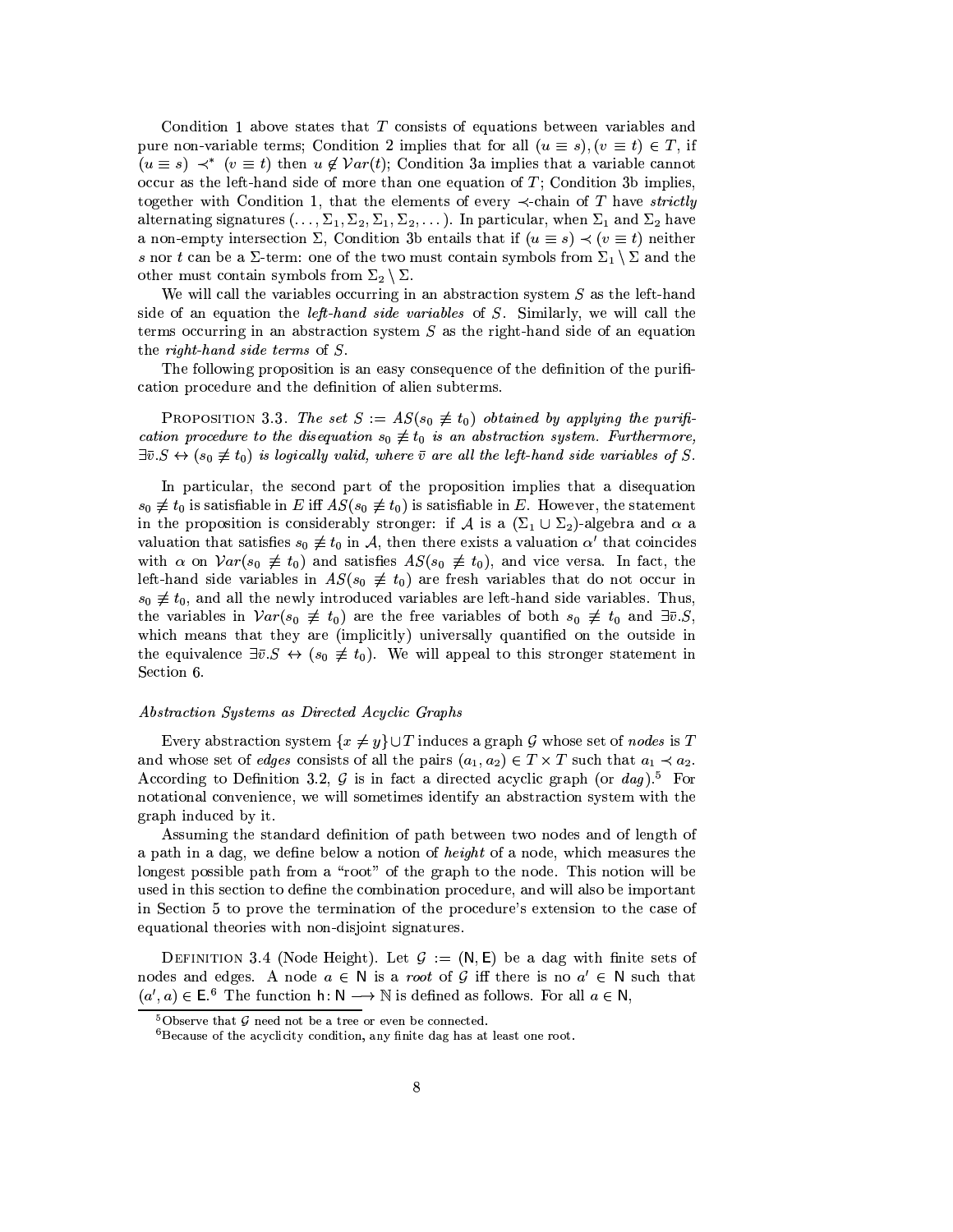Input:  $(s_0, t_0) \in T(\Sigma_1 \cup \Sigma_2, V) \times T(\Sigma_1 \cup \Sigma_2, V)$ 

- 1. Let  $S := AS(s_0 \not\equiv t_0)$ .
- 2. Repeatedly apply (in any order) Coll1, Coll2, Ident1, Simpl to  $S$  until none of them is applicable.
- 3. Succeed if S has the form  $\{v \not\equiv v\} \cup T$ , and fail otherwise.

FIG. 1 The Combination Procedure.

- $h(a) = 0$ , if a is a root of  $\mathcal{G}$ ;
- $h(a)$  equals the maximum of the lengths of all the paths from the roots of G to  $a$ , otherwise.<sup>7</sup>

#### $3.2.$ The Combination Procedure

Let now  $\Sigma_1$  and  $\Sigma_2$  be two disjoint (functional) signatures, and assume that  $E_i$  is a non-trivial equational theory over  $\Sigma_i$  with decidable word problem, for  $i = 1, 2$ . Figure 1 describes a procedure that decides the word problem for the theory  $E := E_1 \cup E_2$  by deciding, as we will show, the satisfiability in E of disequations of the form  $s_0 \neq t_0$  where  $s_0, t_0$  are  $(\Sigma_1 \cup \Sigma_2)$ -terms. This procedure repeatedly applies the transformation rules of Figure 2 until no more rules apply.

The main idea of the procedure is to see whether the disequation between the two input terms is satisfiable in  $E$  by turning the disequation into an abstraction system, and then propagating some of the equations between variables that are valid in one of the single theories. The transformations the initial system goes through will eventually produce an abstraction system whose initial formula has the form  $v \neq v$  iff the initial disequation  $s_0 \neq t_0$  is unsatisfiable in E (that is, iff  $s_0 = _{E} t_0$ .

During the execution of the procedure, the set  $S$  of formulae on which the procedure works is repeatedly modified by the application of one of the derivation rules defined in Figure 2. We describe these rules in the style of a sequent calculus. The premise of each rule lists all the formulae in  $S$  before the application of the rule, where T stands for all the formulae not explicitly listed. The conclusion of the rule lists all the formulae in  $S$  after the application of the rule. It is understood that any two formulae explicitly listed in the premise of a rule are distinct.

In essence, Coll1 and Coll2 remove from  $S$  collapse equations that are valid in  $E_1$  or  $E_2$ , and identify throughout S the variable in their left-hand side with the variable their right-hand side collapses to. **Ident1** identifies any two variables equated to equivalent  $\Sigma_i$ -terms and then discards one of the corresponding equations. The ordering restriction in the precondition of **Ident1** is on the heights that the two equations involved have in the dag induced by  $S$ . It is there to prevent the creation of cycles in the relation  $\prec$  over S.

We have used the notation  $t[y]$  to express that the variable y occurs in the term t, and the notation  $T[x/t]$  to denote the set of formulae obtained by substituting

 $7$ This maximum exists because  $G$  is finite and acyclic.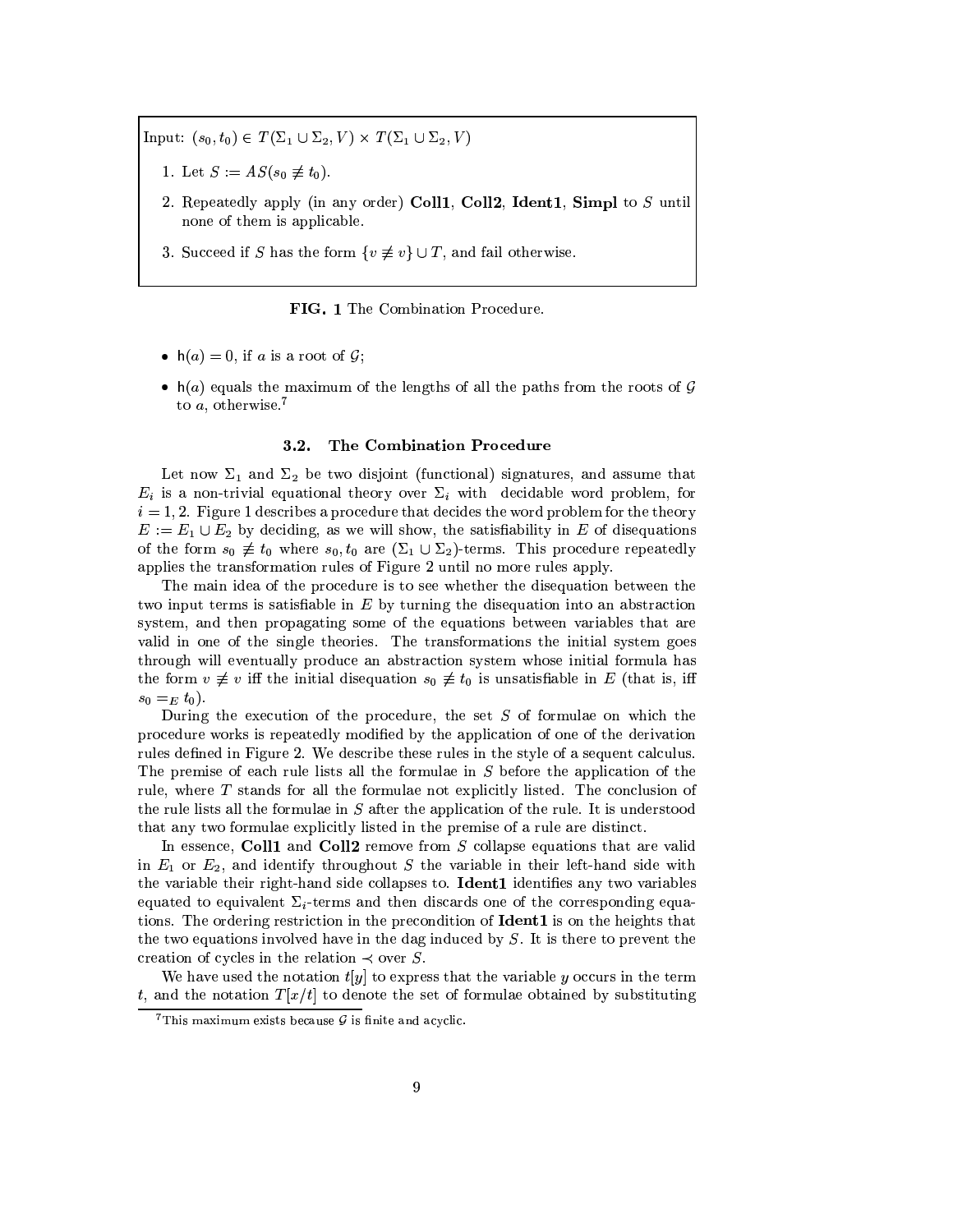$$
\begin{array}{|c|c|}\n\hline\n\text{Coll1} & \frac{T}{T[x/r]} & u \not\equiv v & x \equiv t[y] & y \equiv r \\
\text{if} & t \in T(\Sigma_i, V) \text{ and } y =_{E_i} t \text{ for } i = 1 \text{ or } i = 2. \\
\hline\n\text{Coll2} & \frac{T}{T[x/y]} & \text{if} & t \in T(\Sigma_i, V) \text{ and } y =_{E_i} t \text{ for } i = 1 \text{ or } i = 2, \\
\text{and} & \text{there is no } (y \equiv r) \in T. \\
\hline\n\text{Ident1} & \frac{T}{T[x/y]} & y \equiv t \\
\text{if} & s, t \in T(\Sigma_i, V) \text{ and } s =_{E_i} t \text{ for } i = 1 \text{ or } i = 2, \\
\text{and} & \text{h}(x \equiv s) \leq h(y \equiv t).\n\end{array}
$$
\n
$$
\text{Simpl} & \frac{T}{T} \quad x \equiv t \\
\text{if} & x \notin \mathcal{V}ar(T).
$$

FIG. 2 The Transformation Rules.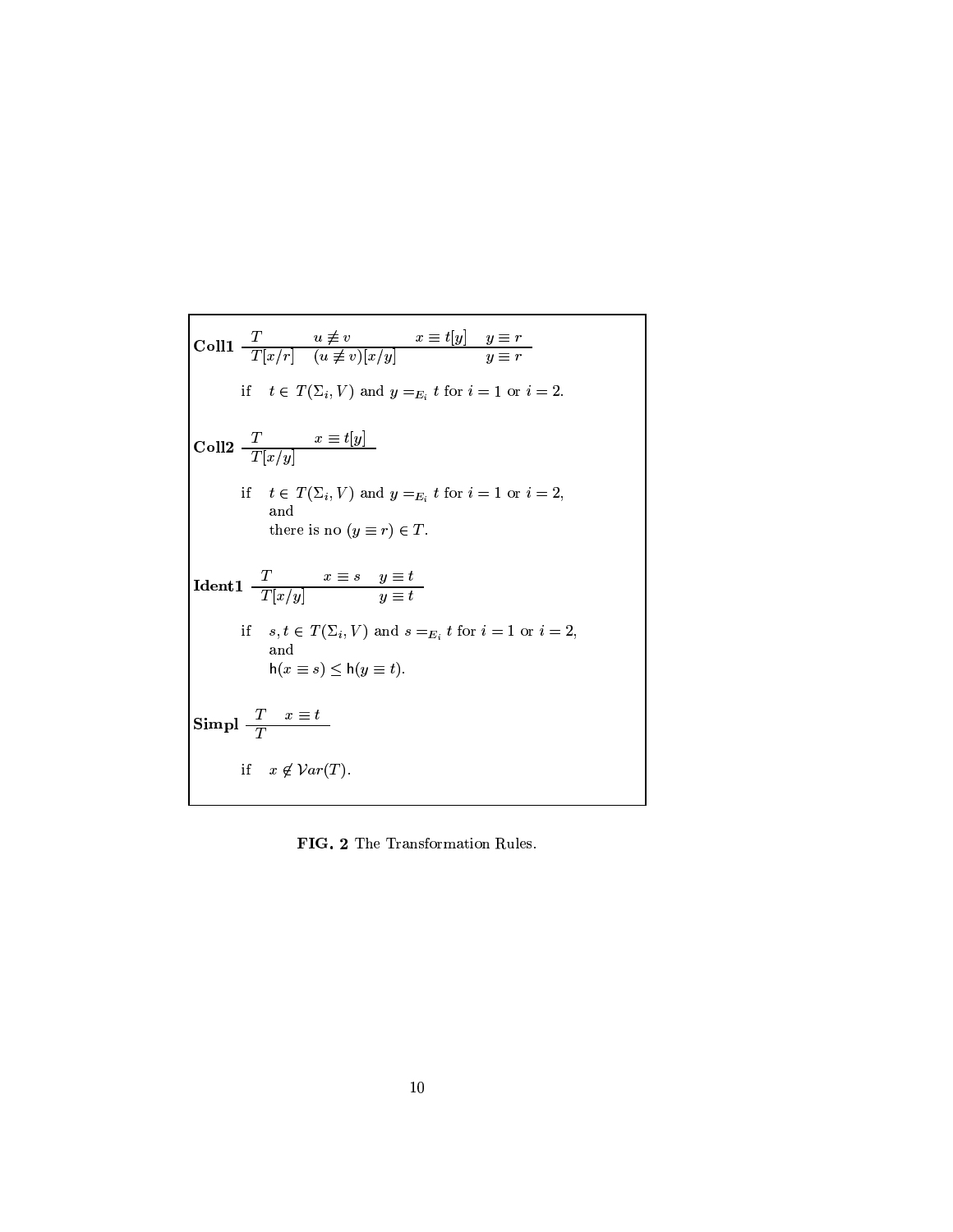every occurrence of the variable x by the term t in the set  $T$ <sup>8</sup>

**Simpl** eliminates those equations that have become unreachable along a  $\prec$ -path from the initial disequation because of the application of previous rules. As we will see, this rule is not essential but it reduces clutter in  $S$  by eliminating equations that do not contribute to the solution of the problem anymore. It can be used to obtain optimized, complete implementations of the combination procedure.

We prove in Section 3.3 that this combination procedure decides the word problem for  $E$  by showing that the procedure is partially correct (i.e., sound and complete) and terminates on all inputs.

### The Correctness Proof  $3.3.$

In the following, we will denote by  $S_0$  the abstraction system  $AS(s_0 \neq t_0)$ obtained by applying the purification procedure to the input disequation, and by  $S_i$  ( $j \geq 1$ ) the set S of formulae generated by the combination procedure at the  $j^{th}$ iteration of Step 2. If Step 2 is iterated only n times, we will define  $S_i := S_n$  for all  $j > n$ . Correspondingly, for all  $j > 0$ , we will denote by  $\prec_i$  the relation  $\prec$  on the equational part of  $S_i$  (cf. Definition 3.1).

We first show that all sets  $S_j$  obtained in correspondence of one run of the combination procedure are in fact abstraction systems. The proof of acyclicity (Condition 2 in Definition 3.2) will be facilitated by the following lemma, whose simple proof is omitted.

LEMMA 3.5. Let  $\lt$  be a binary relation on a finite set A, and  $a, b \in A$  be such that b  $\nless^*$  a. We denote the restriction of  $\lt$  to  $A \setminus \{a\}$  by  $\lt_{a}$ , <sup>9</sup> and consider the  $relations$ 

$$
\begin{array}{rcl} & <_1 & := <_a \cup \{ \langle d, e \rangle \mid d < a, b < e \} \\ & <_2 & := <_a \cup \{ \langle d, b \rangle \mid d < a \}. \end{array}
$$

If  $\langle$  is acyclic, then  $\langle$ <sub>1</sub> and  $\langle$ <sub>2</sub> are acyclic as well.

Since the proof of the next lemma will be re-used also in the case of non-disjoint signatures, we will not assume in this proof that  $\Sigma := \Sigma_1 \cap \Sigma_2$  is empty.

LEMMA 3.6.  $S_j$  is an abstraction system for all  $j \geq 0$ .

*Proof.* We prove the claim by induction on j. The induction base  $(j = 0)$  is immediate by definition of  $S_0$  and Proposition 3.3. Thus, assuming that  $j > 0$ and  $S_{j-1}$  is an abstraction system, consider the following cases, labeled by the derivation rule applied to  $S_{i-1}$  to obtain  $S_i$ .<sup>10</sup>

**Coll1.** By the rule's definition,  $S_{j-1}$  and  $S_j$  must have the following form:

$$
S_{j-1} = \{u \neq v\} \qquad \cup \quad \{x \equiv t[y]\} \quad \cup \quad \{y \equiv r\} \quad \cup \quad T
$$
  

$$
S_j = \{u \neq v\}[x/y] \quad \cup \qquad \{y \equiv r\} \quad \cup \quad T[x/r]
$$

Let  $u' \neq v' := (u \neq v)[x/y]$ . We show that  $S_j$  is an abstraction system with disequation  $u' \not\equiv v'$ .

<sup>&</sup>lt;sup>8</sup>Notice that other authors, especially in programming languages theory, would denote the same substitution by  $T[t/x]$  instead. We prefer our convention because we find it more intuitive, especially in the case of composed substitutions.

<sup>&</sup>lt;sup>9</sup>That is,  $\lt_a := \lt \cap (A \setminus \{a\})^2$ .

<sup>&</sup>lt;sup>10</sup>Ignoring the trivial case in which  $S_i$  coincides with  $S_{i-1}$ .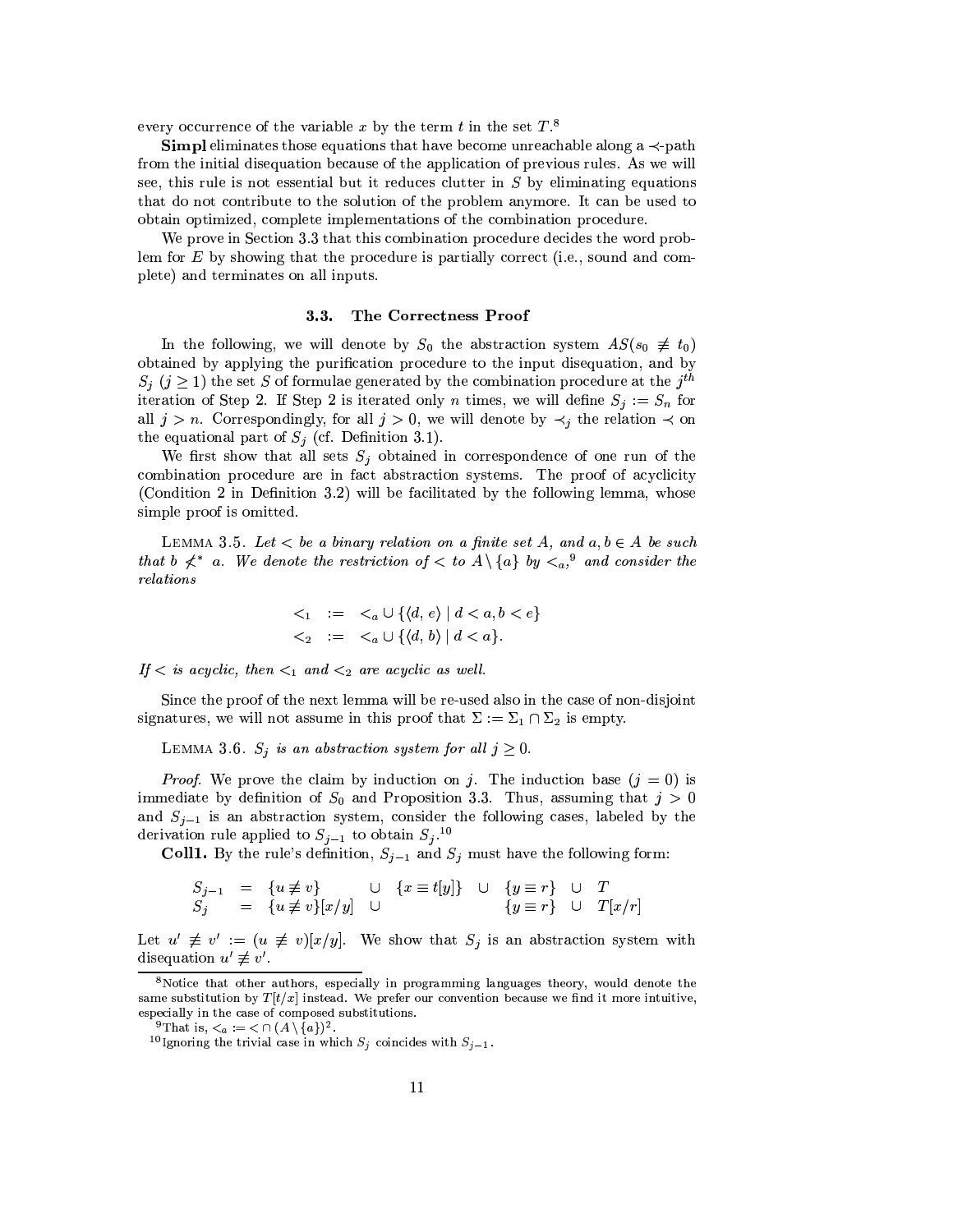If we take  $\prec_{j-1}$  to be the relation  $\prec$  of Lemma 3.5,  $x \equiv t$  to be a, and  $y \equiv r$ to be b, it is easy to see that  $a < b$  and  $\prec_j$  coincides with  $\prec_1$  (as defined in the lemma). Now,  $\lt$  is acyclic by induction and  $b \nless t^*$  a because  $a \lt b$ . By Lemma 3.5 then,  $\prec_i$  is acyclic. This shows that Condition 2 of Definition 3.2 holds.

Since applying the substitution  $[x/r]$  does not change the left-hand sides of equations in  $T$ , it is immediate that Condition 3a of Definition 3.2 holds as well.

Finally, observe that x can appear in T only in an equation of the form  $z \equiv$  $s[x]$  and that  $(z \equiv s) \prec_{j-1} (x \equiv t) \prec_{j-1} (y \equiv r)$ . By induction, we know that there is an  $i \in \{1,2\}$  such that s and r are both in  $T(\Sigma_i, V) \setminus T(\Sigma, V)$ ; therefore, the replacement of x by r in T occurs only inside terms in  $T(\Sigma_i, V) \setminus T(\Sigma, V)$ and produces terms still in  $T(\Sigma_i, V) \setminus T(\Sigma, V)$ . It follows that  $S_j$  satisfies both Condition 1 and  $3(ii)$  of Definition 3.2.

Coll2. The proof is essentially a special case of the one above, with  $r$  replaced by y. The proof of Condition 2 of Definition 3.2 is, however, easier in this case. If we take  $x \equiv t$  to be a and  $\prec_{j-1}$  to be the relation  $\prec$ , then  $\prec_j$  coincides with  $\prec_a$  as defined in Lemma 3.5. If  $\lt$  is acyclic, then its subrelation  $\lt_a$  is acyclic as well.

**Ident1.** By the rule's definition,  $S_{j-1}$  and  $S_j$  must have the following form:

$$
S_{j-1} = T \cup \{u \neq v\} \cup \{x \equiv s\} \cup \{y \equiv t\}
$$
  
\n
$$
S_j = (T \cup \{u \neq v\})[x/y] \cup \{y \equiv t\}
$$

Moreover, it is not the case that  $(y \equiv t) \prec_{j=1}^{+} (x \equiv s)$ , otherwise we would have that  $h(y \equiv t) < h(x \equiv s)$ . It is not difficult to see that this time  $\prec_i$  is derivable from  $\prec_{j-1}$  in the same way  $\prec_2$  is derivable from  $\prec$  in Lemma 3.5, where  $x \equiv s$ is a and  $y \equiv t$  is b. Again, the preconditions of the lemma are satisfied, and it follows that  $\prec_j$  satisfies Condition 2 of Definition 3.2. By induction, we know that  $x$  appears as the left-hand side of no equations in  $T$ , and so it is immediate that  $S_j$  satisfies Condition 3a. It is also immediate that  $S_j$  satisfies Condition 1.

Finally, to see that  $S_i$  also satisfies Condition 3a, notice that T is obviously unchanged if x does not occur in T. Also, if the height of  $y \equiv t$  in  $S_{j-1}$  is zero, then the height of  $x \equiv s$  is also zero, which means that x does not occur in T. If  $h(y \equiv t) > 0$  and x occurs in T, both s and t are elements of  $T(\Sigma_i, V) \setminus T(\Sigma, V)$ . But then we can argue that Condition 3b holds for  $S_j$  exactly as we did in the case of Coll1. It follows that  $S_i$  is an abstraction system with disequation  $(u \neq v)[x/y]$ .

**Simpl.** Immediate consequence of the easily provable fact that, if  $\{u \neq v\} \cup T'$ is an abstraction system, then  $\{u \neq v\} \cup T$  is also an abstraction system for every  $T \subseteq T'$ .

Next, we show that the combination procedure always terminates.

LEMMA 3.7. The combination procedure halts on all inputs.

*Proof.* As mentioned above, the purification procedure used in Step 1 of the combination procedure terminates. In addition, since every equivalence test in the derivation rules can be performed in finite time because of the decidability of the word problems in  $E_1$  and in  $E_2$ , every execution of Step 2 also needs only finite time. All we need to show then is that the procedure performs Step 2 only finitely many times. For  $j \geq 0$ , let  $N_j$  be the number of left-hand side variables of  $S_j$ . Looking at each derivation rule, it is easy to see that  $N_0 > N_1 > N_2 \dots$ , which means that the total number of repetitions of Step 2 is bounded by  $N_0$ .

The next two lemmas show that the derivation rules preserve satisfiability.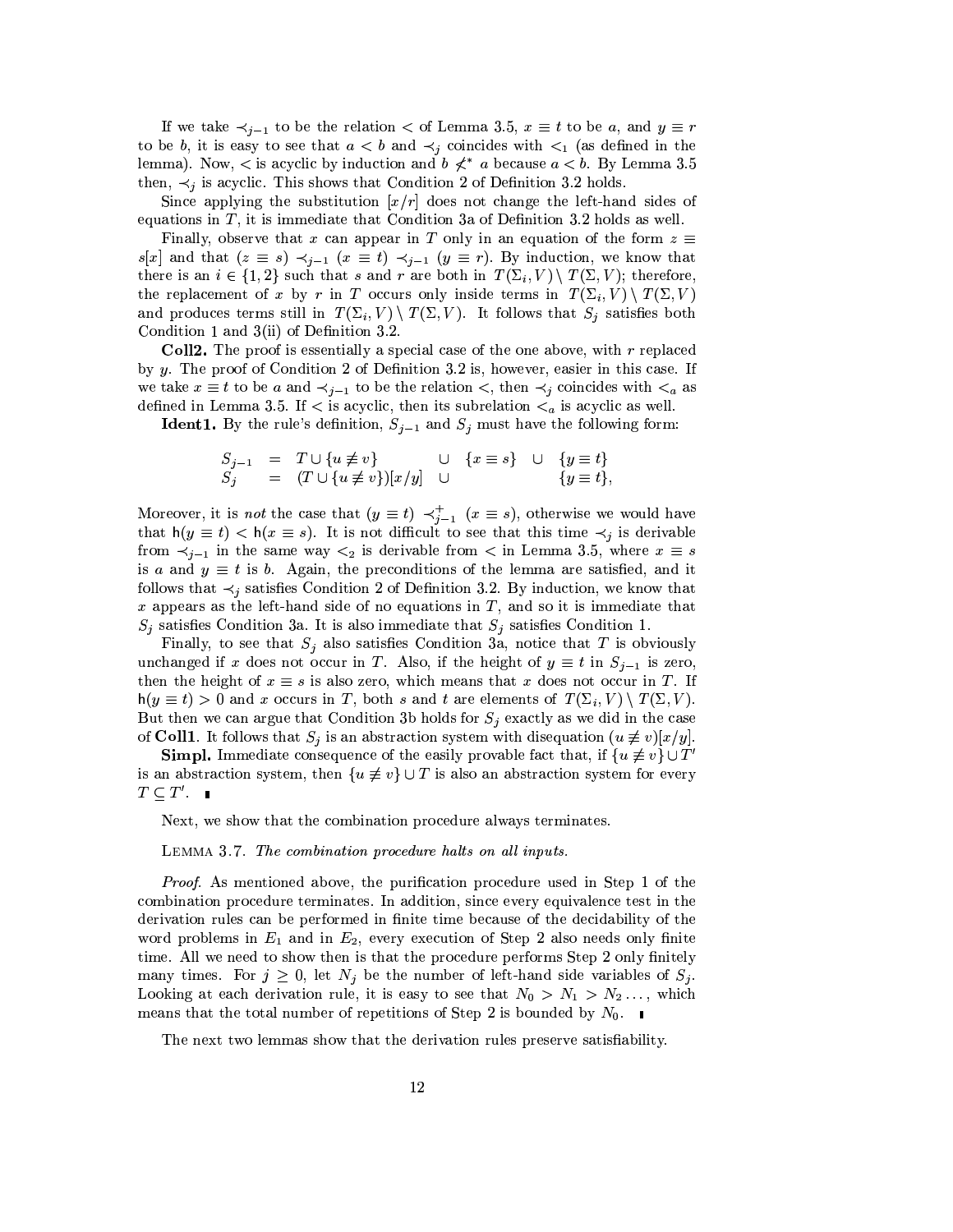LEMMA 3.8. For all  $j > 0$  let  $\overline{v}_{j-1}$  be a sequence consisting of the left-hand side variables of  $S_{j-1}$  and  $\bar{v}_j$  be a sequence consisting of the left-hand side variables of  $S_j$ . Then,  $\exists \bar{v}_{j-1}.S_{j-1} \leftrightarrow \exists \bar{v}_j.S_j$  is valid in E.

*Proof.* We can index all the possible cases by the derivation rule applied to  $S_{j-1}$ to obtain  $S_j$ . Let  $\mathcal A$  be any model of  $E$ .

First assume that  $S_j$  has been produced by an application of Coll1. We know that  $S_{j-1}$  and  $S_j$  have the form

$$
\begin{array}{rcl}\nS_{j-1} & = & \{u \neq v\} \\
S_j & = & \{u \neq v\}[x/y] \quad \cup \quad \{x \equiv t[y]\} \quad \cup \quad \{y \equiv r\} \quad \cup \quad T \\
\{y \equiv r\} & \cup \quad T[x/r]\n\end{array}
$$

and that  $y =_{E_i} t$  for  $i = 1$  or  $i = 2$ .

Let  $\alpha$  be a valuation of V satisfying  $S_{i-1}$  in A. It is enough to show that there exists a valuation  $\alpha'$  that satisfies  $S_j$  in A and coincides with  $\alpha$  on the free variables of  $\exists \bar{v}_{j-1}.S_{j-1} \leftrightarrow \exists \bar{v}_j.S_j.$ 

Since  $y \equiv t$  is valid in E, for being valid in  $E_i$ ,  $\alpha$  must assign both x and y with  $[[t]]^{\mathcal{A}}_{\alpha}$ , i.e., the interpretation of the term t in A under the valuation  $\alpha$ . In addition, since  $\alpha$  satisfies  $S_{j-1}$ , we know that  $\alpha(y) = [r]_{\alpha}^{\mathcal{A}}$ . It follows immediately that  $\alpha$ satisfies  $S_i$  in A. Thus, we can take  $\alpha' := \alpha$ .

Now, assume that the valuation  $\alpha$  satisfies  $S_j$  in the model A of E. Again, we must show that there exists a valuation  $\alpha'$  that satisfies  $S_{j-1}$  in A and coincides with  $\alpha$  on the free variables of  $\exists \bar{v}_{j-1}.S_{j-1} \leftrightarrow \exists \bar{v}_j.S_j.$ 

Observe that, since  $S_{j-1}$  is an abstraction system, x does not occur in  $y \equiv r$ , and as a consequence it does not occur in  $S_j$  at all. Let  $\alpha'$  be the valuation defined by  $\alpha'(z) := \alpha(z)$  for all  $z \neq x$  and  $\alpha'(x) := \alpha(y)$ . It is immediate that  $\alpha'$  satisfies the set  $T_1 := T \cup \{x \equiv r\} \cup \{u \not\equiv v\} \cup \{x \equiv y\} \cup \{y \equiv r\}$  in A. Since A is a model of E and the equation  $y \equiv t$  is valid in E, it is also immediate that  $\alpha'$  satisfies the set  $T_2 := \{x \equiv t\}$  in A. It follows that  $\alpha'$  satisfies  $S_{i-1}$ , which is a subset of  $T_1 \cup T_2$ . Since  $\alpha$  and  $\alpha'$  differ only w.r.t. the value they assign to x, and x is a left-hand side variable in  $S_{i-1}$  and does not occur in  $S_i$ , this completes the proof that  $\exists \bar{v}_{j-1}.S_{j-1} \leftrightarrow \exists \bar{v}_j.S_j$  is valid in E.

The proof for Coll2 can be derived as a special case of the one for Coll1 with  $r$  replaced by  $y$ . **Ident1** can be treated similarly.

When  $S_i$  is generated by an application of **Simpl**,  $S_{i-1}$  and  $S_i$  have the form

$$
S_{j-1} = T \cup \{x \equiv t\}
$$
  

$$
S_j = T
$$

with  $x \notin Var(T)$ . It immediate that if  $S_{j-1}$  is satisfied by a valuation  $\alpha$  in A, so is  $S_j$ . Conversely, assume that  $S_j$  is satisfied in A by some valuation  $\alpha$ . Let  $\alpha'$  be a valuation coinciding with  $\alpha$  on all variables except x. For the variable x, let  $\alpha'(x) := \llbracket t \rrbracket_{\alpha}^{\mathcal{A}}$ . From the assumptions and the fact that  $S_{j-1}$  is an abstraction system, we know that x is not in  $Var(t) \cup Var(T)$ . This, together with the definition of  $\alpha'(x)$ , implies that  $\alpha'$  satisfies  $S_{j-1}$ . In addition,  $\alpha$  and  $\alpha'$  coincide on the free variables of  $\exists \bar{v}_{j-1}$   $S_{j-1} \leftrightarrow \exists \bar{v}_j S_j$  since x is a left-hand side variable in  $S_{j-1}$  and does not occur in  $S_j$ .

The lemma above immediately entails the following weaker lemma (see the comment following Proposition 3.3.

LEMMA 3.9. For all  $j > 0$ , the abstraction system  $S_j$  is satisfiable in E iff  $S_{j-1}$ is satisfiable in  $E.$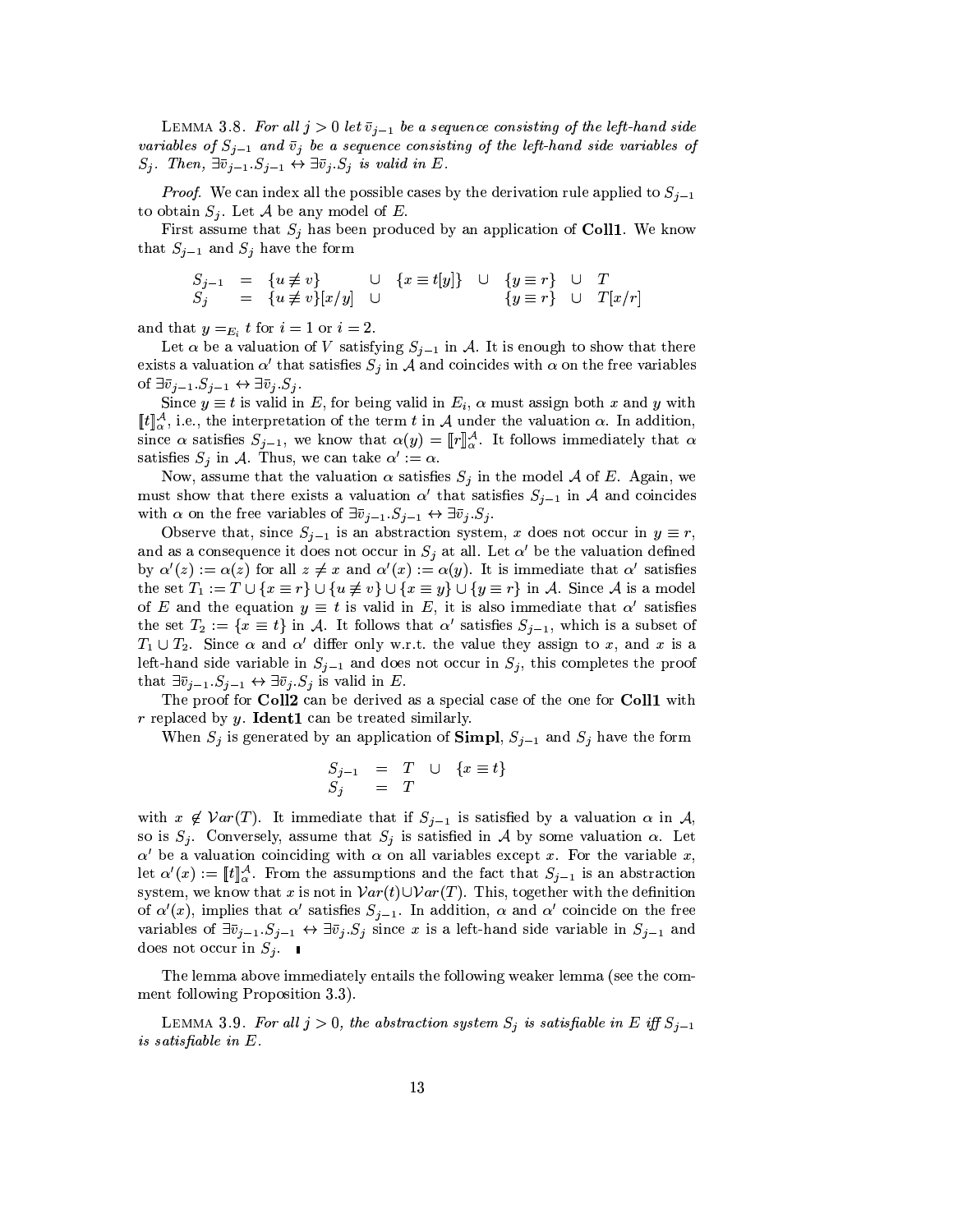It is now easy to show that the combination procedure is sound.

PROPOSITION 3.10 (Soundness). If the combination procedure succeeds on an *input*  $(s_0, t_0)$ , then  $s_0 =_E t_0$ .

*Proof.* Let  $\{S_j \mid j = 0, \ldots, n\}$  be the sequence of abstraction systems generated by the procedure on input  $(s_0, t_0)$ . By the procedure's definition we know that, if the procedure succeeds,  $S_n = \{v \not\equiv v\} \cup T$ . Since  $S_n$  is clearly unsatisfiable in  $E$ , we can conclude by a repeated application of Lemma 3.9 that  $S_0 = AS(s_0 \neq t_0)$  is also unsatisfiable in E. By Proposition 3.3, it follows that  $s_0 \neq t_0$  is unsatisfiable in E, which means that  $s_0 =_E t_0$ .

Finally, the combination procedure is also complete.

**PROPOSITION** 3.11. The combination procedure succeeds on input  $(s_0, t_0)$  if  $s_0 = E$  $t_0$ .

A simple proof of Proposition 3.11 can be found in [4]. It is based on the same basic satisfiability result used in [25] to prove the correctness of the Nelson-Oppen combination procedure. In the context of this section, that result states that the union  $S_1 \cup S_2$  of a set  $S_1$  of  $\Sigma_1$ -equations and disequations and a set  $S_2$  of  $\Sigma_2$ equations and disequations is satisfiable in  $E_1 \cup E_2$  whenever  $S_i \cup \Delta$  is satisfiable in  $E_i$  for  $i = 1, 2$ , where  $\Delta$  is the set of all disequations between the variables shared by  $S_1$  and  $S_2$ .

Since this satisfiability result applies only if  $E_1$  and  $E_2$  have disjoint signatures, the proof of Proposition 3.11 in [4] does not lift to the more general case treated in Section 5. As a consequence, we will provide a completeness proof only for the extension of our combination procedure to that case. The claim in Proposition 3.11 will then follow from the fact that the extended procedure reduces exactly to the procedure seen in this section whenever  $E_1$  and  $E_2$  have disjoint signatures.

Combining the results of this section, which show total correctness of the procedure, we obtain the known modularity result for the word problem in the case of component theories with disjoint signatures.

THEOREM 3.12. For  $i = 1, 2$ , let  $E_i$  be a non-trivial equational theory of signature  $\Sigma_i$  such that  $\Sigma_1 \cap \Sigma_2 = \emptyset$ . If the word problem is decidable for  $E_1$  and for  $E_2$ , then it is also decidable for  $E_1 \cup E_2$ .

A closer look at the termination proof and the definition of the purification procedure reveals that, modulo the complexity of the decision procedures for the word problem for the single theories, our combination procedure is polynomial.

COROLLARY 3.13. Let  $E_1$  and  $E_2$  be non-trivial equational theories over disjoint signatures whose word problems are decidable in polynomial time. Then, the word problem for  $E_1 \cup E_2$  is also decidable in polynomial time.

#### COMBINING NON-DISJOINT EQUATIONAL THEORIES 4.

The rest of this paper is concerned with the question of how the combination result stated in Theorem 3.12 can be lifted to the combination of equational theories whose signatures are not disjoint. As shown in the introduction, in that case the union of equational theories with decidable word problem need not have a decidable word problem. Thus, one needs appropriate restrictions on the theories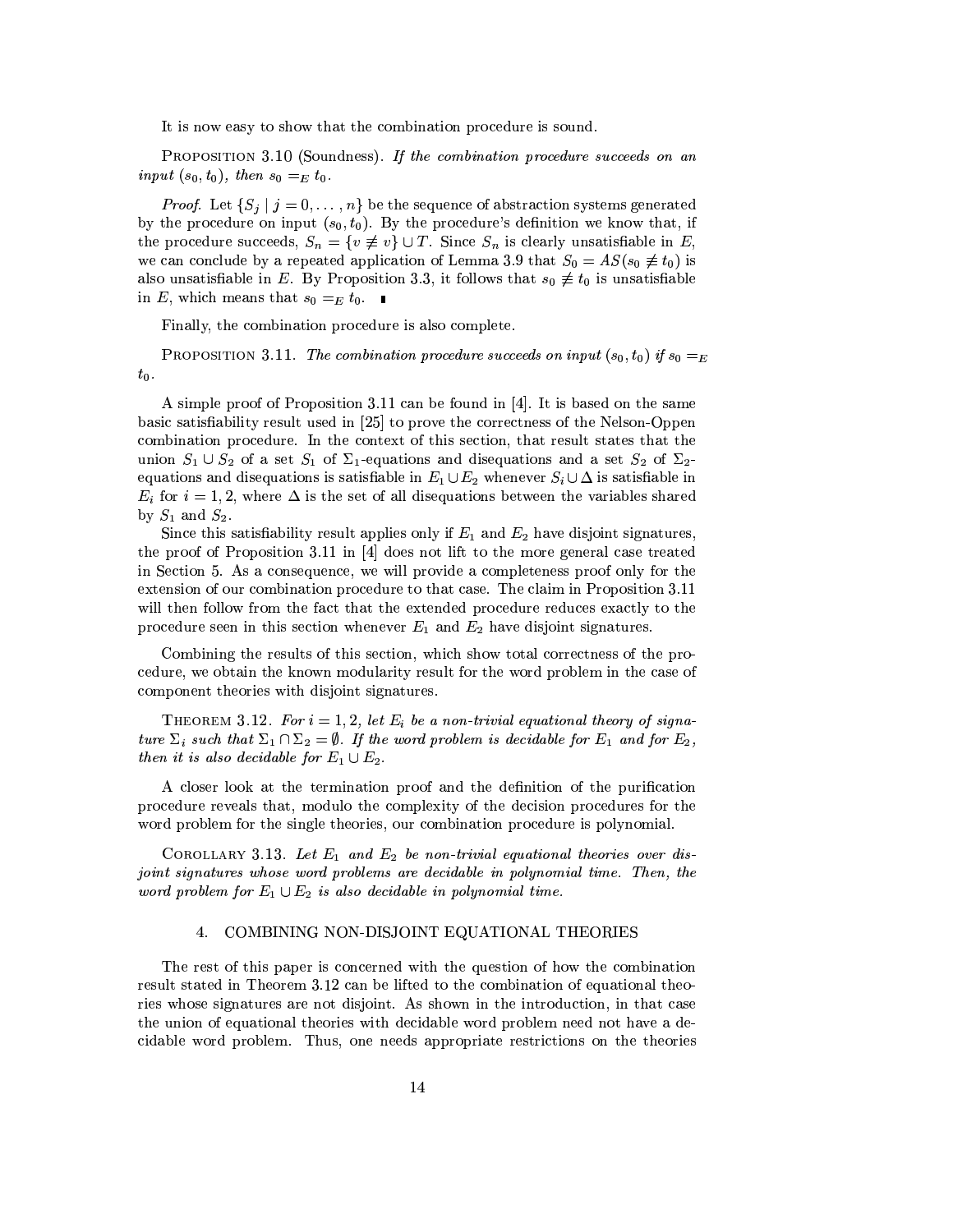to be combined. The purpose of this section is to introduce such restrictions and establish some useful properties of theories satisfying them. Some of the results in Subsections 4.1 and 4.2 below are closely related to results first described in [26]. We will discuss this relationship in more detail in Section 7.

# 4.1. Fusions of Algebras

In the following, given an  $\Omega$ -algebra A and a subset  $\Sigma$  of  $\Omega$ , we will denote by  $\mathcal{A}^{\Sigma}$  the reduct of  $\widetilde{\mathcal{A}}$  to the subsignature  $\Sigma$ . Furthermore, we will use the symbol A to denote the carrier of  $A$ .

When proving properties of a theory  $E$  obtained by putting together component theories it is often convenient to use models of  $E$  obtained by amalgamating models of the component theories. A simple type of amalgamated model is what [26] calls a fusion.

DEFINITION 4.1 (Fusion). A  $(\Sigma_1 \cup \Sigma_2)$ -algebra F is a fusion of a  $\Sigma_1$ -algebra  $\mathcal{A}_1$ and a  $\Sigma_2$ -algebra  $\mathcal{A}_2$  iff  $\mathcal{F}^{\Sigma_1}$  is  $\Sigma_1$ -isomorphic to  $\mathcal{A}_1$  and  $\mathcal{F}^{\Sigma_2}$  is  $\Sigma_2$ -isomorphic to  $\mathcal{A}_2$  .

In essence, a fusion of  $A_1$  and  $A_2$ , if it exists, is an algebra that is identical to  $\mathcal{A}_1$  when seen as a  $\Sigma_1$ -algebra, and identical to  $\mathcal{A}_2$  when seen as a  $\Sigma_2$ -algebra. Let us denote by  $Fus(\mathcal{A}_1, \mathcal{A}_2)$  the set of all the fusions of  $\mathcal{A}_1$  and  $\mathcal{A}_2$ . By the above definition, it is immediate that  $Fus(\mathcal{A}_1, \mathcal{A}_2) = Fus(\mathcal{A}_2, \mathcal{A}_1)$  and that  $Fus(\mathcal{A}_1, \mathcal{A}_2)$ is closed under  $(\Sigma_1 \cup \Sigma_2)$ -isomorphism.<sup>11</sup>

Fusions of algebras have indeed a close link with unions of theories, which we will exploit later.

PROPOSITION 4.2. If  $E_1, E_2$  are two equational theories of signature  $\Sigma_1, \Sigma_2$ , respectively, and F is a fusion of a model of  $E_1$  and a model of  $E_2$ , then F is a model of  $E_1 \cup E_2$ .

*Proof.* By the definition of fusion it is immediate that  $\mathcal{F}^{\Sigma_1}$  models every sentence in  $E_1$  while  $\mathcal{F}^{\Sigma_2}$  models every sentence in  $E_2$ ; therefore,  $\mathcal F$  models every sentence of  $E_1 \cup E_2$ .

Not every two algebras have fusions. We show below that they do exactly when they have the same cardinality and interpret in the same way the symbols shared by their signatures.

PROPOSITION 4.3. Let A be a  $\Sigma_1$ -algebra, B a  $\Sigma_2$ -algebra, and  $\Sigma := \Sigma_1 \cap \Sigma_2$ . Then,  $Fus(\mathcal{A}, \mathcal{B}) \neq \emptyset$  iff  $\mathcal{A}^{\Sigma}$  is  $\Sigma$ -isomorphic to  $\mathcal{B}^{\Sigma}$ .

*Proof.*  $(\Rightarrow)$  Let  $\mathcal{F} \in \text{Fus}(\mathcal{A}, \mathcal{B})$ . By definition we have that  $\mathcal{A} \cong \mathcal{F}^{\Sigma_1}$  and  $\mathcal{B} \cong \mathcal{F}^{\Sigma_2}$ . From the fact that  $\Sigma \subseteq \Sigma_1$  and  $\Sigma \subseteq \Sigma_2$  it follows immediately that  $\mathcal{A}^{\Sigma} \cong \mathcal{F}^{\Sigma}$  and  $\mathcal{B}^{\Sigma} \cong \mathcal{F}^{\Sigma}$ , which implies that  $\mathcal{A}^{\Sigma} \cong \mathcal{B}^{\Sigma}$ .

 $(\Leftarrow)$  Let h be an arbitrary  $\Sigma$ -isomorphism of  $\mathcal{A}^{\Sigma}$  onto  $\mathcal{B}^{\Sigma}$ . Consider a  $(\Sigma_1 \cup \Sigma_2)$ algebra  $\mathcal F$  whose carrier is the carrier B of B, and which interprets the function symbols of  $\Sigma_1 \cup \Sigma_2$  as follows: for all  $g \in \Sigma_1 \cup \Sigma_2$  of arity  $n \geq 0$  and all  $b_1, \ldots, b_n \in B$ ,

$$
g^{\mathcal{F}}(b_1,\ldots,b_n) := \begin{cases} h(g^{\mathcal{A}}(h^{-1}(b_1),\ldots,h^{-1}(b_n))) & \text{if } g \in (\Sigma_1 \setminus \Sigma_2) \\ g^{\mathcal{B}}(b_1,\ldots,b_n) & \text{if } g \in \Sigma_2 \end{cases}
$$

<sup>&</sup>lt;sup>11</sup>But note that  $Fus(\mathcal{A}_1, \mathcal{A}_2)$  may contain non-isomorphic algebras.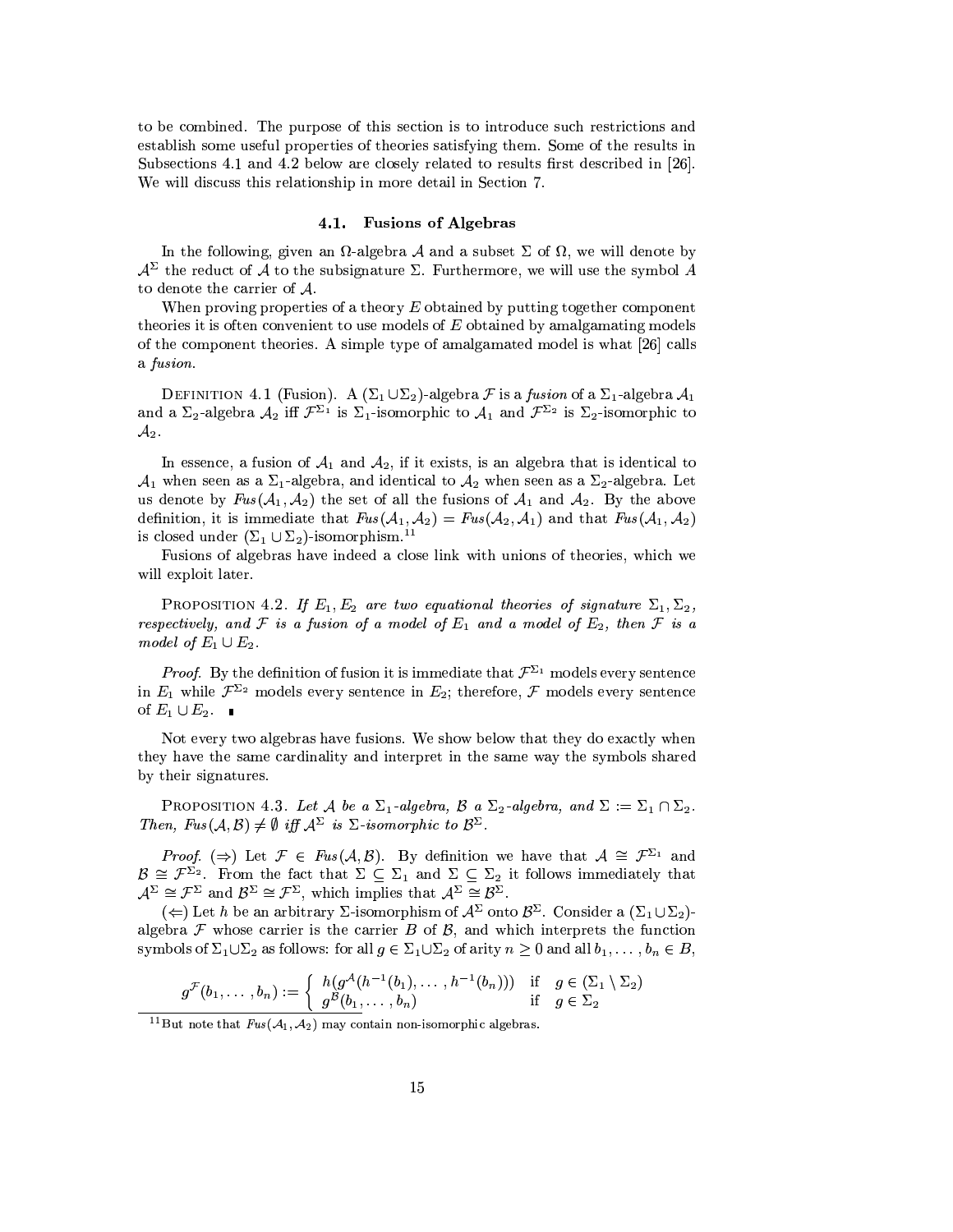Intuitively, F interprets  $\Sigma_2$ -symbols as B does. For  $\Sigma_1$ -symbols that are not also  $\Sigma_2$ -symbols, the isomorphism h is used to transfer their interpretation from A to  $\mathcal{B}.$ 

By construction of F, it is immediate that B and  $\mathcal{F}^{\Sigma_2}$  are  $\Sigma_2$ -isomorphic (with the identity mapping as isomorphism). We prove below that h is a  $\Sigma_1$ -isomorphism of A onto  $\mathcal{F}^{\Sigma_1}$ . It will then follow from Definition 4.1 that F is a fusion of A and  $\mathcal{B}.$ 

Since we already know that  $h$  is a bijection, it remains to be shown that it is a  $\Sigma_1$ -homomorphism. If g is an n-ary function symbol of  $\Sigma_1 \setminus \Sigma_2$  and  $a_1, \ldots, a_n \in A$ , then

$$
h(g^{\mathcal{A}}(a_1,\ldots,a_n)) = h(g^{\mathcal{A}}(h^{-1}(h(a_1)),\ldots,h^{-1}(h(a_n))))
$$
 (by def. of inverse)  
= 
$$
g^{\mathcal{F}}(h(a_1),\ldots,h(a_n))
$$
 (by def. of  $g^{\mathcal{F}}$ ).

If g is an n-ary function symbol of  $\Sigma = \Sigma_1 \cap \Sigma_2$  and  $a_1, \ldots, a_n \in A$ , then

$$
h(g^{\mathcal{A}}(a_1,\ldots,a_n)) = g^{\mathcal{B}}(h(a_1),\ldots,h(a_n)) \text{ (since } h \text{ is a } \Sigma \text{-hom.})
$$
  
=  $g^{\mathcal{F}}(h(a_1),\ldots,h(a_n))$  (by def. of  $g^{\mathcal{F}})$ ).

The proof of the proposition above also shows that every  $(\Sigma$ -)isomorphism between the  $\Sigma$ -reducts of two algebras  $\mathcal{A}_1$  and  $\mathcal{A}_2$  to their common signature  $\Sigma$  induces a canonical fusion of  $A_1$  and  $A_2$ . We will use this sort of fusion in many of the proofs to follow.

COROLLARY 4.4. Let  $\Sigma_1$  and  $\Sigma_2$  be two functional signatures with intersection  $\Sigma := \Sigma_1 \cap \Sigma_2$ . For  $i = 1, 2$  let  $\mathcal{A}_i$  be a  $\Sigma_i$ -algebra. Then, for every isomorphism h of  $\mathcal{A}_1^{\Sigma}$  onto  $\mathcal{A}_2^{\Sigma}$ , there is a fusion A of  $\mathcal{A}_1$  and  $\mathcal{A}_2$  such that

- h is a  $\Sigma_1$ -isomorphism of  $\mathcal{A}_1$  onto  $\mathcal{A}^{\Sigma_1}$ ,
- the identity mapping on  $A_2$  is a  $\Sigma_2$ -isomorphism of  $A_2$  onto  $A^{\Sigma_2}$ .

#### **Theories Admitting Constructors**  $4.2.$

In the rest of the paper we will focus on equational theories whose free models over infinitely many generators have certain reducts that are themselves free. Now, in general, the property of being a free algebra is not preserved under signature reduction. The problem is that the reduct of an algebra may need more generators than the algebra itself. For example, consider the signature  $\Omega := \{p, s\}$  and the equational theory  $E$  axiomatized by the equations

$$
E := \{ x \equiv \mathsf{p}(\mathsf{s}(x)), \ x \equiv \mathsf{s}(\mathsf{p}(x)) \} . \tag{1}
$$

The integers  $\mathcal Z$  are a free model of E over a set of generators of cardinality 1 when s and p are interpreted as the successor and the predecessor function, respectively. In fact, any singleton set of integers is a set of free generators for  $\mathcal{Z}$ . The number zero, for instance, generates all the positive integers with the successor function and all the negative ones with predecessor function. Now, for  $\Sigma := \{s\}, \mathcal{Z}^{\Sigma}$  is definitely not free because it does not even admit a non-redundant set of generators,<sup>12</sup> which is a necessary condition for an algebra to be free.

 $12A$  set of generators for an algebra A is redundant if one of its proper subsets is also a set of generators for  $A$ .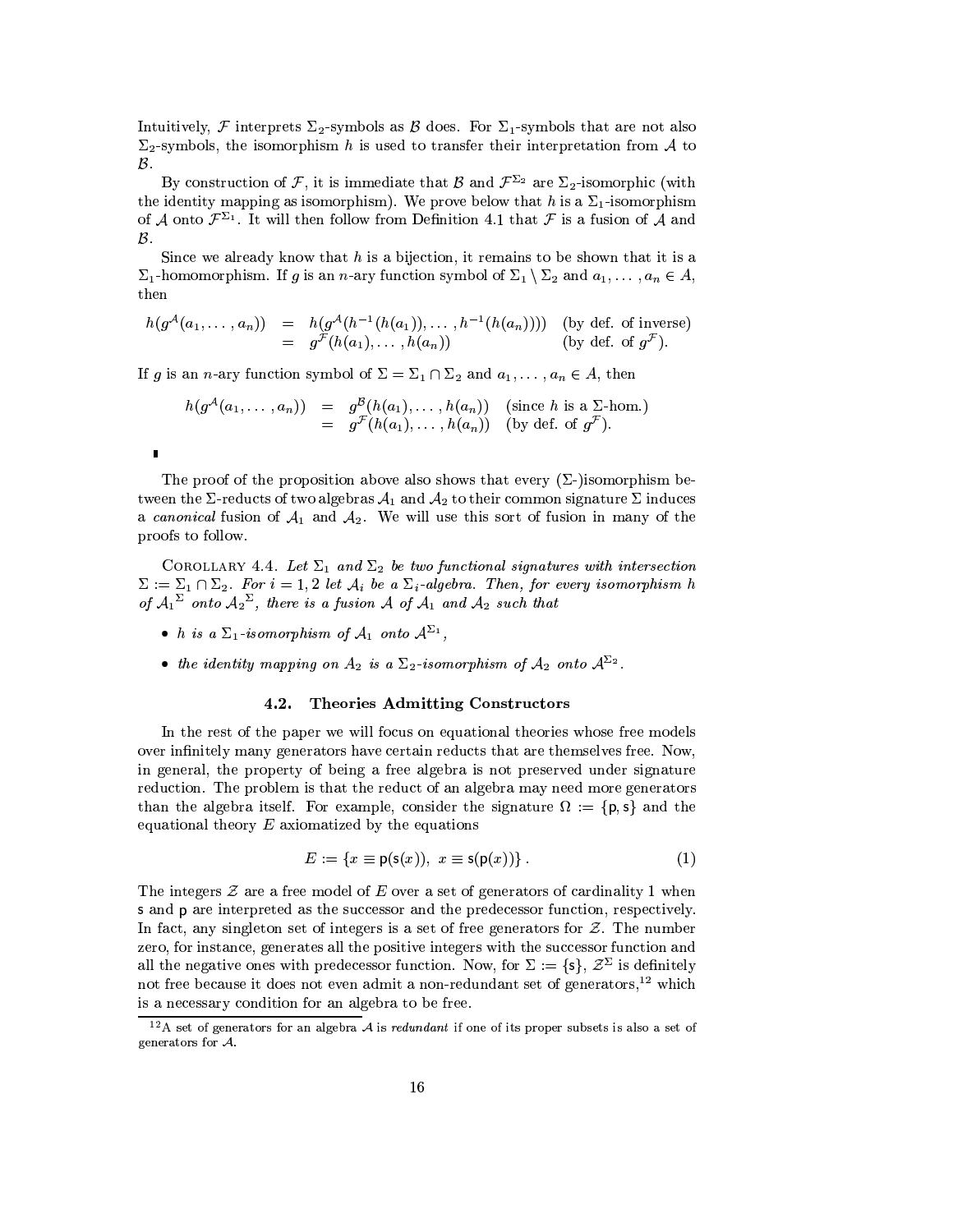Nonetheless, there are free algebras some of whose reducts, although requiring a possibly larger set of generators, are still free. In that case, we say that their equational theory admits *constructors*. A formal definition of this notion of constructors is given below.

In the following,  $\Omega$  will be a countable functional signature, and  $\Sigma$  a subset of  $\Omega$ . We will fix a non-trivial equational theory E over  $\Omega$  and define the  $\Sigma$ -restriction of E as  $E^{\Sigma} := \{ s \equiv t \mid s, t \in T(\Sigma, V) \text{ and } s =_E t \}.$ 

DEFINITION 4.5 (Constructors). The subsignature  $\Sigma$  of  $\Omega$  is a set of constructors for E iff for every  $\Omega$ -algebra A free in E over a countably infinite set X,  $\mathcal{A}^{\Sigma}$ is free in  $E^{\Sigma}$  over a set Y including X.

It is immediate that the whole signature  $\Omega$  is a set of constructors for the theory E. Similarly, the empty signature is a set of constructors for  $E$ , as any model of E is free over its whole carrier in the restriction  $E^{\emptyset}$ , which is just  $\{v \equiv v \mid v \in V\}$ . The constant symbols of  $\Omega$  are easily shown to be a set of constructors for E. Also, when E is axiomatized by the union of two theories  $E_1, E_2$  of respective, disjoint signatures,  $\Sigma_1, \Sigma_2, \Sigma_i$   $(i = 1, 2)$  is a set of constructors for E. This is not immediate but it can be shown as a consequence of some results in [2].

The abstractness of Definition 4.5 may make it difficult to say for a given theory E and signature  $\Sigma$  whether  $\Sigma$  is a set of constructors for E. For this reason we provide in the following a more concrete, syntactic characterization of theories admitting constructors. But first, some more notation is necessary.

Given a subset G of  $T(\Omega, V)$ , we denote by  $T(\Sigma, G)$  the set of terms over the "variables" G. More precisely, every member t of  $T(\Sigma, G)$  is obtained from a term  $s(\bar{v}) \in T(\Sigma, V)$  by replacing the variables  $\bar{v}$  of s with terms from G. In accordance with our notational conventions, we will denote such a term t by  $s(\bar{r})$  where  $\bar{r}$  is the tuple made, without repetitions, of the terms of  $G$  that replace the variables  $\bar{v}$ . We will refer to these terms as the *G*-variables of t. Notice that the notation is consistent with the fact that  $G \subseteq T(\Sigma, G)$ . In fact, every  $r \in G$  can be represented as  $s(r)$  where s is a variable of V. Also notice that  $T(\Sigma, V) \subseteq T(\Sigma, G)$  whenever  $V \subseteq G$ . In this case, every  $s \in T(\Sigma, V)$  can be trivially represented as  $s(\bar{v})$  where  $\bar{v}$  are the variables of s.

DEFINITION 4.6 ( $\Sigma$ -base). A subset G of  $T(\Omega, V)$  is a  $\Sigma$ -base of E iff the following holds:

- 1.  $V \subset G$ .
- 2. For all  $t \in T(\Omega, V)$ , there is an  $s(\overline{r}) \in T(\Sigma, G)$  such that

$$
:=_{E} s(\bar{r}).
$$

3. For all  $s_1(\bar{r}_1), s_2(\bar{r}_2) \in T(\Sigma, G),$ 

$$
s_1(\bar{r}_1) =_E s_2(\bar{r}_2) \quad \text{iff} \quad s_1(\bar{v}_1) =_E s_2(\bar{v}_2),
$$

where  $\bar{v}_1, \bar{v}_2$  are fresh variables abstracting  $\bar{r}_1, \bar{r}_2$  so that two terms in  $\bar{r}_1, \bar{r}_2$ are abstracted by the same variable iff they are equivalent in  $E$ .

We say that E admits a  $\Sigma$ -base if some subset G of  $T(\Omega, V)$  is a  $\Sigma$ -base of E.

THEOREM 4.7 (Characterization of constructors). The signature  $\Sigma$  is a set of constructors for E iff E admits a  $\Sigma$ -base.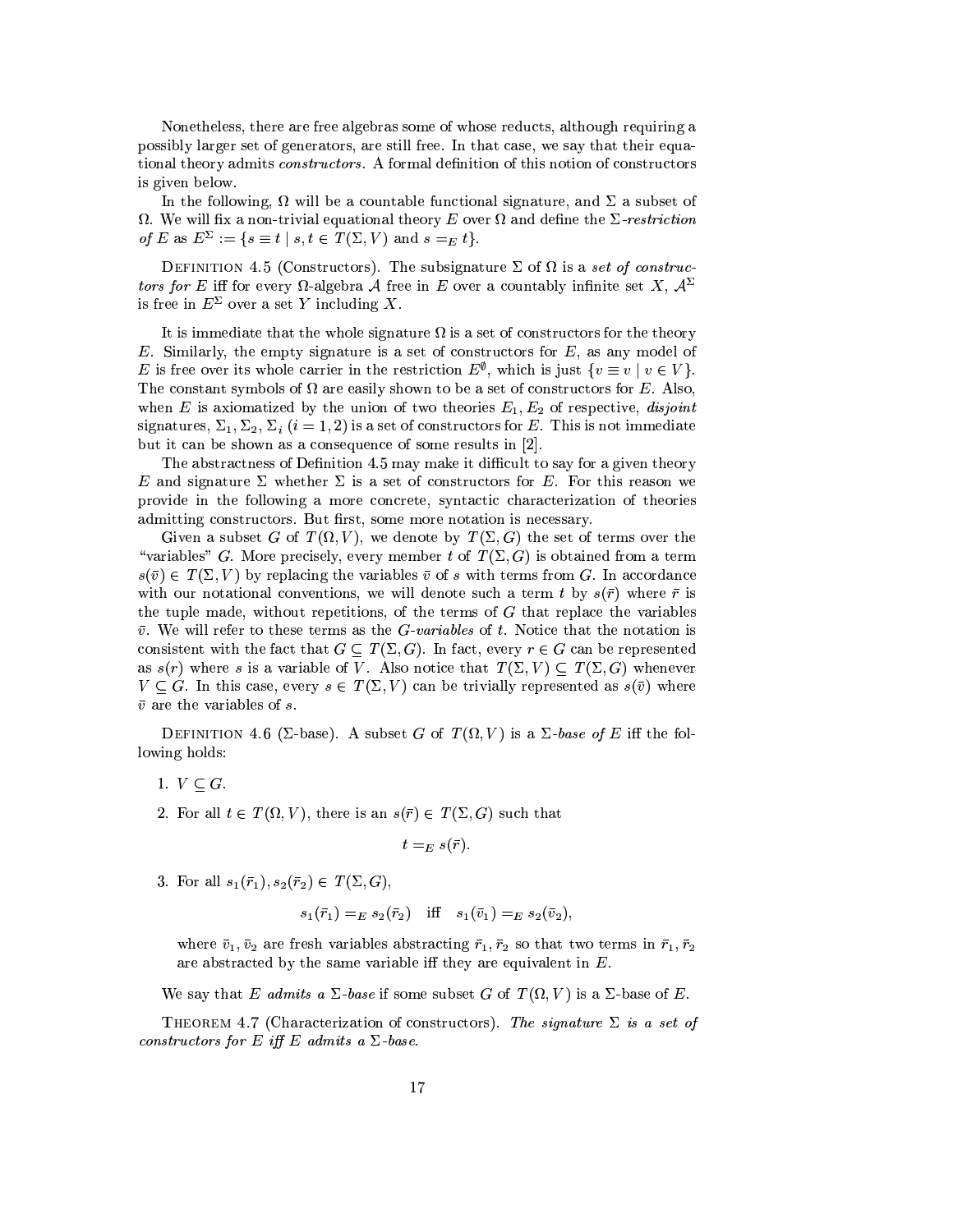*Proof.* Let A be an  $\Omega$ -algebra free in E over some countably infinite set X, and  $\alpha$  any bijective valuation of V onto X.<sup>13</sup>

 $(\Rightarrow)$  Assume that  $\Sigma$  is a set of constructors for E, which implies that  $\mathcal{A}^{\Sigma}$  is free in  $E^{\Sigma}$  over some set Y such that  $X \subseteq Y$ . First notice that, since A is generated by X, for every element y of Y there is a term r in  $T(\Omega, V)$  such that  $y = [r]_{\alpha}^{\mathcal{A}}$ . Then let

$$
G \quad := \quad \{r \in T(\Omega, V) \mid [r]_\alpha^{\mathcal{A}} \in Y\}.
$$

We show that G is a  $\Sigma$ -base of E.

Since  $X \subseteq Y$ , it is immediate that every  $v \in V$  is in G, which means that G satisfies the first condition in Definition 4.6. The second condition easily follows from the fact that  $A^{\Sigma}$  is  $\Sigma$ -generated by Y. Similarly, the third condition follows from Point 3 of Proposition 2.1.

 $(\Leftarrow)$  Where G is any  $\Sigma$ -base of E, let

$$
Y := \{ [\![r]\!]_{\alpha}^{\mathcal{A}} \mid r \in G \} .
$$

Since  $V \subseteq G$  by definition of  $\Sigma$ -base, it is immediate that  $X \subseteq Y$ . We show that  $\mathcal{A}^{\Sigma}$  is free in  $E^{\Sigma}$  over Y.

Let us start by observing that, since A is a model of E, its reduct  $\mathcal{A}^{\Sigma}$  is a model of  $E^{\Sigma}$ . Next, we show that  $\mathcal{A}^{\Sigma}$  is generated by Y. In fact, let a be an element of A—which is also the carrier of  $A^{\Sigma}$ . We know that, as an  $\Omega$ -algebra, A is generated by X; thus there exists a term  $t \in T(\Omega, V)$  such that  $a = [t]_{\alpha}^{\mathcal{A}}$ . By Condition 2 of Definition 4.6, the term  $t \in T(\Omega, V)$  is equivalent in E to a term  $s(\bar{r}) \in T(\Sigma, G)$ . Since A is a model of E, this implies that  $a = [\![t]\!]_{\alpha}^{\mathcal{A}} = [\![s(\bar{r})]\!]_{\alpha}^{\mathcal{A}}$ , from which it easily follows by definition of Y that a is  $\Sigma$ -generated by Y.<br>The above entails that  $\mathcal{A}^{\Sigma}$  satisfies the first

To show that it is free in  $E^{\Sigma}$  then it is enough to show that it also satisfies the third condition of the same proposition.

Thus, let  $s_1(\bar{v}_1), s_2(\bar{v}_2) \in T(\Sigma, V)$  and assume that  $\mathcal{A}^{\Sigma}, \alpha' \models s_1(\bar{v}_1) \equiv s_2(\bar{v}_2)$ for some injection  $\alpha'$  of  $V_0 := \mathcal{V}ar(s_1(\bar{v}_1) \equiv s_2(\bar{v}_2))$  into Y. By definition of Y we know that, for all  $v \in V_0$ , there is a term  $r_v \in G$  such that  $\alpha'(v) = ||r_v||_{\alpha}^A$ . Using these terms we can construct two tuples  $\bar{r}_1$  and  $\bar{r}_2$  of terms in G such that, for  $i = 1, 2$ , the term  $s_i(\bar{r}_i)$  is obtained from  $s_i(\bar{v}_i)$  by replacing each variable v in  $Var(s_i(\bar{v}_i))$  by the term  $r_v$ , and  $\mathcal{A}, \alpha \models s_1(\bar{r}_1) \equiv s_2(\bar{r}_2)$ . Since A is free in E over X and  $\alpha$  is injective as well we can conclude by Point 3 of Proposition 2.1 that  $s_1(\bar{r}_1) =_E s_2(\bar{r}_2).$ 

Because of the assumption that  $\alpha'$  is injective, we know that  $r_u \neq_{E} r_v$  for distinct variables  $u, v \in V_0$ . Thus, considered the other way around, the equation  $s_1(\bar{v}_1) \equiv s_2(\bar{v}_2)$  can be obtained from  $s_1(\bar{r}_1) \equiv s_2(\bar{r}_2)$  by abstracting the terms  $\bar{r}_1, \bar{r}_2$ so that two terms are abstracted by the same variable iff they are equivalent in  $E$ . By Point 3 of Definition 4.6 then we obtain that  $s_1(\bar{v}_1) =_E s_2(\bar{v}_2)$ . Considering that the terms  $s_1(\bar{v}_1)$ ,  $s_2(\bar{v}_2)$  are  $\Sigma$ -terms, this is the same as saying that  $s_1(\bar{v}_1) =_{E\Sigma}$  $s_2(\bar{v}_2)$ .

We will use sets such as the set Y defined in the proof of the if-direction above often enough to justify the following notation. If T is a subset of  $T(\Omega, V)$ , A an  $\Omega$ -algebra free in E over a countably-infinite set X, and  $\alpha$  a bijective valuation of

<sup>&</sup>lt;sup>13</sup>Such a valuation  $\alpha$  exists since V is assumed to be countably infinite.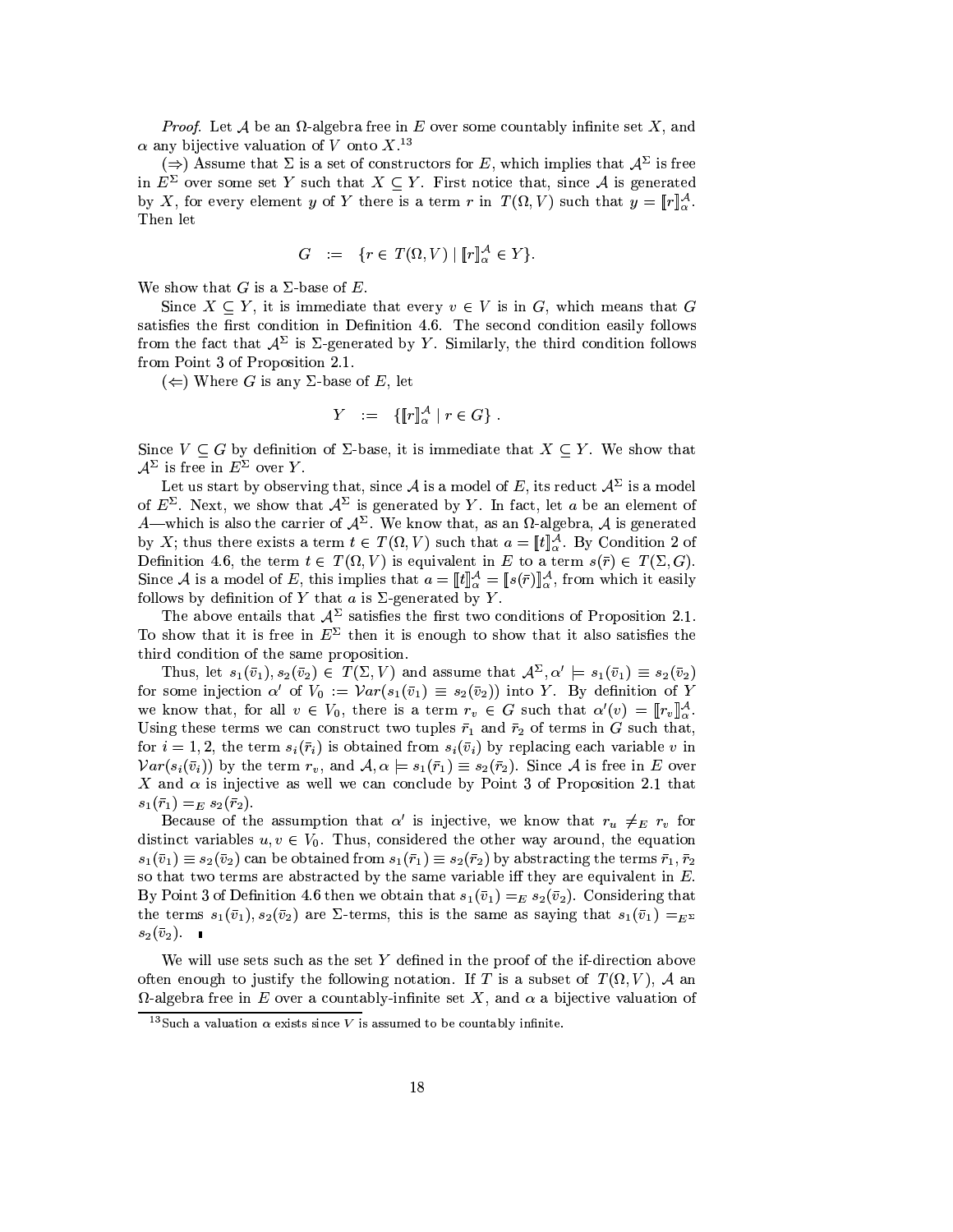V onto X we will denote by  $[\![T]\!]_{\alpha}^{\mathcal{A}}$  the set of element of A denoted by the terms of *T*, i.e.,  $[[T]]_{\alpha}^{\mathcal{A}} := \{ [[t]]_{\alpha}^{\mathcal{A}} \mid t \in T \}.$ 

From the proof of Theorem 4.7 we can also conclude that a  $\Sigma$ -base actually denotes a set of generators for the  $\Sigma$ -reduct of the E-free algebra.

COROLLARY 4.8. Let G be a  $\Sigma$ -base of E, A an  $\Omega$ -algebra free in E over a countably infinite set X, and  $\alpha$  a bijective valuation of V onto X. Then,  $A^{\Sigma}$  is free in  $E^{\Sigma}$  over the set  $Y := [[G]]_{\alpha}^{\mathcal{A}},$  and  $X \subseteq Y$ .

It should be clear that a theory E with constructors  $\Sigma$  admits many  $\Sigma$ -bases. For instance, if G is a  $\Sigma$ -base of E, any set equal to G modulo equivalence in E is also a  $\Sigma$ -base of E. It is still an open question, however, whether a theory may have essentially different  $\Sigma$ -bases.<sup>14</sup> For now, we only know that this is impossible if the theory's restriction to  $\Sigma$  is collapse-free.

**PROPOSITION** 4.9. Assume that  $\Sigma$  is a set of constructors for E and  $E^{\Sigma}$  is collapse-free. Then, every  $\Sigma$ -base of E is equal modulo equivalence in E to the set

 $G_E(\Sigma, V) := \{r \in T(\Omega, V) \mid r \neq_E t \text{ for all } t \in T(\Omega, V) \text{ with } t(\epsilon) \in \Sigma\}.$ 

*Proof.* Let G be a  $\Sigma$ -base of E. We prove the claim by showing that (a) every element of G is in  $G_E(\Sigma, V)$  and (b) every element of  $G_E(\Sigma, V)$  is equivalent in E to some element of  $G$ .

(a) Let  $r \in G$  and  $t \in T(\Omega, V)$  with  $t(\epsilon) \in \Sigma$ . It is enough to show that  $r \neq_E t$ . Assume the contrary. Then, since G is a  $\Sigma$ -base of E and  $t(\epsilon) \in \Sigma$ , there is a term  $s(\bar{r}) \in T(\Sigma, G)$  with s non-variable such that  $r =_E s(\bar{r})$ . By Condition 3 of Definition 4.6 then, there is a variable v and a tuple  $\bar{v}$  of variables such that  $v =_E s(\bar{v})$ . But this contradicts the assumptions that E is non-trivial and  $E^{\Sigma}$  is collapse-free.

(b) Let  $t \in G_E(\Sigma, V)$ . By Condition 2 of Definition 4.6, there is a term  $s(\bar{r}) \in$  $T(\Sigma, G)$  such that  $t =_E s(\overline{r})$ . Since t is equivalent in E to no terms starting with a  $\Sigma$ -symbol, s is necessarily a variable and  $\bar{r}$  is actually the one-element tuple  $(r)$ for some  $r \in G$ . It follows that  $t =_E r$ .

Proposition 4.9 also entails that, whenever  $\Sigma$  is a set of constructors and  $E^{\Sigma}$ is collapse-free, the set  $G_E(\Sigma, V)$  above is the largest  $\Sigma$ -base of E. That it is one follows from the fact that, in this case, E admits a  $\Sigma$ -base G, and that this  $\Sigma$ -base is equal to  $G$  modulo equivalence in  $E$  by the proposition. That it is the largest is just what we have shown in part (a) of the above proof.

### Examples

We provide below some examples of equational theories admitting constructors in the sense of Definition 4.5. But first, let us consider some immediate counterexamples:

• The signature  $\Sigma := \{s\}$  is not a set of constructors for the theory E axiomatized by  $\{x \equiv p(s(x)), x \equiv s(p(x))\}$ . As argued at the beginning of this section for the case of one generator, in constrast with the definition of constructors, the  $\Sigma$ -reduct of any free model of E over a countably infinite set is not itself free, because it does not admit a non-redundant set of generators.

<sup>&</sup>lt;sup>14</sup>In the sense of not denoting the same set Y in Corollary 4.8.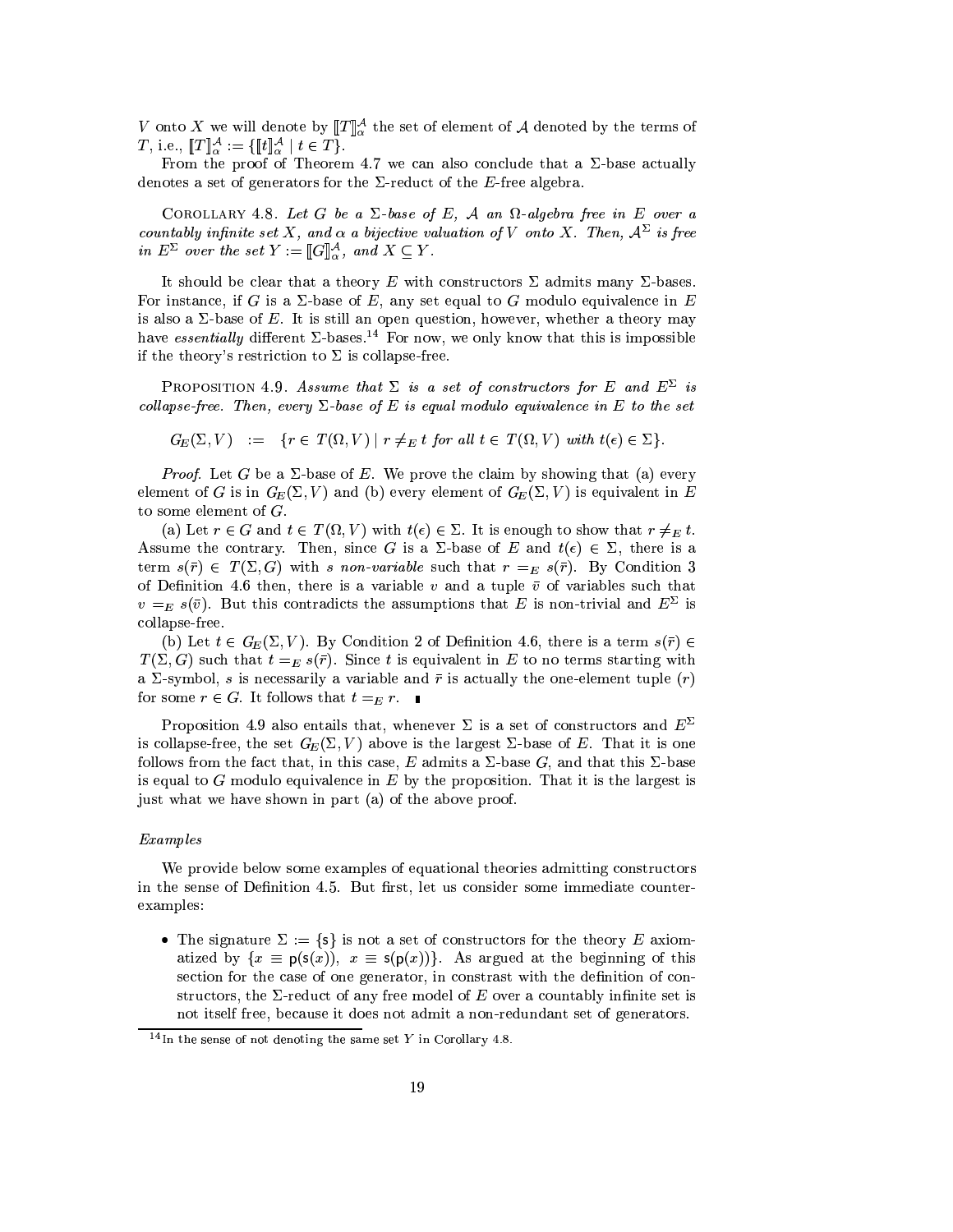- The signature  $\Sigma := \{f\}$  is not a set of constructors for the theory E axiomatized by  $\{g(x) \equiv f(g(x))\}$ . In fact, since  $E^{\Sigma}$  is clearly collapse-free we know that any  $\Sigma$ -base of E, if any, is included in the set  $G_E(\Sigma, V)$  defined in Proposition 4.9. But  $G_E(\Sigma, V)$  is simply V in this case, and it is immediate that no subset of  $V$  satisfies Condition 2 of Definition 4.6.
- Finally, the signature  $\Sigma := \{f\}$  is not a set of constructors for theory E axiomatized by  $\{f(g(x)) \equiv f(f(g(x)))\}$ . Again,  $E^{\Sigma}$  is clearly collapse-free. Moreover,  $G_E(\Sigma, V) = V \cup \{g(t) | t \in T(\Omega, V)\}\.$  It is easy to see that Conditions 1 and 2 of Definition 4.6 hold for  $G_E(\Sigma, V)$ . However, Condition 3 does not since  $f(g(x)) =_E f(f(g(x)))$ , although  $f(y) \neq_E f(f(y))$ .

EXAMPLE 4.1. The theory of the natural numbers with addition is the most immediate example of a theory with constructors. Consider the signature  $\Sigma_1$ :=  $\{0, s, +\}$  and the equational theory  $E_1$  axiomatized by the equations below:

$$
x + (y + z) \equiv (x + y) + z,
$$
  
\n
$$
x + y \equiv y + x,
$$
  
\n
$$
x + s(y) \equiv s(x + y),
$$
  
\n
$$
x + 0 \equiv x.
$$
\n(2)

The signature  $\Sigma := \{0, s\}$  is a set of constructors for  $E_1$  in the sense of Definition 4.5. A direct proof of this can be found in [4]. Here, we will obtain it later as a consequence of a more general result discussed in Section 7.2.

The next example differs from the previous one in that the restriction of the theory to the constructor signature is no longer syntactic equality.

EXAMPLE 4.2. Consider the signature  $\Sigma_2 := \{0, 1, rev, \cdot\}$  and the equational theory  $E_2$  axiomatized by the equations below:

$$
x \cdot (y \cdot z) \equiv (x \cdot y) \cdot z,
$$
  
\n
$$
rev(0) \equiv 0,
$$
  
\n
$$
rev(1) \equiv 1,
$$
  
\n
$$
rev(x \cdot y) \equiv rev(y) \cdot rev(x),
$$
  
\n
$$
rev(rev(x)) \equiv x.
$$
  
\n(3)

Note that orienting the equations from left to right yields a canonical term rewriting system  $R_2$ . Let us denote the normal form of a term  $t$  w.r.t. this rewrite system by  $t\downarrow_{R_2}$ . It is easy to see that the restriction of  $E_2$  to  $\Sigma' := \{0,1,\cdot\}$  is axiomatized by the first equation above.

We show that the signature  $\Sigma'$  is a set of constructors for  $E_2$  in the sense of Definition 4.5, by showing that the set

$$
G \quad := \quad V \cup \{ \mathsf{rev}(v) \mid v \in V \}
$$

is a  $\Sigma'$ -base of  $E_2$ .

It is immediate from the definition of G that  $V \subseteq G$ , and thus Condition 1 of Definition 4.6 is satisfied by  $E_2$  and  $\Sigma'$ . To see that Condition 2 is satisfied, it is sufficient to show that the  $R_2$ -normal form of any term  $t \in T(\Sigma_2, V)$  is of the form

$$
t\downarrow_{R_2}=(\cdots((r_1\cdot r_2)\cdot r_3)\cdot\ldots\cdot r_k)
$$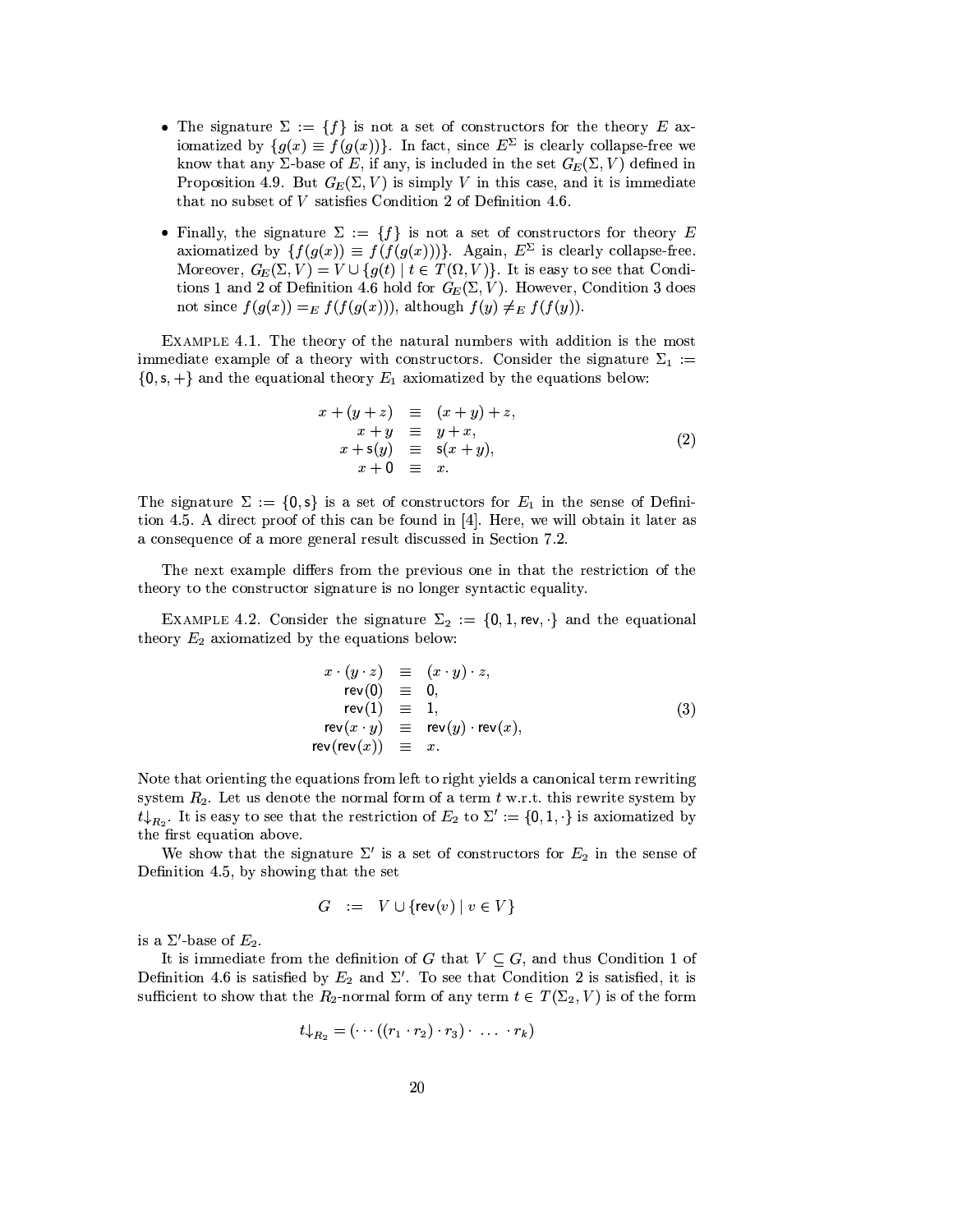where  $r_i \in \{0,1\} \cup V \cup \{rev(v) \mid v \in V\}$ . This can be easily proved by showing that, to any term not in this form, one of the rules of  $R_2$  applies.

To see that Condition 3 of Definition 4.6 holds, we consider a term  $s(\bar{r}) \in$  $T(\Sigma', G)$ —where  $s(\bar{v})$  is a  $\Sigma'$ -term and every element of  $\bar{r}$  belongs to G. It is easy to see that the  $R_2$ -normal form of  $s(\bar{r})$  can be obtained by computing the normal form of  $s(\bar{v})$  w.r.t. the rewrite rule  $x \cdot (y \cdot z) \rightarrow (x \cdot y) \cdot z$ , and then inserting into this term the terms in  $\bar{r}$ . Now, Condition 3 of Definition 4.6 is an easy consequence of this fact.

In the examples above, the restriction of each theory to the constructor symbols is collapse-free. That is not the case for the theory in the next example.

EXAMPLE 4.3. Consider the signature  $\Sigma_3 := \{0, p, s, -\}$  and the equational theory  $E_3$  axiomatized by the equations:

$$
s(p(x)) \equiv x
$$
  
\n
$$
p(s(x)) \equiv x
$$
  
\n
$$
-0 \equiv 0,
$$
  
\n
$$
-(-x) \equiv x,
$$
  
\n
$$
-s(x) \equiv p(-x),
$$
  
\n
$$
-p(x) \equiv s(-x).
$$
\n(4)

The signature  $\Sigma'' := \{0, p, s\}$  is a set of constructors for  $E_3$ . To prove it we show that the set  $G := V \cup \{-v \mid v \in V\}$  is a  $\Sigma^{\prime\prime}$ -base of  $E_3$ .

By definition,  $V \subseteq G$ . To show the remaining two conditions of Definition 4.6. note that orienting the axioms above from left to right produces a confluent and terminating rewrite system  $R_3$ . Thus, two terms are equal modulo  $E_3$  iff their  $R_3$ -normal forms are syntactically identical.

Now, Condition 2 of Definition 4.6 is satisfied since, given an  $\Sigma_3$ -term, its  $R_3$ normal form is in  $T(\Sigma'', G)$ . This is an immediate consequence of the fact that (because of the last four rules of  $R_3$ ) any term containing a minus symbol in front of -, 0, p, or s is  $R_3$ -reducible. Therefore, in  $R_3$ -normal forms, minus can only occur in front of variables.

All we need to show then is that Condition 3 of Definition 4.6 is also satisfied. Thus, let  $s_1(\bar{r}_1), s_2(\bar{r}_2)$  be terms in  $T(\Sigma'', G)$  such that  $s_1(\bar{r}_1) =_{E_3} s_2(\bar{r}_2)$ . Since  $R_3$  is confluent and terminating, there exists a term t such that  $s_1(\bar{r}_1) \stackrel{*}{\to}_{R_3} t$  and  $s_2(\bar{r}_2) \stackrel{*}{\rightarrow}_{R_3} t$ . Since in the terms  $s_1(\bar{r}_1), s_2(\bar{r}_2)$  (as well as in any term occurring in the reduction chains) the minus symbol can only occur in front of variables, the reduction chains make use of the first two rules of  $R_3$  only. Consequently,  $s_1(\bar{r}_1)$  and  $s_2(\bar{r}_2)$  are equal modulo the first two axioms of  $E_3$ . Given that these axioms do not contain the minus symbol, it is easy to see that this implies that  $s_1(\bar{v}_1) =_{E_3} s_2(\bar{v}_2)$ . Since the other direction of the bi-implication of Condition 3 is trivial, this completes the proof that  $G = V \cup \{-v \mid v \in V\}$  is a  $\Sigma''$ -base of  $E_3$ .

More examples of theories with constructors can be found in the usual axiomatizations of abstract data types.

### Normal Forms

Let us now assume that E is an equational theory over the signature  $\Omega$ , which has a set of constructors  $\Sigma$ . Let G be a  $\Sigma$ -base for E.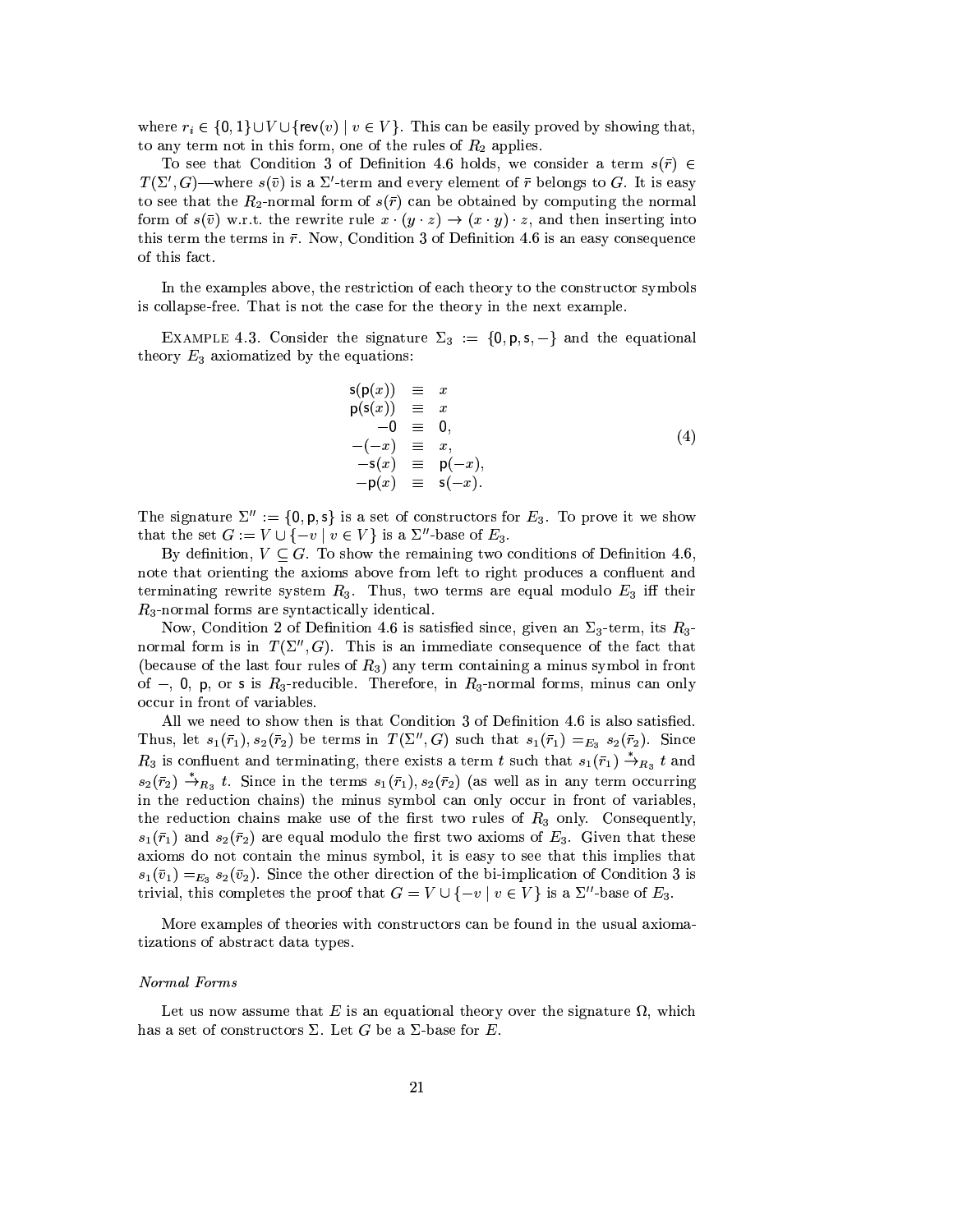According to Definition 4.6, every  $\Omega$ -term t is equivalent in E to a term  $s(\bar{r}) \in$  $T(\Sigma, G)$ . We call  $s(\bar{r})$  a G-normal form of t in  $E^{15}$ . We say that a term  $t \in T(\Omega, V)$ is in G-normal form if it is already of the form  $t = s(\overline{r}) \in T(\Sigma, G)$ . Because  $V \subset G$ , it is immediate that  $\Sigma$ -terms are in G-normal form, as are terms in G. We will say just normal form instead of G-normal form whenever the  $\Sigma$ -base G in question is clear from the context or irrelevant.

We will make use of normal forms in the combination procedure given later. In particular, we will consider normal forms that are computable in the following sense.

DEFINITION 4.10 (Computable Normal Forms). We say that *G-normal forms* are computable for  $\Sigma$  and E if there is a computable function

$$
NF_G: T(\Omega, V) \longrightarrow T(\Sigma, G)
$$

such that  $NF_G(t)$  is a G-normal form of t, i.e.,  $NF_G(t) =_E t$ .

Note that the terms of G may as well start with a  $\Sigma$ -symbol themselves.<sup>16</sup> This means that, for any given term  $t$  in  $G$ -normal form, it may not be possible to effectively identify its G-variables, i.e., those terms  $\bar{r}$  of G such that  $t = s(\bar{r})$ for some  $\Sigma$ -term s. Now, in the combination procedure introduced in Section 5, sometimes we will need to first compute the normal form  $s(\bar{r})$  of a term and then decompose this normal form into its components s and  $\bar{r}$ . To be able to do this it will be enough to assume (in addition to the computability of normal forms) that  $G$  is a recursive set, thanks to the proposition below.

**PROPOSITION** 4.11. When G is recursive, for every  $t \in T(\Sigma, G)$  there is an effective way of computing from t a term  $s(\bar{v}) \in T(\Sigma, V)$  and a sequence  $\bar{r}$  of terms in G such that  $t = s(\bar{r}).$ 

*Proof.* Let  $t \in T(\Sigma, G)$ . We prove by structural induction that we can identify a  $\Sigma$ -term  $s(\bar{v})$  and a tuple  $\bar{r}$  of terms in G such that  $t = s(\bar{r})$ .<sup>17</sup>

(Base Case) If  $t \in V$  the claim is trivially true because  $t \in G$  by the definition of  $\Sigma$ -bases.

(Inductive Step) Let t be the term  $f(t_1,\ldots,t_n)$  with  $f \in \Omega$ . If t is in G, which we can effectively check because G is recursive, we can choose any  $s \in V$  and let  $\bar{r}$  be made of just t itself. If t is in not in G, then f must be a  $\Sigma$ -symbol since  $t \in T(\Sigma, G)$ by assumption. Also, the terms  $t_1, \ldots, t_n$  must belong to  $T(\Sigma, G)$  or else t would not be an element of  $T(\Sigma, G)$ . For  $j \in \{1, ..., n\}$ , let  $s_j(\overline{r}_j)$  be an appropriate decomposition of the term  $t_j$  into a  $\Sigma$ -term  $s_j$  and a tuple  $\bar{r}_j$  of elements of G. This decomposition is computable by induction. Let  $f(s_1,\ldots,s_n)(\bar{v})$  be the term obtained from t by replacing with fresh variables  $\bar{v}$  all the occurrences in t of the terms in  $\bar{r}_1, \ldots, \bar{r}_n$  so that identical occurrences are replaced by the same variable. Where  $\bar{r}$  consists, in order, of the terms of G abstracted by  $\bar{v}$ , it is immediate that  $s(\bar{v}) = f(s_1, \ldots, s_n)(\bar{v}) \in T(\Sigma, V), \bar{r}$  is a tuple of elements of G, and  $t = s(\bar{r}).$ 

If a term  $t \in T(\Omega, V)$  is equivalent in E to a  $\Sigma$ -term s, then s is a normal form of t. On the other hand, not every normal form of t needs to be a  $\Sigma$ -term. In our

<sup>&</sup>lt;sup>15</sup>Notice that in general a term may have more than one  $G$ -normal form.

<sup>&</sup>lt;sup>16</sup>Unless  $E^{\Sigma}$  is collapse-free (cf. Proposition 4.9).

<sup>&</sup>lt;sup>17</sup>Note that this decomposition of t need not be unique since terms in G may start with a  $\Sigma$ symbol.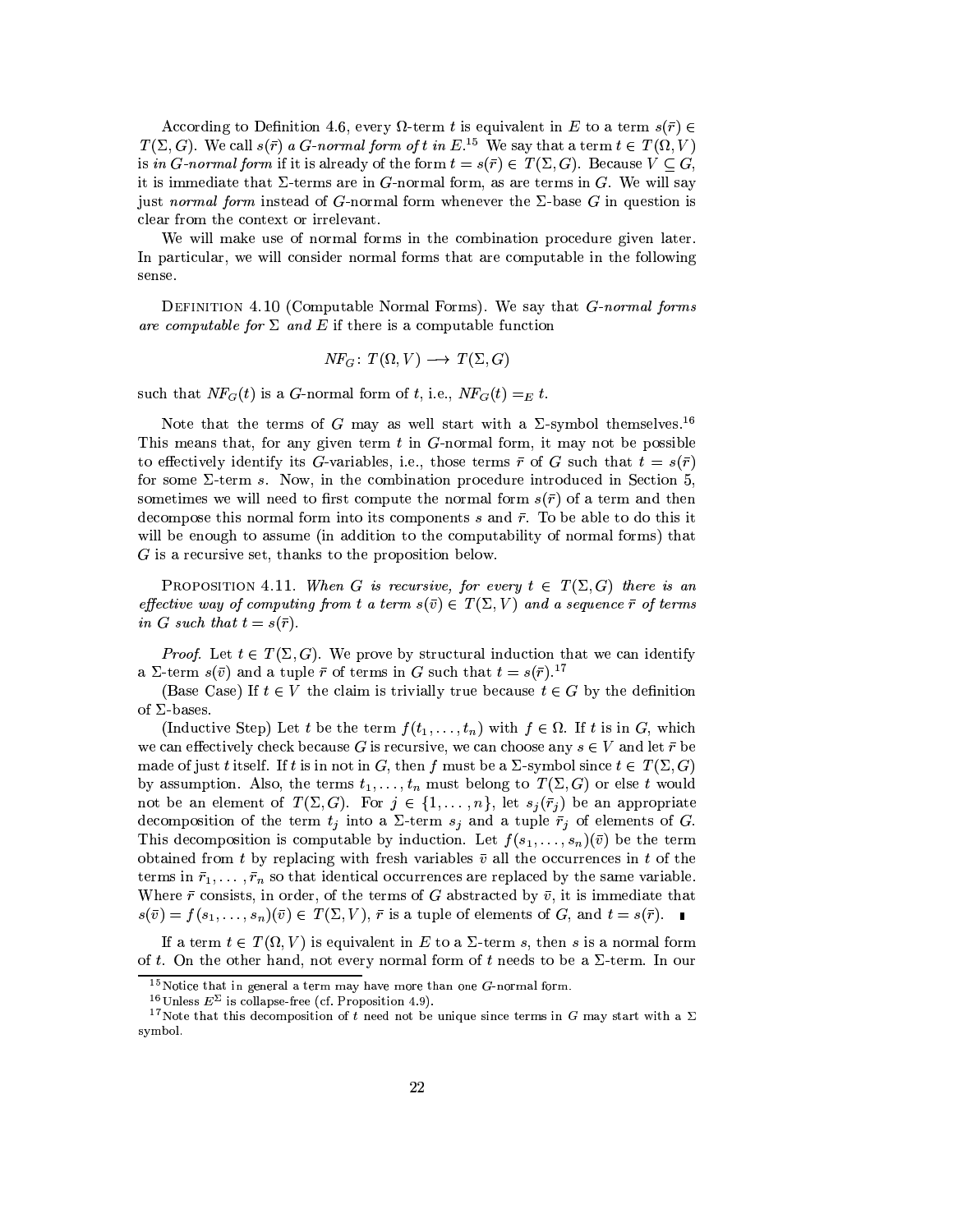combination procedure, however, it will be convenient to assume that every given normal form function returns a  $\Sigma$ -term whenever its input term is equivalent to one. The following lemma implies that this assumption can be made without loss of generality.

LEMMA 4.12. Let the word problem for  $E$  be decidable and  $G$ -normal forms computable for  $\Sigma$  and E. Then, for all  $t \in T(\Omega, V)$  it is decidable whether t is equivalent in E to a  $\Sigma$ -term. If this is the case, a term  $s \in T(\Sigma, V)$  such that  $t =_E s$  is effectively computable from t.

*Proof.* Let us say that a term  $t$  is independent in  $E$  from one of its variables v if substituting v by a fresh variable (i.e., a variable not occurring in t) yields a term equivalent to t in E. Now, let  $t \in T(\Omega, V)$  and  $s(\overline{r}) = NF_G(t)$  with  $\bar{r} = (r_1, \ldots, r_m)$ . Since the word problem for E is decidable, we can assume with no loss of generality that all the elements in  $\bar{r}$  are pairwise inequivalent in  $E$ otherwise we can effectively replace by a single representative term all those that are not.

Let  $s(\bar{v})$  with  $\bar{v} = (v_1, \ldots, v_m)$  be the  $\Sigma$ -term obtained from  $s(\bar{r})$  by replacing the occurrences of  $r_i$  in  $s(\bar{r})$  by a fresh variable  $v_j$  for every  $j \in \{1, ..., m\}$ . Then let  $\bar{q} := (q_1, \ldots, q_m)$  where, for each  $j \in \{1, \ldots, m\}$ ,  $q_j := u_j$  if  $u_j$  is a variable such that  $u_j =_E r_j$ ,  $q_j := v_j$  if  $s(\bar{v})$  is independent from  $v_j$  in E, and  $q_j := r_j$  otherwise. Since E is non-trivial and has a decidable word problem, the tuple  $\bar{q}$  is effectively constructible. Moreover, its elements are pairwise inequivalent and each of them is equivalent in  $E$  to a variable only if it is one.

Now consider the term  $s(\bar{q}) \in T(\Sigma, G)$  obtained from  $s(\bar{v})$  by substituting  $v_i$ by  $q_j$  for all  $j \in \{1, ..., m\}$ . By construction, we have  $s(\bar{q}) =_E s(\bar{r}) =_E t$ . We prove below that whenever t is equivalent in E to a  $\Sigma$ -term, each element of  $\bar{q}$  is in fact a variable and so  $s(\bar{q}) \in T(\Sigma, V)$ . Conversely, if  $s(\bar{q}) \in T(\Sigma, V)$ , then t is obviously equivalent to a  $\Sigma$ -term. Since  $s(\bar{q})$  is effectively computable from t, this will conclude our proof.

Assume that  $t =_E s_2(\bar{r}_2)$  for some  $s_2(\bar{r}_2) \in T(\Sigma, V)$ . Since t is equivalent in E to  $s(\bar{q})$ , we have that  $s(\bar{q}) =_E s_2(\bar{r}_2)$ . Given that G is a  $\Sigma$ -base of E, we also have that  $s(\bar{v}_1) =_E s_2(\bar{v}_2)$ , for some tuples  $\bar{v}_1, \bar{v}_2$  of fresh variables abstracting the elements of  $\bar{q}$ ,  $\bar{r}_2$  as in Condition 3 of Definition 4.6. Recalling that only equivalent terms get abstracted by the same variable, we can then conclude that  $\bar{q}$  contains only variables. In fact, let  $q_i$  be an element of  $\bar{q}$  and let  $v_{q_i}$  be the variable of  $\bar{v}_1$ abstracting  $q_j$ . If  $v_{q_j}$  occurs in  $\bar{v}_2$ , it is because  $q_j$  is equivalent in E to an element of  $\bar{r}_2$ . Since every element of  $\bar{r}_2$  is a variable, it follows by construction of  $\bar{q}$  that  $q_i$  is a variable. If  $v_{q_i}$  does not occur in  $\bar{v}_2$ , the equivalence  $s(\bar{v}_1) =_E s_2(\bar{v}_2)$  entails that  $s(\bar{v}_1)$  is independent from  $v_{q_i}$  in E. Now,  $\bar{v}_1$  is just a bijective renaming of  $\bar{v}$ given that the elements of  $\bar{q}$  are pairwise inequivalent in E. It follows that  $s(\bar{v})$  is independent from  $v_j$ , the variable corresponding to  $v_{q_j}$  in the renaming. But then  $q_i = v_j$  by construction of  $\bar{q}$ .

From now on, we will make the following assumptions on the functions computing normal forms.

Assumption 4.1. The computed normal form  $s(\bar{r})$  of a term t is always in  $T(\Sigma, V)$  if t is equivalent to a  $\Sigma$ -term in the theory E in question. Moreover, the elements of  $\bar{r}$  are pairwise inequivalent in E, with the non-variable ones noncollapsing in  $E$ .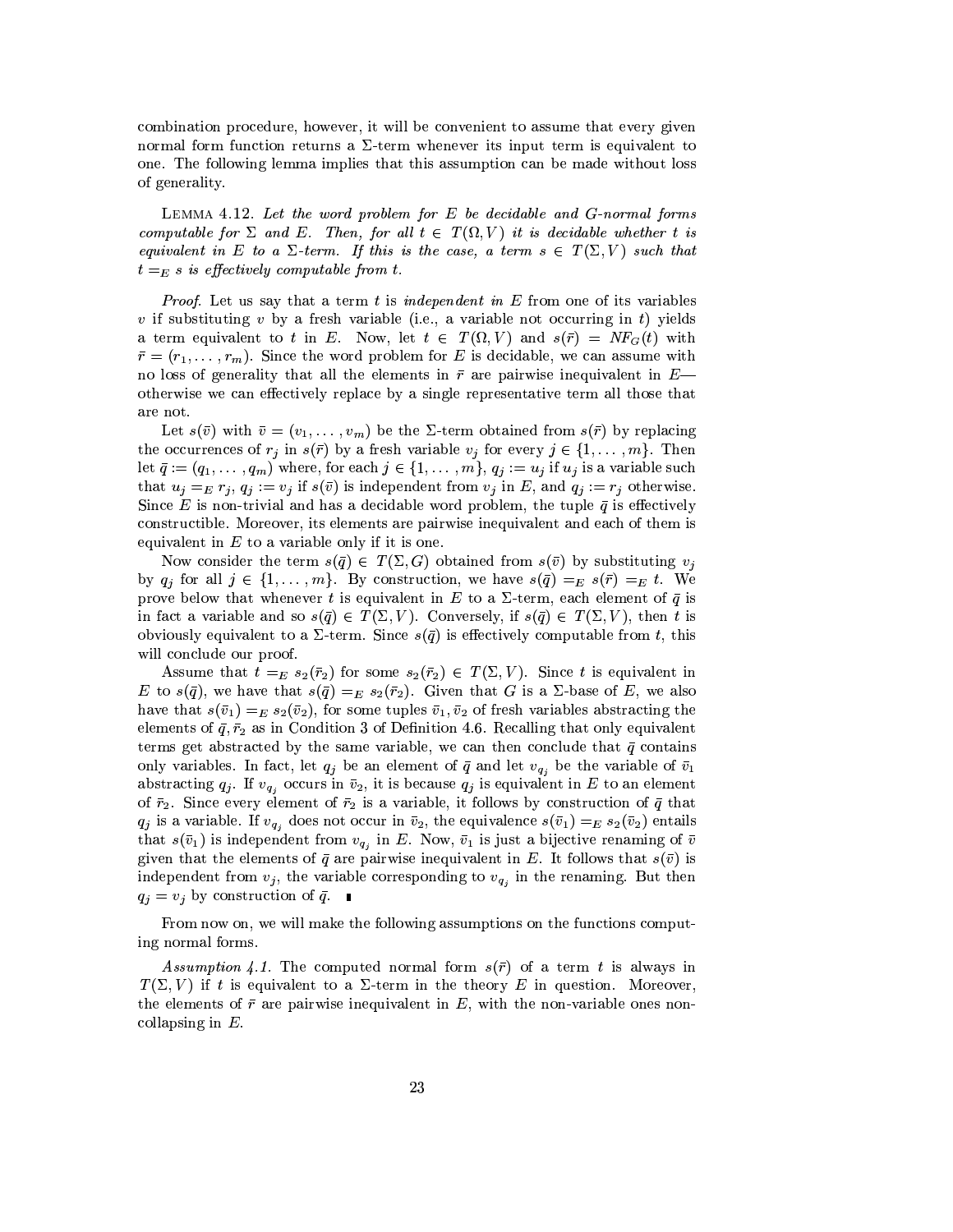As we have seen above, all these assumptions can be made without loss of generality whenever  $E$  is non-trivial, normal forms are computable and the word problem is decidable in  $E$ .

We are interested in theories admitting constructors because, under the right conditions, the decidebility of the word problem is modular with respect to their union. We start looking at these conditions and some of their implications in the next subsection.

#### **Combination of Theories Sharing Constructors**  $4.3.$

Going back to the problem of combining theories, let us now consider two nontrivial equational theories  $E_1, E_2$  with respective signatures  $\Sigma_1, \Sigma_2$  such that, for  $i=1,2$ 

- $\Sigma := \Sigma_1 \cap \Sigma_2$  is a set of constructors for  $E_i$ ;
- $E_1^{\Sigma} = E_2^{\Sigma}$
- $E_i$  admits a recursive  $\Sigma$ -base  $G_i$  closed under bijective renaming of V;
- $G_i$ -normal forms are computable for  $\Sigma$  and  $E_i$  by a function  $NF_i$  that satisfies Assumption 4.1.
- the word problem for  $E_i$  is decidable.

Of the above assumptions on  $E_i$ , only the closure of  $G_i$  under bijective renaming has not been mentioned before. We need this assumptions for technical reasons in the remainder of this paper, but we have not been able to show so far that it is without loss of generality. Even if it is a real restriction, however, it appears to be a rather mild one, which is satisfiable in all the examples of theories with constructors we can think of, including those given above.

As before, let

$$
E \quad := \quad E_1 \cup E_2.
$$

In the rest of this section, we prove a number of important facts about  $E$ . We will use these facts in the next two sections to show that, under the above assumptions on  $E_1$  and  $E_2$ , E has a decidable word problem and admits a recursive  $\Sigma$ -base with computable normal forms. A very useful tool for our proofs will be a specific model of E, obtained by a fusion of the free models of  $E_1$  and  $E_2$  as described below.

In what follows, if S is any set,  $Card(S)$  will denote the cardinality of S.

### A Fusion Model for E

For  $i = 1, 2$ , let us fix a  $\Sigma_i$ -algebra  $\mathcal{A}_i$  free in  $E_i$  over a countably infinite set  $X_i$ . Let us also fix an arbitrary bijective valuation  $\alpha_i$  of V onto  $X_i$ , and consider  ${\rm the\; set}$ 

$$
Y_i \quad := \quad \llbracket G_i \rrbracket^{\mathcal{A}_i}_{\alpha_i}
$$

We know from Corollary 4.8 that  $X_i \subseteq Y_i$  and  $\mathcal{A}_i^{\Sigma}$  is free in  $E_i^{\Sigma}$  over  $Y_i$ . Observe that  $A_i$  is countably infinite, given our assumption that  $X_i$  is countably infinite and  $\Sigma_i$  is countable. As a consequence,  $Y_i$  is countably infinite as well.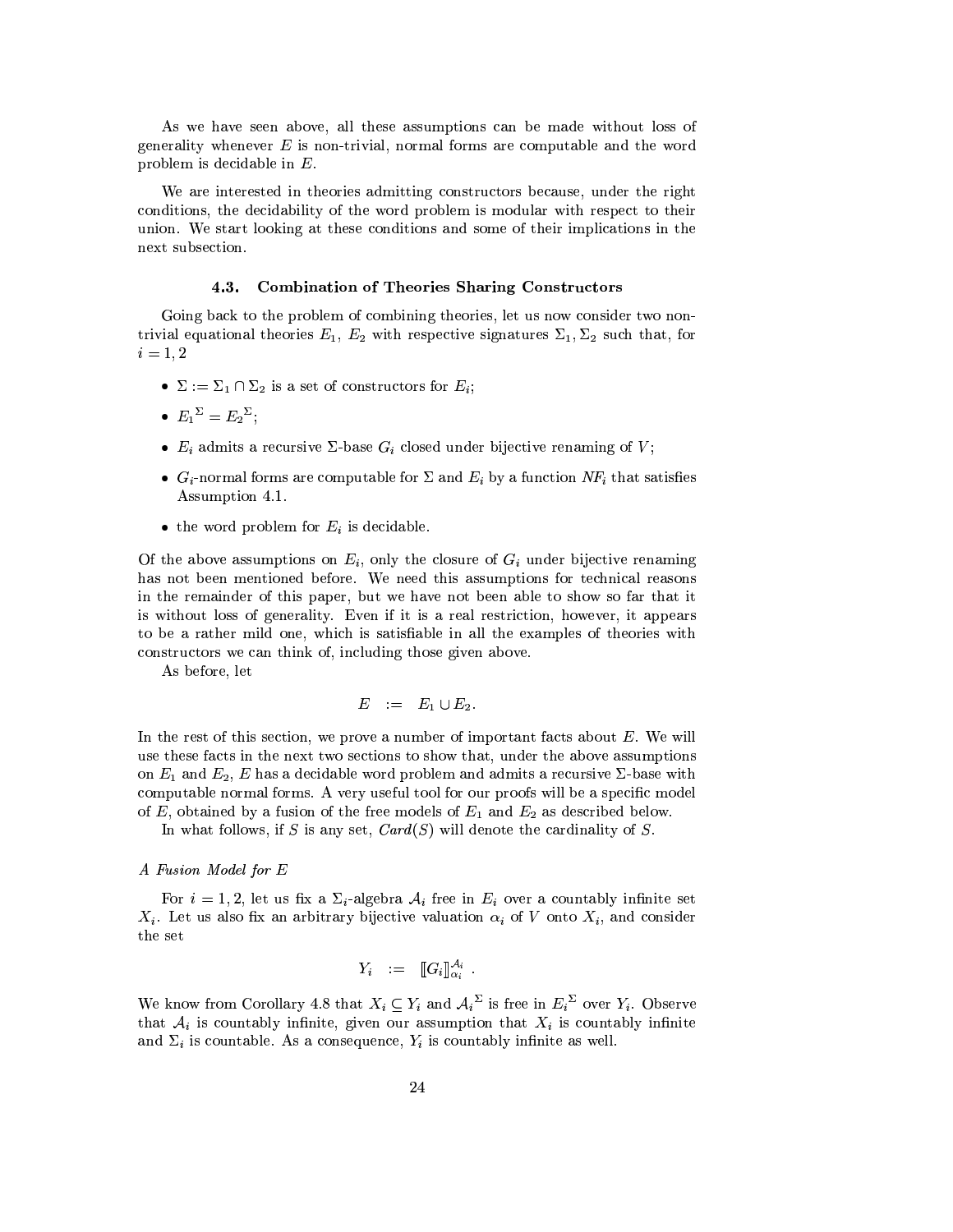

**FIG.** 3 The Fusion A of  $A_1$  and  $A_2$ .

Now let  $Z_{i,2} := Y_i \setminus X_i$  for  $i = 1,2$ , and let  $\{Z_{1,1}, Z_1\}$  be a partition of  $X_1$ such that  $Z_1$  is countably infinite and  $Card(Z_{1,1})=Card(Z_{2,2})$ .<sup>18</sup> Similarly, let  $\{Z_{2,1}, Z_2\}$  be a partition of  $X_2$  such that  $Card(Z_{2,1})=Card(Z_{1,2})$  and  $Z_2$  is countably infinite. Then consider 3 arbitrary bijections

$$
h_1: Z_{1,2} \longrightarrow Z_{2,1}, \quad h_2: Z_1 \longrightarrow Z_2, \quad h_3: Z_{1,1} \longrightarrow Z_{2,2},
$$

as shown in Figure 3. Observing that  $\{Z_{i,1}, Z_i, Z_{i,2}\}$  is a partition of  $Y_i$  for  $i = 1, 2,$ it is immediate that  $h_1 \cup h_2 \cup h_3$  is a well-defined bijection of  $Y_1$  onto  $Y_2$ . This bijection induces a fusion of  $A_1$  and  $A_2$ , whose main the properties are listed in the lemma below.

LEMMA 4.13. The algebras  $A_1$  and  $A_2$  admit a fusion A such that:

- 1.  $\mathcal{A}^{\Sigma_1}$  is free in  $E_1$  over  $X'_1 := Z_{2,2} \cup Z_2$ ;
- 2.  $\mathcal{A}^{\Sigma_2}$  is free in  $E_2$  over  $X'_2 := Z_{2,1} \cup Z_2$ .
- 3.  $A^{\Sigma}$  is free in  $E_1^{\Sigma} = E_2^{\Sigma}$  over  $Y_2 = Z_{2,1} \cup Z_2 \cup Z_{2,2}$ .
- 4.  $Y_2 = \llbracket G_2 \rrbracket_{\alpha_2}^{\mathcal{A}^{\Sigma_2}} = \llbracket G_1 \rrbracket_{h \circ \alpha_1}^{\mathcal{A}^{\Sigma_1}}$ , for some  $\Sigma$ -isomorphism h of  $\mathcal{A}_1^{\Sigma}$  onto  $\mathcal{A}_2^{\Sigma}$ .

*Proof.* Since  $E_1^{\Sigma} = E_2^{\Sigma}$  and both  $Y_1$  and  $Y_2$  are countably infinite,  $\mathcal{A}_1^{\Sigma}$  and  ${\cal A_2}^\Sigma$  are both free in the same  $\Sigma$ -variety over sets with the same cardinality. By wellknown results from Universal Algebra<sup>19</sup> then, the bijection  $h_1 \cup h_2 \cup h_3: Y_1 \longrightarrow Y_2$ can be extended to a  $\Sigma$ -isomorphism h of  $\mathcal{A}_1^{\Sigma}$  onto  $\mathcal{A}_2^{\Sigma}$ . It follows from Corollary 4.4 that there is a fusion  $\mathcal A$  of  $\mathcal A_1$  and  $\mathcal A_2$  such that the identity on the carrier of  $\mathcal A_2$  is a  $\Sigma_2$ -isomorphism of  $\mathcal A_2$  onto  $\mathcal A^{\Sigma_2}$ , and h is a  $\Sigma_1$ -isomorphism of  $\mathcal A_1$  onto  $\mathcal{A}^{\Sigma_1}.$ 

The first three points then are an immediate consequence of the construction of h and the choice of  $A$ .

<sup>&</sup>lt;sup>18</sup>This is possible because  $Z_{2,2}$  is countable (possibly finite).

 $19$ See, e.g., [1], Theorem 3.3.3.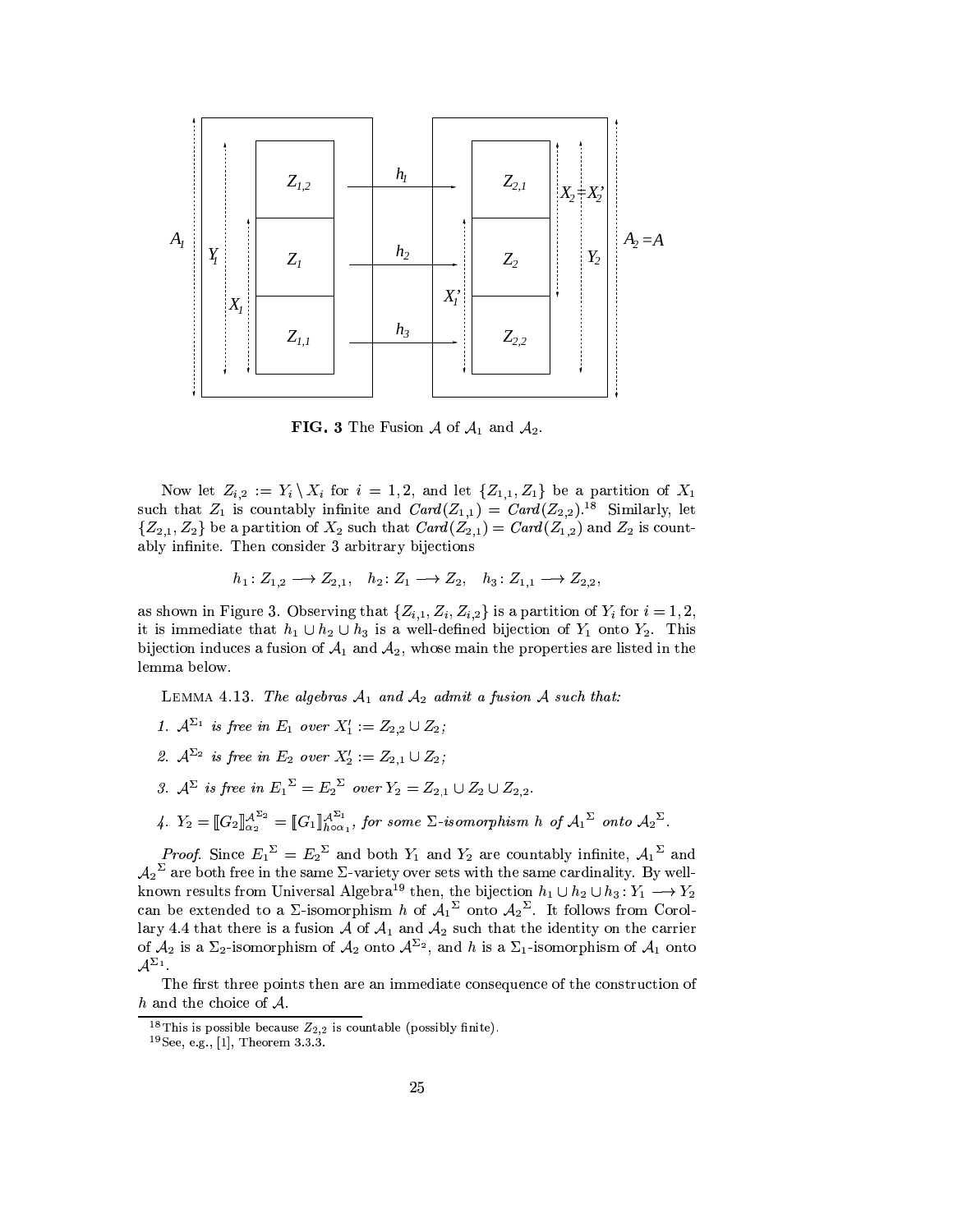Now,  $Y_2 = [[G_2]]_{\alpha_2}^{\mathcal{A}^{\Sigma_2}}$  because  $\mathcal{A}_2$  and  $\mathcal{A}^{\Sigma_2}$  coincide by construction of  $\mathcal A$  and  $Y_2 = [[G_2]]_{\alpha_2}^{\mathcal{A}_2}$  by definition.

Finally, we show that for each  $r \in G_1$  we have  $[\![r]\!]_{h \circ \alpha_1}^{\mathcal{A}^{\Sigma_1}} = h([\![r]\!]_{\alpha_1}^{\mathcal{A}_1})$ . This implies then that  $[\![G_1]\!]_{h \circ \alpha_1}^{A^{\Sigma_1}} = h([\![G_1]\!]_{\alpha_1}^{A_1}) = h(Y_1) = Y_2$ . Thus, let  $r(\bar{v}) \in G_1$ . We have  $e^{20}$ 

$$
\begin{array}{rcl}\n[\![r(\bar{v})]\!]_{h\circ\alpha_1}^{A^{\Sigma_1}} & = & r^{A^{\Sigma_1}}(h(\alpha_1(\bar{v})))\n\end{array}\n\quad \text{(by definition of term function)} \\
\begin{array}{rcl}\n[h(h^{-1}(r^{A^{\Sigma_1}}(h(\alpha_1(\bar{v})))) & \text{(since } h \text{ is a bijection)} \\
& = & h(r^{A_1}(\alpha_1(\bar{v})))\n\end{array}\n\quad \text{(since } h^{-1} \text{ is a } \Sigma_1\text{-isomorphism})\n\begin{array}{rcl}\n& = & h(\llbracket r(\bar{v})\rrbracket_{A_1}^{A_1}.\n\end{array}
$$

For being a fusion of a model of  $E_1$  and a model of  $E_2$ , the algebra A above is a model of  $E = E_1 \cup E_2$  by Proposition 4.2. The first interesting fact we can prove about E using A is that E is a conservative extension of both  $E_1$  and  $E_2$ .

PROPOSITION 4.14. For all  $j \in \{1,2\}$  and  $t_1, t_2 \in T(\Sigma_i, V)$ 

 $t_1 =_{E_i} t_2$  iff  $t_1 =_E t_2$ .

*Proof.* The implication from left to right is immediate since  $E_j \subseteq E$ . For the converse, assume that  $j = 2$  (the proof for  $j = 1$  follows by symmetry), and let  $t_1, t_2 \in T(\Sigma_2, V)$  such that  $t_1 =_E t_2$ .

Consider then the algebra  $A$  as described in Lemma 4.13, and recall that  $A^{\Sigma_2}$ is free in  $E_2$  over  $X'_2$ . Since  $t_1 =_E t_2$  and A is a model of E, we have that  $\mathcal{A}, \alpha \models t_1 \equiv t_2$  for any valuation  $\alpha$  of  $Var(t_1 \equiv t_2)$  into A. In particular, we can choose  $\alpha$  to be an injection into  $X'_2$ . Observing that  $t_1, t_2$  are  $\Sigma_2$ -terms we then have that  $\mathcal{A}^{\Sigma_2}$ ,  $\alpha \models t_1 \equiv t_2$ . It follows by Proposition 2.1 that  $t_1 =_{E_2} t_2$ .

The following is an immediate consequence of the above result.

COROLLARY 4.15. E is non-trivial and  $E^{\Sigma} = E_1^{\Sigma} = E_2^{\Sigma}$ .

Another important property of  $E$  is represented by the interpolation result in Lemma 4.18 below. To prove that result we will need some more properties of the algebra  $A$  defined in the proof of Lemma 4.13.

LEMMA 4.16. Let  $i \in \{1,2\}$  and r a term of  $G_i \setminus V$  non-collapsing in E. Then,

 $[\![r]\!]_{\alpha}^{\mathcal{A}} \in Z_{2,i}$ 

for every injective valuation  $\alpha$  of  $Var(r)$  into  $X_i'$ .

*Proof.* First let  $i = 2$  and so let  $r \in G_2 \setminus V$  be non-collapsing in E. We start by showing that  $[\![r]\!]_{\alpha}^{\mathcal{A}} \in Y_2$ . Since  $\alpha$  is an injective valuation of  $Var(r)$  into  $X_2'$ , and the valuation  $\alpha_2$  is a bijection of V into  $X'_2$ , there is a term r' obtained by a bijective renaming of the variables in r such that  $[\![r]\!]_{\alpha}^{\mathcal{A}} = [\![r']\!]_{\alpha_2}^{\mathcal{A}_2}$ . Since  $G_2$  is closed<br>under renaming by our assumptions, we have that  $r' \in G_2$ , and thus  $[\![r']\!]_{\alpha_2}^{\mathcal{A}_2} \in Y_2$  by definition of  $Y_2$ . Now we prove by contradiction that  $[\![r]\!]_{\alpha}^{\mathcal{A}} \notin X_2'$ . If  $[\![r]\!]_{\alpha}^{\mathcal{A}} \in X_2'$ , it is easy to show that there is a  $v \in V$  and an injective valuation  $\gamma$  of  $Var(v \equiv r)$  into  $X'_2$  such that  $\mathcal{A}, \gamma \models v \equiv r$ . Recalling that  $\mathcal{A}^{\Sigma_2}$  is free in  $E_2$  over  $X'_2$  we then obtain

<sup>&</sup>lt;sup>20</sup>In the identities below, an expression like  $\alpha_1(\bar{v})$  should be read as an abbreviation for  $(\alpha_1(v_1), \ldots, \alpha_1(v_m))$  where  $\bar{v} = (v_1, \ldots, v_m)$ .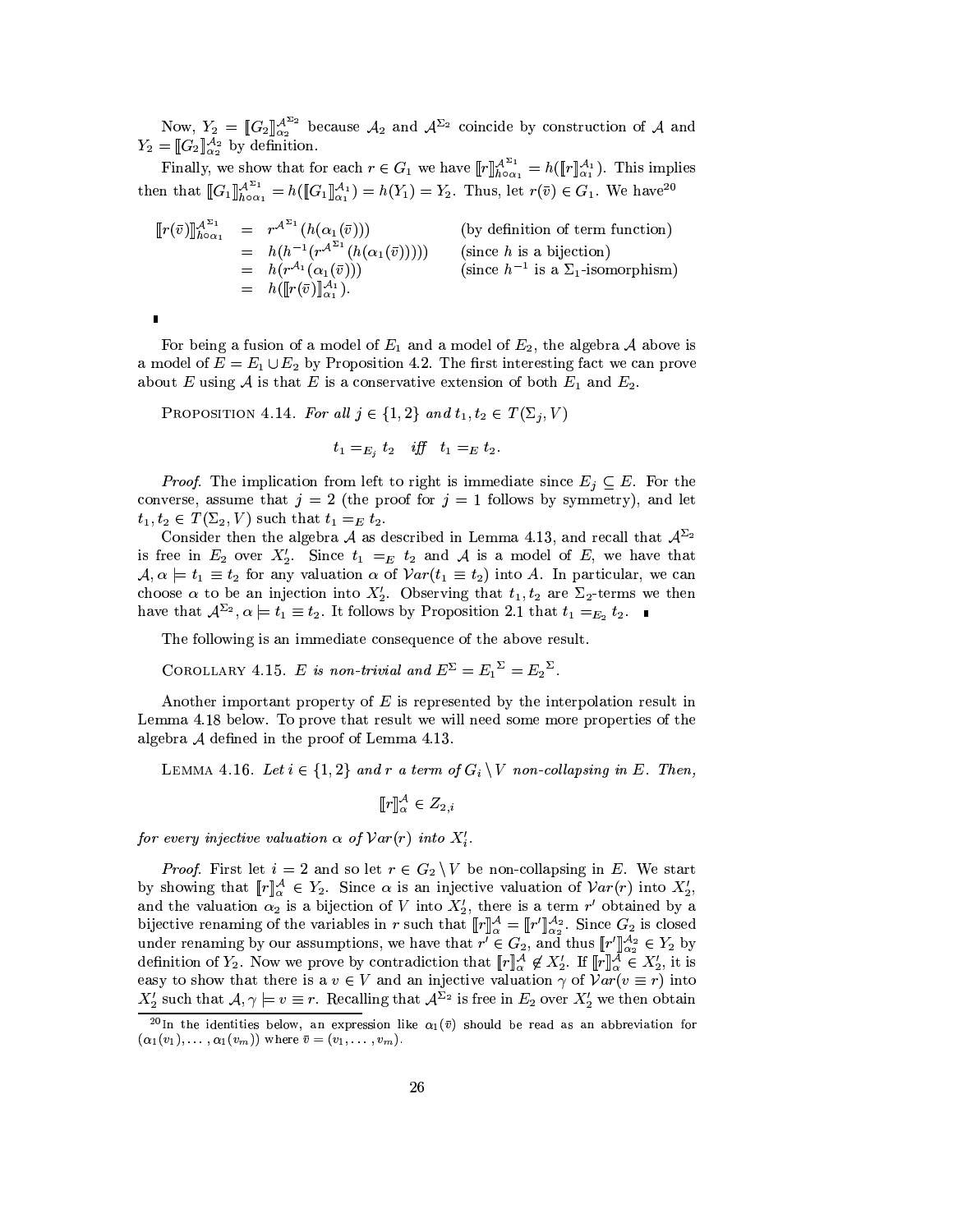by Proposition 2.1 that  $v =_{E_2} r$ , against the assumption that r is non-collapsing in *E*. It follows that  $[\![r]\!]_{\alpha}^{\mathcal{A}} \in Z_{2,2} = Y_2 \setminus X_2'.$ 

Now let  $i = 1$  and so let  $r \in G_1 \setminus V$  be non-collapsing in E. Again, first we show that  $[\![r]\!]_{\alpha}^{\mathcal{A}} \in Y_2$ . Let  $\beta_1 := h \circ \alpha_1$ , as in Lemma 4.13. Since  $\alpha$  is an injective valuation of  $Var(r)$  onto  $X'_1$ ,  $\beta_1$  is a bijective valuation of V onto  $X'_1$ , there is a term  $r'$  obtained by a bijective renaming of the variables in r such that  $[r]_{\alpha}^{\mathcal{A}}$  =  $[\![r']\!]_{\beta_1}^{\mathcal{A}^{\Sigma_1}}$ . Again,  $r' \in G_1$  as  $G_1$  is closed under renaming, and thus  $[\![r']\!]_{\beta_1}^{\mathcal{A}^{\Sigma_1}} \in Y_2$  by Lemma 4.13. As in the previous case, using the fact that  $\mathcal{A}^{\Sigma_1}$  is free in  $E_1$  over  $X'_1$ , we can prove that  $[\![r]\!]_{\alpha}^{\mathcal{A}} \notin X'_1$ . It follows that  $[\![r]\!]_{\alpha}^{\mathcal{A}} \in Z_{2,1} = Y_2 \setminus X'_1$ .

LEMMA 4.17. For  $i = 1, 2$ , let  $t_i \in T(\Sigma_i, V)$  and let  $\alpha$  be an injective valuation of  $Var(t_1) \cup Var(t_2)$  into  $Y_2 = X'_1 \cup X'_2$  such that  $\alpha(v) \in X'_i$  for all  $v \in Var(t_i)$ . If  $[[t_1]]_{\alpha}^{\mathcal{A}} = [[t_2]]_{\alpha}^{\mathcal{A}}$  then  $t_1 =_E t_2$ .

*Proof.* Let  $s_i(\bar{r}_i) := NF_i(t_i)$  for  $i = 1, 2$  and assume without loss of generality that  $\alpha$  is defined on all the variables of  $s_i(\bar{r}_i)$  and maps them into  $X_i^{\prime}$ .<sup>21</sup> From the assumptions and the equivalence in E of  $s_i(\bar{r}_i)$  with  $t_i$  it follows that

$$
\llbracket s_1(\bar{r}_1) \rrbracket_{\alpha}^{\mathcal{A}} = \llbracket s_2(\bar{r}_2) \rrbracket_{\alpha}^{\mathcal{A}} . \tag{5}
$$

Since every non-variable element r of  $\bar{r}_2$  is a non-collapsing term of  $G_2$  by Assumption 4.1, and  $\alpha$  is an injection of  $Var(r)$  into  $X'_2$ , we have by Lemma 4.16 that  $[\![r]\!]_{\alpha}^{\mathcal{A}} \in Z_{2,2} \subseteq X'_1.$ 

Now, we modify  $s_2(\bar{r}_2)$  as follows: every non-variable component r of the tuple  $\bar{r}_2$  is replaced by a variable. To be more precise, let  $a := [r]_{\alpha}^{\mathcal{A}}$ . We replace r by the variable  $v_a$ , where  $v_a$  is a fresh variable if a is not in the image of  $\alpha$ , and  $v_a$  is the variable v satisfying  $\alpha(v) = a$  otherwise. Let  $s(\bar{v})$  be the  $\Sigma$ -term obtained this way. We extend  $\alpha$  to an injection  $\beta$  by defining  $\beta(v_a) := a$  for all the fresh variables  $v_a$ . By construction, we have  $[\![s_1(\bar{r}_1)]\!]_{\beta}^{\mathcal{A}} = [\![s_1(\bar{r}_1)]\!]_{\alpha}^{\mathcal{A}} = [\![s_2(\bar{r}_2)]\!]_{\alpha}^{\mathcal{A}} = [\![s(\bar{v})]\!]_{\beta}^{\mathcal{A}}$ , and thus  $\mathcal{A}^{\Sigma_1}, \beta \models s_1(r_1) \equiv s(\bar{v}).$ 

Recalling that  $\mathcal{A}^{\Sigma_1}$  is free in  $E_1$  over  $X'_1$ , we can conclude by Proposition 2.1 that  $s_1(\bar{r}_1) =_{E_1} s(\bar{v})$ . By Assumption 4.1 this entails that all the elements of  $\bar{r}_1$  are variables.

In a completely symmetric way we can prove that all the elements of  $\bar{r}_1$  are variables as well. From equation (5) above then we have that  $\mathcal{A}^{\Sigma}, \alpha \models s_1 \equiv s_2$  with  $\alpha$  injecting  $Var(s_1 \equiv s_2)$  into  $Y_2$ . Since  $\mathcal{A}^{\Sigma}$  is free in  $E^{\Sigma}$  over  $Y_2$ , this entails that  $s_1 =_E s_2$ . Given that each  $t_i$  is equivalent to  $s_i = NF_i(t_i)$  in  $E_i$ , and so in E, we obtain that  $t_1 =_E t_2$ , as claimed.

LEMMA 4.18 (Interpolation Lemma). For  $i = 1, 2$  let  $t_i \in T(\Sigma_i, V)$  such that  $t_1 =_E t_2$ . Then, there is a term  $s \in T(\Sigma, V)$  such that

$$
t_1 =_{E_1} s \quad and \quad s =_{E_2} t_2.
$$

*Proof.* Let  $\alpha$  be a valuation of  $Var(t_1) \cup Var(t_2)$  as in Lemma 4.17. Notice that such a valuation can alway be constructed, for instance, by injecting  $Var(t_1) \cup$  $Var(t_2)$  into the (infinite) set  $Z_2 = X'_1 \cap X'_2$ . From  $t_1 =_E t_2$  and the fact that A is a model of E we have that  $[\![t_1]\!]_{\alpha}^{\mathcal{A}} = [\![t_2]\!]_{\alpha}^{\mathcal{A}}$ . Exactly as in the proof of Lemma 4.17 then, we can show that there is a  $\Sigma$ -term s such that  $t_1 =_{E_1} s$ . The equivalence  $s =_{E_2} t_2$  then follows from the fact that  $s =_E t_1 =_E t_2$  and Proposition 4.14.

<sup>&</sup>lt;sup>21</sup>Otherwise, we extend  $\alpha$  so that it maps the extra variables of  $s_i(\bar{r}_i)$  to new distinct elements of the infinite set  $Z_2 = X'_1 \cap X'_2$ .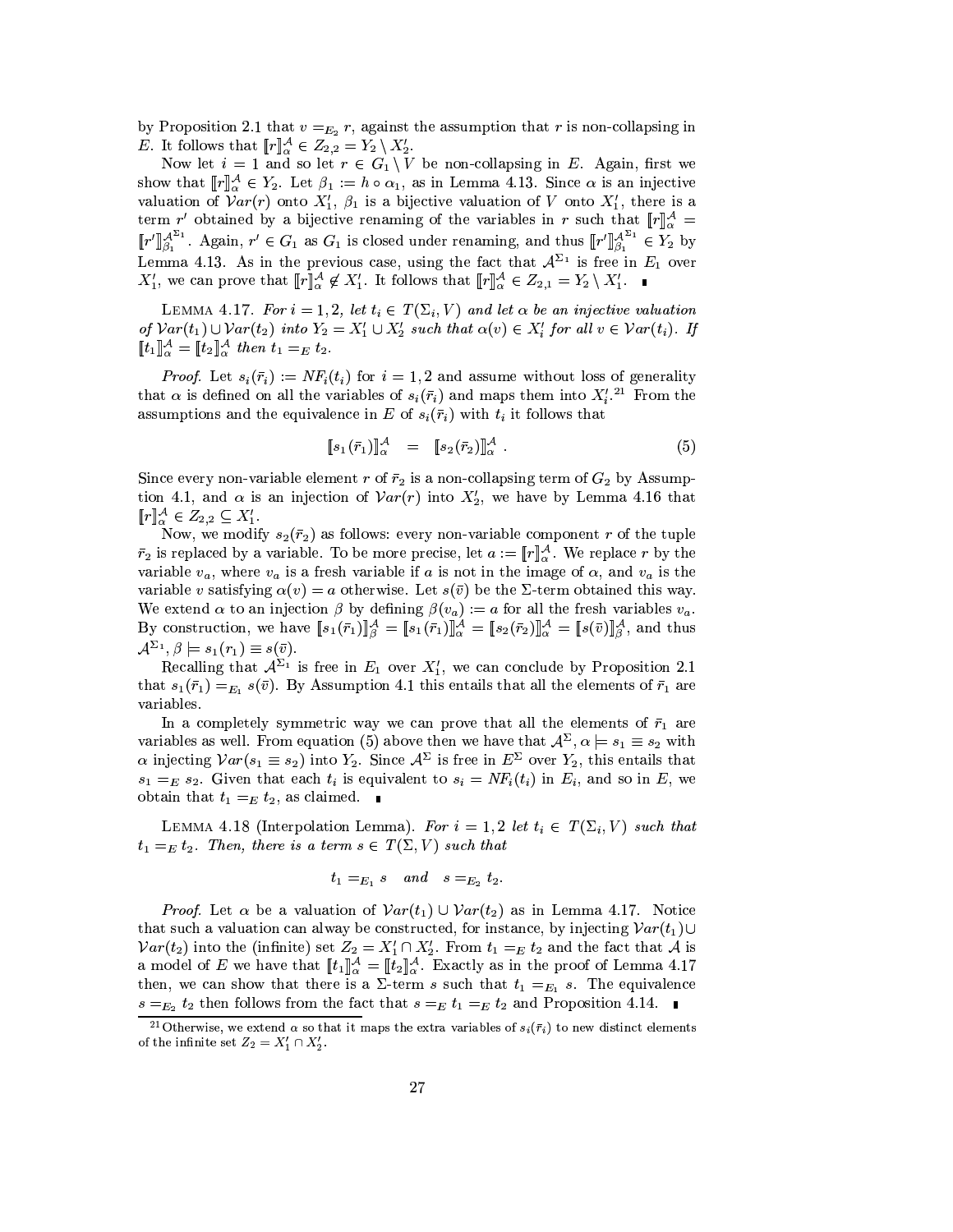Input:  $(s_0, t_0) \in T(\Sigma_1 \cup \Sigma_2, V) \times T(\Sigma_1 \cup \Sigma_2, V)$ .

- 1. Let  $S := AS(s_0 \not\equiv t_0)$ .
- 2. Repeatedly apply (in any order) Coll1, Coll2, Ident1, Ident2, Simpl **Shar1**, **Shar2** to  $S$  until none of them is applicable.
- 3. Succeed if S has the form  $\{v \not\equiv v\} \cup T$  and fail otherwise.

FIG. 4 The Extended Combination Procedure.

The interpolation lemma above already provides a partial result on the decidability of the word problem in the combined theory  $E$ .

PROPOSITION 4.19. Let  $t_1, t_2$  be two pure terms, i.e.,  $t_1, t_2 \in T(\Sigma_1, V) \cup T(\Sigma_2, V)$ Then, the equivalence of  $t_1$  and  $t_2$  in E is decidable.

*Proof.* By Proposition 4.14 the claim is trivial if  $t_1, t_2$  are both  $\Sigma_1$ - or both  $\Sigma_2$ -terms. Therefore assume that for  $i = 1, 2, t_i \in T(\Sigma_i, V)$ , say.

By Lemma 4.18,  $t_1$  and  $t_2$  are equivalent in E iff they are equivalent in their respective theories to a same  $\Sigma$ -term. By Assumption 4.1, their normal form is itself a  $\Sigma$ -term whenever they are equivalent to a  $\Sigma$ -term. This entails that the problem of proving that  $t_1 =_E t_2$  can be reduced to the problem of verifying that  $NF_1(t_1)$ , say, is a  $\Sigma$ -term and then proving that  $NF_1(t_1) =_{E_2} t_2$ . The claim then follows from the assumption that  $NF_1$  is computable and the word problem in  $E_2$ is decidable.

In the next section, we lift this result to arbitrary terms in  $T(\Sigma_1 \cup \Sigma_2, V)$  by using an extension of the combination procedure in Section 3.

## 5. AN EXTENDED COMBINATION PROCEDURE

In the following, we show that the combination procedure introduced in Section 3 can be extended to solve the word problem for unions of theories sharing constructors. More precisely, we will consider an equational theory  $E := E_1 \cup E_2$ where, for  $i = 1, 2$ ,

- $\Sigma := \Sigma_1 \cap \Sigma_2$  is a set of constructors for  $E_i$ ;
- $E_1^{\Sigma} = E_2^{\Sigma}$ ;
- $E_i$  admits a recursive  $\Sigma$ -base  $G_i$  closed under bijective renaming of V;
- $G_i$ -normal forms are computable for  $\Sigma$  and  $E_i$  by a function  $NF_i$  that satisfies Assumption 4.1.
- the word problem for  $E_i$  is decidable.

In Section 4, we would have represented the normal form of a term in  $T(\Sigma_i, V)$  $(i = 1, 2)$  as  $s(\bar{q})$  where s was a term in  $T(\Sigma, V)$  and  $\bar{q}$  a tuple of terms in  $G_i$ . Considering that  $G_i$  contains V, we will now use a more descriptive notation. We will distinguish the variables in  $\bar{q}$  from the non-variable terms and write  $s(\bar{y}, \bar{r})$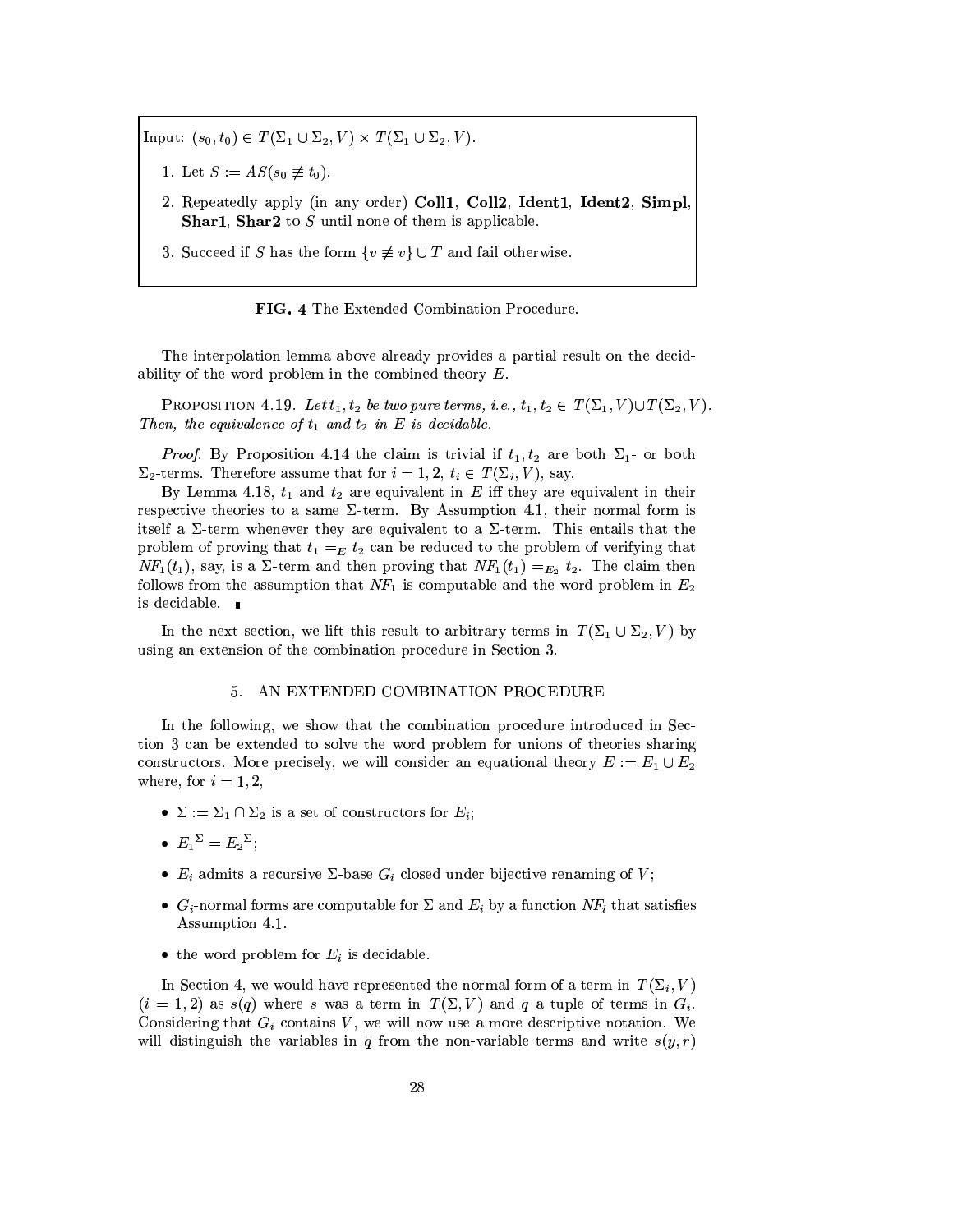| Ident2                                                                                                                                                                                                                                                                                                                                                                                                                                                                     | $T$                                                       | $u \not\equiv v$         | $u \equiv s$     | $v \equiv t$                 |                              |
|----------------------------------------------------------------------------------------------------------------------------------------------------------------------------------------------------------------------------------------------------------------------------------------------------------------------------------------------------------------------------------------------------------------------------------------------------------------------------|-----------------------------------------------------------|--------------------------|------------------|------------------------------|------------------------------|
| if $s \in T(\Sigma_i, V)$ and $t \in T(\Sigma_j, V)$ with $\{i, j\} = \{1, 2\}$ ,<br>and $s = E t$ .                                                                                                                                                                                                                                                                                                                                                                       |                                                           |                          |                  |                              |                              |
| Shar1                                                                                                                                                                                                                                                                                                                                                                                                                                                                      | $\frac{T}{T[x/s(\bar{y}, \bar{z})[\bar{y}_1/\bar{r}_1]]}$ | $\bar{z} \equiv \bar{r}$ | $u \not\equiv v$ | $x \equiv t$                 | $\bar{y}_1 \equiv \bar{r}_1$ |
| if (a) $x \in Var(T)$ ,<br>(b) $t \in T(\Sigma_i, V) \setminus G_i$ for $i = 1$ or $i = 2$ ,<br>(c) $NF_i(t) = s(\bar{y}, \bar{r}) \in T(\Sigma, G_i) \setminus V$ ,<br>(d) $\bar{r}$ nonempty and $\bar{r} \subseteq G_i \setminus T(\Sigma, V)$ ,<br>(e) $\bar{z}$ fresh variables with no repetitions,<br>(f) $\bar{y}_1 \subseteq Var(s(\bar{y}, \bar{r}))$ and<br>( $x \equiv s(\bar{y}, \bar{r}) \setminus \langle y \equiv r \rangle$ for no $(y \equiv r) \in T$ . |                                                           |                          |                  |                              |                              |
| Shar2                                                                                                                                                                                                                                                                                                                                                                                                                                                                      | $\frac{T}{T[x/s[\bar{y}_1/\bar{r}_1]]}$                   | $u \not\equiv v$         | $x \equiv t$     | $\bar{y}_1 \equiv \bar{r}_1$ |                              |
| if (a) $x \in Var(T)$ ,<br>(b) $t \in T(\Sigma_i, V) \setminus G_i$ for $i = 1$ or $i = 2$ ,<br>(c) $NF_i(t) = s \in T(\Sigma, V) \setminus V$ ,<br>(d) $\bar{y}_1 \subseteq Var(s)$ ,<br>(e) $(x \equiv s) \prec (y \equiv r$                                                                                                                                                                                                                                             |                                                           |                          |                  |                              |                              |

FIG. 5 The New Transformation Rules.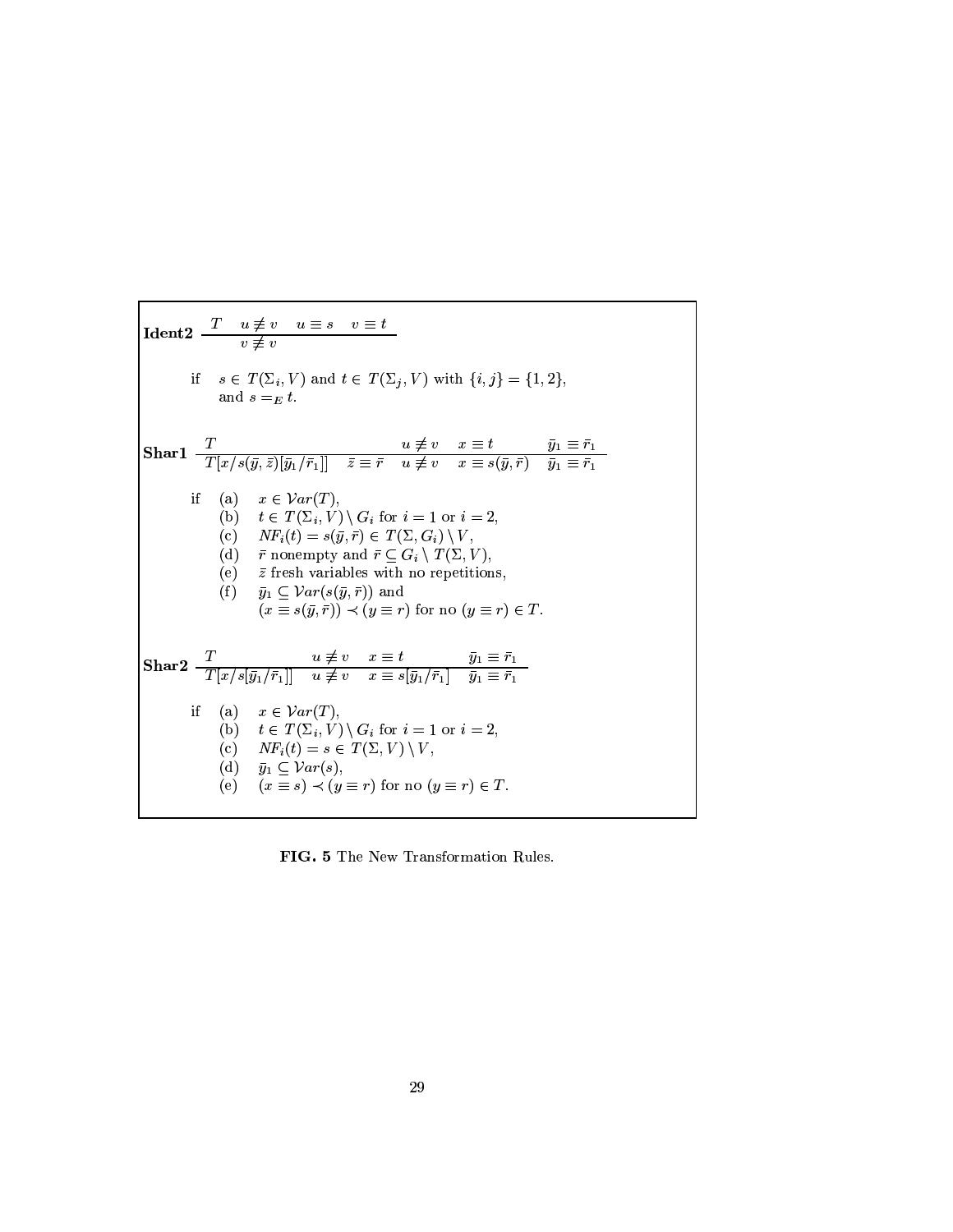instead, where  $\bar{y}$  collects the elements of  $\bar{q}$  that are in V and  $\bar{r}$  those that are in  $G_i \setminus V$ .

The extended combination procedure is described in Figure 4. Its only difference with the previous one is the presence of three new derivation rules, Ident2, Shar1 and Shar2, which apply when  $\Sigma_1$  and  $\Sigma_2$  are not disjoint, i.e., when the shared signature  $\Sigma$  is nonempty. The new rules are used to propagate the constraint information represented by shared terms.

The goal of **Ident2** is to identify the variables in the system's disequation whenever they are equated to terms that have different signature but are both equivalent to the same shared term.<sup>22</sup> By Lemma 4.18 this occurs exactly when the two terms are equivalent in  $E$ , a condition that, as explained in Proposition 4.19, is decidable because it reduces (thanks to Assumption 4.1) to checking that  $NF_i(s) =_{E_i} t$ .

The goal of both Shar1 and Shar2 is to push shared function symbols towards lower positions of the  $\prec$ -chains they belong to so that they can be processed by other rules. To do that, the rules replace the right-hand side t of an equation  $x \equiv t$ by its normal form, and then plug the "shared part" of the normal form into all equations whose right-hand sides contain  $x$ . The exact formulation of the rules is somewhat more complex since we must ensure that the rules do not apply repeatedly to the same equation and the resulting system is again an abstraction system. In particular, the rules must preserve the "alternating signature" requirement in Condition 3b of Definition 3.2.

In the description of the rules, an expression like  $\bar{z} \equiv \bar{r}$  denotes the set  $\{z_1 \equiv$  $r_1,\ldots,z_n \equiv r_n$ } where  $\bar{z} = (z_1,\ldots,z_n)$  and  $\bar{r} = (r_1,\ldots,r_n)$ , and  $s(\bar{y},\bar{z})$  denotes the term obtained from  $s(\bar{y}, \bar{r})$  by replacing the subterm  $r_j$  with  $z_j$  for each  $j \in \{1, \ldots, n\}$ . Observe that this notation also accounts for the possibility that t reduces to a non-variable term of  $G_i$ . In that case, s will be a variable,  $\bar{y}$  will be empty, and  $\bar{r}$  will be a tuple of length 1. Substitution expressions containing tuples are to be interpreted accordingly; e.g.,  $[\bar{z}/\bar{r}]$  replaces the variable  $z_j$  by  $r_j$  for each  $j \in \{1, \ldots, n\}.$ 

We make one assumption on Shar1 and Shar2 that is not explicitly listed in their preconditions.

Assumption 5.1. We assume that  $NF_i$   $(i = 1, 2)$  is such that, whenever the set  $V_0 := \mathcal{V}ar(NF_i(t)) \setminus \mathcal{V}ar(t)$  is non-empty,<sup>23</sup> each variable in  $V_0$  is fresh with respect to the current set  $S$ .

Such an assumption can be made without loss of generality. In fact, since each  $G_i$  is closed under bijective variable renaming, applying any such renaming to  $NF_i(t)$  yields a term still in  $T(\Sigma, G_i)$ . In particular, we can choose a renaming that fixes the variables in  $Var(t)$  and moves those in  $V_0$  to fresh variables. This process is clearly effective and yields a term also equivalent to t in  $E_i$ .

In both **Shar** rules it is required that the normal form of t be a non-variable term—a consequence of Condition  $(c)$  in both rules. The reason for this restriction is that the rules Coll1 and Coll2 already take care of the case in which a  $\Sigma_i$ -term is equivalent in  $E_i$  to a variable. Notice that **Sharl** excludes the possibility that the normal form of the term  $t$  is a shared term. It is **Shar2** that deals with this case. The reason for a separate case is that we want to preserve the property that

<sup>&</sup>lt;sup>22</sup>Strictly speaking then, **Ident2** can apply even if  $\Sigma_1$  and  $\Sigma_2$  are disjoint provided that the terms  $t_1$  and  $t_2$  in its premise are equivalent to the same variable. But in that case, its effect can be also achieved by Coll1 and Coll2.

 $^{23}$ This might happen because Definition 4.10 and Assumption 4.1 do not entail that all the variables of  $NF_i(t)$  occur in t.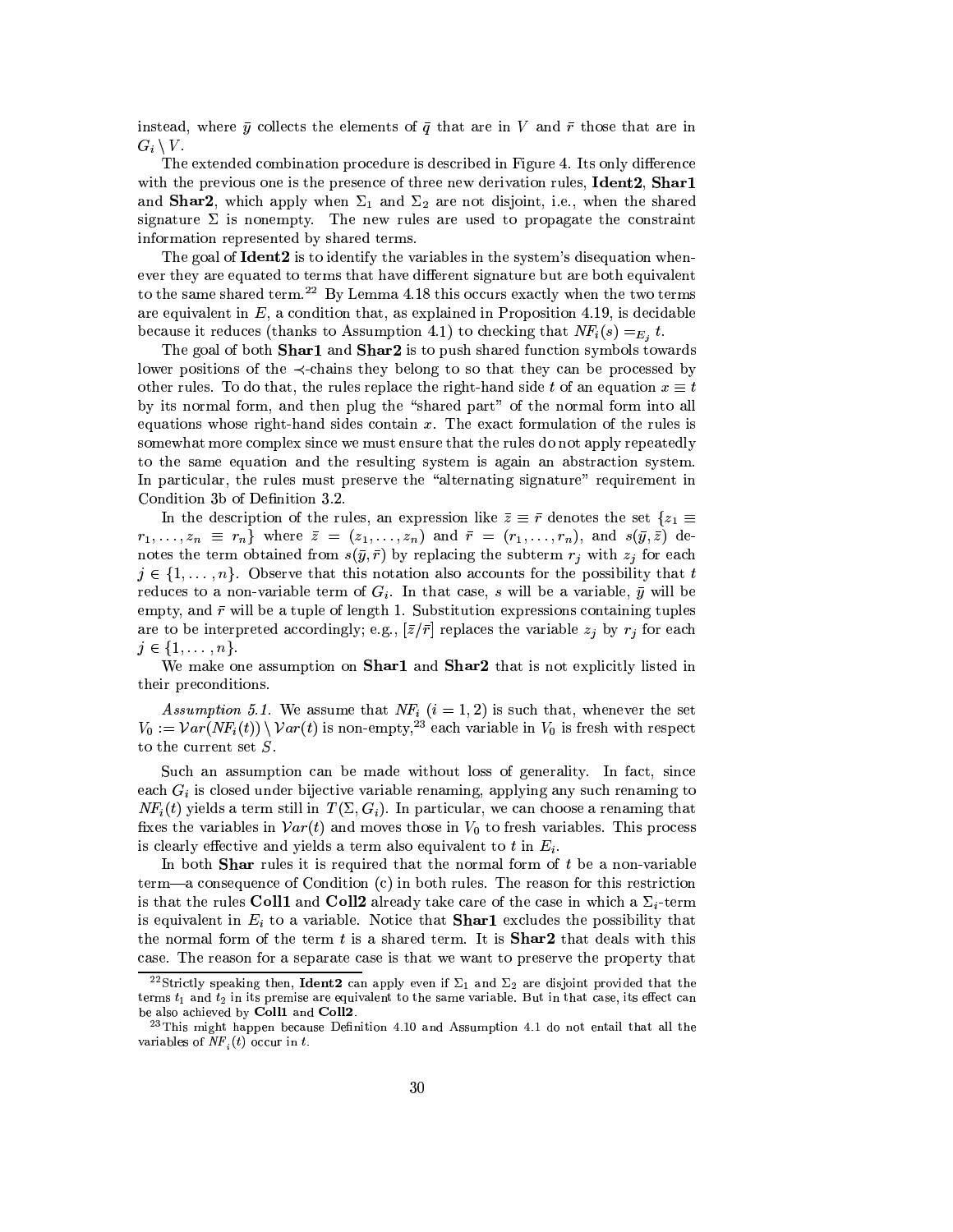every  $\prec$ -chain is made of equations with alternating signatures (cf. Condition 3b) of Definition 3.2). When the equation  $x \equiv t$  has immediate  $\prec$ -successors, the replacement of t by the  $\Sigma$ -term s may destroy the alternating signatures property because  $x \equiv s$ , which is both a  $\Sigma_1$ - and a  $\Sigma_2$ -equation, may inherit some of these successors from  $x \equiv t^{24}$  Shar2 restores this property by merging into  $x \equiv s$  all of its immediate successors—which are collected, if any, in the set  $\bar{y}_1 \equiv \bar{r}_1$  thanks to Condition (e) in the rule. The replacement of  $\bar{y}_1$  by  $\bar{r}_1$  in **Sharl** is done for similar reasons.

In both **Shar** rules the condition  $x \in Var(T)$  is necessary to ensure termination.

We prove below that the new combination procedure decides the word problem for  $E = E_1 \cup E_2$  again by showing that the procedure terminates on all inputs and is sound and complete.

#### $5.1.$ The Correctness Proof

In this subsection, we will consider a countable family  $S := \{S_j | j \geq 0\}$  such that  $S_0$  is an abstraction system and for all  $j > 0$ ,  $S_j$  is either identical to  $S_{j-1}$  or is derived from  $S_{i-1}$  by an application of Coll1, Coll2, Simpl, Ident1, Ident2, **Shar1**, or **Shar2**. In particular, S may correspond to the family generated by one execution of the combination procedure, defined in the same way as in Subsection 3.3. In general, however, the first element of S may be an arbitrary abstraction system, not necessarily one produced by the purification procedure described in Section 3.1. As before, we will denote by  $\prec_j$  the restriction of  $\prec$  to  $S_j$ .

We start by showing that all the elements of  $S$  are in fact abstraction systems.

LEMMA 5.1.  $S_j$  is an abstraction system for all  $j \geq 0$ .

*Proof.* We prove the claim by induction on j. The induction base  $(j = 0)$  is immediate by assumption. The induction step is proved exactly as in Lemma 3.6 for the cases in which  $S_j$  is derived from  $S_{j-1}$  by an application of Coll1, Coll2. **Simpl**, or **Ident1**. Since the **Ident2** case is trivial, we show below that  $S_j$  is an abstraction system also when it is derived by Shar1 or Shar2.

**Shar1.** We know that  $S_{j-1}$  and  $S_j$  have the following form:

$$
S_{j-1} = T \qquad \qquad \cup \{ u \neq v \} \cup \{ x \equiv t \} \qquad \qquad \cup \{ \bar{y}_1 \equiv \bar{r}_1 \} S_j = T[x/s(\bar{y}, \bar{z})[\bar{y}_1/\bar{r}_1]] \cup \{ \bar{z} \equiv \bar{r} \} \cup \{ u \neq v \} \cup \{ x \equiv s(\bar{y}, \bar{r}) \} \cup \{ \bar{y}_1 \equiv \bar{r}_1 \}
$$

To see that  $S_i$  satisfies Condition 1 of Definition 3.2, first notice that  $s(\bar{y}, \bar{r})$  is not a variable by precondition (c) of the rule, and that the terms in  $\bar{r}$  are also nonvariable terms. Because  $S_{j-1}$  is assumed to be an abstraction system, it satisfies the alternating signature assumption, and thus the terms in  $\bar{r}_1$  are  $\Sigma_t$ -terms with  $\iota \in \{1,2\} \setminus \{i\}.$  Since  $s(\bar{y},\bar{z})$  is a  $\Sigma$ -term, we know that  $s(\bar{y},\bar{z})[\bar{y}_1/\bar{r}_1]$  is also a  $\Sigma_i$ -term. The alternating signature assumption for  $S_{i-1}$  also implies that any term in T containing x is a  $\Sigma_i$ -term, and so the replacement of x by  $s(\bar{y}, \bar{z})[\bar{y}_1/\bar{r}_1]$  does not generate mixed terms.

Condition 3a is satisfied because  $\bar{z}$  consists of fresh variables with no repetitions. Condition 3b is satisfied because

• every right-hand side  $t'[x]$  of T, which is a term in  $T(\Sigma_t, V) \setminus T(\Sigma, V)$  by induction hypothesis (cf. observation after Definition 3.2), is replaced by the term  $t'[x/s(\bar{y}, \bar{z})[\bar{y}_1/\bar{r}_1]]$ , which is also in  $T(\Sigma_t, V) \setminus T(\Sigma, V)$  by the above;

<sup>&</sup>lt;sup>24</sup>As explained above, we assume that the variables in  $Var(s) \ Var(t)$  do not occur in the abstraction system. Thus, the equations in  $\bar{y}_1 \equiv \bar{r}_1$  are in fact successors of  $x \equiv t$ .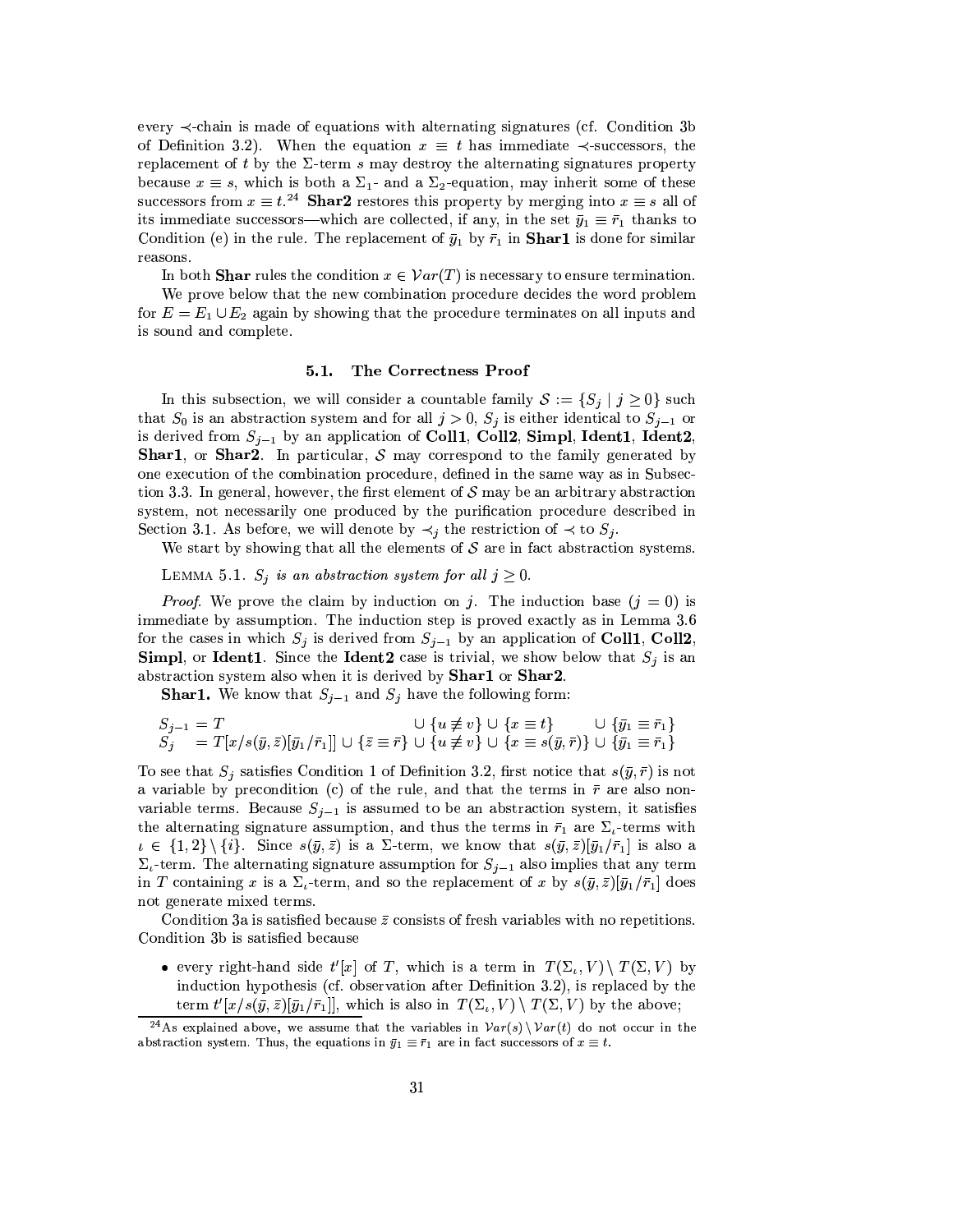- the elements of  $\bar{r}$  are not  $\Sigma$ -terms, have the same signature as t, and every immediate  $\prec$ -predecessor of an equation in  $\bar{z} \equiv \bar{r}$  has the signature of the immediate predecessors of  $x \equiv t$  in  $S_{i-1}$ ;
- all the immediate successors of  $x \equiv s(\bar{y}, \bar{r})$  are inherited from  $x \equiv t$  because, thanks to our assumptions on the variables of normal forms, the variables in  $Var(s(\bar{y}, \bar{r})) \setminus Var(t)$  do not occur in  $S_{j-1}$  (and without loss of generality also not in  $\bar{z}$ );
- $s(\bar{y}, \bar{r})$  is not a  $\Sigma$ -term because the tuple  $\bar{r}$  is non-empty and made of non- $\Sigma$ terms:
- if an equation  $x' \equiv t'[x]$  in T is replaced by  $x' \equiv t'[s(\bar{y}, \bar{z})[\bar{y}_1/\bar{r}_1]]$ , then any new successor of such an equation is an equation in  $\bar{z} \equiv \bar{r}$  or a successor of an equation in  $\bar{y}_1 \equiv \bar{r}_1$ .

To show that Condition 2 is satisfied, we first prove that  $T_j := S_j \setminus {\{\bar{z} \equiv \bar{r}\}}$  gives rise to an acyclic graph. This graph has essentially the same nodes (i.e., equations) as  $S_{j-1}$ , although the right-hand sides of the equations may have changed. Even if there are possibly new edges, it is easy to see that there are no new connections between nodes, since any connection achieved by such a new edge in  $T_j$  can be achieved by a path in  $S_{j-1}$ . Since  $S_{j-1}$  induces an acyclic graph by assumption, this implies that the graph corresponding to  $T_i$  is acyclic as well. The additional nodes in  $S_i$  (i.e., the equations in  $\overline{z} \equiv \overline{r}$ ) cannot cause a cycle either since any path through one of these nodes comes from a predecessor of  $x \equiv t[\bar{y}]$  in  $S_{i-1}$  and goes to a successor of  $x \equiv t[\bar{y}]$  in  $S_{j-1}$ . Thus, the cycle would have already been present in  $S_{j-1}$ .

**Shar2.** We know that  $S_{j-1}$  and  $S_j$  have the following form:

$$
\begin{array}{rcl}\nS_{j-1} & = & T & \cup & \{u \neq v\} & \cup & \{x \equiv t\} & \cup & \{\bar{y}_1 \equiv \bar{r}_1\} \\
S_j & = & T[x/s[\bar{y}_1/\bar{r}_1]] & \cup & \{u \neq v\} & \cup & \{x \equiv s[\bar{y}_1/\bar{r}_1]\} & \cup & \{\bar{y}_1 \equiv \bar{r}_1\}\n\end{array}
$$

We can show that  $S_i$  satisfies Conditions 1, 2, 3a, and 3b of Definition 3.2 essentially in the same way as in the **Sharl** case. For Condition 3a, additionally observe that we cannot use  $x \equiv s$  in  $S_i$  because s is a shared term. By using  $x \equiv s[\bar{y}_1/\bar{r}_1]$ instead, where the terms of  $\bar{r}_1$  are non-shared by induction, we make sure that any successors of this equation is a successor of an equation in  $\bar{y}_1 \equiv \bar{r}_1$ . Since every equation in  $\bar{y}_1 \equiv \bar{r}_1$  is a successor of  $x \equiv t$  in  $S_{j-1}$ ,  $2^5$  and  $S_{j-1}$  satisfies Condition 3a by induction, all the equations in  $\bar{y}_1 \equiv \bar{r}_1$  have the same signature, which is also the signature of  $x \equiv s[\bar{y}_1/\bar{r}_1]$ . Thus, Condition 3a for  $x \equiv s[\bar{y}_1/\bar{r}_1]$  and its successors in  $S_i$  is satisfied since it is satisfied for the equations in  $\bar{y}_1 \equiv \bar{r}_1$  and their successors in  $S_{j-1}$ . If the tuple  $\bar{y}_1$  is empty, then  $s[\bar{y}_1/\bar{r}_1] = s$  is a shared term, but this is not a problem since in this case the equation  $x \equiv s$  does not have any predecessors or successors in  $S_j$ .

### Termination

The extended combination procedure as well halts on all inputs, but to prove it we will need a more sophisticated argument that uses an appropriate well-founded ordering<sup>26</sup> on abstraction systems, defined in the following.

<sup>&</sup>lt;sup>25</sup>Recall again that the variables in  $Var(s) \setminus Var(t)$  do not occur in  $S_{j-1}$ .

<sup>&</sup>lt;sup>26</sup>A strict ordering > is well-founded if there are no infinitely decreasing chains  $a_1 > a_2 > a_3$  >  $\alpha$  and  $\alpha$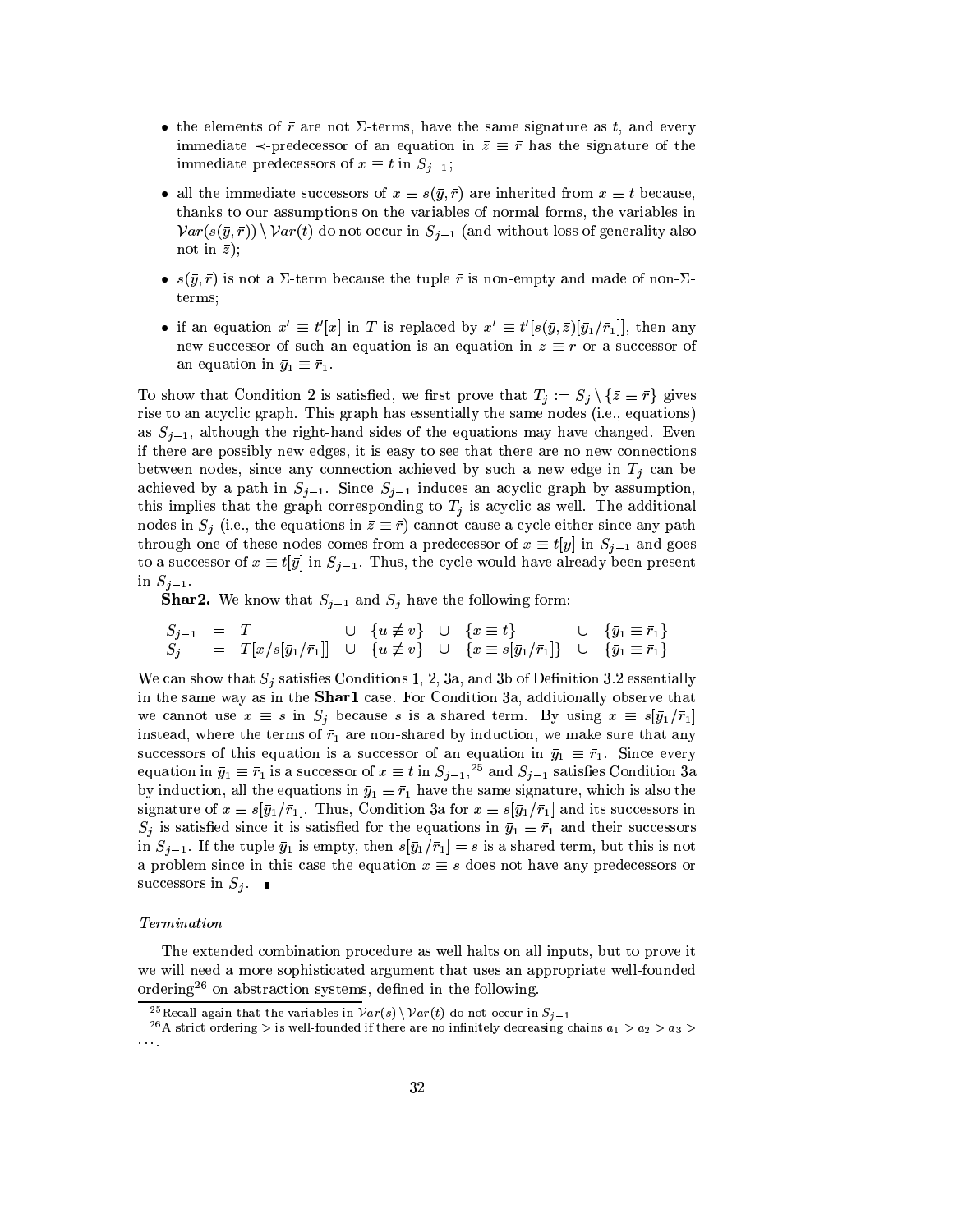Let  $\geq_l$  denote the lexicographic ordering over the set  $P := \mathbb{N} \times \{0, 1\}$  obtained from the standard strict ordering over N and its restriction to  $\{0,1\}$ . Where  $\mathcal{M}(P)$ denotes the set of all finite multisets of elements of P, we will denote by  $\Box$  the multiset ordering induced by  $>l_1$ , that is, the relation on  $\mathcal{M}(P)$  defined as follows where  $\in$ ,  $\subseteq$ ,  $=$ ,  $\setminus$ ,  $\cup$  are to be interpreted as multiset operators (see [8] for more details).

DEFINITION 5.2 ( $\Box$ ). For all  $M, N \in \mathcal{M}(P)$ ,  $M \Box N$  iff there exist  $X, Y \in$  $\mathcal{M}(P)$  such that

- $\bullet \emptyset \neq X \subseteq M$ ,
- $N = (M \setminus X) \cup Y$ , and
- for all  $y \in Y$  there is an  $x \in X$  such that  $x >_l y$ .

It is possible to show that  $\Box$  is a well-founded total ordering on  $\mathcal{M}(P)$  [8]. Intuitively, this ordering says that a multiset  $M$  is reduced by removing one or more elements from M, and replacing them by a finite number of  $>l$ -smaller elements. As customary, we will denote by  $\exists$  the reflexive closure of  $\exists$ .

In Section 3, we saw that the equations of an abstraction system can be considered. ered as the nodes of a graph whose edges are induced by the relation  $\prec$ . In what follows we will use a notion of *reducibility* for such nodes.

DEFINITION 5.3 (Node Reducibility). Let  $(T, \prec)$  be the dag induced by an abstraction system  $\{x \neq y\} \cup T$  and let  $e \in T$ . We say that e is *irreducible*, or that its *reducibility* is 0, and write  $r(e) = 0$ , if the right-hand side of e is a member of  $G_1$  or  $G_2$  (the  $\Sigma$ -bases of  $E_1, E_2$ , respectively). We say that e is *reducible*, or that its *reducibility* is 1, and write  $r(e) = 1$ , otherwise.

Now, for all  $j \geq 0$  let  $h_j$  and  $r_j$  be the height (cf. Definition 3.4) and the reducibility function on the nodes of the dag induced by the abstraction system  $S_i$ . These functions can be used to associate a finite multiset to  $S_i$ : the multiset  $M_i$ consisting of the pairs  $(h_j(e), r_j(e))$  for every equation e in  $S_j$ . Notice that  $M_j$  is indeed a multiset: if  $S_j$  contains m irreducible nodes with height n,  $M_j$  contains m occurrences of the pair  $(n,0)$ . Similarly, if  $S_i$  contains m reducible nodes with height n,  $M_j$  contains m occurrences of the pair  $(n, 1)$ .

Our interest in the multiset ordering  $\Box$  is motivated by the fact that each application of a derivation rule in the procedure reduces, with respect to  $\Box$ , the multiset associated with the current abstraction system. To show that, we will appeal to the following easily provable properties of the height functions  $h_i$ .

LEMMA 5.4. The following holds for every finite dag  $\mathcal G$  and associated height function h.

- 1. For all nodes a, b of G, if there is a non-empty path from a to b then  $h(a)$  $h(b)$ .
- 2. Adding an edge from a node of  $G$  to another of greater height does not change the height of any node of  $\mathcal G$ .
- 3. Removing an edge in  $G$  does not increase the height of any node of  $G$  (although it may decrease the height of some).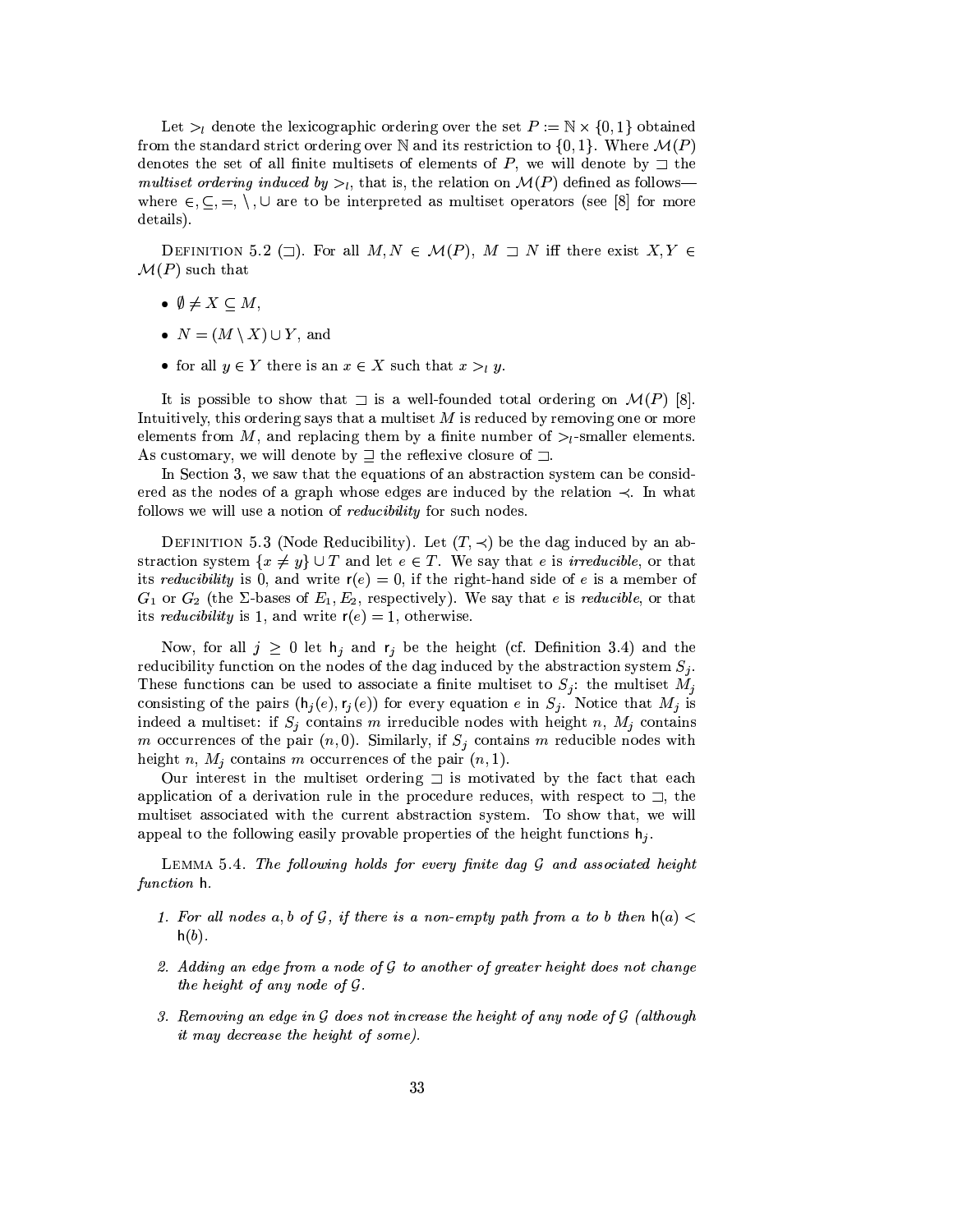$4.$  Removing a node and relative edges from  $G$  does not increase the height of the remaining nodes (although it may decrease the height of some).

LEMMA 5.5. For all  $j \geq 0$ ,  $M_j \sqsupset M_{j+1}$  whenever  $S_{j+1}$  is generated from  $S_j$  by an application of Coll1, Coll2, Simpl, Ident1, Ident2, Shar1, or Shar2.

Proof. We consider only the application of Coll1, Ident1, Shar1, and Shar2. The proof for Coll2 is very similar to that for Coll1, and the proof for Ident2 and **Simpl** is trivial.

**Coll1.** We can think of  $S_{j+1}$  as being derived from  $S_j$  by applying the intermediate steps below.

|       |  | $S_i = T \cup \{u \not\equiv v\}$                                                                  | $\cup \{v_1 \equiv s_1[v_2]\}$ $\cup \{v_2 \equiv s_2\}$ |                      |
|-------|--|----------------------------------------------------------------------------------------------------|----------------------------------------------------------|----------------------|
| $S^-$ |  | $T[v_1/s_2] \cup \{u \not\equiv v\}[v_1/v_2] \cup \{v_1 \equiv s_1[v_2]\} \cup \{v_2 \equiv s_2\}$ |                                                          |                      |
|       |  | $S_{j+1} = T[v_1/s_2] \cup \{u \not\equiv v\}[v_1/v_2] \cup$                                       |                                                          | $\{v_2 \equiv s_2\}$ |

As in the proof of Lemma 5.1 we can easily show that  $S$  is an abstraction system as well. Then, where M is the multiset associated to S, we show that  $M_i \supseteq M \supseteq$  $M_{j+1}$ .

 $(M_j \supseteq M)$  If  $v_1$  does not occur in T then  $M_j = M$ , as the equational parts of  $S_j$  and S coincide. If  $v_1$  occurs in T, since  $S_j$  is an abstraction system, it will necessarily occur in the right-hand side of some equations. Let  $v_0 \equiv s_0$  be any such equation. Since

$$
(v_0 \equiv s_0[v_1]) \prec_j (v_1 \equiv s_1[v_2]) \prec_j (v_2 \equiv s_2)
$$
 (6)

we know from Point 1 of Lemma 5.4 that every  $v \equiv t$  in S such that  $(v_2 \equiv s_2) \prec$  $(v \equiv t)$  has a greater height in  $S_i$  than  $v_0 \equiv s_0$ . The replacement of  $v_1$  by  $s_2$  adds an edge from  $v_0 \equiv s_0$  only to nodes  $v \equiv t$  like the one above. This means that, going from  $S_j$  to S, the only new edges are from a node of  $S_j$  to one that is already higher. By Point 2 of Lemma 5.4 then no node in  $S_j$  moves to a greater height in S because of such edge additions. Now,  $v_0 \equiv s_0[v_1]$  above becomes  $v_0 \equiv s_0[v_1/s_2]$ in  $S$ , hence it may become reducible even if it was irreducible before. If  $n$  is the height of  $v_0 \equiv s_0$  in S, then a pair of the form  $(n,0)$  may be replaced by the larger pair  $(n,1)$  when going from  $M_j$  to M. This, however, is not a problem because at least one greater pair,  $(n + 1, r_i(v_1 \equiv s_1))$ , is replaced by a smaller one. To see this observe that, since  $v_1$  does not occur in  $S \setminus \{v_1 \equiv s_1\}$ , the height of  $v_1 \equiv s_1$  in S is 0, whereas it was  $n + 1 > 0$  before. By definition of  $\exists$ , we can conclude that  $S_j \sqsupseteq M$ .

 $(M \supset M_{j+1})$  As  $S_{j+1}$  is obtained from S by removing the node  $v_1 \equiv s_1$ , we can use Point 4 of Lemma 5.4 to conclude that the pairs corresponding to the remaining nodes do not increase. Since one pair (the one corresponding to  $v_1 \equiv s_1$ ) is removed, we have that  $M \sqsupset M_{j+1}$ .

**Ident1.** We have that  $S_j = T \cup \{x \equiv s, y \equiv t\}$  and  $S_{j+1} = T[x/y] \cup \{y \equiv t\},$ where  $h(x \equiv s) \leq h(y \equiv t)$  in  $S_i$ .

The graph induced by  $S_{j+1}$  can be obtained from the one induced by  $S_j$  as follows. First, add edges from the immediate predecessors in  $S_j$  of  $x \equiv s$  to  $y \equiv t$ . Since the height of  $y \equiv t$  is at least the height of  $x \equiv s$ , and thus larger than the height of these predecessors, Point 2 of Lemma 5.4 shows that this does not change the height of any node. Then, remove the node  $x \equiv s$ . By Point 4 of Lemma 5.4, this does not increase the height of any of the remaining nodes.

By applying the substitution  $[x/y]$  to the equations in T, the reducibility of a node containing  $x$  may change from 0 to 1. However, these nodes' height is smaller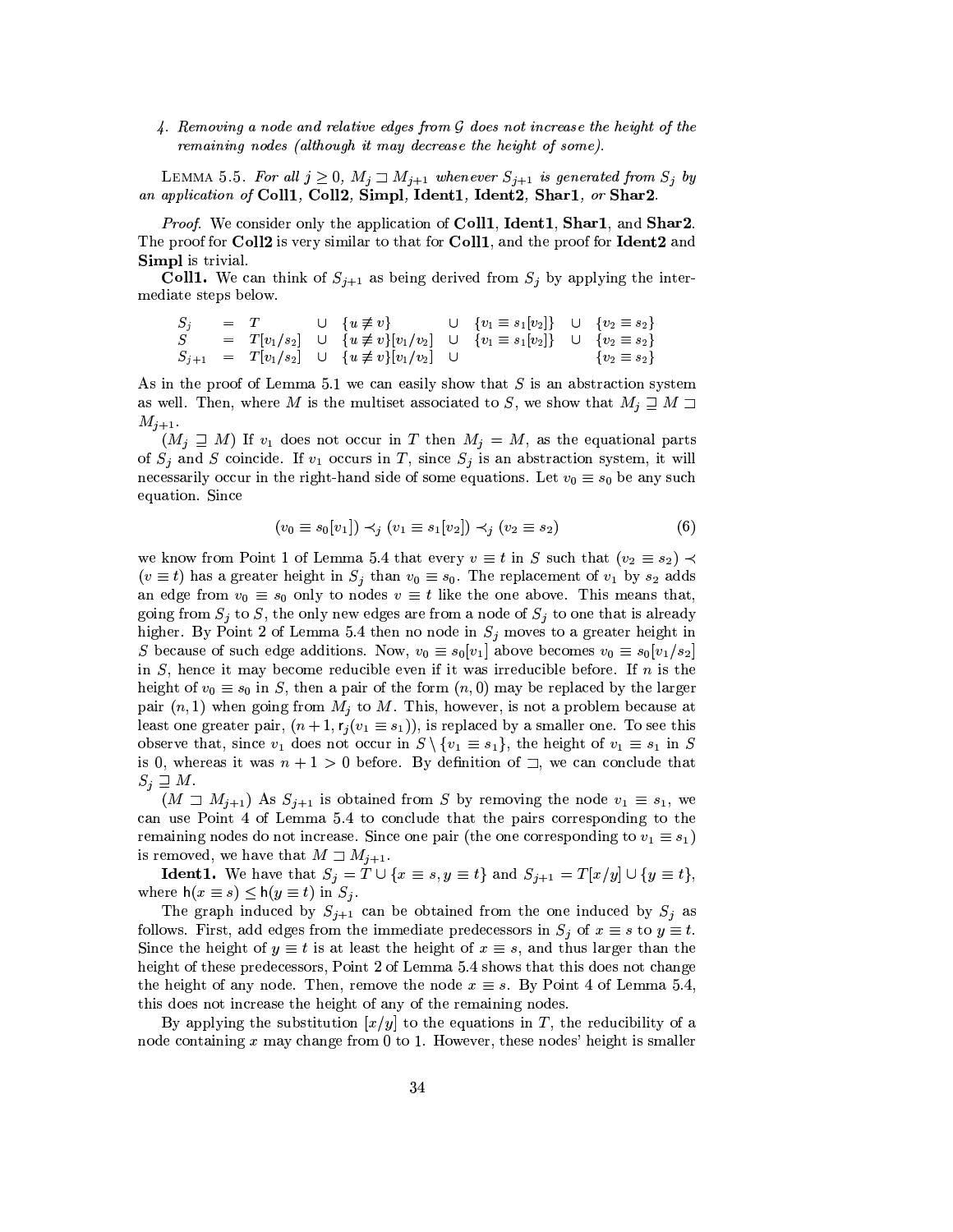than the height of  $x \equiv s$ . Thus, an increase in the pair associated to such a node in the multiset is compensated by the fact that the pair associated to  $x \equiv s$  is removed. This shows that  $M_j \supset M_{j+1}$ .

**Shar1.** We know that  $S_j$  and  $S_{j+1}$  have the following form:

$$
\begin{array}{l} S_j \quad = \, T \qquad \qquad \cup \, \, \{ u \not\equiv v \} \, \cup \, \, \{ x \equiv t \} \qquad \cup \, \, \{ \bar{y}_1 \equiv \bar{r}_1 \} \\ S_{j+1} \, = \, T[x/s(\bar{y}, \bar{z})[\bar{y}_1/\bar{r}_1]] \, \cup \, \{ \bar{z} \equiv \bar{r} \} \, \cup \, \{ u \not\equiv v \} \, \cup \, \, \{ x \equiv s(\bar{y}, \bar{r}) \} \, \cup \, \{ \bar{y}_1 \equiv \bar{r}_1 \} \end{array}
$$

Observe that there may be more nodes in  $S_{j+1}$  than in  $S_j$ : those corresponding to the equations in  $\bar{z} \equiv \bar{r}$ . Let n be the height of  $x \equiv t$  in  $S_j$ , which is at least 1 as x occurs in  $T$  by assumption. We start by showing that the height of the new nodes in  $S_{j+1}$  cannot be greater than *n*.

Going from  $S_j$  to  $S_{j+1}$ , the new equations  $\bar{z} \equiv \bar{r}$  are introduced while each occurrence of x in the right-hand side of an equation is replaced by  $s(\bar{y}, \bar{z})[\bar{y}_1/\bar{r}_1]$ . Consider any equation  $z \equiv r$  in  $\bar{z} \equiv \bar{r}$ . Observing that z occurs in the tuple  $\bar{z}$  and does not occur in the tuple  $\bar{y}_1$ , we then obtain that

$$
\varphi[x/s(\bar{y}, \bar{z})[\bar{y}_1/\bar{r}_1]] \prec_{j+1} (z \equiv r)
$$

for all equations  $\varphi$  (and only those) such that  $\varphi \prec_j (x \equiv t)$ . Using the fact that  $\prec_j$ is acyclic, it is easy to see that no such equation  $\varphi$  changes its height when going from  $S_i$  to  $S_{i+1}$ . As a consequence,  $z \equiv r$  has in  $S_{i+1}$  the height that  $x \equiv t$  had in  $S_j$ , namely, n.

The new node  $z \equiv r$  may also have outgoing edges. Since the variables in  $Var(s(\bar{y},\bar{r})) \setminus Var(t)$  do not occur in  $S_j$ , however, these edges will go only into old nodes  $\psi$  such that  $x \equiv t \prec_j \psi$ . In other words, all the edges out of  $z \equiv r$  will end in nodes whose height was already  $> n$  in  $S_i$ .

Similarly, the replacement of x by  $s(\bar{y}, \bar{z})[\bar{y}_1/\bar{r}_1]$  in T may introduce new edges in  $S_{i+1}$  between old nodes,<sup>27</sup> but it is again easy to see that each of these edges will go from a node to one with already greater height. Finally, and again because the variables in  $Var(s(\bar{y}, \bar{r})) \setminus Var(t)$  do not occur in  $S_i$ , the replacement of t by  $s(\bar{y}, \bar{r})$  in the node  $x \equiv t$  will possibly remove some edges from  $S_{j+1}$ , but will not introduce new ones.

By Points 1 and 3 of Lemma 5.4 then some old nodes may move to a smaller height in  $S_{i+1}$  but none will move to a greater height after the mentioned replacements. In conclusion, we can say that the number of nodes at heights  $> n$  will not increase from  $S_i$  to  $S_{i+1}$ . In addition, the reducibility value of these nodes will not change (since their right-hand sides are not modified).

Now, if some node with height  $> n$  in  $S_i$  moves to a smaller height in  $S_{i+1}$ , we can already conclude that  $M_j \supset M_{j+1}$ . If, on the other hand, all the nodes at height > n keep the same height, to prove that  $M_j \supset M_{j+1}$  we argue that the number of reducible nodes at height  $n$  decreases. To see that it is enough to make the following three observations. First, it is possible that the replacement of x by  $s(\bar{y}, \bar{z})$  alters the reducibility of some nodes to 1, but as shown above this will happen only at heights  $\langle n. \text{ Second}, \text{when no old node at height } \rangle n$  moves to a smaller height, the number of nodes at height  $n$  increases only because of the presence of the new nodes in  $\bar{z} \equiv \bar{r}$ , whose reducibility is 0, as each  $r \in \bar{r}$  is in  $G_i$ . Third, the node  $x \equiv t$  of  $S_j$ , which by assumption had height  $n > 0$  and was

<sup>&</sup>lt;sup>27</sup>Specifically, between a node of the form  $x_0 \equiv t_0[x]$  and a successor node of one of the equations in  $\bar{y}_1 \equiv \bar{r}_1$ .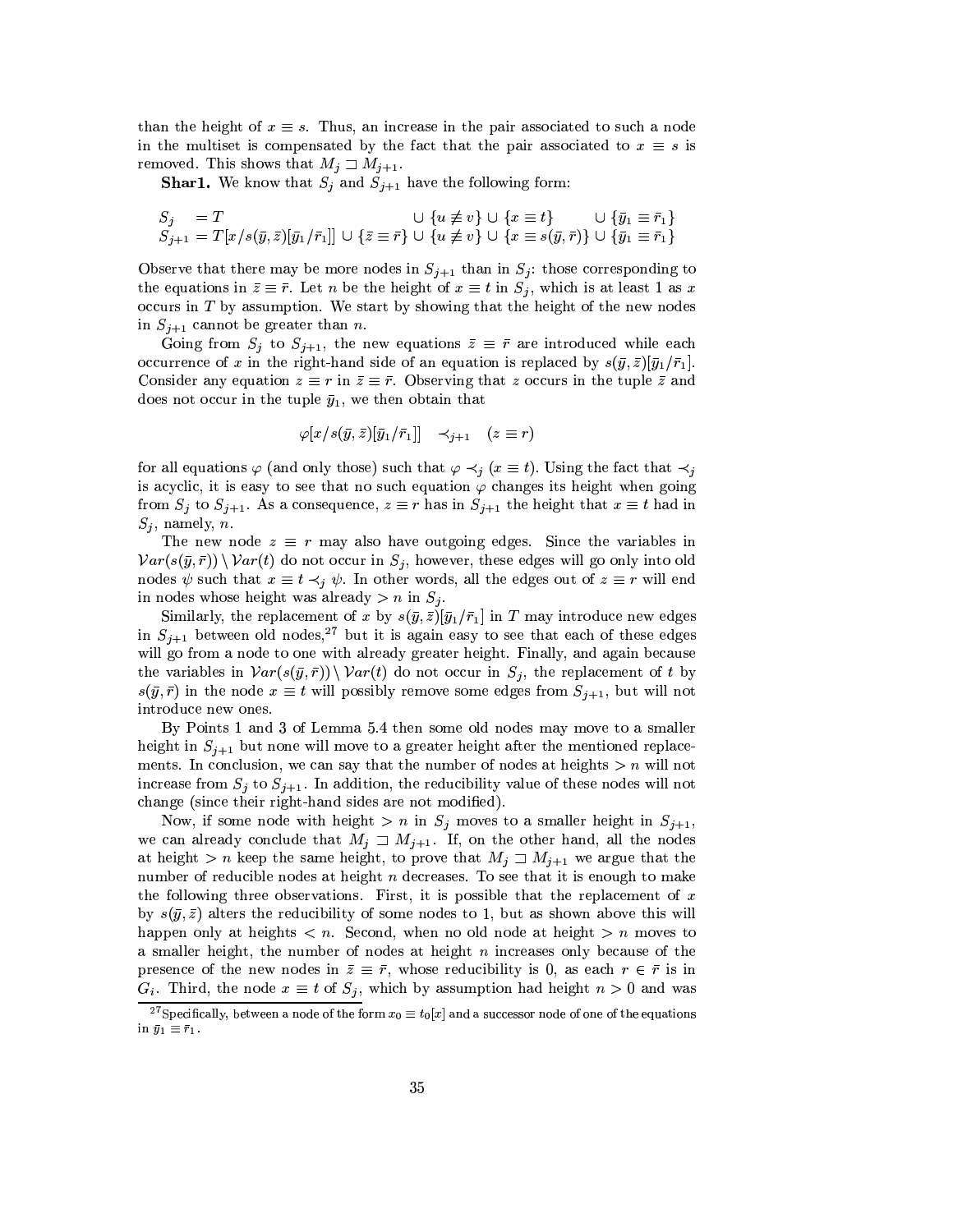reducible, is replaced by the node  $x \equiv s(\bar{y}, \bar{r})$  whose height in  $S_{j+1}$  is 0, because x occurs in no right-hand side of  $S_{j+1}$ .

**Shar2.** We know that  $S_j$  and  $S_{j+1}$  have the following form:

$$
S_j = T \cup \{u \neq v\} \cup \{x \equiv t\} \cup \{y_1 \equiv \bar{r}_1\} S_{j+1} = T[x/s[\bar{y}_1/\bar{r}_1]] \cup \{u \neq v\} \cup \{x \equiv s[\bar{y}_1/\bar{r}_1]\} \cup \{\bar{y}_1 \equiv \bar{r}_1\}
$$

Let *n* be the height of  $x \equiv t$  in  $S_j$ . As in the **Sharl** case we can show that the number of nodes at height > n does not increase going from  $S_j$  to  $S_{j+1}$ , and the reducibility value of these nodes does not change. It is enough to show then that the number of reducible nodes at height  $n$  decreases by one. But this is an immediate consequence of the fact that the node  $x \equiv t$  in  $S_i$ , which by assumption had height  $n > 0$  and was reducible, is replaced by the node  $x \equiv s[\bar{y}_1/\bar{r}_1]$  whose height in  $S_{j+1}$ is  $0.$ 

PROPOSITION 5.6 (Termination). The combination procedure halts on all inputs.

*Proof.* By Lemma 5.5 and the well-foundedness of  $\Box$  we are guaranteed that the procedure applies the various rules only finitely many times. As in the proof of Proposition 3.7 then, all we need to show is that the preconditions of each rule can be tested in finite time. We already know this to be true for the rules in Figure 2. Thanks to Proposition 4.19, it also true for Ident2.

For **Shar1**, it should be clear that the test on the preconditions (a), (e) and (f) is effective. The test on conditions (b) and (d) is effective because  $G_i$  is recursive by assumption. The computation of the normal form of t in (c) is effective because  $G_i$ . normal forms are computable for  $i = 1, 2$  by assumption; its decompositions into the terms  $s, \bar{r}$  is effective by Proposition 4.11 because  $G_i$  is recursive. A similar argument applies to the preconditions of **Shar2.** 

### Soundness

The next two lemmas show that the derivation rules preserve satisfiability.

LEMMA 5.7. Let  $\bar{v}_{j-1}$  be a sequence consisting of the left-hand side variables of  $S_{j-1}$  and  $\bar{v}_j$  be a sequence consisting of the left-hand side variables of  $S_j$ . Then,  $\exists \bar{v}_{j-1}.S_{j-1} \leftrightarrow \exists \bar{v}_j.S_j$  is valid in E.

*Proof.* As before, we can index all the possible cases by the derivation rule applied to  $S_{i-1}$  to obtain  $S_i$ . The cases Coll1, Coll2, Ident1, Simpl are proved exactly as in Lemma 3.9. Below we give a proof of the Ident2 and the Shar1 case. The proof for Shar2 is almost identical to that for Shar1.

**Ident2.** We know that  $S_{j-1}$  and  $S_j$  have the form

$$
S_{j-1} = T \cup \{u \neq v\} \cup \{u \equiv s\} \cup \{v \equiv t\}
$$
  

$$
S_j = \{v \neq v\}
$$

It is then enough to show that  $S_{j-1}$  is unsatifiable in every model of E. But this is immediate, given that  $s$  and  $t$  are equivalent in  $E$ .

**Shar1.** We know that  $S_{j-1}$  and  $S_j$  have the form

$$
\begin{array}{lllllll} S_{j-1} & = & T & \cup & \{u \not\equiv v\} & \cup & \{x \equiv t\} & \cup & \{\bar{y}_1 \equiv \bar{r}_1\} \\ S_j & = & T[x/s(\bar{y}, \bar{z})[\bar{y}_1/\bar{r}_1]] & \cup & \{\bar{z} \equiv \bar{r}\} & \cup & \{u \not\equiv v\} & \cup & \{x \equiv s(\bar{y}, \bar{r})\} & \cup & \{\bar{y}_1 \equiv \bar{r}_1\} \end{array}
$$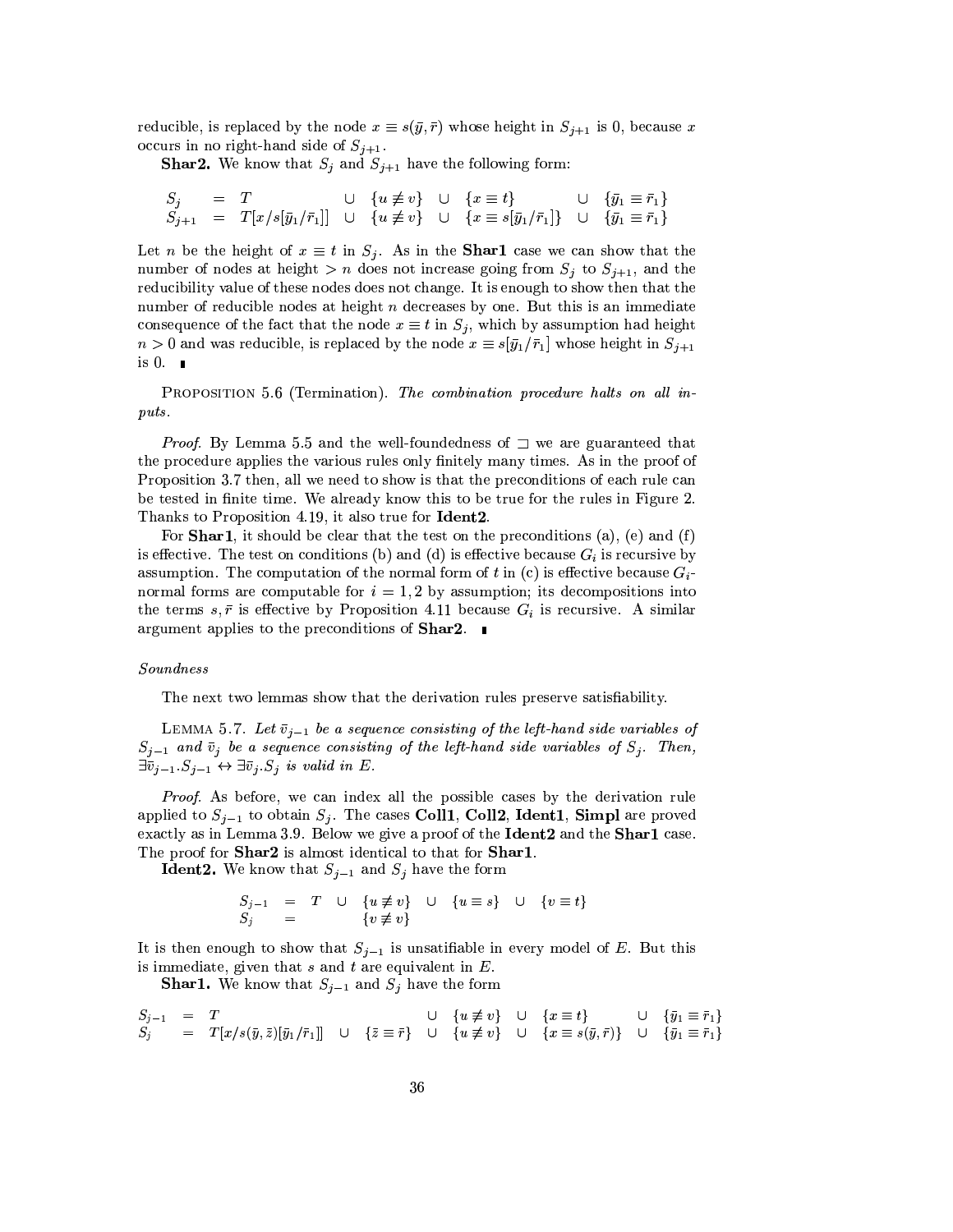Let A be any model of E. First, assume that some valuation  $\alpha$  of V satisfies  $S_i$ in A. Since  $S_j$  contains the equation  $x \equiv s(\bar{y}, \bar{r})$  and  $t =_E s(\bar{y}, \bar{r})$ , we know that  $\alpha(x) = \llbracket t \rrbracket_{\alpha}^{\mathcal{A}}$ . In addition, since  $S_j$  also contains the equations  $\bar{y}_1 \equiv \bar{r}_1$  and  $\bar{z} \equiv \bar{r}$ , we also know that  $\alpha(x) = [s(\bar{y}, \bar{z})[\bar{y}_1/\bar{r}_1]]_{\alpha}^{\mathcal{A}}$ . Obviously, this implies that  $\alpha$  satisfies  $S_{j-1}$  in A.

Conversely, assume that some valuation  $\alpha$  satisfies  $S_{j-1}$  in A. Let  $\alpha'$  be a valuation coinciding with  $\alpha$  on all variables except those in  $\bar{z}$ . For each component  $z_i \equiv r_i$  of  $\bar{z} \equiv \bar{r}$  we define  $\alpha'(z_i) := [r_i]_{\alpha}^{\mathcal{A}}$ . As above, it is easy to show that  $\alpha'(x) = \alpha(x) = [s(\bar{y}, \bar{r})]_{\alpha'}^{\mathcal{A}}$  and  $\alpha'(x) = [s(\bar{y}, \bar{z})[\bar{y}_1/\bar{r}_1]]_{\alpha'}^{\mathcal{A}}$ . This implies that  $\alpha'$ satisfies  $S_j$  in A. Since the variables in  $\overline{z}$  are left-hand side variables of  $S_j$ , which do not occur in  $S_{j-1}$ , the valuations  $\alpha$  and  $\alpha'$  coincide on the free variables of  $\exists \bar{v}_{j-1}.S_{j-1} \leftrightarrow \exists \bar{v}_j.S_j.$ 

Again, we immediately have the following weaker lemma.

LEMMA 5.8. For all  $j > 0$ , the abstraction system  $S_j$  is satisfiable in E iff  $S_{j-1}$ is satisfiable in E.

Exactly as we did in Section 3.3 we can now prove that the extended combination procedure is sound.

PROPOSITION 5.9 (Soundness). If the combination procedure succeeds on an input  $(s_0, t_0)$ , then  $s_0 =_E t_0$ .

### $Completeness$

To show completeness we will prove that, if the combination procedure fails on input  $(s_0, t_0)$ , then  $s_0 \neq_E t_0$ . The following lemma provides important information on the structure of the final abstraction system obtained by a failed run of the procedure.

LEMMA 5.10. Let  $S_n$  be the final abstraction system  $S_n$  generated by a failed execution of the combination procedure and  $h_n$  the height function defined over the dag induced by  $S_n$ . Then,  $S_n$  can be partitioned into the sets

$$
D := \{x_1 \neq x_2\}
$$
  
\n
$$
T_1 := \{v_j^1 \equiv r_j^1\}_{j \in J_1}
$$
  
\n
$$
T := \{v \equiv t \in S_n \mid \mathsf{h}_n(v \equiv t) = 0\}
$$
  
\n
$$
T_2 := \{v_j^2 \equiv r_j^2\}_{j \in J_2}
$$

 $where$ 

- 1.  $x_1$  and  $x_2$  are distinct, and  $J_1$  and  $J_2$  are finite;
- 2. v occurs exactly once in  $S_n \setminus D$  for every  $v \equiv t \in T$ ;
- 3.  $v_j^i$  occurs exactly once as a left-hand side of  $S_n$  for every  $i \in \{1,2\}$  and  $j \in J_i$ , and the height of the corresponding equation is non-zero;
- 4.  $r_i^i \in G_i$  for every  $i \in \{1,2\}$  and  $j \in J_i$ .

*Proof.* To start with, for  $i = 1, 2$ , let  $T_i$  be the set of all the  $\Sigma_i$ -equations of  $S_n$ that are not in T. As  $S_n$  is an abstraction system, it is immediate that  $D, T, T_1$ and  $T_2$  form a partition of  $S_n$ . Now, Point 1 is trivial because the procedure has failed and  $S_n$  is finite. Point 2 and Point 3 are again an immediate consequence of the fact that  $S_n$  is an abstraction system.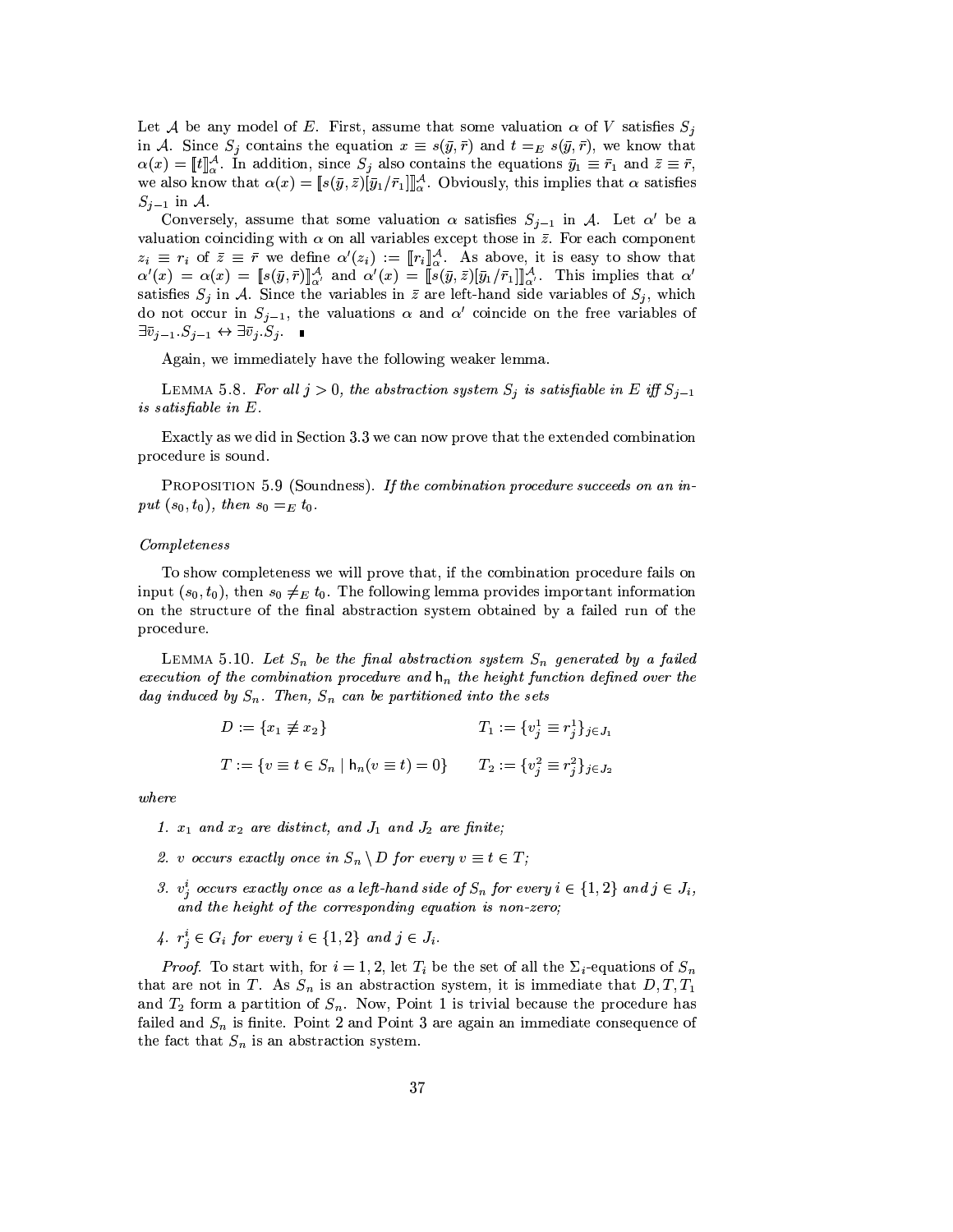To prove Point 4, let  $i = 1$ ,  $j \in J_1$ , and consider the equation  $v_j^1 \equiv r_j^1$  of  $T_1$ (the case for  $i = 2$  is analogous). First notice that the variable  $v_i^1$  must occur in the right-hand side of a term in  $S_n$ , or else the height of  $v_j^1 \equiv r_j^1$  in  $S_n$  would be 0, making the equation a member of  $T$  instead. Then assume by contradiction that  $r_i^1$  is not an element of  $G_1$ . But then, it is not difficult to see that one of Coll1, **Coll2**, Shar1, Shar2 applies to  $v_j^1 \equiv r_j^1$ , against the assumption that  $S_n$  is the final abstraction system.  $\quad \blacksquare$ 

LEMMA 5.11. The final abstraction system  $S_n$  generated by a failed execution of the combination procedure is satisfiable in  $E$ .

*Proof.* We prove the claim by constructing a valuation  $\alpha$  that satisfies  $S_n$  in the model  $\mathcal A$  of  $E$  introduced in Lemma 4.13. Consider the sets

$$
D := \{x_1 \neq x_2\}
$$
  
\n
$$
T_1 := \{v_j^1 \equiv r_j^1\}_{j \in J_1}
$$
  
\n
$$
T := \{v \equiv t \in S_n \mid \mathbf{h}_n (v \equiv t) = 0\}
$$
  
\n
$$
T_2 := \{v_j^2 \equiv r_j^2\}_{j \in J_2}
$$

from Lemma 5.10 partitioning  $S_n$ . Let U be a set made of all the elements of  $Var(S_n \setminus D)$  that are not a left-hand side variable of  $S_n$ , and let  $V_i := \{v_j^i\}_{j \in J_i}$  for  $i = 1, 2$ . Observe that  $U \cup V_1 \cup V_2 \subseteq Var(T \cup T_1 \cup T_2)$  and that for each  $v \equiv t \in S_n$ , all the variables of t are in  $\overline{U} \cup \overline{V_1} \cup \overline{V_2}$ .<sup>28</sup>

Now, where  $\alpha_0$  is an arbitrary injective valuation of U into  $Z_2$  (cf. Figure 3), we define  $\alpha$  over  $Var(T \cup T_1 \cup T_2)$  as follows:

$$
\alpha(v) := \begin{cases} \alpha_0(v) & \text{if } v \in U \\ \llbracket t \rrbracket_{\alpha}^{\mathcal{A}} & \text{if } v \equiv t \in S_n \end{cases}
$$

Because of its recursive definition we first need to prove that  $\alpha$  is well-defined. We will do this by induction on the "inverse height" of equations in  $S_n$ . Where M is the maximum of the heights of all nodes in  $T \cup T_1 \cup T_2$ , let  $\kappa$  be the function from  $Var(T \cup T_1 \cup T_2)$  into the non-negative integers defined as follows:

$$
\kappa(v) := \begin{cases} 0 & \text{if } v \in U \\ (M+1) - \mathsf{h}_n(v \equiv t) & \text{if } v \equiv t \in S_n \end{cases}
$$

Note that the only variables v with  $\kappa(v) = 0$  are the elements of U. In addition, if  $v \equiv t$  is an equation of  $S_n$ , then  $\kappa(v) > 0$  and  $\kappa(v) > \kappa(u)$  for all variables u occurring in  $t$ .

The well-definedness of  $\alpha$  can now be easily proved by induction on  $\kappa$ . If  $\kappa(v)$  = 0, then  $v \in U$  and  $\alpha$  is obviously well-defined on U. If  $\kappa(v) > 0$ , then v is the left-hand side of some equation  $v \equiv t$  of  $S_n$ . By induction hypothesis,  $\alpha$  is welldefined on every variable u occurring in t because  $\kappa(v) > \kappa(u)$  as mentioned above. Consequently,  $\alpha(v) = \llbracket t \rrbracket_{\alpha}^{\mathcal{A}}$  is also well-defined.

Next, we show that the restriction of  $\alpha$  to  $U \cup V_1 \cup V_2$  is an injective extension of  $\alpha_0$  such that  $[\![v_i^i]\!]_\alpha^A \in Z_{2,i}$  for all  $i \in \{1,2\}$  and  $j \in J_i$ . This is again done by induction on  $\kappa$ .

Consider a variables  $v_j^i$  in  $V_1 \cup V_2$  and the corresponding equation  $v_j^i \equiv r_j^i$ . Since  $S_n$  is an abstraction system, we know that each variable v of  $r_i^i$  is in  $U \cup V_k$  with

<sup>&</sup>lt;sup>28</sup>The only variables in  $Var(T \cup T_1 \cup T_2)$  not contained in  $U \cup V_1 \cup V_2$  are the left-hand side variables of equations in  $T$ .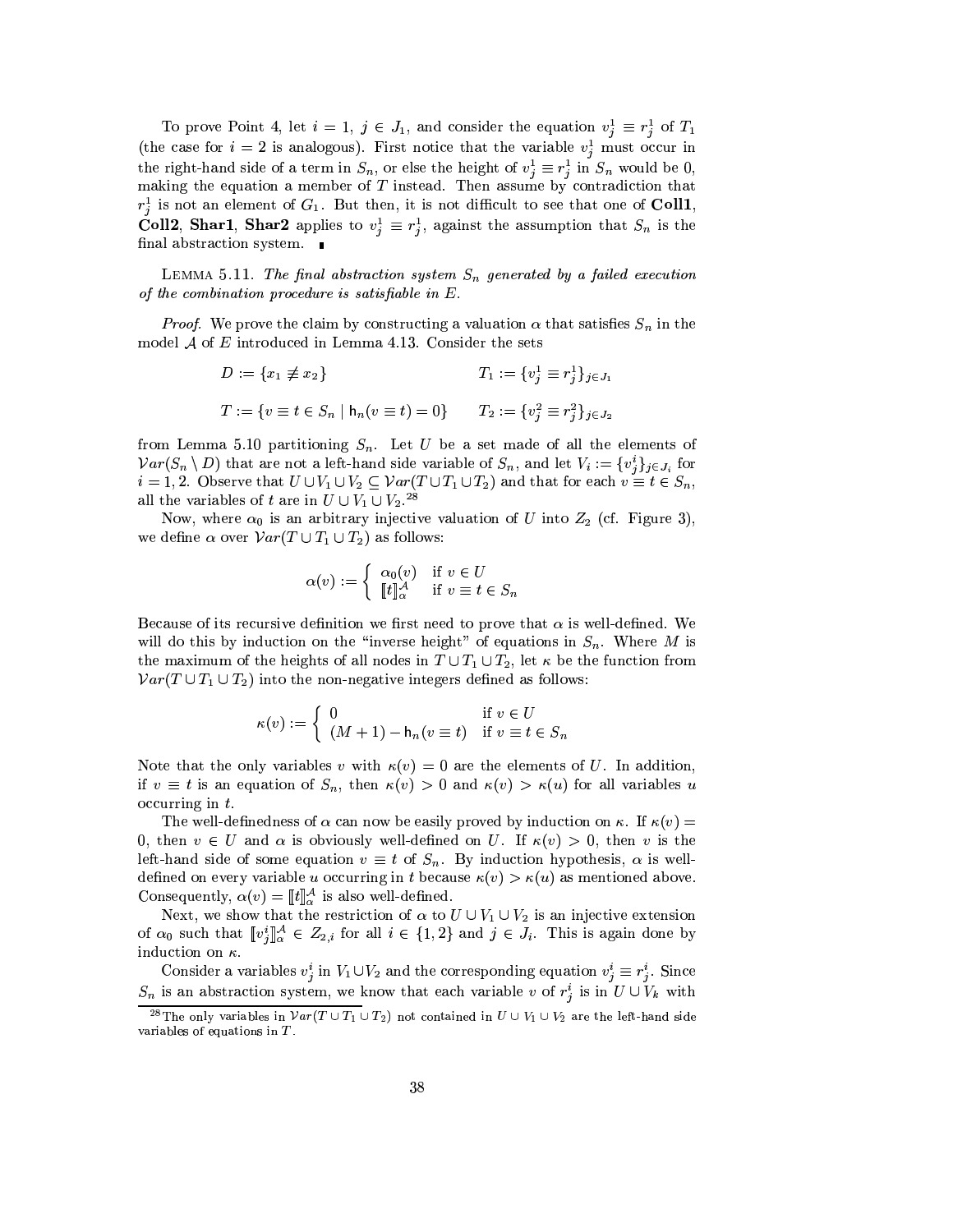$k \neq i$ , and that  $\kappa(v) < \kappa(v_i^i)$ . We can conclude by induction hypothesis that  $\alpha$  is an injection of  $Var(r_j^i)$  into  $Z_2 \cup Z_{2,k} = X'_i$ .

To see that  $[v_i^i]_{\alpha}^{\mathcal{A}} \in Z_{2,i}$ , simply observe that  $r_i^i$  is non-collapsing in E, since otherwise it would be collapsing in  $E_i$  by Proposition 4.14. But then, either Coll1 or **Coll2** would apply to  $v_i^i \equiv r_i^i$ , against the fact that  $S_n$  is the final abstraction system. The claim then holds directly by Lemma 4.16 since  $r_i^i$  is in  $G_i$ , as seen in Point 4 of Lemma 5.10.

To see that  $\alpha$  is injective over  $U \cup V_1 \cup V_2$  it suffices to show by induction that  $\alpha(v_i^i) \neq \alpha(v)$  for every variable v of  $U \cup V_1 \cup V_2$  other than  $v_i^i$  such that  $\kappa(v) \leq \kappa(v_i^i)$ Let  $v$  be any such variable.

If  $v \in U$ , then  $\alpha(v_i^i) \neq \alpha(v)$  because  $\alpha(v_i^i) \in Z_{2,i}$  as seen above,  $\alpha(v) \in Z_2$ by definition of  $\alpha_0$ , and  $Z_{2,i} \cap Z_2 = \emptyset$ . Similarly, if v is in  $V_k$  with  $k \neq i$ , then  $\alpha(v_i^i) \neq \alpha(v)$  because  $\alpha(v) \in Z_{2,k}$  and  $Z_{2,i} \cap Z_{2,k} = \emptyset$ . Finally, if v is in  $V_i$ , i.e.  $v = v_i^i$  for some  $\ell \in J_i$ , assume by contradiction that  $\alpha(v_i^i) = \alpha(v)$ . Then, we have that  $\mathcal{A}^{\Sigma_i}, \alpha \models r^i_j \equiv r^i_\ell$ . Now, each variable u of  $r^i_j \equiv r^i_\ell$  belongs to  $U \cup V_k$ , and  $\kappa(u) < \kappa(v_i^i)$  if u occurs in  $r_i^i$  and  $\kappa(u) < \kappa(v) \leq \kappa(v_i^i)$  if u occurs in  $r_i^i$ . Thus, by the induction hypothesis, the variables of  $r_i^i \equiv r_i^i$  are mapped by  $\alpha$  to distinct values of  $Z_2 \cup Z_{2,k}$ . Since  $\mathcal{A}^{\Sigma_i}$  is free in  $E_i$  over  $X'_i = Z_2 \cup Z_{2,k}$ , we obtain by Proposition 2.1 that  $r_i^i =_{E_i} r_i^i$ . But this is impossible because otherwise the rule **Ident1** would apply to  $v_j^i \equiv r_j^i$  and  $v_\ell^i \equiv r_\ell^i$ .

In conclusion, we have shown that  $\alpha$  is a well-defined valuation of  $Var(T \cup T_1 \cup T_2)$ into A which, in addition, is injective over  $U \cup V_1 \cup V_2$  and maps each variable of  $U \cup V_k$  into  $Z_2 \cup Z_{2,k} = X'_i$  for all  $i,k \in \{1,2\}, i \neq k$ . By construction,  $\alpha$ satisfies  $T \cup T_1 \cup T_2$  in A. We show below that it satisfies, or can be extended to satisfy, the disequation  $\{x_1 \neq x_2\}$  as well, which will prove the claim that  $S_n := \{x_1 \not\equiv x_2\} \cup T \cup T_1 \cup T_2$  is satisfiable in E.

Clearly, if  $\alpha$  is undefined for  $x_1$  or  $x_2$  or both,<sup>29</sup> since A has an infinite carrier,  $\alpha$  can be trivially extended so that it satisfies  $x_1 \neq x_2$ . Therefore, assume that  $\alpha$  is defined for both  $x_1$  and  $x_2$ . We distinguish four cases, depending on where  $x_1, x_2$ occur in  $S_n$ .

(a) Neither  $x_1$  nor  $x_2$  is a left-hand side variable of  $S_n$ . Then, they must both be (distinct) elements of U. In that case,  $x_1 \neq x_2$  is immediately satisfied by  $\alpha$ because  $\alpha$  is injective over U.

(b)  $x_1$  is a left-hand side variable of  $S_n$  while  $x_2$  is not. Then,  $x_1$  must occur in an equation of the form  $x_1 \equiv t_1$  and  $x_2$  must be in U. Let  $i, k \in \{1, 2\}$  with  $i \neq k$ and assume that  $t_1$  is a  $\Sigma_i$ -term. Now assume by contradiction that  $\alpha(x_1) = \alpha(x_2)$ , which means that  $A^{\Sigma_i}$ ,  $\alpha \models x_2 \equiv t_1$ . Because of the alternating signature property of  $S_n$ , all the variables of  $t_1$  are in  $U \cup V_k$ . From the above then we know that  $\alpha$  maps  $Var(x_2 \equiv t_1)$  to distinct elements of  $X'_i$ . Since  $\mathcal{A}^{\Sigma_i}$  is free in  $E_i$  over  $X'_i$ , we can conclude that  $x_2 = E_i t_1$ . But again this is impossible because then either **Coll1** or **Coll2** applies to  $x_1 \equiv t_1$ , contradicting the assumption that  $S_n$  is the final abstraction system.

(c)  $x_2$  is a left hand side variable of  $S_n$  while  $x_1$  is not. Symmetrical to the previous case.

(d) Both  $x_1$  and  $x_2$  are a left-hand side variable of  $S_n$ . Then,  $x_i$  must occur in an equation of the form  $x_j \equiv t_j$  for  $j = 1, 2$ . Again, assume by contradiction that  $\alpha(x_1) = \alpha(x_2)$ , which means that  $[[t_1]]_{\alpha}^{\mathcal{A}} = [[t_2]]_{\alpha}^{\mathcal{A}}$ . If  $t_1$  and  $t_2$  have the same

<sup>&</sup>lt;sup>29</sup>The variables  $x_1, x_2$  need not occur in  $Var(T \cup T_1 \cup T_2)$ .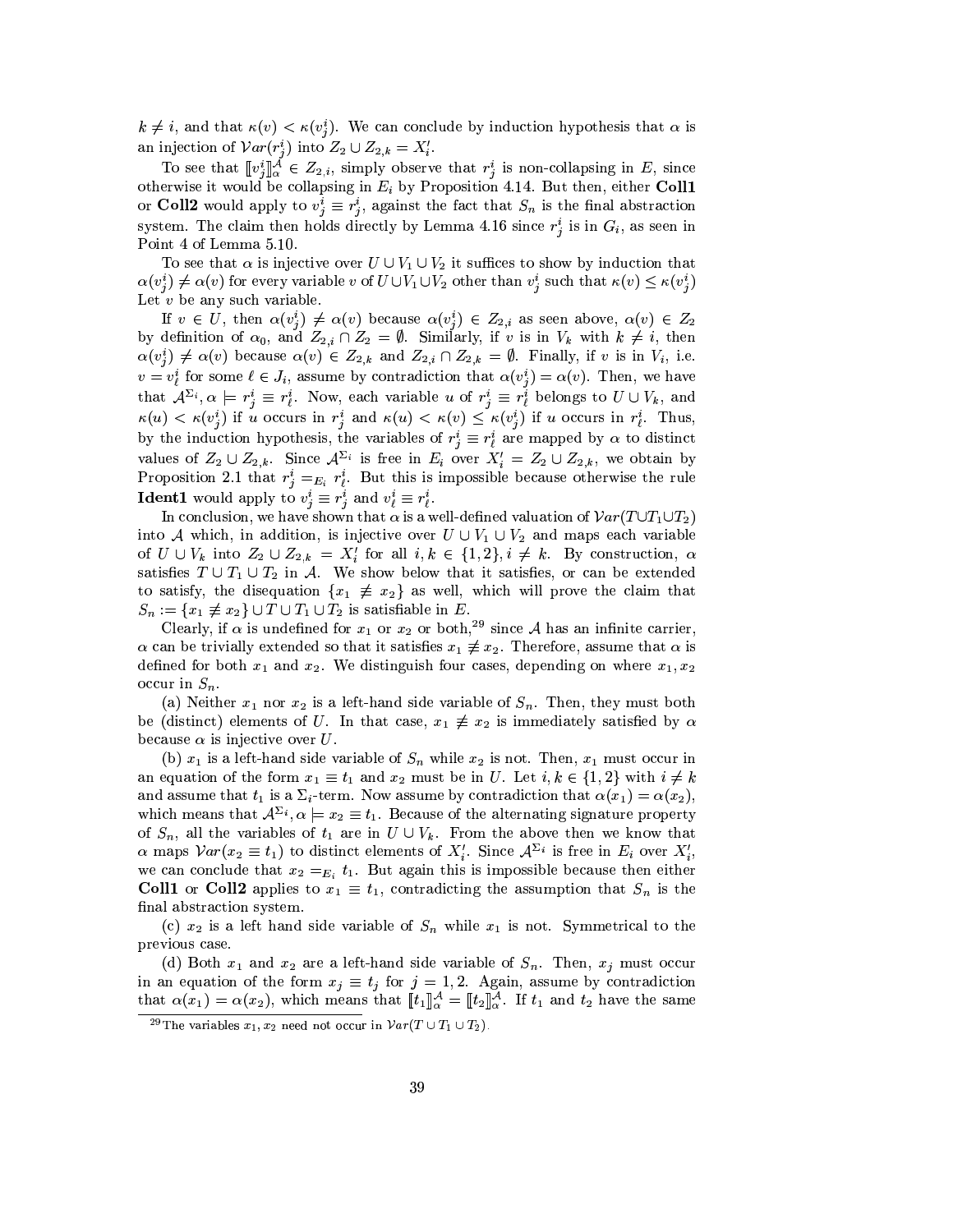signature  $\Sigma_i$  for some  $i \in \{1,2\}$ , we can argue as in case (b) that  $t_1 =_{E_i} t_2$ , which is impossible because then **Ident1** applies to  $x_1 \equiv t_1$  and  $x_2 \equiv t_2$ . If  $t_1$  and  $t_2$  do not have the same signature, we can use Lemma 4.17 to show that  $t_1 =_E t_2$ . But this is also impossible because then **Ident2** applies to  $x_1 \equiv t_1$  and  $x_2 \equiv t_2$ .

With the above lemma, proving the completeness of the combination procedure is now straightforward.

PROPOSITION 5.12 (Completeness). The combination procedure succeeds on input  $(s_0, t_0)$  if  $s_0 =_E t_0$ .

*Proof.* By Lemma 5.6 the procedure either succeeds or fails: therefore, we can prove the claim by proving that whenever the procedure fails on input  $(s_0, t_0)$ , the formula  $s_0 \neq t_0$  is satisfiable in E. Thus, assume that the procedure fails and let  $S_n$ be the abstraction system generated by the last rule application. Given Lemma 5.8 and the construction of  $S_0$ , it is enough to show that  $S_n$  is satisfiable in E. But this is true by Lemma 5.11.  $\blacksquare$ 

As an aside, we would like to point out that nowhere in the proof of Proposition 5.12 (and of the lemmas that it uses) did we use the fact that Simpl can no longer be applied. Thus, the proof also shows that the modified procedure obtained by removing the rule Simpl is complete. Obviously, this modified procedure is sound and terminating as well.

Combining the results of this section, we obtain the following modularity result for the decidability of the word problem.

THEOREM 5.13. Let  $E_1, E_2$  be two non-trivial equational theories of signature  $\Sigma_1, \Sigma_2$ , respectively, such that  $\Sigma := \Sigma_1 \cap \Sigma_2$  is a set of constructors for both  $E_1$  and  $E_2$ , and  $E_1^{\Sigma} = E_2^{\Sigma}$ . Let  $G_1, G_2$  be  $\Sigma$ -bases of  $E_1, E_2$ , respectively. If for  $i = 1, 2$ ,

- $G_i$  is closed under bijective renaming of V and recursive,
- $G_i$ -normal forms are computable for  $\Sigma$  and  $E_i$ , and
- the word problem in  $E_i$  is decidable,

then the word problem in  $E_1 \cup E_2$  is also decidable.

This result (properly) extends the result for the disjoint-signatures case given in Theorem 3.12. In fact, whenever the set  $\Sigma$  of symbols shared by  $E_1$  and  $E_2$ is empty, it is trivially a set of constructors for both  $E_1$  and  $E_2$ . In that case, a  $\Sigma$ -base  $G_i$  of  $E_i$  is the whole set  $T(\Sigma_i, V)$ . Clearly,  $G_i$  is recursive, closed under renaming and, given that every  $\Sigma_i$ -term is in  $G_i$ , admits computable normal forms. Furthermore,  $E_1^{\Sigma}$  and  $E_2^{\Sigma}$  are the same because they both coincide with the set  $\{v \equiv v \mid v \in V\}.$ 

The decidability result of Theorem 5.13 is actually extensible to the union of any (finite) number of theories, all (pairwise) sharing the same signature  $\Sigma$  and satisfying the same properties as  $E_1$  and  $E_2$  above. The reason is that, remarkably, all the needed properties are modular with respect to theory union, as we show in the next section.

We conclude this section by pointing out that, in contrast with the termination proof for the disjoint case, the termination argument employed in Lemma 5.5 does not provide us with an upper-bound on the complexity of the combination procedure. The actual complexity of the procedure will crucially depend on the normal forms computed by the functions  $NF_i$ .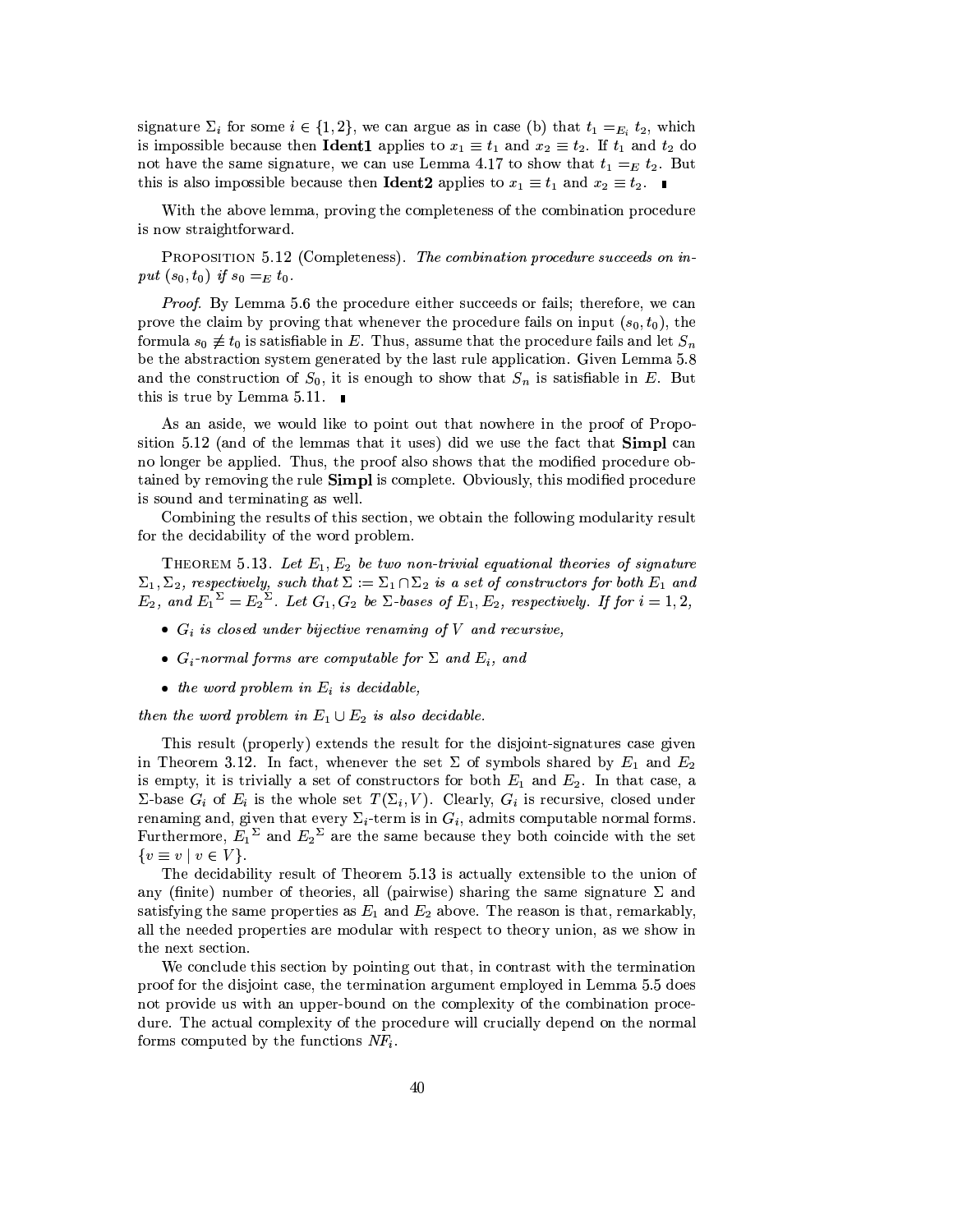### 6. MODULARITY OF CONSTRUCTORS

In this section, we will see that the property of being a set of constructors is preserved by the union of theories. We will also see that normal forms are computable in a union theory whenever they are computable in its component theories and the word problem is decidable for those theories.

Again, we fix two non-trivial equational theories  $E_1, E_2$  with respective signatures  $\Sigma_1$ ,  $\Sigma_2$  such that, for  $i = 1, 2$ 

- $\Sigma := \Sigma_1 \cap \Sigma_2$  is a set of constructors for  $E_i$ ;
- $E_1^{\Sigma} = E_2^{\Sigma}$
- $E_i$  admits a recursive  $\Sigma$ -base  $G_i$  closed under bijective renaming of V;
- $G_i$ -normal forms are computable for  $\Sigma$  and  $E_i$  by a function  $NF_i$  satisfying Assumption 4.1;
- the word problem for  $E_i$  is decidable.

We will show that  $\Sigma$  is a set of constructors for  $E := E_1 \cup E_2$  by explicitly constructing a  $\Sigma$ -base  $G^*$  of E out of the given  $\Sigma$ -base  $G_1$  and  $G_2$  of  $E_1$  and  $E_2$ . In the course of proving that  $G^*$  is a  $\Sigma$ -base of E we will also prove that it is recursive, closed under bijective renaming, and such that  $G^*$ -normal forms are computable.

DEFINITION 6.1  $(G^*)$ . For  $i = 1,2$  let  $G_i^* := \bigcup_{n=0}^{\infty} G_i^n$  where  $\{G_i^n | n \geq 0\}$  is the family of sets defined as follows:

$$
G_i^0 := V
$$
  
\n
$$
G_i^{n+1} := G_i^n \cup \{r(r_1, \dots, r_m) \mid r(v_1, \dots, v_m) \in G_i \setminus V,
$$
  
\n
$$
r \text{ non-collapsing in } E,
$$
  
\n
$$
r_j \in G_k^n \text{ for all } j = 1, \dots, m \text{ with } k \neq i,
$$
  
\n
$$
r_j \neq_E r_{j'} \text{ for all distinct } j, j' = 1, \dots, m \}
$$

The set  $G^*$  is the union  $G_1^* \cup G_2^*$ .

It is easy to see that, for  $i = 1, 2$ , the set  $G_i^1$  defined above consists of all the variables and the non-variable terms of  $G_i$  that are non-collapsing in  $E_i$ . Furthermore, for each  $r \in G^*$  there is an  $i \in \{1,2\}$  and a smallest  $n \geq 0$  such that  $r \in G_i^n$ . We call *n* the *number of layers* of *r*. The reason is that, for  $n > 0$  every element of  $G_i^n$  has a stratified recursive structure. A term in  $G_i^1 \setminus G_i^0$  has just one layer. A term  $r(\bar{r})$  in  $G_i^n \setminus G_i^{n-1}$  has *n* layers. Layer 1, the top layer, is made of the term *r* only; layer 2 is made of all the terms that are at layer 1 in an element of  $\bar{r}$ ; and so on. Furthermore, terms in the same layer all belong to either  $G_1$  or  $G_2$ , and if the terms in one layer are in  $G_i$  then the non-variable terms in the next layer are not in  $G_i$ .

Like each  $G_i$ ,  $G^*$  is clearly closed under bijective variable renaming. We show below that it is recursive as well.

PROPOSITION 6.2. It is decidable whether a  $(\Sigma_1 \cup \Sigma_2)$ -term is in  $G^*$  or not.

*Proof.* Let  $t \in T(\Sigma_1 \cup \Sigma_2, V)$ . Recalling that  $G^* := G_1^* \cup G_2^*$ , we prove the claim by proving by term induction the stronger claim that, for  $i = 1, 2$ , it is decidable whether t is in  $G_i^*$  or not. Let  $i, k \in \{1, 2\}$  with  $i \neq k$ .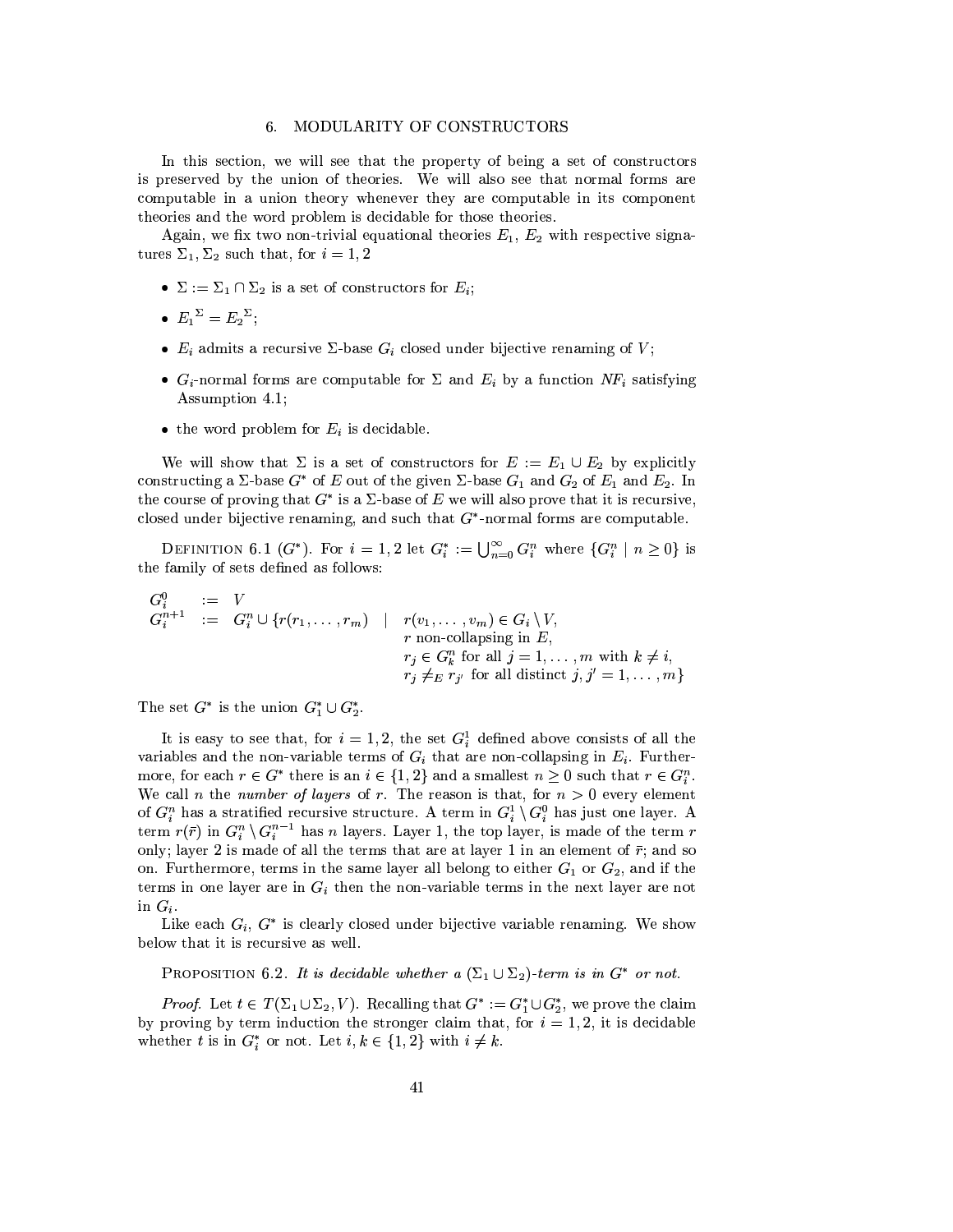Input: Abstraction system  $S$ .

- 1. Repeatedly apply (in any order) Coll1, Coll2, Ident1, Ident2, Simpl **Shar1**, **Shar2** to  $S$  until none of them is applicable.
- 2. Succeed if S has the form  $\{v \not\equiv v\} \cup T$  and fail otherwise.

FIG. 6 A variant of the combination procedure

(Base case) If t is a variable, the claim is trivial because all variables are in  $G_i^*$ by construction.

(Induction Step) If  $t$  is not a variable, then we can effectively compute the set of all decompositions of t into a term  $r(v_1, \ldots, v_m) \in T(\Sigma_i, V) \setminus V$  and distinct terms  $r_1, \ldots, r_m \in T(\Sigma_1 \cup \Sigma_2, V)$  such that  $t = r(r_1, \ldots, r_m)$ . Note that this set may be empty (if  $t(\epsilon) \notin \Sigma_i$ ) or may be of cardinality greater than 1, but it is clearly always finite. From Definition 6.1 it is easy to see that  $t \in G_i^*$  iff there is such a decomposition of  $t$  such that

- $r_j \neq_{E} r_{j'}$  for all distinct  $j, j' \in \{1, ..., m\},$
- $r$  is in  $G_i$  and is non-collapsing in  $E$ , and
- $r_i \in G_k^*$  for all  $j = 1, \ldots, m$ .

Now, the first condition above is decidable because the word problem for  $E$  is decidable by Theorem 5.13; the second condition is decidable because  $G_i$  is recursive by assumption, E is non-trivial for being a conservative extension of  $E_i$ , and the word problem for  $E$  is decidable; the third condition is decidable by induction hypothesis.  $\blacksquare$ 

We now show that every  $(\Sigma_1 \cup \Sigma_2)$ -term can be effectively reduced to an Eequivalent term in  $T(\Sigma, G^*)$ . To do that we will appeal to the correctness of a slight modification of the combination procedure of Section 5. The only significant change in the new procedure, shown in Figure 6, is that its input is an abstraction system instead of a pair of terms. In the same way as in Section 5.1, one can show that the procedure is correct in the following sense:

PROPOSITION 6.3. The procedure in Figure 6 terminates for all inputs S and succeeds iff  $S$  is unsatisfiable in  $E$ .

The following property of the procedure is also an immediate consequence of the results proved in Section 5.1.

LEMMA 6.4. The final set  $S_n$  generated by the procedure on some input  $S_0$  is an abstraction system. Furthermore,

$$
E \models \exists \bar v_0 . S_0 \leftrightarrow \exists \bar v_n . S_n
$$

where  $\bar{v}_j$  is a sequence consisting of the left-hand side variables of  $S_j$ , for  $j \in \{0, n\}$ .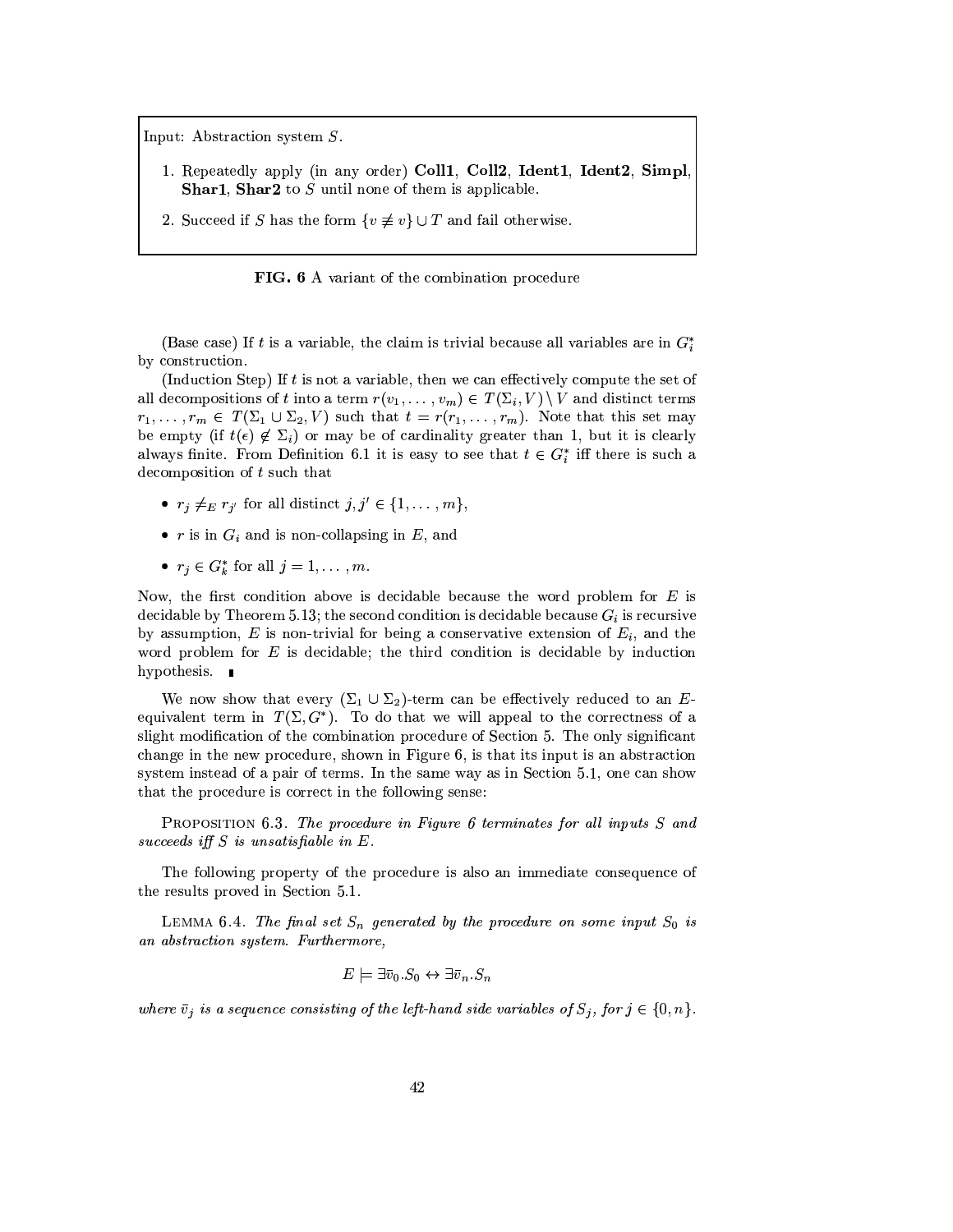We have seen that, from every disequation  $s \neq t$  with  $s, t \in T(\Sigma_1 \cup \Sigma_2, V)$ , it is possible to produce an equivalent abstraction system. Specifically, one can use the purification procedure described in Subsection 3.1 to produce a system  $S$  such that

$$
E \quad \models \quad (s \not\equiv t) \leftrightarrow \exists \bar{y}.S,\tag{7}
$$

where  $\bar{y}$  are the left-hand side variables of S. An inverse sort of process is also possible: given an abstraction system S, one can produce a disequation  $s \not\equiv t$  such that (7) above holds.

In fact, if  $S = \{x \neq y\} \cup T$  is an abstraction system, the relation  $\prec$  on T is acyclic. This means that its transitive closure  $\prec^+$  is a strict partial ordering on the finite set T, and so it can be extended to a strict total ordering  $\lt$  on T. Let

$$
v_1 \equiv t_1 < v_2 \equiv t_2 < \dots < v_k \equiv t_k
$$

be the enumeration of T along this total ordering. We define  $\theta_S$  to be the substitution obtained by the composition<sup>30</sup>

$$
[v_1/t_1][v_2/t_2]\cdots[v_k/t_k].
$$

In the following, we will call  $\theta_S$  the *substitution induced by S*.

LEMMA 6.5. Let  $S = \{x \neq y\} \cup T$  be the abstraction system above and  $\overline{v}$  a sequence consisting of the left-hand side variables of S. Then,  $E = (x\theta_S \neq y\theta_S) \leftrightarrow$  $\exists \bar{v}.S.$ 

*Proof.* For having been generated from an abstraction system,  $\theta_S$  is easily shown to have the form  $\theta_S := [v_1/t_1][v_2/t_2]\cdots[v_k/t_k]$  where  $v_i$  does not occur in  $t_j$  for all  $j \geq i$  and  $i \in \{1, ..., k\}$ . The claim then follows from the general fact that

$$
E \models \varphi[v/t] \leftrightarrow \exists v. (\varphi \land v \equiv t)
$$

for every formula  $\varphi$ , term t, and variable v not occurring in t.

It is useful to notice that, for all  $v_i \equiv t_i \in S$ , the term  $v_i \theta_S$  coincides with the term  $t_i\theta_S$ , which in turn is obtained essentially by "plugging in" into  $t_i$  all the terms  $v_j \theta_S$  such that  $v_j \equiv t_j \in S$  and  $v_i \equiv t_i \prec v_j \equiv t_j$ .

LEMMA 6.6. Let  $S_n$  be the final abstraction system generated by the procedure in Figure 6 on some input  $S_0$ . Let  $h_n$  be the height function over  $S_n$  and  $\theta_n$  the substitution induced by  $S_n$ . Then, the following holds for all  $i = 1, 2$  and  $x \equiv r, y \equiv$  $t \in S_n$  such that  $r, t \in T(\Sigma_i, V)$ :

- 1. if  $x \neq y$ , then  $x\theta_n \neq_E y\theta_n$ ;
- 2.  $x\theta_n$  is non-collapsing in E;
- 3. if  $h_n(x \equiv r) > 0$ , then  $x\theta_n \in G_i^*$ .

*Proof.* Let  $i \in \{1,2\}$  and  $x \equiv r, y \equiv t \in S_n$  with  $r, t \in T(\Sigma_i, V)$ .

To prove Point 1, assume that  $x \neq y$  and consider the abstraction system  $S = \{x \neq y\} \cup T$  obtained from  $S_n$  by replacing its disequation by  $x \neq y$ . Since S's equational part coincides with  $S_n$ 's, we have that  $\theta_S$ , the substitution induced

<sup>&</sup>lt;sup>30</sup>Note that  $\theta_S$  does not depend on which total extension of  $\prec^+$  we take.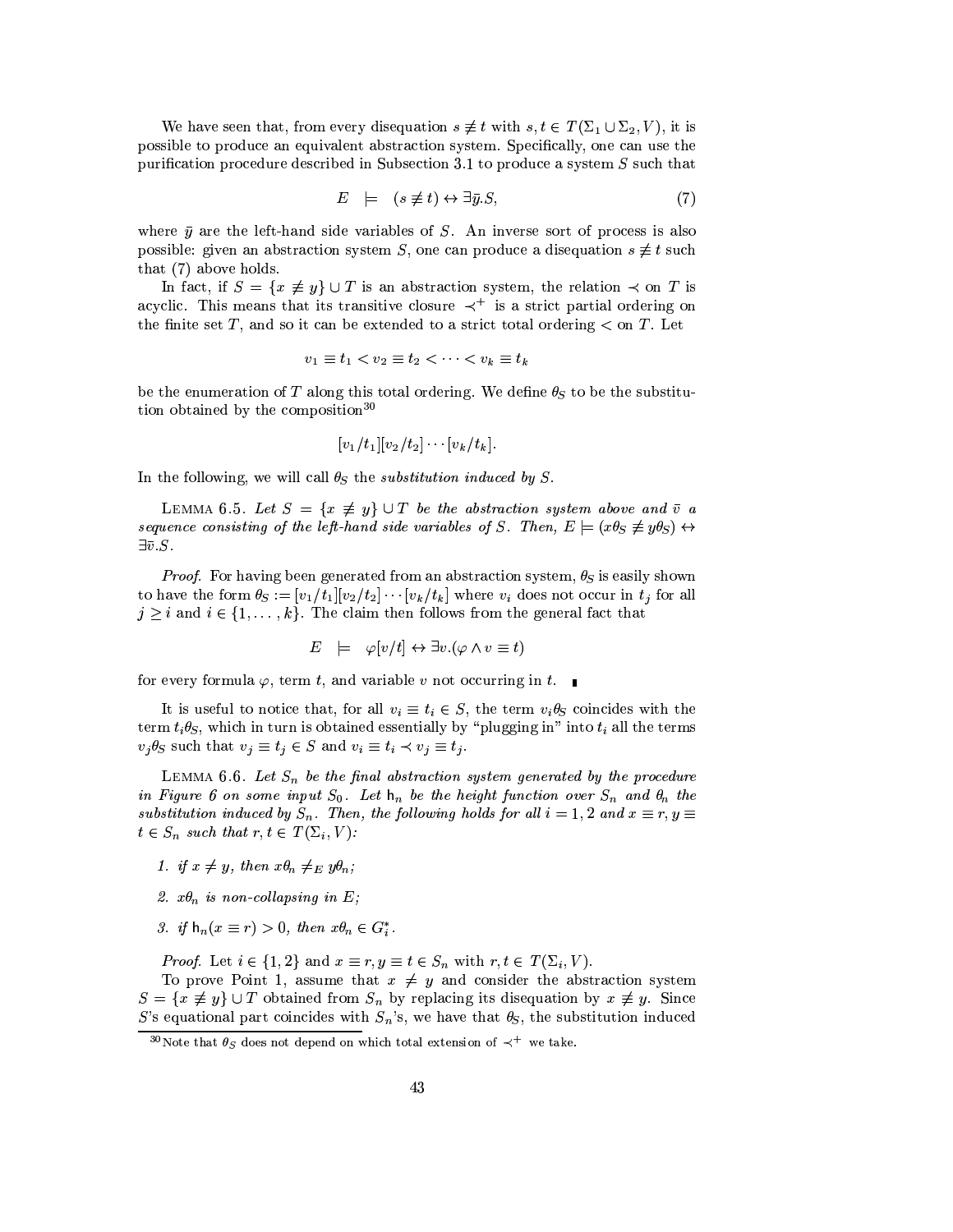by S, coincides with  $\theta_n$ . It follows that  $x\theta_n = x\theta_S$  and  $y\theta_n = y\theta_S$ . By Lemma 6.5 then,  $x\theta_n \not\equiv y\theta_n$  is satisfiable in E iff S is satisfiable in E.

Now observe that no derivation rules apply to  $S$ . In fact, the rule **Ident2** does not apply to  $x \equiv r$  and  $y \equiv t$  because s and t have the same signature. The other rules do not apply because otherwise, as  $S$  and  $S_n$  have exactly the same equations, they would apply to  $S_n$ , which is impossible. Given that x and y are distinct, we can conclude that the procedure in Figure 6 fails on input  $S$ . By Proposition 6.3 then, S is satisfiable in E, which then entails that  $x\theta_n \neq_E y\theta_n$ .

Point 2 can be proven similarly to Point 1 by considering, for any variable  $v$ of  $x\theta_n$ , the abstraction system obtained from  $S_n$  by replacing its disequation by  $x \neq v^{31}$  Again, the argument is based on the fact that v is distinct from x, which this time is a consequence of the fact that  $\prec$  is acyclic over  $S_n$ . Also note that the acyclicity of  $S_n$  and the definition of  $\theta_n$  imply that  $v\theta_n = v$  for all variables v occurring in  $x\theta_n$ .

Finally, we prove Point 3 by induction on the "inverse height" of equations in  $S_n$ , similarly to what we did in the proof of Lemma 5.11. Where M is the maximum of the heights of all the equations in  $S_n$ , let  $\kappa$  be the function from the left-hand side variables of  $S_n$  into the non-negative integers such that

$$
\kappa(v) \quad := \quad M - \mathsf{h}_n(v \equiv q)
$$

for each  $v \equiv q \in S_n$ . Note that if  $v_1 \equiv q_1, v_2 \equiv q_2$  are equations of  $S_n$  such that  $(v_1 \equiv q_1) \prec (v_2 \equiv q_2)$ , then  $\kappa(v_1) > \kappa(v_2)$ . Assume that  $h_n(x \equiv r) > 0$ .

(Base case) If  $\kappa(x) = 0$  then  $x \equiv r$  is maximal in  $S_n$  w.r.t.  $\prec$ , which entails that  $x\theta_n = r$ . As in Lemma 5.10(4), we can show that r is in  $G_i \setminus V$ . For  $x\theta_n$  to be in  $G_i^*$ then it is enough for it to be non-collapsing in  $E$ . But this is the case by Point 2 above.

(Induction Step) If  $\kappa(x) > 0$ , let  $x_1, \ldots, x_m$  be r's variables. Then,  $x\theta_n$  has the form  $r(x_1\theta_n,\ldots,x_m\theta_n)$ . We can argue exactly as in the base case that r is an element of  $G_i \setminus V$  and is non-collapsing in E.

Now let  $k \in \{1,2\}$  with  $k \neq i$ . We show that  $x_i \theta_n$  is an element of  $G_k^*$  for every  $j \in \{1, \ldots, m\}$ . In fact, if  $x_j$  is not in the domain of  $\theta_n$  then  $x_j \theta_n = x_j$ , which is trivially in  $G_k^*$ . If  $x_j$  is in the domain of  $\theta_n$ , then  $x_j\theta_n = t_j\theta_n$  for some term  $t_j \in T(\Sigma_k, V)$  such that  $x_j \equiv t_j \in S_n$ . From the fact that  $(x \equiv r) \prec (x_j \prec t_j)$ because  $x_i \in Var(r)$ , we can conclude both that  $h_n(x_i \equiv t_i) > 0$  and  $\kappa(x) > \kappa(x_i)$ . It follows by induction hypothesis that  $x_j \theta_n \in G_k^*$ .

In conclusion, to show that  $x\theta_n = r(x_1\theta_n, \dots, x_m\theta_n)$  belongs to  $G_i^*$  it is enough to show that all the components of  $\bar{r} := (x_1 \theta_n, \dots, x_m \theta_n)$  are pairwise inequivalent in E. Using the argument above about the form of of each  $x_i\theta_n$ , one can prove that a variable and a non-variable term of  $\bar{r}$  are inequivalent by Point 2 whereas pairs of non-variable terms are inequivalent by Point 1. Finally, pairs of variable terms are inequivalent because E is non-trivial.  $\blacksquare$ 

We can now show that, given any term in  $T(\Sigma_1 \cup \Sigma_2, V)$ , it is possible to find an equivalent term in  $T(\Sigma, G^*)$ .

**PROPOSITION 6.7.** For every term  $t \in T(\Sigma_1 \cup \Sigma_2, V)$ , there is a term  $t' \in$  $T(\Sigma, G^*)$ , effectively computable from t, such that  $t=_E t'$ .

<sup>&</sup>lt;sup>31</sup>The rule **Ident2** does not become applicable by this change of the disequation because v is not a left-hand side variable of  $S_n$ .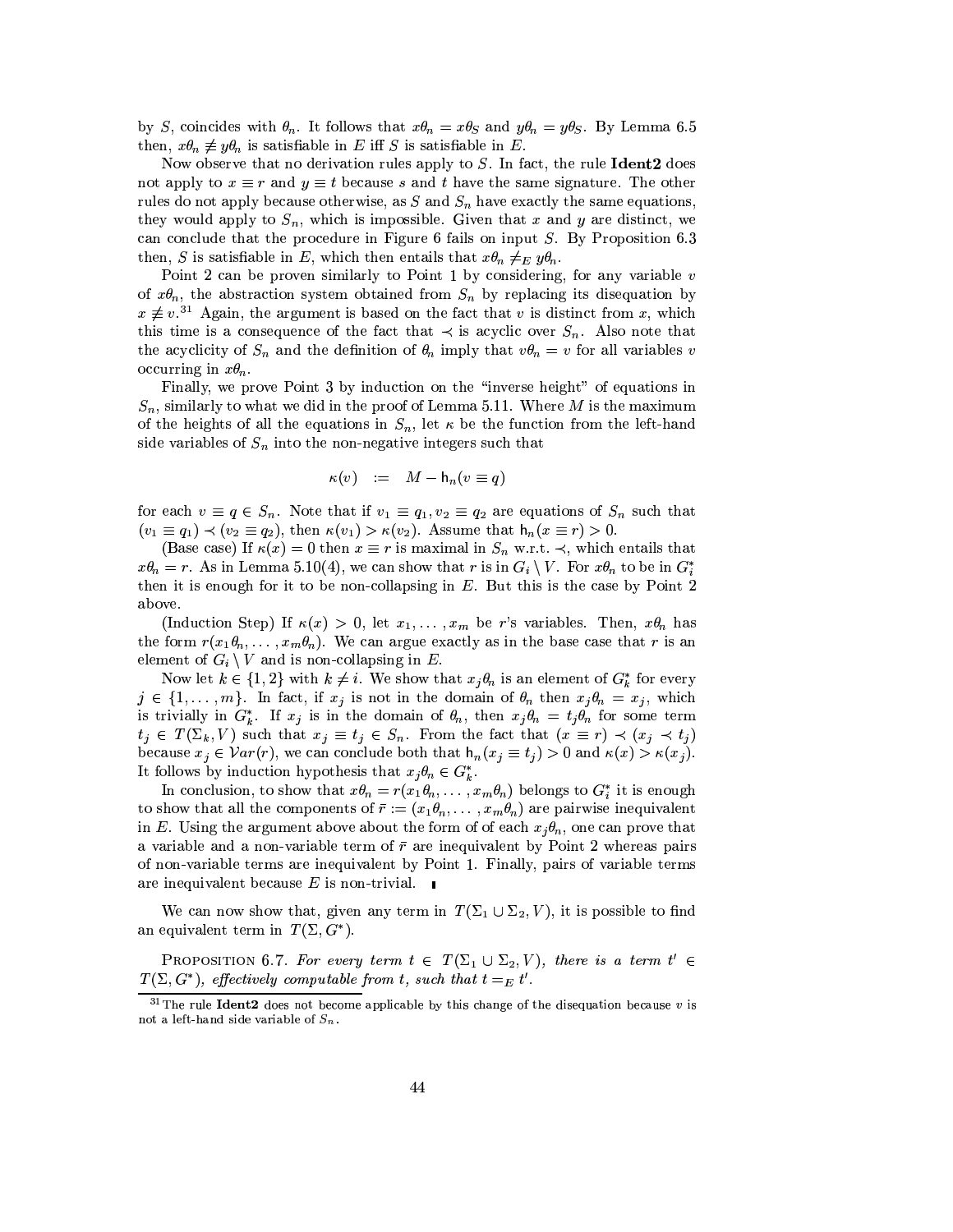*Proof.* Since  $V \subseteq G^*$  by construction, we only need to consider the case in which t is not a variable. Hence, assume that  $t \in T(\Sigma_1 \cup \Sigma_2, V) \setminus V$ .

Let v be a variable not in  $Var(t)$  and let  $S_n$  be the final abstraction system generated by the procedure in Fig. 6 on input  $S_0 := AS(v \neq t)$ . Then let  $x \neq y$  be the disequation of  $S_n$  and  $\theta_n$  the substitution induced by  $S_n$ . We start by showing that  $t=_E y\theta_n$ .

By construction,  $S_0$  has the form  $\{v \neq u\} \cup T$  with v not occurring in T. From the definition of the derivation rules used by the procedure it is easy to see that  $v$ is never replaced by other variables, which means that the disequation of  $S_n$  is in fact  $v \neq y$  and that  $v\theta_n = v$ . Then, by Proposition 3.3, Lemma 6.4 and Lemma 6.5 above it follows that the formulae:

$$
(v \not\equiv t) \leftrightarrow \exists \bar{v}_0 . S_0, \quad \exists \bar{v}_0 . S_0 \leftrightarrow \exists \bar{v}_n . S_n, \quad \exists \bar{v}_n . S_n \leftrightarrow (v \not\equiv y \theta_n),
$$

where  $\bar{v}_j$  are the left-hand side variables of  $S_j$  for  $j \in \{0, n\}$ , are all valid in E. This entails that  $E \models (v \equiv t) \leftrightarrow (v \equiv y\theta_n)$ , from which it follows that  $t =_E y\theta_n$ .

Now notice that  $S_n$  has the form  $\{v \neq y, y \equiv t_n\} \cup R$  where  $t_n \in T(\Sigma_i, V)$  for  $i = 1$  or  $i = 2$ , and that  $y\theta_n = t_n\theta_n$ . Let  $s(\bar{r}) = NF_i(t_n)$  and  $t' := s(\bar{r}\theta_n)$ . As  $t_n =_{E_i} s(\bar{r})$ , it is immediate that

$$
t =_E y \theta_n = t_n \theta_n =_E s(\bar{r}\theta_n) = t'.
$$

It is also immediate that t' is effectively computable from  $y\theta_n$ , which was in turn computed from t. To prove the claim then it is enough to show that  $t' \in T(\Sigma, G^*)$ . We do that by showing that  $r\theta_n \in G^*$  for all components r of  $\overline{r}$ .

Let  $k \in \{1,2\}$  with  $k \neq i$ . First consider the case is which r is some variable v. If v is not in the domain of  $\theta_n$ ,  $v\theta_n$  is trivially in  $G^*$ . If v is in the domain of  $\theta_n$ , it must occur in the  $(\Sigma_i)$ -term  $t_n$  because of our usual assumption that the extra variables of a normal form, if any, are fresh. Moreover,  $v$  must be the left-hand side of a  $\Sigma_k$ -equation of  $S_n$  with non-zero height. In that case,  $v\theta_n \in G_k^* \subseteq G^*$  as a consequence of Lemma  $6.6(3)$ .

Now suppose that r is a non-variable term of  $G_i$  and let  $v_1, \ldots, v_m$  be its variables. By Assumption 4.1 we know that r is non-collapsing in  $E_i$ , and so noncollapsing in  $E$  as well by Proposition 4.14. Using again the fact that every variable of r that is in the domain of  $\theta_n$  must occur in  $t_n$ , we can argue as in the previous case that  $v_i \theta_n \in G_k^*$  for all  $i \in \{1, ..., m\}$ . As in the proof Lemma 6.6 then, we can show that  $r(v_1\theta_n,\ldots,v_m\theta_n)$  satisfies all the conditions to be in  $G_k^*$ , which means that  $r\theta_n = r(v_1\theta_n, \dots, v_m\theta_n)$  is in  $G^*$ .

It follows that  $t' = s(\bar{r}\theta_n)$  is an element of  $T(\Sigma, G^*)$ .

From what we have seen so far,  $G^*$  satisfies the first two requirements in Definition 4.6 to be a  $\Sigma$ -base of E. To show that it satisfies the third, we will use the following additional result about the model  $A$  of E constructed in Subsection 4.3 as a fusion of the countably infinitely generated  $E_i$ -free algebras  $A_i$   $(i = 1, 2)$ .

LEMMA 6.8. Where A is the algebra given in Lemma 4.13, let  $\alpha$  be an arbitrary bijective valuation of V onto  $Z_2$ . Then, for all  $i = 1, 2$  and all  $t_1, t_2 \in G_i^* \setminus V$ ,

$$
1. \ \llbracket t_1 \rrbracket^{\mathcal{A}}_{\alpha} \in Z_{2,i}.
$$

2.  $t_1 =_E t_2$  if  $[[t_1]]_{\alpha}^{\mathcal{A}} = [[t_2]]_{\alpha}^{\mathcal{A}}$ .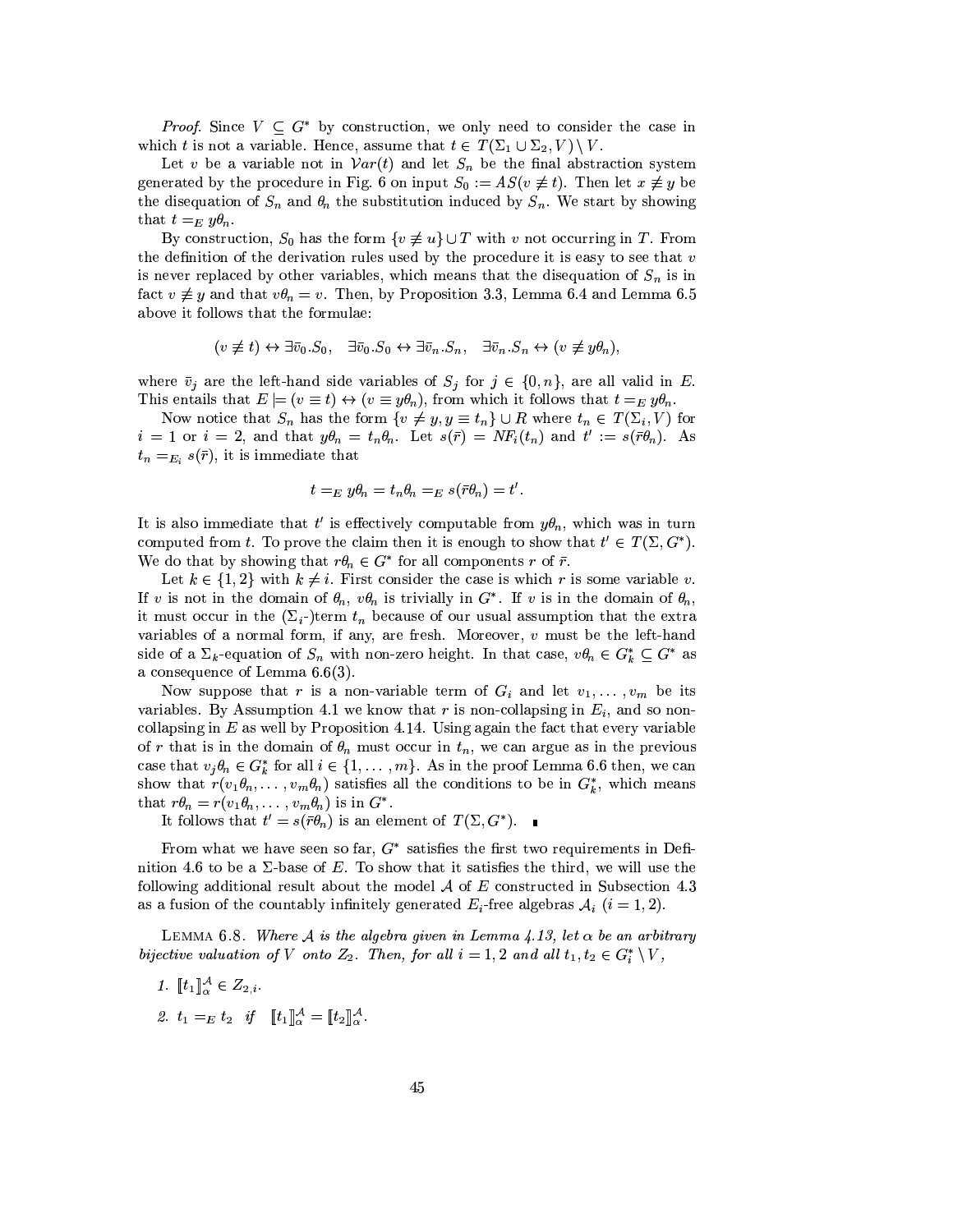*Proof.* Let  $i \in \{1,2\}$  and consider two terms  $t_1, t_2 \in G_i^* \setminus V$ . We prove both claims simultaneously by induction on the number of layers of  $t_1$  and  $t_2$  (cf. observation after Definition 6.1).

(Base case) If both  $t_1$  and  $t_2$  have just one layer, we know that they are noncollapsing terms of  $G_i \setminus V$ . Then, Point 1 holds by Lemma 4.16 as  $Z_2 \subseteq X'_i$ . To prove Point 2, assume that  $[\![t_1]\!]_{\alpha}^{\mathcal{A}} = [\![t_2]\!]_{\alpha}^{\mathcal{A}}$ . Since both  $t_1$  and  $t_2$  are  $\Sigma_i$ -terms, this means that  $\mathcal{A}^{\Sigma_i}$ ,  $\alpha \models t_1 \equiv t_2$  where  $\mathcal{A}^{\Sigma_i}$  is free in  $E_i$  over  $X'_i$  by Lemma 4.13 an is an injection of  $Var(t_1 \equiv t_2)$  into  $X_i$  by construction. It follows by Proposition 2.1 that  $r =_{E_i} t$ , and so  $r =_E t$ .

(Induction step) Let  $k \in \{1,2\}, k \neq i$ . If either  $t_1$  or  $t_2$  (or both) has more than one layer, then, for  $i = 1, 2, t_i$  has the form

$$
r_{\iota}(\bar{v}_{\iota},\bar{r}_{\iota})
$$

where  $r_i \in G_i \setminus V$ ,  $\bar{v}_i \subseteq V$  and  $\bar{r}_i \subseteq G_k^* \setminus V$  —with either  $\bar{v}_i$  or  $\bar{r}_i$  possibly empty. Let  $\bar{b}_i$  be the tuple of values that  $\alpha$  assigns, in order, to the variables in  $\bar{v}_i$ , and  $\bar{c}_i$ the tuple consisting, in order, of all the elements  $[\![r]\!]_{\alpha}^{\mathcal{A}}$  with  $r \in \bar{r}_i$ .

To prove Point 1, first notice that  $\bar{b}_\iota \subseteq Z_2$  by definition of  $\alpha$  and  $\bar{c}_\iota \subseteq Z_{2,k}$ <br>by induction hypothesis. It is immediate that  $\bar{b}_\iota$  contains no repetitions and has no elements in common with  $\bar{c}_{\mu}^{32}$ . We claim that  $\bar{c}_{\mu}$  contains no repetitions either. In fact, if  $[\![r]\!]_{\alpha}^{\mathcal{A}} = [\![r']\!]_{\alpha}^{\mathcal{A}}$  for two distinct  $r, r' \in \bar{r}_i$ , we know by induction hypothesis that  $r =_E r'$ . But this contradicts the fact that the tuple  $\bar{r}_i$  satisfies Definition 6.1. From the above it is now easy to see that there is a bijective renaming  $r'_i$  of  $r_i$  and an injective valuation  $\alpha'$  of  $Var(r'_i)$  into  $X'_i = Z_{2,k} \cup Z_2$  such that  $[\![t_i]\!]_{\alpha}^{\mathcal{A}} = [\![r_i(\bar{v}_i, \bar{r}_i)]\!]_{\alpha}^{\mathcal{A}} = [\![r'_i]\!]_{\alpha'}^{\mathcal{A}}$ . The claim that  $[\![t_i]\!]_{\alpha}^{\mathcal{A}} \in Z_{2,i}$  then follows again by Lemma  $4.16.$ 

To prove Point 2, assume that  $[\![t_1]\!]_{\alpha}^{\mathcal{A}} = [\![t_2]\!]_{\alpha}^{\mathcal{A}}$  and therefore

$$
\mathcal{A}, \alpha \models r_1(\bar{v}_1, \bar{r}_1) \equiv r_2(\bar{v}_2, \bar{r}_2) .
$$

Let  $\bar{u}_1, \bar{u}_2$  be tuples of variables abstracting  $\bar{r}_1, \bar{r}_2$  in the equation above so that  $E$ -equivalent terms are abstracted by the same variable. From the proof of Point 1, it is clear that there is an injective valuation  $\beta$  into  $X'_i = Z_{2,k} \cup Z_2$  such that

$$
\mathcal{A},\beta\models r_1(\bar{v}_1,\bar{u}_1)\equiv r_2(\bar{v}_2,\bar{u}_2)
$$

Since  $r_1(\bar{v}_1, \bar{u}_1), r_2(\bar{v}_2, \bar{u}_2)$  are both  $\Sigma_i$ -terms and  $\mathcal{A}^{\Sigma_i}$  is free in  $E_i$  over  $X_i'$ , we can conclude that  $r_1(\bar{v}_1, \bar{u}_1) =_{E_i} r_2(\bar{v}_2, \bar{u}_2)$ , and so  $r_1(\bar{v}_1, \bar{u}_1) =_E r_2(\bar{v}_2, \bar{u}_2)$ . From this it easily follows that

$$
t_1 = r_1(\bar{v}_1, \bar{r}_1) =_E r_2(\bar{v}_2, \bar{r}_2) = t_2
$$

as well.  $\blacksquare$ 

We are now finally ready to prove that  $\Sigma$  is a set of constructors for E as well.

PROPOSITION 6.9.  $G^*$  is a  $\Sigma$ -base of E.

*Proof.* We show that  $G^*$ , E, and  $\Sigma$  satisfy Definition 4.6.

Now, Condition 1 of Definition 4.6 is a consequence of the definition of  $G^*$ . whereas Condition 2 holds by Proposition 6.7. To prove Condition 3 consider again the algebra A and the valuation  $\alpha$  of the previous lemma.

<sup>&</sup>lt;sup>32</sup>Recall that  $Z_2$  and  $Z_{2,k}$  are disjoint.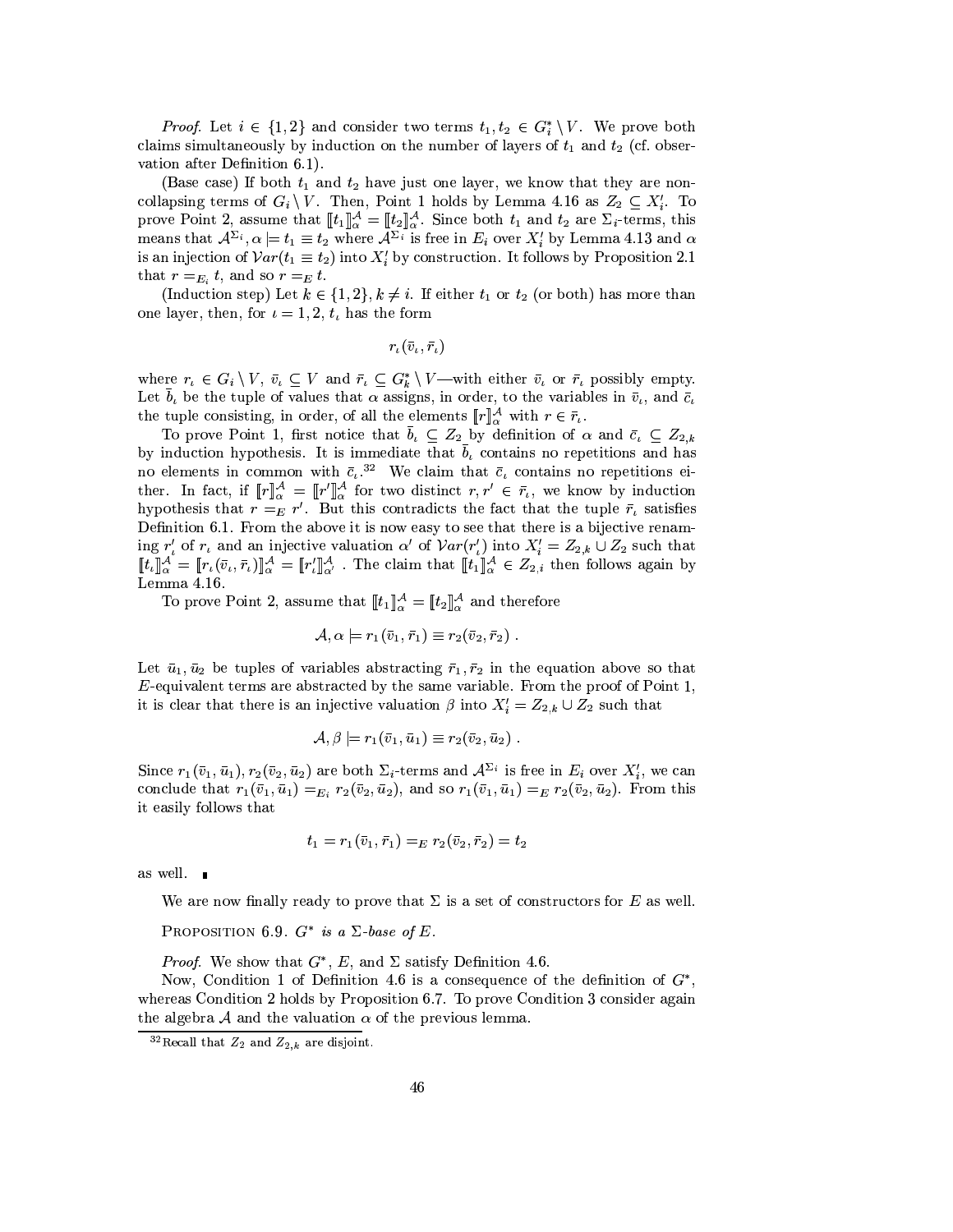Let  $s_1(\bar{r}_1), s_2(\bar{r}_2)$  be terms in  $T(\Sigma, G^*)$  and  $s_1(\bar{v}_1), s_2(\bar{v}_2)$  the terms obtained from them by abstracting E-equivalent terms in  $\bar{r}_1, \bar{r}_2$  with the same variable. Clearly  $s_1(\bar{v}_1) =_E s_2(\bar{v}_2)$  implies  $s_1(\bar{r}_1) =_E s_2(\bar{r}_2)$ . Therefore, suppose that  $s_1(\bar{r}_1) =_E$  $s_2(\bar{r}_2)$ . Since A is a model of E,  $s_1(\bar{r}_1) =_E s_2(\bar{r}_2)$  entails that

$$
\mathcal{A}, \alpha \models s_1(\bar{r}_1) \equiv s_2(\bar{r}_2)
$$

Recall that  $\mathcal{A}^{\Sigma}$  is free in  $E^{\Sigma}$  over  $Y_2 = Z_{2,1} \cup Z_2 \cup Z_{2,2}$  and notice that, by Lemma 6.8,<br>  $[\![r]\!]_{\alpha}^{\mathcal{A}} \in Y_2$  for all  $r \in G^*$ . From this it is again easy to see that there is an injective valuation  $\mathcal{A}^{\Sigma}, \beta \models s_1(\bar{v}_1) \equiv s_2(\bar{v}_2)$ . It follows by Proposition 2.1 that  $s_1(\bar{v}_1) =_{E^{\Sigma}} s_2(\bar{v}_2)$ , which implies immediately that  $s_1(\bar{v}_1) =_E s_2(\bar{v}_2)$ .

To sum up, we have obtained the following strong modularity result:

THEOREM 6.10. Let  $E_1, E_2$  be two equational theories with respective signatures  $\Sigma_1, \Sigma_2$  such that, for  $i = 1, 2$ 

- $\Sigma := \Sigma_1 \cap \Sigma_2$  is a set of constructors for  $E_i$ ;
- $E_i$  is non-trivial and  $E_1^{\Sigma} = E_2^{\Sigma}$ ;
- $E_i$  admits a recursive  $\Sigma$ -base  $G_i$  closed under bijective renaming of V;
- $G_i$ -normal forms are computable for  $\Sigma$  and  $E_i$ ;
- the word problem for  $E_i$  is decidable.

Then the following holds:

- 1.  $\Sigma$  is a set of constructors for  $E := E_1 \cup E_2$ .
- 2. E is non-trivial and  $E^{\Sigma} = E_1^{\Sigma} = E_2^{\Sigma}$ .
- 3. E admits a recursive  $\Sigma$ -base  $G^*$  closed under bijective renaming of V:
- 4.  $G^*$ -normal forms are computable for  $\Sigma$  and  $E$ ;
- 5. The word problem for  $E$  is decidable.

*Proof.* Point 1 holds by Proposition 6.9 and Theorem 4.7; Point 2 holds by Corollary 4.15; Point 3 holds by Proposition 6.2, Proposition 6.9, and the definition of  $G^*$ ; given Point 3, Point 4 holds by Proposition 6.7; finally, Point 5 holds by Theorem 5.13.  $\blacksquare$ 

Because of its complete modularity, the above result extends immediately by iteration to the combination of more than two theories, all pairwise sharing the same set of constructors  $\Sigma$  and having the same  $\Sigma$ -restriction.

#### RELATED WORK 7.

Before comparing this paper with work by others, we briefly comment on its origins. The notion of a *fusion* is taken straight from a joint work [26] of the second author with Christophe Ringeissen, where it is given for arbitrary firstorder structures, not just for algebras (see [27] for an up-to-date account of this work). Proposition 4.2 and Proposition 4.3 were also first proved in [26], again in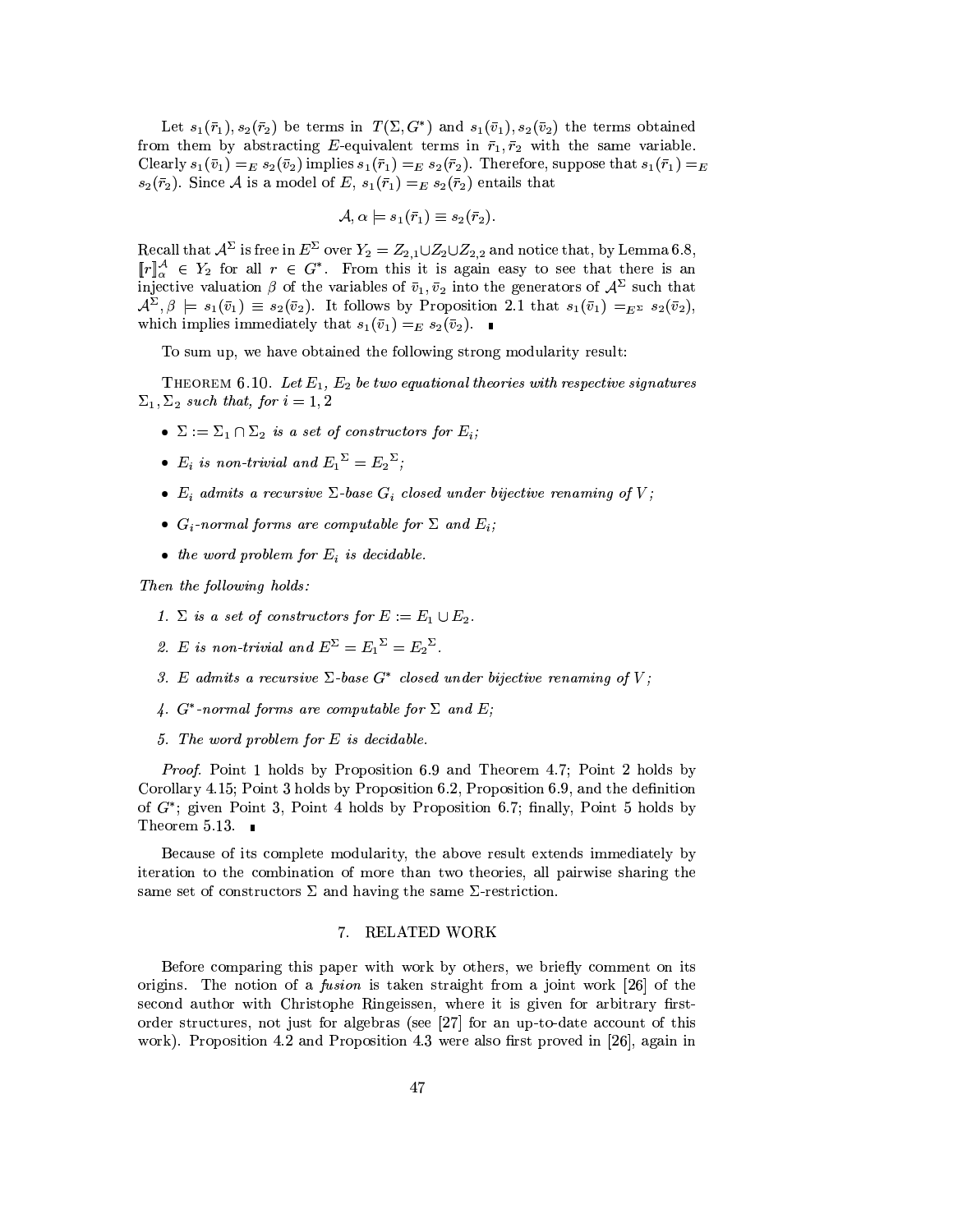the more general setting of first-order logic, not just equational theories. We have provided an explicit proof of Proposition 4.3 here both because it is simpler for algebras, and because we need the fusion construction employed in that proof to obtain the algebra  $A$  in Lemma 4.13.

The notion of *constructors* presented here is a generalization (for the case of equational theories) of a notion developed in [26] in the more general context of first-order theories.<sup>33</sup> There, constructors are given a syntactical definition which states, in the terminology of this paper, that a signature  $\Sigma$  is a set of constructors for an equational theory E iff the set  $G_E(\Sigma, V)$  defined in Proposition 4.9 is a  $\Sigma$ -base of E. In [26] it is also proved that a necessary condition for  $\Sigma$  to be a set of constructors for E in the sense just described is that  $E^{\Sigma}$  is collapse-free and the  $\Sigma$ -reduct of each free model of E over a countably infinite set X is a free model of  $E^{\Sigma}$  over a set including X. We were able to prove that this condition is also sufficient, and we adopted it as the (algebraic) definition of constructors in [4, 6], providing the syntactical version as an additional characterization. In [5, 7], we were then able to remove altogether the collapse-freeness requirement from the algebraic definition, and provide a syntactical characterization in terms of  $\Sigma$ -bases, as described in this paper.

The rule-based combination procedure described in this paper was first developed in [3] for the case of disjoint signatures. It was then extended to the case of theories sharing collapse-free constructors in  $[6]$ , and finally to theories sharing constructors as described in this paper in [7]. Unfortunately, the combination procedures in  $[6, 7]$  were incomplete since the rule **Ident2** was missing. The completeness proofs given in [4, 5] contained an error,<sup>34</sup> which we have corrected in the present paper by providing a new completeness proof.

In the rest of this section we compare our modularity result on the decidability of the word problem with the few existing results in the literature for the case of component theories with symbols in common.

#### $7.1.$ Combination of term rewriting systems

A finite, complete (i.e., confluent and terminating) term rewriting system for an equational theory  $E$  immediately yields a decision procedure for the word problem for  $E$ : one simply rewrites the two terms to be proven equivalent into normal form and then checks whether the produced normal forms are identical.

It follows that, whenever an equational theory  $E$  is the union of two theories both having a finite and complete term rewriting system, the word problem for  $E$  is decidable if the union of the two theories' term rewriting systems is itself complete. Therefore, the question arises whether the completeness of term rewriting systems is preserved under union.

Such modularity properties of term rewriting systems over *disjoint signatures* have been studied in detail. It has been shown that confluence is modular [29] whereas termination is not. In fact, in [28] it is shown that there exist two confluent and terminating rewrite systems over disjoint signatures whose union is nonterminating. Thus, in general the union of two complete term rewriting systems need not be complete. However, it can be shown that it is at least semi-complete

 $33$ That notion was in turn inspired by that in [9], which we discuss in more detail in Subsection 7.2.

<sup>&</sup>lt;sup>34</sup>In both proofs it is said that one "can restrict the attention to the case  $i = 1$ , as the other case (which is even simpler) can be treated analogously", which unfortunately is not true.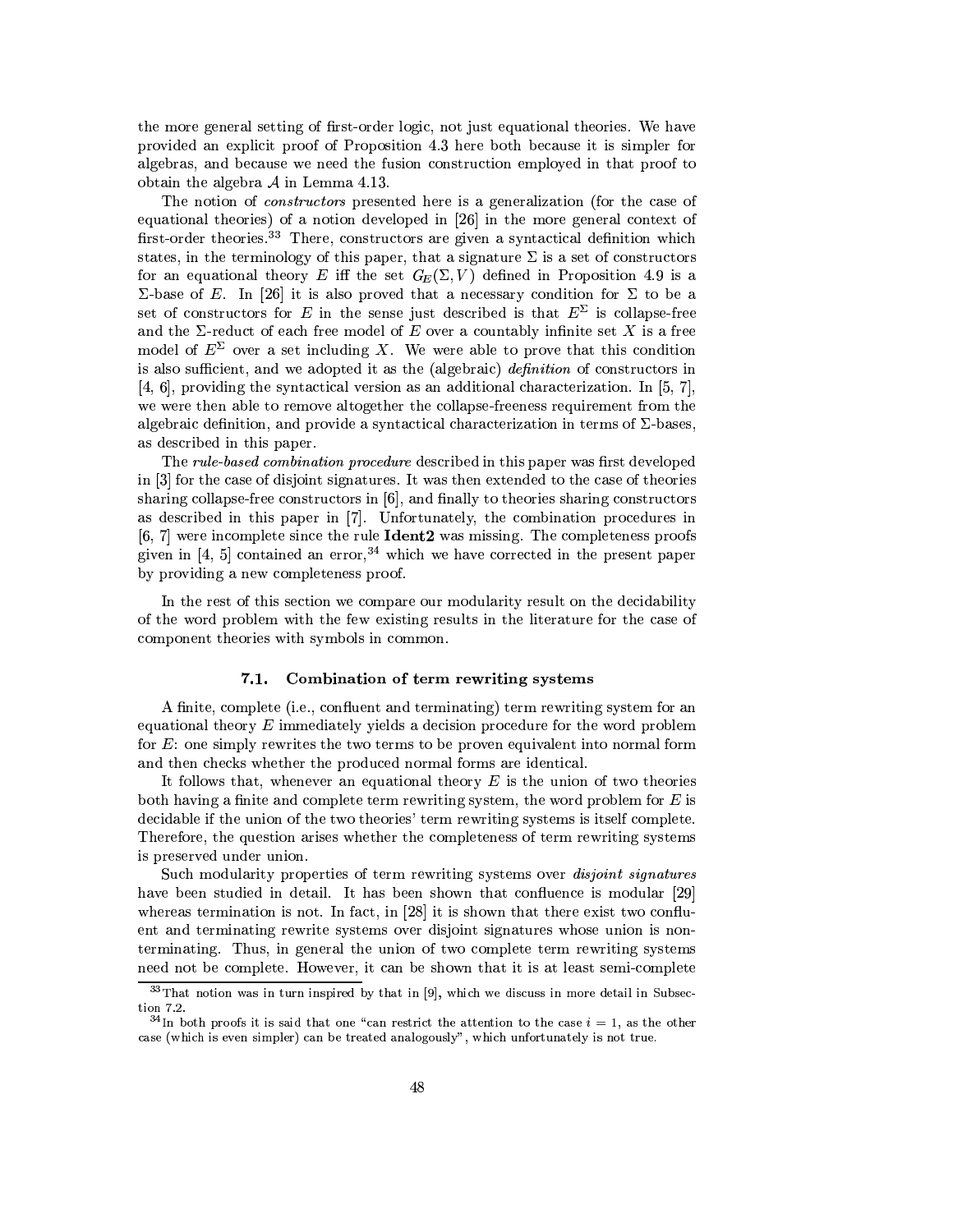(i.e., confluent and normalizing<sup>35</sup>), which is actually sufficient to obtain a decision procedure for the word problem.

This result has been extended to the non-disjoint case, again using an appropriate notion of constructors. In the literature on the modularity properties of term rewriting systems, a constructor is a function symbol not occurring at the top of a rule's left-hand side. For term rewriting systems sharing constructors in this sense, it can be shown that semi-completeness is a modular property (see, e.g., [20] for details).

In  $[27]$  it is shown that for semi-complete term rewriting systems this notion of constructors is in fact a special case of ours; therefore, the combination results for decision procedures for the word problem obtainable from the work on modularity properties of term rewriting systems are subsumed by those presented here.

Our results are, however, more general in two respects. First, the notion of constructors is strictly more general, and second we do not assume that the word problem in the component theories is decided by a (semi-)complete term rewriting system. The applicability of our approach does not depend on whether the decision procedures for the component theories are based on term rewriting or not.

#### $7.2.$ Combination of theories sharing DKR-constructors

As mentioned in the introduction, the first work to present explicit combination results for the word problem in the case of equational theories with symbols in common was [9]. There too the shared symbols are required to be constructors in a certain sense.

In this subsection, we investigate the connection between the notion of constructors presented here and the one presented in  $[9]$ . We show that that notion is a special case of ours, and that the combination result for the word problem in  $[9]$ (Theorem 14) can be obtained as a corollary of our Theorem 5.13.

To be able to define the notion of constructors according to [9], called DKRconstructors in the following, we need to introduce some notation. An ordering on  $T(\Omega, V)$  is called monotonic if  $s > t$  implies  $f(\ldots, s, \ldots) > f(\ldots, t, \ldots)$  for all  $s, t \in T(\Omega, V)$  and all function symbols  $f \in \Omega$ . Notice that it is always possible to construct a well-founded and monotonic (total) ordering on  $T(\Omega, V)$  for any functional signature  $\Omega^{36}$ 

In the rest of the subsection, we will consider a non-trivial equational theory  $E$ of signature  $\Omega$  and a subsignature  $\Sigma$  of  $\Omega$ .

DEFINITION 7.1. Let  $>$  be a well-founded and monotonic ordering on  $T(\Omega, V)$ . The signature  $\Sigma$  is a set of DKR-constructors for E w.r.t. > iff

- 1. the  $=_E$  congruence class of any term  $t \in T(\Omega, V)$  contains a least element w.r.t. >, which we denote by  $t\downarrow_F^>$ , and
- 2.  $f(t_1,\ldots,t_n)\mathcal{L}_E = f(t_1\mathcal{L}_E,\ldots,t_n\mathcal{L}_E)$  for all  $f \in \Sigma$  and  $\Omega$ -terms  $t_1,\ldots,t_n$ .

We will call  $t \downarrow_E^>$  the DKR-normal form of t, and then say that t is in DKR-normal form whenever  $t = t\downarrow_E^2$ . The following are some easy consequences of Definition 7.1.

<sup>&</sup>lt;sup>35</sup>A term rewriting system is normalizing if every term has a normal form. See, e.g., [1], Theorem 9.2.1 for the (simple) proof that this property is modular for term rewriting systems over disjoint signatures.

<sup>&</sup>lt;sup>36</sup>For instance, one can take the lexicographic path ordering induced by a total well-founded precedence on  $\Omega \cup V$  (see [1]), where the variables are treated as constants—which is admissible as the ordering is not required to be closed under substitutions.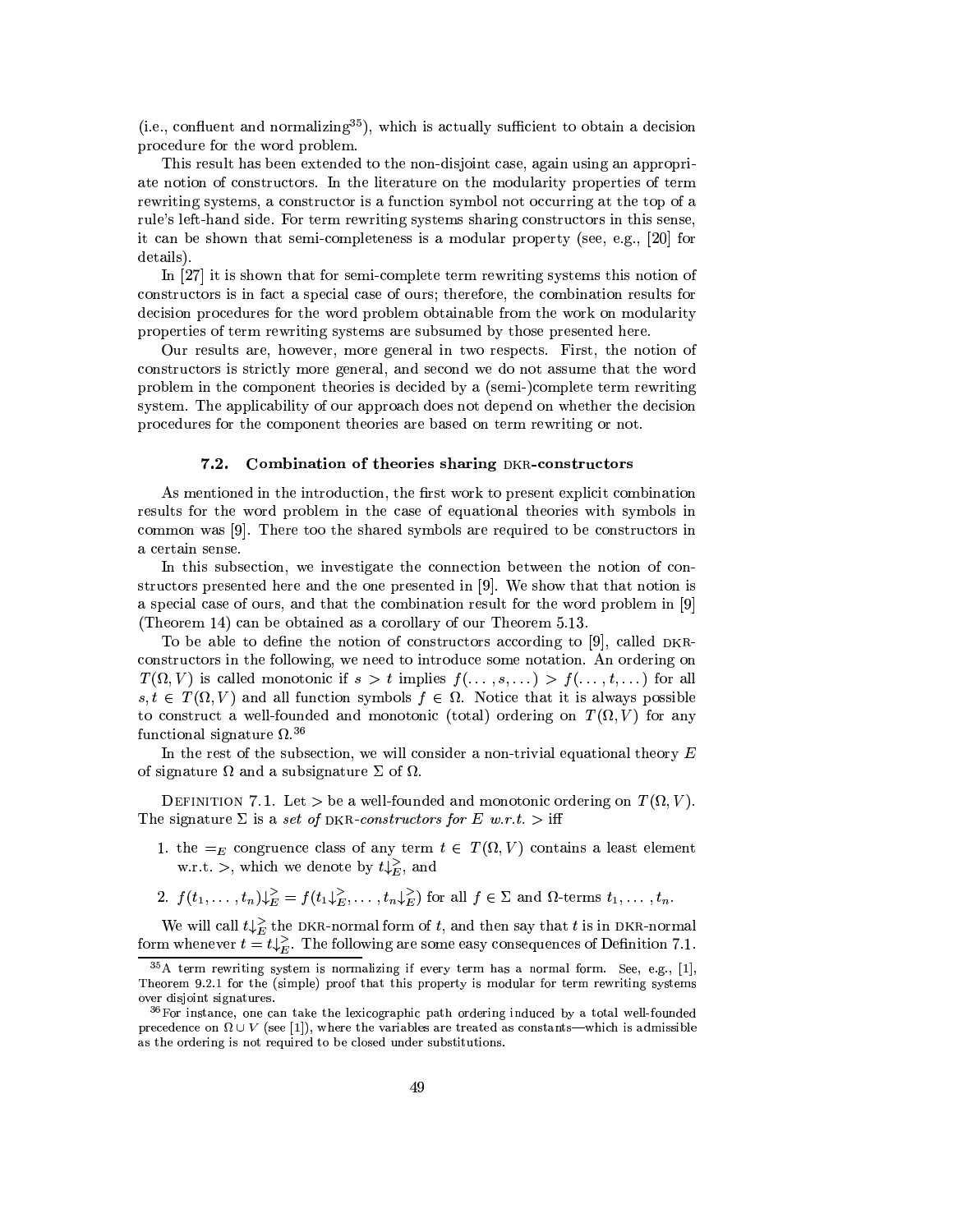LEMMA 7.2. Let  $\Sigma$  be set of DKR-constructors for E w.r.t. >.

- 1. For all  $s, t \in T(\Omega, V)$ ,  $s =_E t$  iff  $s \downarrow_E^> = t \downarrow_E^>$ .
- 2. For all  $s, t \in T(\Sigma, V)$ ,  $s =_E t$  iff  $s = t$ , *i.e.*,  $E^{\Sigma}$  *is the theory of syntactic equality on*  $\Sigma$ -terms.
- 3. If t is in DKR-normal form, then all its subterms are also in DKR-normal form.
- 4. If  $f(s_1,\ldots,s_m) =_E g(t_1,\ldots,t_n)$  for some constructors  $f,g \in \Sigma$  and terms  $s_1, \ldots, s_m, t_1, \ldots, t_n \in T(\Omega, V)$  then  $f = g$  (and thus  $n = m$ ) and  $s_i =_E t_i$ for all  $i \in \{1, \ldots, m\}$ .

EXAMPLE 7.1. We show that, for the theory  $E_1$  in Example 4.1, the signature  $\Sigma$  is a set of DKR-constructors w.r.t. an appropriate well-founded and monotonic ordering  $>_{1}$ .

First observe that the first two equations of  $E_1$  define the associativity and commutativity of  $+$ . Let us call the theory axiomatized by these two equations AC. It is easy to show (and well-known) that orienting the other equations in  $E_1$  from left to right yields a canonical term rewriting system R modulo AC. Here "modulo  $AC$ " means that, instead of syntactic matching,  $AC$ -matching is used when determining whether a rule is applicable (see, e.g.,  $[12]$  for details). We denote by  $\rightarrow_{R,AC}$  the rewrite relation induced by R modulo AC. The normal form of a term t w.r.t.  $\rightarrow_{R,AC}$  (i.e., the irreducible term reached by applying  $\rightarrow_{R,AC}$  as long as possible starting with  $t$ ) is unique only modulo  $AC$ .

To obtain an appropriate well-founded and monotonic ordering  $>1$ , we cannot simply take the transitive closure of the rewrite relation  $\rightarrow_{RAC}$ . The problem is that normal forms are unique only modulo AC, i.e., an  $E_1$ -equivalence class may contain different normal forms, although they can be transformed into each other using equations from  $AC$ . We can, however, take an arbitrary total, monotonic, and well-founded ordering  $>$  on  $\Sigma_1$ -terms, and define  $>_1$  to be the lexicographic product of  $\stackrel{+}{\rightarrow}_{R,AC}$  with >. The effect of this is that the ordering > "picks" a least representative out of the AC-equivalent  $\rightarrow_{R,AC}$ -normal forms in each  $E_1$ -equivalence class. Therefore, Condition 1 of Definition 7.1 is satisfied. That Condition 2 is also satisfied is an easy consequence of the fact that no element of  $\Sigma$  occurs on the top of a left-hand side in  $R$ , and that the same is true both for left- and right-hand sides of equations in  $AC$ .

In contrast, the signature  $\Sigma'$  is not a set of DKR-constructors for the theory  $E_2$ of Example 4.2 since the restriction  $E_2^{\Sigma'}$  of  $E_2$  to  $\Sigma'$  is not the theory of syntactic equality on  $\Sigma'$ -terms. The same is true for the signature  $\Sigma''$  and the theory  $E_3$ of Example 4.3. Hence, a set of constructors in our sense need not be a set of DKR-constructors.

Let  $G$  be the set of terms defined as follows:

$$
G := \{ r \in T(\Omega, V) \mid r \downarrow_F^>(\epsilon) \notin \Sigma \}. \tag{8}
$$

We prove our claim that DKR-constructors are a special case of ours by showing that G is a  $\Sigma$ -base of E whenever  $\Sigma$  is a set of DKR-constructors for E w.r.t. >.

LEMMA 7.3. If  $\Sigma$  is a set of DKR-constructors for E w.r.t. >, then G is a  $\Sigma$ -base of  $E$ .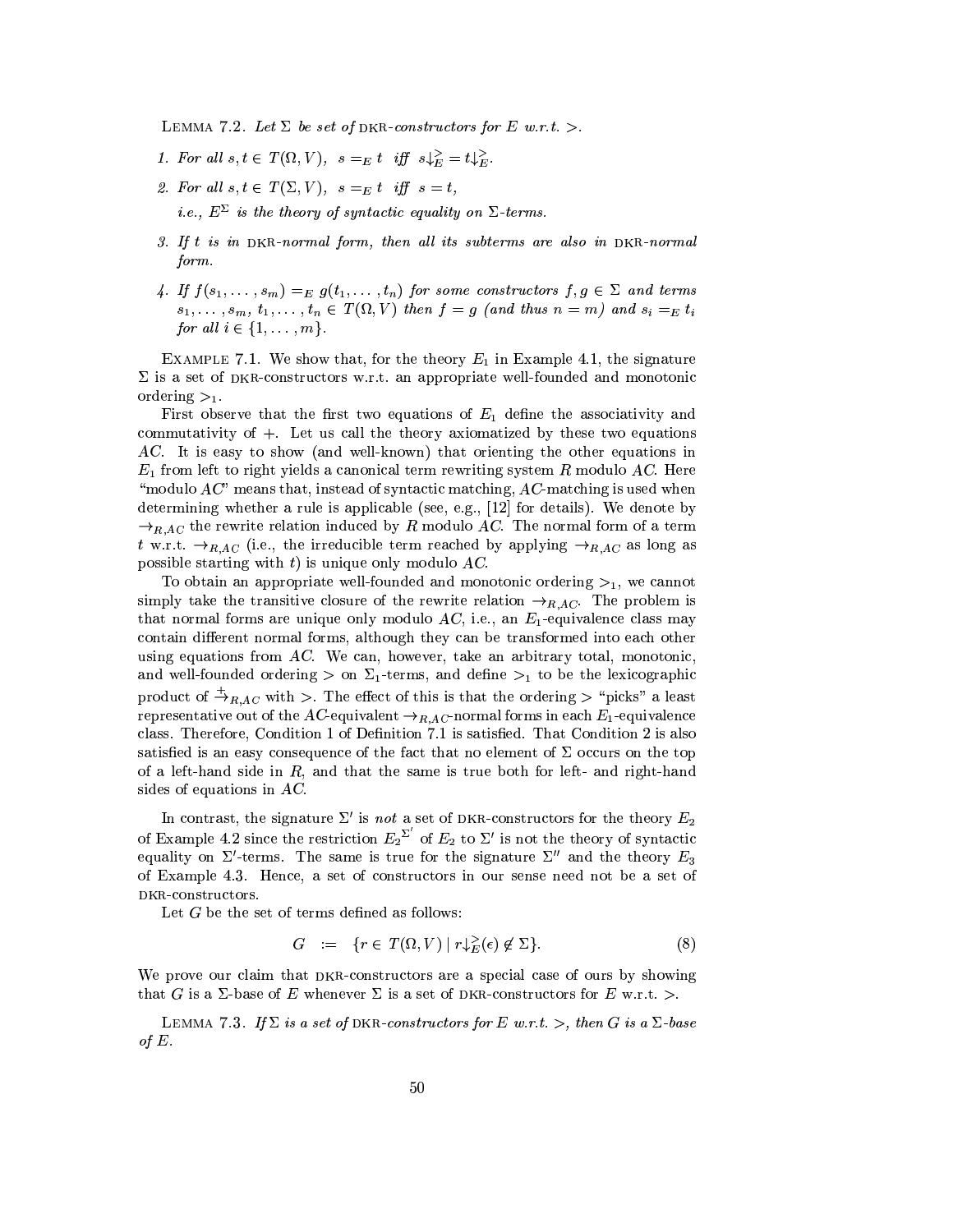*Proof.* We prove the claim by showing that the set  $G$  satisfies the three conditions of Definition 4.6.

(1) It is sufficient to show that  $v \downarrow_E^> = v$  for all variables  $v \in V$ . Thus, assume that  $v \downarrow_E^{\geq} = t \neq v$ . Since E is non-trivial, the term t must contain v. However, then  $v > v \sqrt{\varepsilon} = t$ , in contrast with our assumption that  $\gt$  is well-founded and monotonic.

(2) Let t be an arbitrary  $\Omega$ -term. Then its DKR-normal form  $t\downarrow_E^>$  can be represented as  $s(\bar{r})$ , where  $s(\bar{v})$  is a  $\Sigma$ -term and all terms r in the tuple  $\bar{r}$  have top symbols not in  $\Sigma$ . Since these terms r are subterms of a term in DKR-normal form, they are also in DKR-normal form, and so belong to  $G$  by definition.

(3) Let  $s_1(r_1,\ldots,r_k), s_2(r'_1,\ldots,r'_\ell) \in T(\Sigma,G)$ , and assume that  $s_1(v_1,\ldots,v_k)$ ,  $s_2(v'_1,\ldots,v'_\ell)$  are obtained from  $s_1(r_1,\ldots,r_k)$ ,  $s_2(r'_1,\ldots,r'_\ell)$  by abstracting the terms  $r_1, \ldots, r_k, r'_1, \ldots, r'_\ell$  so that two terms are replaced by the same variable iff they are equivalent in  $\tilde{E}$ . We must show that  $s_1(r_1,\ldots,r_k) =_E s_2(r'_1,\ldots,r'_k)$ implies  $s_1(v_1,\ldots,v_k) =_E s_2(v'_1,\ldots,v'_\ell)$  (since the converse is trivial).

If  $s_1(r_1,\ldots,r_k) =_E s_2(r'_1,\ldots,r'_\ell)$ , then their DKR-normal forms coincide (by Point 1 of Lemma 7.2). By Condition 2 of Definition 7.1 this implies that

$$
s_1(r_1,\ldots,r_k)\downarrow_E^{\geq} = s_1(r_1\downarrow_E^{\geq},\ldots,r_k\downarrow_E^{\geq}) = s_2(r'_1\downarrow_E^{\geq},\ldots,r'_\ell\downarrow_E^{\geq}) = s_2(r_1,\ldots,r_k)\downarrow_E^{\geq}.
$$

Since terms in the set  $\{r_1\downarrow_E^>, \ldots, r_k\downarrow_E^>, r_1'\downarrow_E^>, \ldots, r_\ell'\downarrow_E^>$  do not start with a symbol from  $\Sigma$  and since two of these terms are syntactically equal iff the corresponding terms in  $\{r_1, \ldots, r_k, r'_1, \ldots, r'_\ell\}$  are equivalent modulo E, this implies that  $s_1(v_1,\ldots,v_k) = s_2(v'_1,\ldots,v'_\ell).$ 

From Theorem 4.7 we immediately obtain the following:

PROPOSITION 7.4. If  $\Sigma$  is a set of DKR-constructors for E w.r.t. >, then  $\Sigma$  is a set of constructors for E according to Definition 4.5.

Point (2) of the proof of Lemma 7.4 may seem to entail that normal forms for E and  $\Sigma$  are computable in the sense of Definition 4.10. This is not the case, however, because the argument in (2) actually relies on DKR-normal forms, whose computability is not assured by the sole assumption that  $\Sigma$  is a set of DKR-constructors for E w.r.t >. In [9], DKR-normal forms are shown to be computable by also assuming that the so-called symbol matching problem is decidable.

DEFINITION 7.5. We say that the symbol matching problem on  $\Sigma$  modulo E is decidable in  $T(\Omega, V)$  iff there exists an algorithm that decides, for all  $t \in T(\Omega, V)$ , whether there is a function symbol  $f \in \Sigma$  and a tuple of  $\Omega$ -terms  $\bar{t}$  such that  $t =_E f(\bar{t})$ . We say that t matches onto  $\Sigma$  modulo E if  $t =_E f(\bar{t})$  for some  $f \in \Sigma$ and some tuple  $\bar{t}$  of  $\Omega$ -terms.

For the theory  $E_1$  of Example 4.1, it is easy to see that the symbol matching problem on  $\Sigma$  is decidable. In fact, given a  $\Sigma_i$ -term t, one simply computes the normal form  $\hat{t}$  of t w.r.t. the corresponding rewrite relation (i.e.,  $\rightarrow_{R,AC}$ ). If  $\hat{t}$  starts with a symbol  $f \in \Sigma$ , then  $\hat{t} = f(\bar{t})$  for some tuple of  $\Omega$ -terms  $\bar{t}$ , and thus t matches onto  $\Sigma$  modulo E. Otherwise, it is easy to see that t does not match onto  $\Sigma$  modulo E. This is again a consequence of the fact that no symbol from  $\Sigma$  appears at the top of a left-hand side of a rewrite rule in  $\rightarrow_{R,AC}$ .

As pointed out in [9], if the symbol matching problem and the word problem are decidable for E, then a symbol  $f \in \Sigma$  and a tuple of terms  $\bar{t}$  satisfying  $t =_E f(\bar{t})$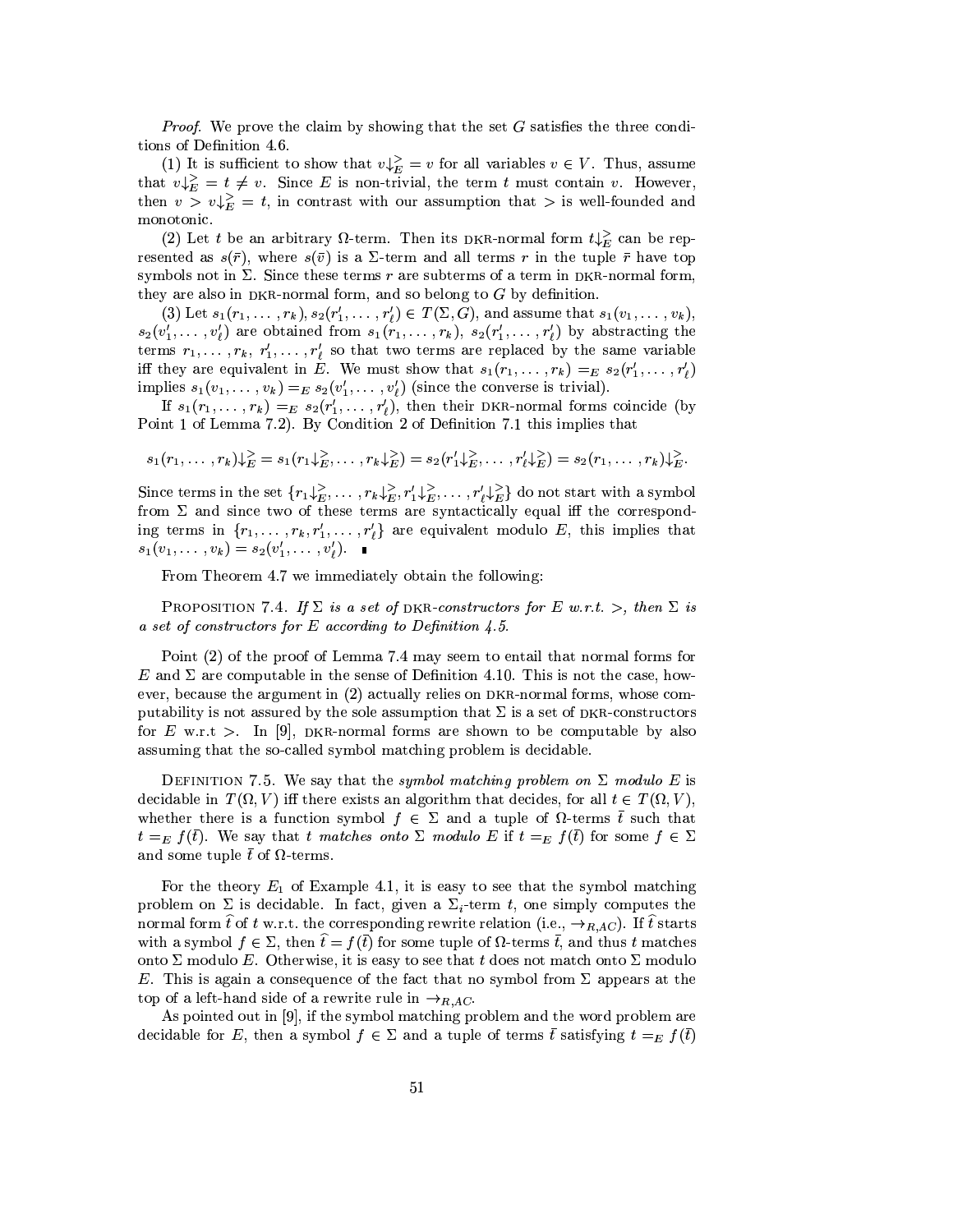can be effectively computed, whenever they exist. In fact, once we know that an appropriate function symbol in  $\Sigma$  and a tuple of  $\Omega$ -terms exist, we can simply enumerate all pairs consisting of a symbol  $f \in \Sigma$  and a tuple  $\bar{t}$  of  $\Omega$ -terms,<sup>37</sup> and test whether  $t =_E f(\bar{t})$ . We call an algorithm that realizes such a computation a symbol matching algorithm on  $\Sigma$  modulo E. Using such a symbol matching algorithm, we can define a function  $NF_G$  for E and  $\Sigma$  with the following recursive definition.

DEFINITION 7.6. Assume that  $\Sigma$  is set of DKR-constructors for E w.r.t. >, the word problem for E and the symbol matching problem on  $\Sigma$  modulo E are decidable, and let M be any symbol matching algorithm on  $\Sigma$  modulo E. Then, where G is the set defined in (8), let  $NF_G$  be the function defined as follows: For every  $t \in T(\Omega, V)$ ,

- 1.  $NF_G(t) := f(NF_G(t_1), \ldots, NF_G(t_n))$  if t matches onto  $\Sigma$  modulo E, and f is the  $\Sigma$ -symbol and  $(t_1, \ldots, t_n)$  the tuple of  $\Omega$ -terms returned by M on input  $t.$
- 2.  $NF_G(t) := t$ , otherwise.

LEMMA 7.7. Under the assumptions of Definition 7.6 the function  $NF_G$  is welldefined and satisfies the requirements of Definition 4.10.

*Proof.* To start with, we know from Lemma 7.3 that G is indeed a  $\Sigma$ -base of E. Now, to show that  $NF_G$  is well-defined, it is sufficient to find a well-founded ordering on terms such that, in the first case of the definition, the terms  $t_1, \ldots, t_n$ are smaller than  $t \text{ w.r.t. }$  this ordering.

We define this ordering using a mapping  $\alpha$  from  $T(\Omega, V)$  into the non-negative integers. For any  $\Omega$ -term s, its DKR-normal form can be uniquely represented in the form  $s\downarrow_E^> = s_0(\bar{r})$ , where  $s_0(\bar{v})$  is a  $\Sigma$ -term and all terms r in the tuple  $\bar{r}$ have top symbols not belonging to  $\Sigma$ . Let  $\alpha(s)$  be the size of the term  $s_0(\bar{v})$ . If we define  $s_1 \succ s_2$  iff  $\alpha(s_1) > \alpha(s_2)$ , then  $\succ$  is a well-founded ordering on  $\Omega$ terms. It remains to be shown that, if  $t =_E f(t_1, \ldots, t_n)$  for some  $f \in \Sigma$ , then  $\alpha(t) > \alpha(t_i)$  for all  $i \in \{1, ..., n\}$ . But this is an easy consequence of the fact that  $t\downarrow_E^> = f(t_1,\ldots,t_n)\downarrow_E^> = f(t_1\downarrow_E^>,\ldots,t_n\downarrow_E^>)$ . In conclusion, we have shown that  $NF_G$  is well-defined.

By our assumptions, the case distinction in the definition above is effective and a symbol matching algorithm on  $\Sigma$  modulo E exists. Therefore, the function  $NF_G$ is computable as well.

Now we prove by well-founded induction on  $\succ$  that  $NF_G(t)$  is a normal form of t. When the second case of Definition 7.6 applies, t belongs to G by definition, which entails immediately that  $NF<sub>G</sub>(t) = t$  is in normal form. When the first case applies, we know that  $NF_G(t) = f(NF_G(t_1), \ldots, NF_G(t_n))$  for some  $\Sigma$ -symbol f and tuple  $(t_1, \ldots, t_n)$  such that  $t =_E f(t_1, \ldots, t_n)$ . As we have seen above,  $t \succ t_i$ for all  $i \in \{1, ..., n\}$ , which entails by induction that  $NF_G(t_i)$  is a normal form of  $t_i$ for each  $i \in \{1, ..., n\}$ . Since  $f \in \Sigma$ , it is immediate that  $f(NF_G(t_1), ..., NF_G(t_n))$ is in normal form as well. To see that  $NF<sub>G</sub>(t)$  is indeed a normal form of t, it is now enough to observe that  $t = E f(t_1, \ldots, t_n) = E f(NF_G(t_1), \ldots, NF_G(t_n))$ , where the last equivalence is a consequence of the induction assumption that  $t_i =_E NF_G(t_i)$ for each  $i \in \{1, \ldots, n\}$ .

We are now ready to show that Theorem 14 in [9] can be obtained as a corollary of our Theorem 5.13.

 $37$  Recall that our signatures are assumed to be countable, and thus the sets of terms are countable as well.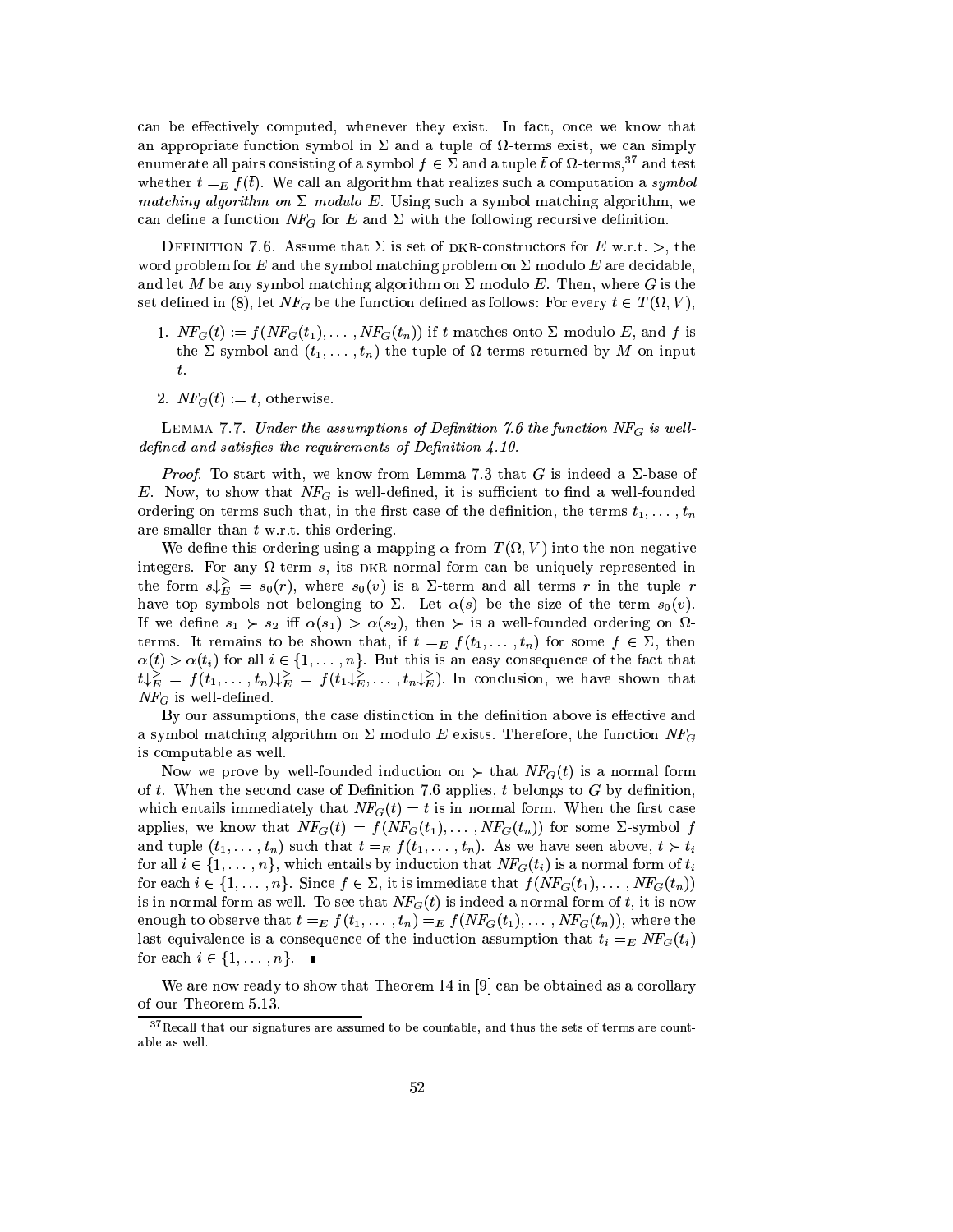COROLLARY 7.8. Let  $E_1, E_2$  be non-trivial equational theories of respective signature  $\Sigma_1, \Sigma_2$  such that  $\Sigma := \Sigma_1 \cap \Sigma_2$  is a set of DKR-constructors for both  $E_1$  and  $E_2$ . If for  $i = 1, 2$ ,

- the symbol matching problem on  $\Sigma$  modulo  $E_i$  is decidable, and
- $\bullet$  the word problem in  $E_i$  is decidable.

then the word problem in  $E_1 \cup E_2$  is also decidable.

Proof. We show that the prerequisites of Theorem 5.13 are satisfied. By Proposition 7.4,  $\Sigma$  is a set of constructors according to Definition 4.5 for both  $E_1$  and  $E_2$ . By Point 2 of Lemma 7.2,  $E_1^{\Sigma} = E_2^{\Sigma}$  since both coincide with the syntactic equality on  $\Sigma$ -terms. Finally, normal forms are computable for  $\Sigma$  and  $E_i$   $(i = 1, 2)$ by Lemma 7.7.  $\blacksquare$ 

The notion of constructors presented in this paper is considerably more general than the one introduced in [9]: it has no restrictions for  $E^{\Sigma}$  whereas that in [9] imposes the very strong restriction that  $E^{\Sigma}$  must coincide with syntactic equality on  $\Sigma$ -terms. Another any antage of our notion of constructors is that it has an abstract algebraic definition whereas the definition of DKR-constructors is rather technical and depends strongly on the chosen ordering  $\geq$ .

#### $7.3.$ Combination of theories constructible over a common subtheory

In this subsection, we compare our results to those published in a recent work by Fiorentini and Ghilardi. In [10], they introduce a method for combining decision procedures for the word problem that differs significantly from both the one in [9] and the one in this paper. Their declared goal is to improve on the work in [9] and our previous work in [6] by providing a method that manipulates terms using rewriting techniques, as done in [9], but at the same time has the same flexibility as our own in requiring no particular strategy in the application of the rewrite rules.

As in our work, the contributions of [10] can be decomposed in principle into three<sup>38</sup> parts:

- 1. Provide appropriate restrictions on the theories to be combined.
- 2. Describe a combination algorithm.
- 3. Prove that the combination algorithm is correct for all theories satisfying the restrictions introduced in 1.

Both the combination algorithm and the proof of correctness given in [10] differ considerably from ours. The algorithm is based on rewriting techniques and its correctness is proved within a categorical framework. The restrictions on the theories are also introduced within the categorical framework. However, the authors do provide an algebraic version of these restrictions and show that they are in fact more general than those we presented in  $[6]$ —which already subsumed those in [9].

<sup>&</sup>lt;sup>38</sup> Actually, our own work contains a fourth contribution: the proof that the restrictions on the theories are themselves modular (Section 6). Fiorentini and Ghilardi do not explicitly provide such a modularity result in [10]. In principle, however, it should be possible to produce it in the framework of [10] as well.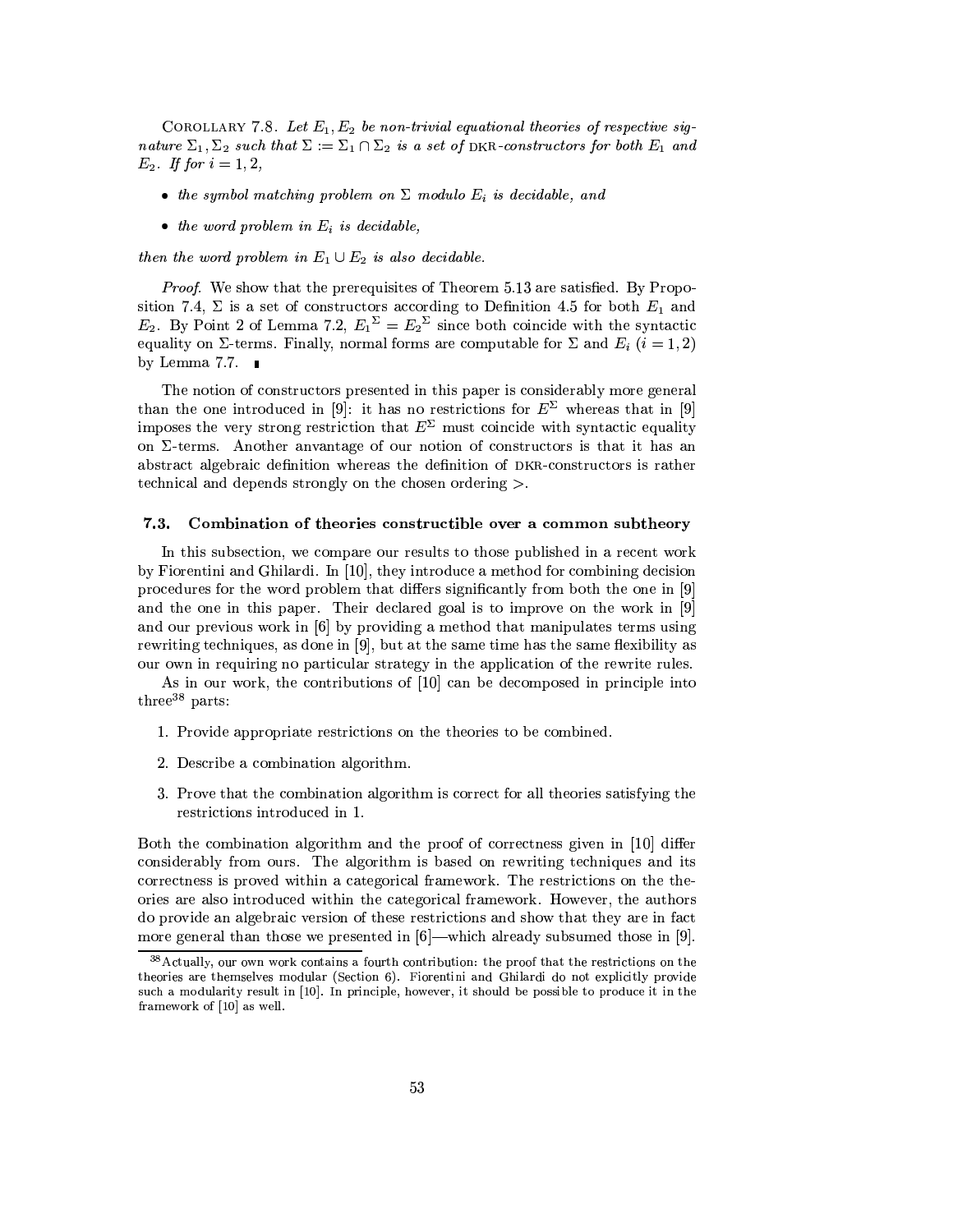It can be shown, however, that they are just as general as the results presented here.<sup>39</sup>

The main restriction introduced in [10] is that the component theories  $E_1$  and  $E_2$  are *constructible* over a common subtheory in the shared signature. This notion of constructibility is intimately related to our notion of constructors, as they point out in [10] and we are going to illustrate below. The actual definition of constructibility given in [10] involves category theory concepts, such as factorization systems and left extensions, which are out of the scope of this paper but are essential to prove the confluence and termination of the rewrite system used in the combination algorithm. Fortunately, [10] also contains a characterization of constructibility in algebraic terms (Proposition 10.4), which will be good enough for this paper. For comparison's sake, we paraphrase it here in the terminology of this paper, and use it as an algebraic definition of constructibility. With a slight abuse of notation, we will write  $E = E'$  for two equational theories E, E' if the two theories entail exactly the same equations.

DEFINITION 7.9 (Constructibility). Let  $E_0$  be a non-trivial equational theory of signature  $\Sigma$ , and E an equational theory of signature  $\Omega \supseteq \Sigma$  such that  $E^{\Sigma} = E_0$ . Then, E is constructible over  $E_0$  iff the  $\Sigma$ -reduct of every free model A of E over some set X of generators is a free model of  $E_0$  over a set of generators Y such that

•  $X \subset Y$ ,

• Y is invariant under all  $\Omega$ -automorphisms of A that are an extension of a bijection of  $X$  onto itself.

It is shown in [10] that the notion above strictly subsumes the notion of constructors we used in  $[6]$  (where we required the restriction of the theory to the constructor signature to be collapse-free). However, this is not true anymore for the more general notion of constructors we already had in [5, 7], and also use in this paper, as one can easily see by comparing the definition above with Definition 4.5.

Fiorentini and Ghilardi provide a syntactical characterization of constructibility as well in [10]. As it turns out, this characterization is substantially equivalent to our own syntactical characterization of constructors in Theorem 4.7. On the surface, their syntactical conditions seem more restrictive than ours. First, the sets that in [10] correspond to our  $\Sigma$ -bases<sup>40</sup> are all closed under renaming of variables. Second, the normal forms of terms over these sets must satisfy more conditions than we have in Definition 4.6(2). As the authors themselves show, however, these conditions are just technical restrictions that simplify proofs; they can be assumed without loss of generality. As for the closure under renaming, although we do not embed it into our definition of a  $\Sigma$ -base, we do need it anyway for our combination results. In conclusion, Fiorentini and Ghilardi's constructibility can be characterized in terms of our  $\Sigma$ -bases as follows.

PROPOSITION 7.10. Let  $E_0$  be a non-trivial equational theory of signature  $\Sigma$ , and E an equational theory of signature  $\Omega \supseteq \Sigma$  such that  $E^{\Sigma} = E_0$ . Then, E is constructible over  $E_0$  iff E admits a  $\Sigma$ -base closed under bijective renaming of V.

For their decidability results, Fiorentini and Ghilardi use the notion of *effective constructibility*. In our terms, the theory  $E$  above is effectively constructible over

 $39$ Reportedly, at the time of their writing of [10], the authors were not aware of our own more general results, which we first reported in [5] and then published in [7].

<sup>&</sup>lt;sup>40</sup>Namely, the sets denoted by  $E'$  in Proposition 10.1 of [10].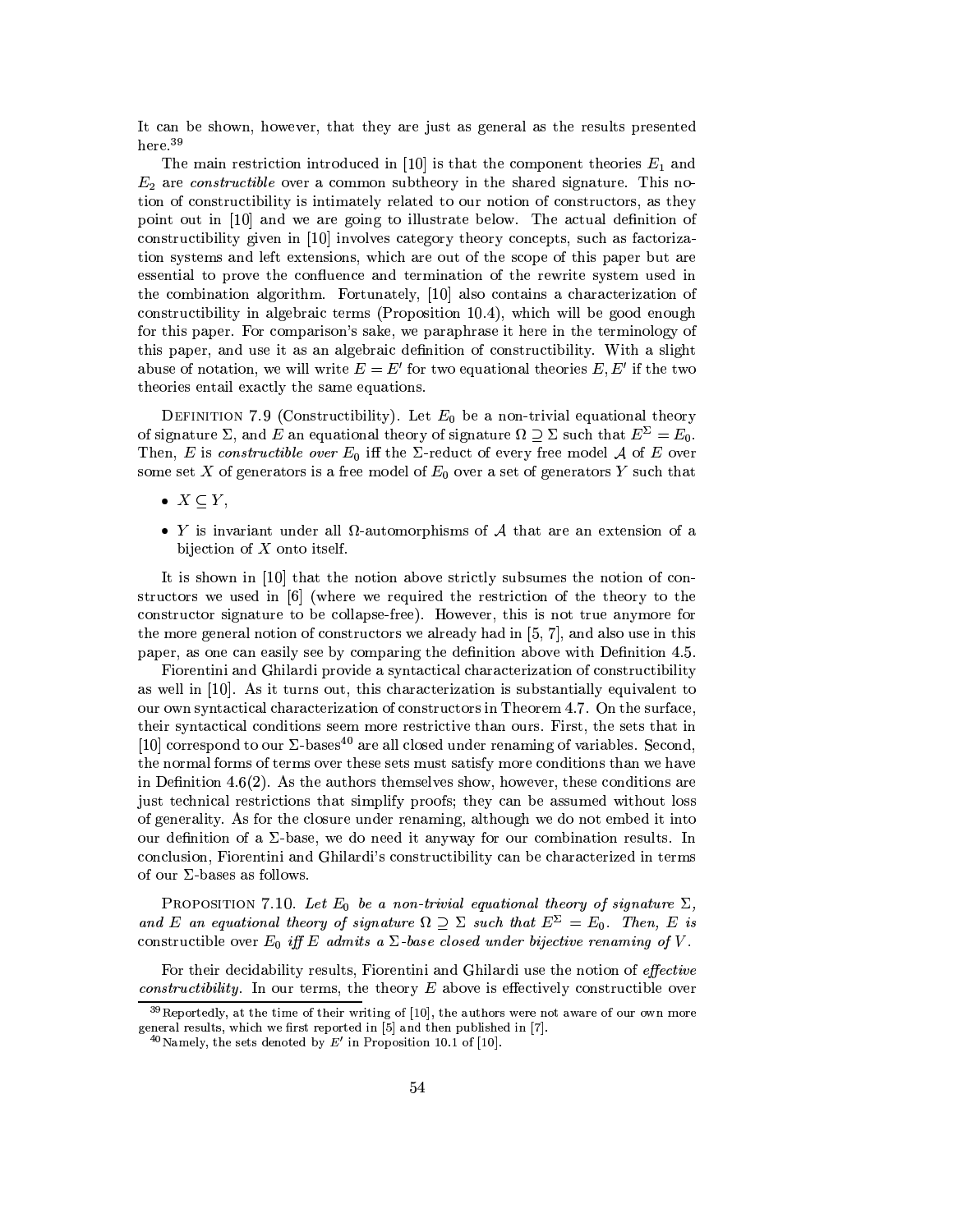the theory  $E_0$  iff it is constructible over  $E_0$  and admits a  $\Sigma$ -base G (closed under renaming) such that, for every term  $t \in T(\Omega, V)$ , one can effectively compute a term  $s(\bar{v}) \in T(\Sigma, V)$  and a tuple  $\bar{r}$  of terms in G such that  $t =_E s(\bar{r})$ . It is not difficult to show that, for theories  $E$  with decidable word problem, effective constructibility corresponds exactly to computability of normal forms in our sense with respect to recursive  $\Sigma$ -bases closed under renaming.

Effective constructibility of component theories over the same subtheory yields the following main combination result in [10].

THEOREM 7.11. Let  $\Sigma_1, \Sigma_2$  be two signatures and let  $\Sigma := \Sigma_1 \cap \Sigma_2$ . Let  $E_0$  be a non-trivial equational theory of signature  $\Sigma$  and, for  $i = 1, 2$ , let  $E_i$  be equational theories with signature  $\Sigma_i$  and decidable word problem such that  $E_i^{\ \Sigma} = E_0$ . If both  $E_1$  and  $E_2$  are effectively constructible over  $E_0$ , then  $E_1 \cup E_2$  has a decidable word problem.

Now, this results has exactly the same scope as our corresponding result in Theorem 5.13. In fact, consider two equational theories  $E_1, E_2$  of signature  $\Sigma_1, \Sigma_2$ , respectively, both with decidable word problem. Let  $\Sigma := \Sigma_1 \cap \Sigma_2$ .

First assume that  $E_1, E_2$  are equational theories satisfying the assumptions of Theorem 7.11. We show that the assumptions of Theorem 5.13 are satisfied as well.

Clearly,  $E_i$  (for  $i \in \{1,2\}$ ) is non-trivial since  $E_0 = E_i^{\Sigma}$  was assumed to be nontrivial. By assumption, the word problem for  $E_i$  is decidable. By Proposition 7.10,  $E_i$  admits a  $\Sigma$ -base  $G_i$  closed under bijective renaming of V. From what we observed earlier, we can assume that  $G_i$  is recursive and  $G_i$ -normal forms are computable. Finally,  $E_1^{\Sigma} = E_0 = E_2^{\Sigma}$ , which shows that all the prerequisites for Theorem 5.13 are satisfied.

Conversely, assume that, for  $i = 1, 2, \Sigma$  is a set of constructors for  $E_i$ ,  $E_i$  is non-trivial and admits a recursive  $\Sigma$ -base  $G_i$  closed under bijective renaming of  $V$ , and  $G_i$ -normal forms are computable. Furthermore, assume that  $E_1^{\Sigma} = E_2^{\Sigma}$ . It follows that Theorem 5.13 applies. We show that Theorem 7.11 also applies.

Let  $i \in \{1,2\}$  and  $E_0 := E_1^{\Sigma} = E_2^{\Sigma}$ . Clearly,  $E_0$  is non-trivial as well. With Proposition 7.10 and Proposition 4.11 we can now conclude that  $E_i$  is effectively constructible over  $E_0$ .

In conclusion, we can say that the approach employed in [10], although based on completely different techniques and proofs, produces the same modularity result as ours on the decidability of the word problem in the combination of two equational theories with (possibly) non-disjoint signatures.

At the moment, it is not clear which approach to prefer. Both yield the same results, and also with about the same effort (like our paper, [10] is also fairly long). For the readers from the automated reasoning community, our approach (based on universal algebra) may be more accessible than the categorical approach used in [10], but probably this is a matter of taste. The main test case for both approaches will be whether they can be extended to more general combination problems, such as the combination of unification algorithms.

### CONCLUSION AND OPEN QUESTIONS 8.

In this paper, we have described a rule-based procedure that combines in a modular fashion decision procedures for the word problem. The procedure's main idea, propagation of equality constraints between the component decision procedures, is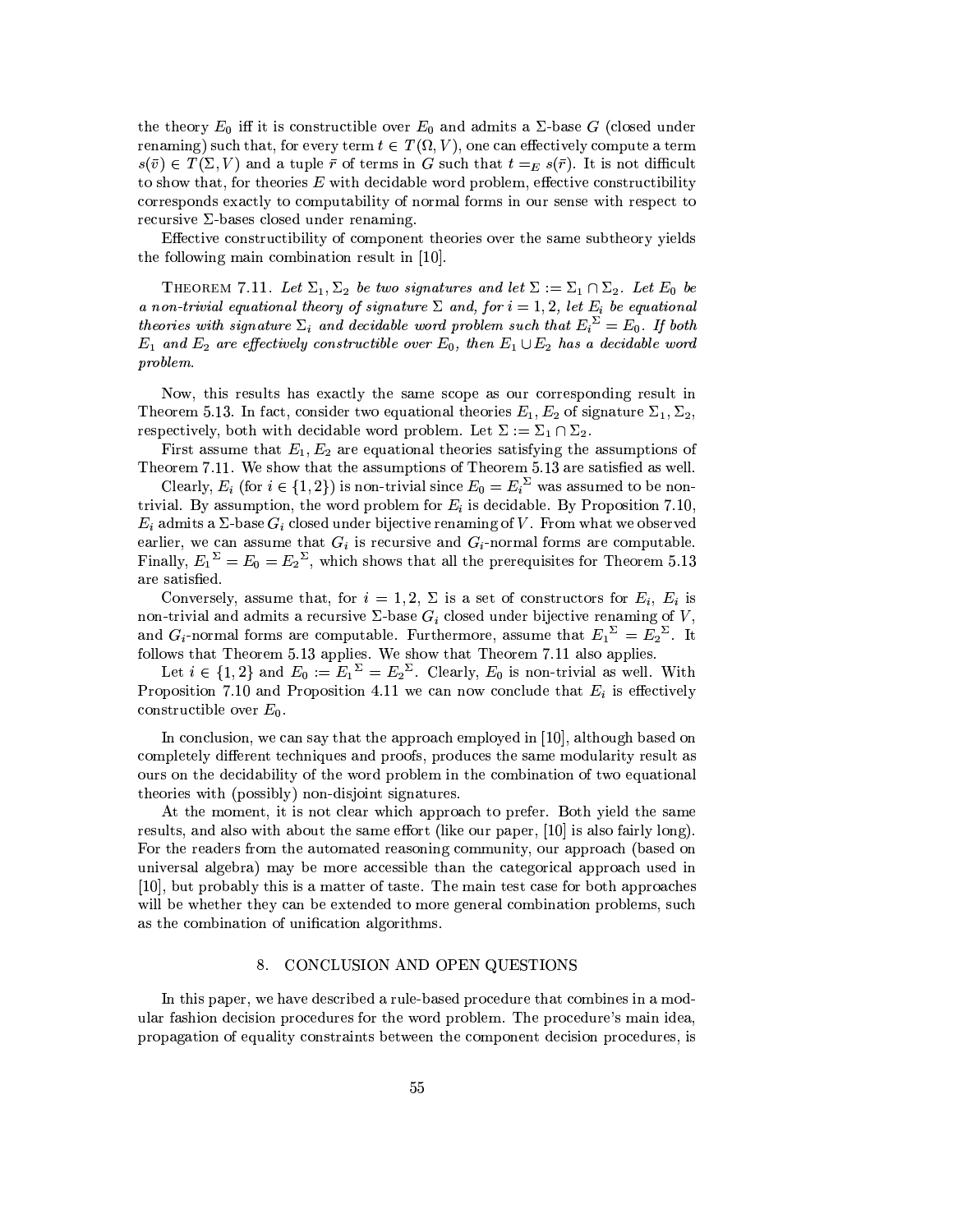similar in spirit to the Nelson-Oppen combination method [17], a general method for combining decision procedures for the validity of quantifier-free formulae in theories over disjoint signatures. Its specifics, however, are essentially different because the word problem is a rather restricted kind of validity problem.

We have first presented (in Section 3) a procedure that can deal with equational theories over disjoint signatures, and then extended this procedure (in Section 5) to treat theories sharing symbols that we called constructors. This extension was achieved simply by adding three new rules for handling the constructor symbols. The reasons for a two-step presentation of the procedure were mainly didactic. The proof of correctness of the procedure for the disjoint case is simpler than the one for the extended procedure, but has a very similar structure. Thus, it prepares the reader for the more complex proof in the general case.

As mentioned in the introduction, the modularity of the decidability of the word problem in the *disjoint case* has been known for quite some time [21, 24, 23, 19, 13. Our main goal in Section 3 was the development of a *rule-based* combination procedure, which we believe is simpler and more flexible than the known ones because it uses rules that can be applied in arbitrary order.

This not only provides for more transparent proofs, as we think we have demonstrated, but it also leads to a rather general extension of the procedure to the non-disjoint case.

To our knowledge, the only other combination results for the word problem in the case of component theories with symbols in common are those presented in [9] and [10]. We have argued that our method is more flexible than the one presented in [9], and shown that, in addition, it applies to a more general class of theories than those considered in [9]. Furthermore, we believe that our algebraic approach yields a less technical, and hence more transparent, definition of this class. The approach followed in [10] is very flexible too, and applies to the same class of theories as ours, as we have shown. Most likely then, preferring one approach over the other should be a matter of personal background and taste: our combination method is based on (what is essentially) a derivation calculus, whereas that in [10] is based on a rewrite system; our semantical arguments are drawn from universal algebra, whereas those in [10] are drawn from category theory.

It should be noted that while the present paper (like  $[10]$ ) is concerned only with the word problem, [9] also contains combination results for unification and matching, Thus, one direction for future research would be to extend our approach to the combination of decision procedures for the matching and the unification problem as well. Whether and how easily this is possible may be one of the main criteria for deciding whether to prefer our approach or the one in [10].

A further generalization would come from lifting our results to the case of manysorted equational logic. This should not be very difficult, but from a practical point of view it would considerably increase the class of theories to which our approach applies. For instance, many examples from algebraic specification (such as lists of natural numbers, etc.) make sense only in a sorted environment.

Finally, we would like to point out that the results presented here depend on two technical requirements. One is the requirement in the definition of constructors (Definition 4.5) that the set X of generators of the free algebra  $A$  be included in the set of generators of the reduct  $A^{\Sigma}$ , and the other is the requirement in the (extended) combination procedure that the  $\Sigma$ -bases of the component theories be closed under renaming. In all the examples we have found so far, these requirements are either immediately satisfied or can be assumed to be satisfied with no loss of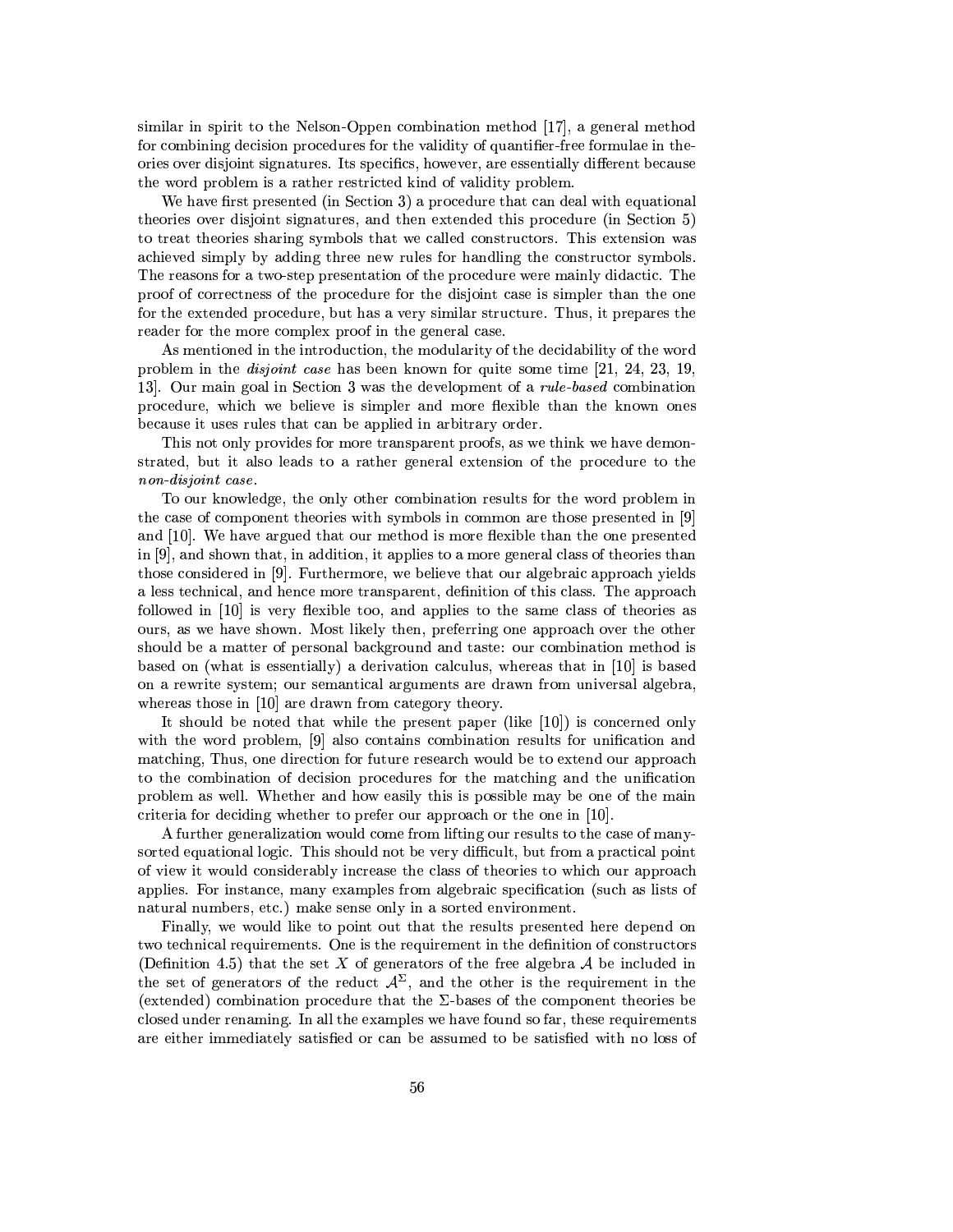generality. Nonetheless, the question of whether they can be removed altogether is still open. To this regard it is interesting to notice that the authors of [10], who arrived at their results independently from us and through a completely different approach, need both requirements as well. This seems to indicate that there is indeed a fundamental (non-technical) reason for them.

# **ACKNOWLEDGMENTS**

The second author would like to thank Christophe Ringeissen and Silvio Ghilardi for a number of discussions and clarifications about their own work on the subject of this paper and its relationship with the one presented here.

# **REFERENCES**

- [1] Franz Baader and Tobias Nipkow. Term Rewriting and All That. Cambridge University Press, United Kingdom, 1998.
- [2] Franz Baader and Klaus U. Schulz. Combination of constraint solvers for free and quasi-free structures. Theoretical Computer Science, 192:107-161, 1998.
- [3] Franz Baader and Cesare Tinelli. A new approach for combining decision procedures for the word problem, and its connection to the Nelson-Oppen combination method. In W. McCune, editor, Proceedings of the  $1/4$ th International Conference on Automated Deduction (Townsville, Australia), volume 1249 of Lecture Notes in Artificial Intelligence, pages 19–33. Springer-Verlag, 1997.
- [4] Franz Baader and Cesare Tinelli. Deciding the word problem in the union of equational theories. Technical Report UIUCDCS-R-98-2073, Department of Computer Science, University of Illinois at Urbana-Champaign, October 1998.
- [5] Franz Baader and Cesare Tinelli. Combining equational theories sharing noncollapse-free constructors. Technical Report 99-13, Department of Computer Science, University of Iowa, October 1999.
- [6] Franz Baader and Cesare Tinelli. Deciding the word problem in the union of equational theories sharing constructors. In P. Narendran and M. Rusinowitch, editors, Proceedings of the 10th International Conference on Rewriting Techniques and Applications (Trento, Italy), volume 1631 of Lecture Notes in Computer Science, pages 175–189. Springer-Verlag, 1999.
- [7] Franz Baader and Cesare Tinelli. Combining equational theories sharing noncollapse-free constructors. In H. Kirchner and Ch. Ringeissen, editors, Proceedings of the 3rd International Workshop on Frontiers of Combining Systems, FroCoS'2000, Nancy (France), volume 1794 of Lecture Notes in Artificial Intelligence, pages 260-274. Springer-Verlag, March 2000.
- [8] Nachum Dershowitz and Zohar Manna. Proving termination with multiset orderings. Communications of the ACM,  $22(8):465-476$ , August 1979.
- [9] Eric Domenjoud, Francis Klay, and Christophe Ringeissen. Combination techniques for non-disjoint equational theories. In A. Bundy, editor, *Proceedings of* the 12th International Conference on Automated Deduction, Nancy (France), volume 814 of Lecture Notes in Artificial Intelligence, pages 267–281. Springer-Verlag, 1994.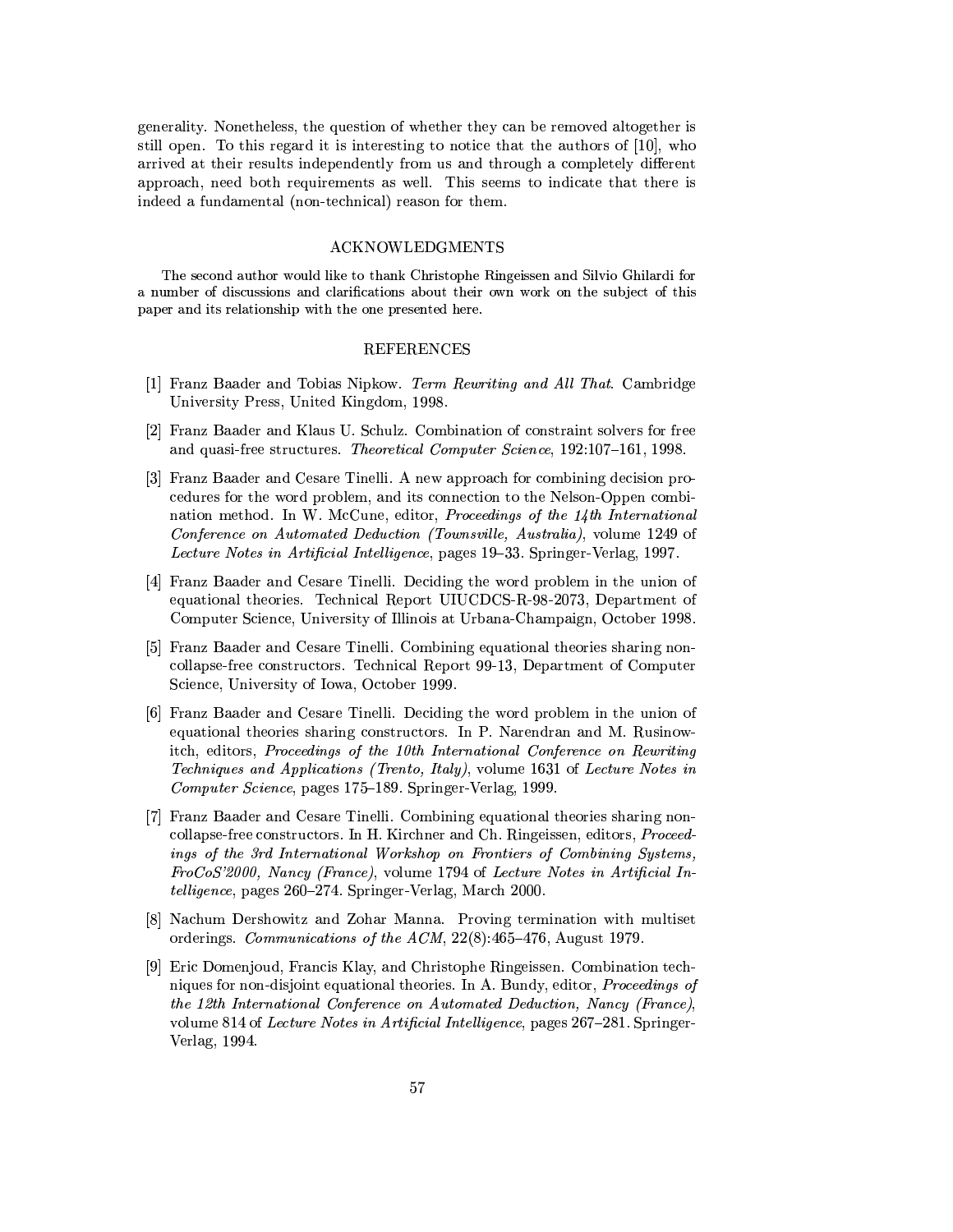- [10] Camillo Fiorentini and Silvio Ghilardi. Path rewriting and combined word problems. Technical Report 250-00, Department of Computer Science, Università degli Studi di Milano, Milan, Italy, May 2000. (Revised version to appear in Theoretical Computer Science).
- [11] Wilfrid Hodges. Model Theory, volume 42 of Enclyclopedia of mathematics and *its applications.* Cambridge University Press, 1993.
- [12] J.-P. Jouannaud and H. Kirchner. Completion of a set of rules modulo a set of equations. *SIAM J. Computing*,  $15(4)$ :1155-1194, 1986.
- [13] Hélène Kirchner and Christophe Ringeissen. Combining symbolic constraint solvers on algebraic domains. Journal of Symbolic Computation,  $18(2):113-$ 155, 1994.
- [14] Donald E. Knuth and P.B. Bendix. Simple word problems in universal algebra. In J. Leech, editor, *Computational Problems in Abstract Algebra*, pages 263-297. Pergamon Press, 1970.
- [15] Alberto Martelli and Ugo Montanari. An efficient unification algorithm.  $ACM$ Transactions on Programming Languages and Systems, 4(2):258–282, 1982.
- [16] J.V. Matijasevic. Simple examples of undecidable associative calculi. Soviet Mathematics (Doklady),  $8(2):555-557$ , 1967.
- [17] Greg Nelson and Derek C. Oppen. Simplification by cooperating decision procedures. ACM Trans. on Programming Languages and Systems, 1(2):245– 257, October 1979.
- [18] Greg Nelson and Derek C. Oppen. Fast decision procedures based on congruence closure. *Journal of the ACM*,  $27(2):356-364$ , 1980.
- [19] Tobias Nipkow. Combining matching algorithms: The regular case. In N. Dershowitz, editor, Proceedings of the 3rd International Conference on Rewriting Techniques and Applications, Chapel Hill (N.C., USA), volume 335 of Lecture *Notes in Computer Science*, pages 343–358. Springer-Verlag, April 1989.
- [20] Enno Ohlebusch. Modular properties of composable term rewriting systems. *Journal of Symbolic Computation,*  $20(1)$ :1-41, 1995.
- [21] Don Pigozzi. The join of equational theories. Colloquium Mathematicum,  $30(1):15-25, 1974.$
- [22] J. Alan Robinson. A machine-oriented logic based on the resolution principle.  $J. ACM, 12:23-41, 1965.$
- [23] Manfred Schmidt-Schauß. Unification in a combination of arbitrary disjoint equational theories. Journal of Symbolic Computation,  $8(1-2):51-100$ , July/August 1989. Special issue on unification. Part II.
- [24] Erik Tidén. First-Order Unification in Combinations of Equational Theories. PhD dissertation, The Royal Institute of Technology, Stockholm, 1986.